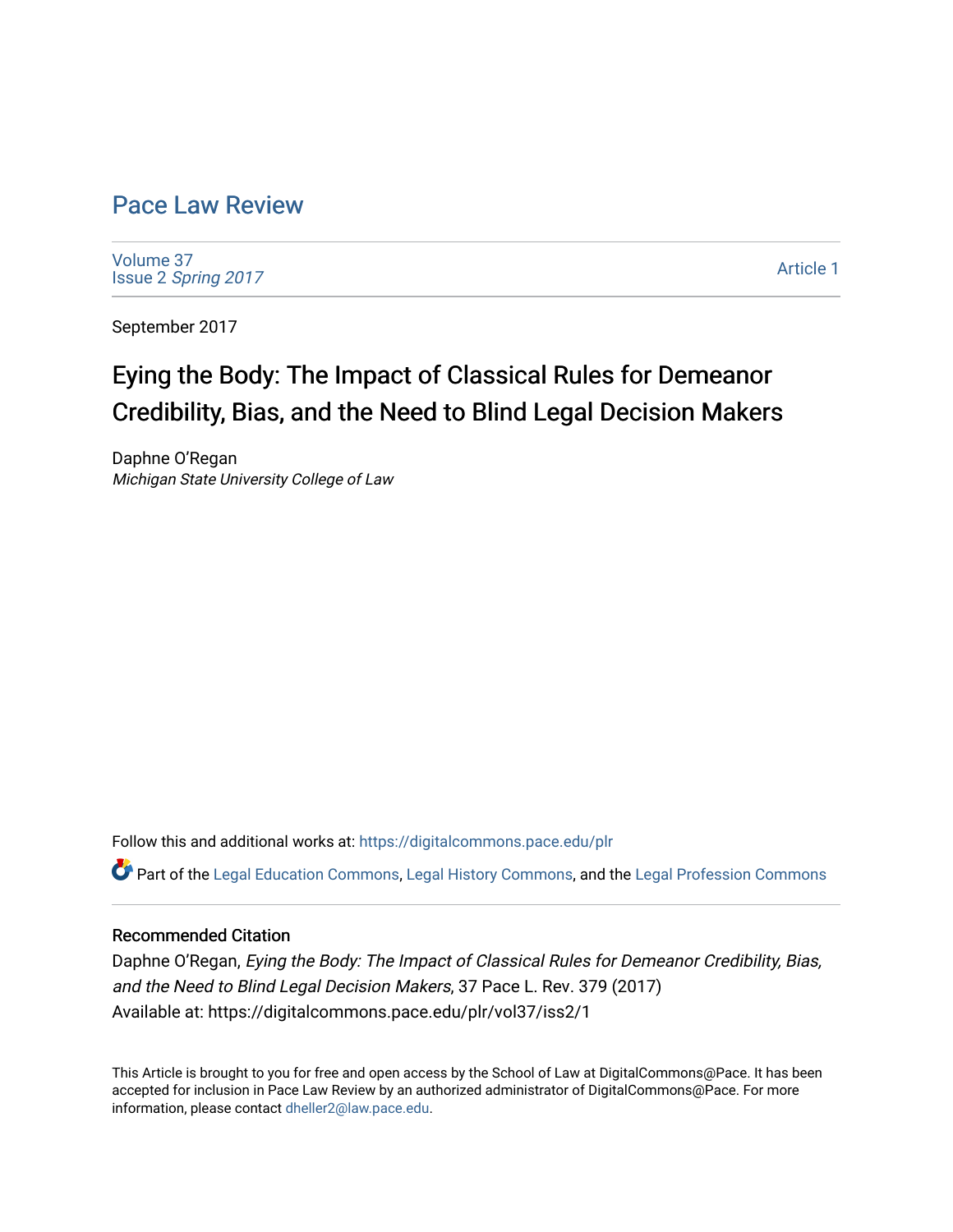## **EYING THE BODY: THE IMPACT OF CLASSICAL RULES FOR DEMEANOR CREDIBILITY, BIAS, AND THE NEED TO BLIND LEGAL DECISION MAKERS**<sup>1</sup>

#### **Daphne O'Regan**

#### INTRODUCTION

The Honorable Mark W. Bennett is only the most recent observer to lament that "[t]he standards for determining witness credibility have persisted as if frozen in time, based on myth, and completely unconnected with current knowledge of cognitive psychology."2 Judge Bennett's frustration is understandable. The belief that most people can reliably detect lies by scrutinizing the body of the speaker is quite simply false, a fact recognized for at least twenty-five years—or 2,500.3 Increasing awareness of implicit or cognitive bias in decisionmaking renders continued reliance on physical signs of credibility even more suspect.4 The question that remains is: Why has

4. For cognitive bias, see Carla L. MacLean & Itiel E. Dror, *A Primer on* 

1

#### 379

<sup>1.</sup> Daphne O'Regan, Michigan State University College of Law. I thank Professors Linda Edwards, Michael Sant'Ambrogio, Sammy Mansour, Larry Cata Baker, Peter Yu, and Marc Poirier, and students and former students Matthew Piccolo, Nicholas Schroeder, Thomas Skuzinski, and Michael Foster for their help.

<sup>2.</sup> Hon. Mark W. Bennett, *Unspringing the Witness Memory and Demeanor Trap: What Every Judge and Juror Needs to Know About Cognitive Psychology and Witness Credibility*, 64 AM. U. L. REV. 1331, 1371 (2015). For demeanor in general, see *id.* at 1346-51. The impact is widely discussed. *See*, *e.g.*, Susan A. Bandes, *Centennial Address: Emotion, Reason, and the Progress of Law*, 62 DEPAUL L. REV. 921, 924 (2013).

<sup>3.</sup> Olin Guy Wellborn, *Demeanor*, 76 CORNELL L. REV. 1075, 1088 (1991) was the seminal work with about 195 citing references (last checked on WestlawNext, Jan. 16, 2017). The legal academy no longer credits demeanor evidence, yet the courts, with a few exceptions, ignore this widespread consensus. *See* Max Minzner, *Detecting Lies Using Demeanor, Bias, and Context*, 29 CARDOZO L. REV. 2557, 2563-64 (2008). As shown *infra* Part I, the problem was recognized in Euripides' *Hippolytus*, first produced in 428 B.C.E. EURIPIDES, HIPPOLYTUS, *in* EURIPIDES I 160 (David Grene & Richmond Lattimore eds., David Grene trans., 1955).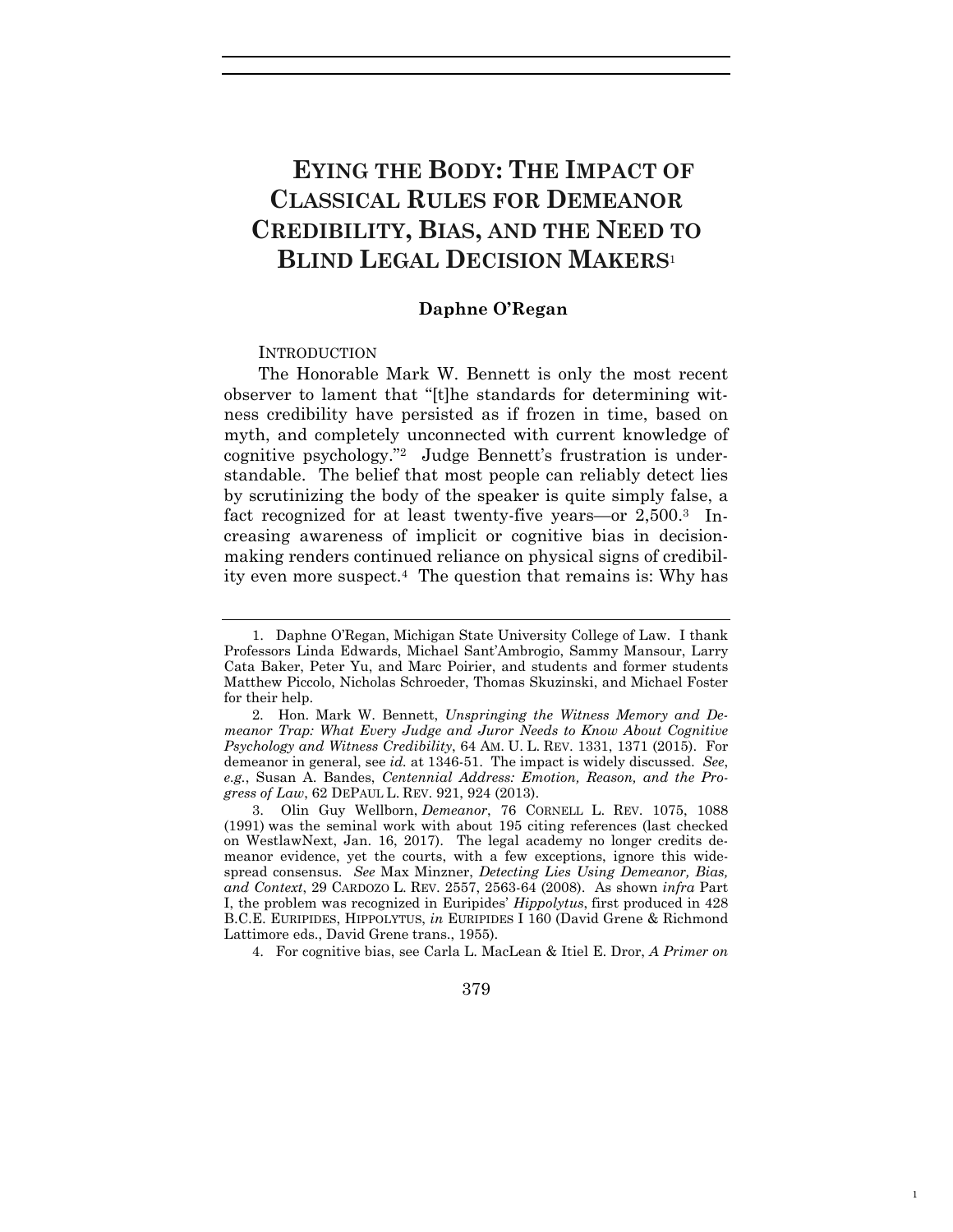nothing changed?5 One neglected explanation is the continuing, but unacknowledged, influence of classical rhetoric.6 The educational history and immense prestige of elite rhetoric has embedded its traditional forms and ideological claims deeply into legal education and practice.7 Highly specific, elite rules about bodily credibility are so entrenched that they seem ordinary common sense, $8$  even as they are taught to first-year law students and as they govern behavior in courtrooms.

But allegiance to the classical paradigm of bodily credibility is not just a matter of conservatism and the impact of histo-

5. Other tools for determining credibility may well work, such as the content of what is said, cross-examination, context, and questioning strategy. Minzner, *supra* note 3, at 2563-64. This article discusses only credibility determinations based on conventional physical markers of truthfulness or deception.

6. Gerald Wetlaufer, *Rhetoric and its Denial in Legal Discourse*, 76 VA. L. REV. 1545, 1555 (1990).

7. Wetlaufer points out "discipline-specific rhetorics are cultural artifacts . . . [and] are the products of circumstances and purposes and that in a certain way they have a life of their own. Further, this structure suggests that we may be blind to certain choices we have made and to certain consequences associated with those choices." *Id.* at 1587-88. Similarly, "[e]xamining the presuppositions of evidence law may nevertheless be useful by helping to explain the resistance that has blocked most proposed innovations. The causes of this resistance would otherwise be hard to understand." John Leubsdorf, *Presuppositions of Evidence Law*, 91 IOWA L. REV. 1209, 1257 (2006).

8. For the idea that credibility is to be assessed with common sense, which includes demeanor, see 1 CHARGES TO THE JURY AND REQUESTS TO CHARGE IN A CRIMINAL CASE IN NEW YORK § 3:2 (2015). "As Judge Jerome Frank . . . observed, the methods of evaluating oral testimony 'do not lend themselves to formulations in terms of rules and are thus, inescapably, 'unruly." John L. Kane, *Judging Credibility*, 33:3 LITIG. 31, 31 (Spring 2007), http://www.cod.uscourts.gov/Portals/0/Documents/Judges/JLK/Judging\_Credi bility\_LITMAG\_Spring07\_kane.pdf. "Determining the weight and credibility of witness testimony . . . has long been held to be the 'part of every case [that] belongs to the jury, who are presumed to be fitted for it by their natural intelligence and their practical knowledge of men and the ways of men.'" United States v. Scheffer, 523 U.S. 303, 313 (1998). Thus, "the epistemology of evidence law is also rooted in common everyday beliefs that have not been fully analyzed by courts or academics." Daniel D. Blinka, *Why Modern Evidence Law Lacks Credibility*, 58 BUFF. L. REV. 357, 361 (2010).

*the Psychology of Cognitive Bias*, *in* BLINDING AS A SOLUTION TO BIAS: STRENGTHENING BIOMEDICAL SCIENCE, FORENSIC SCIENCE, AND LAW 13-21 (Christopher T. Robertson & Aaron S. Kesselheim eds., 2016) [hereinafter BLINDING AS A SOLUTION TO BIAS]. For recognition of the impact of implicit or cognitive bias in law, see *infra* note 312.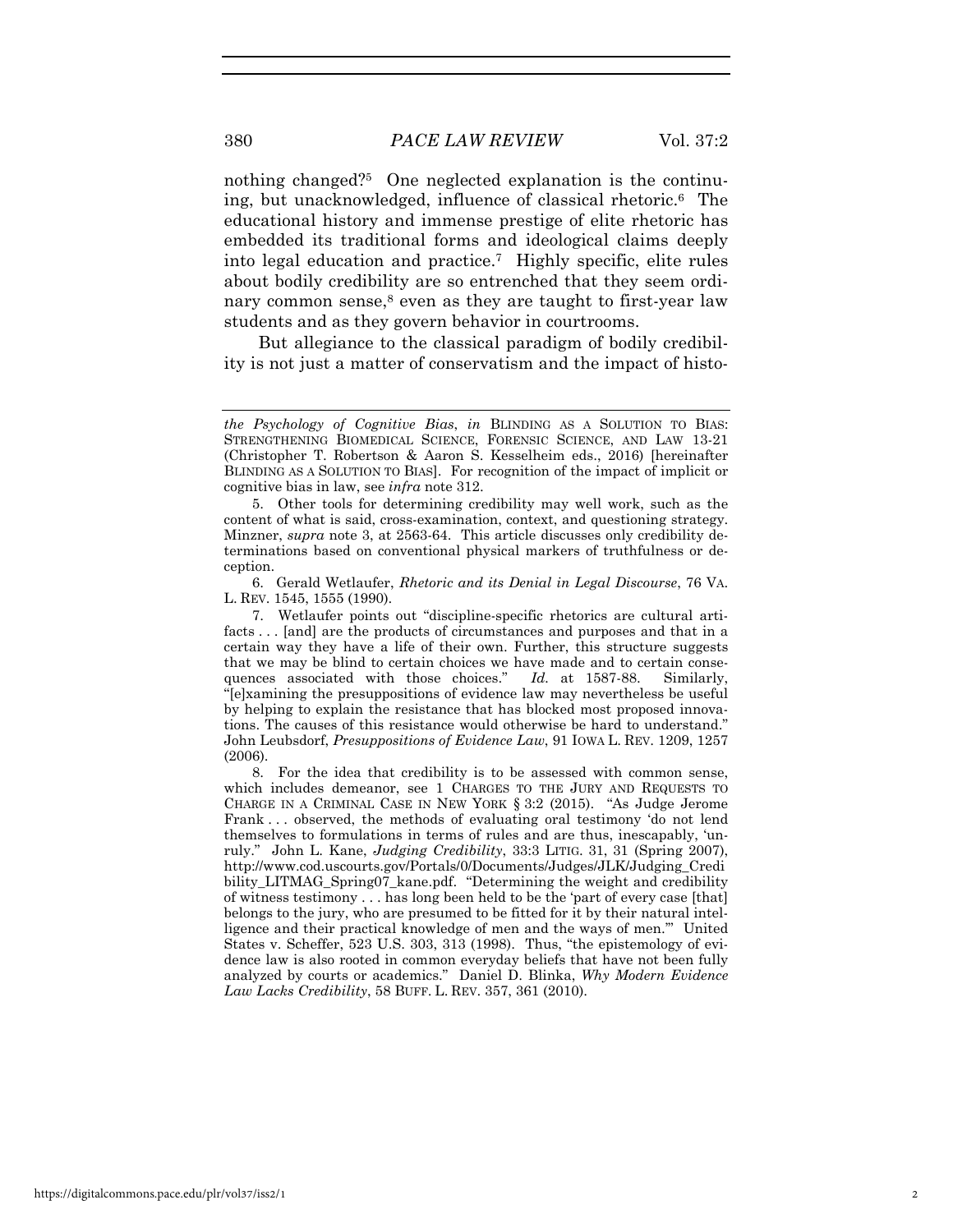ry. Presuppositions driving classical demeanor permeate legal assignments of rationality and emotion, truth and lies. These presuppositions, in tandem with the ancient theory of a universal language of non-verbal communication, may have little basis in fact, but they perform crucial structural work.9 They reduce the perceived institutional risk of error due to cultural, social, and individual differences in demeanor. But even more importantly, they reconcile the professional claims of highly trained, persuasive advocates<sup>10</sup> with the truth-seeking goal of adversarial trial.<sup>11</sup> However, this same demeanor paradigm imposes tragic risks of error on participants in litigation. A modest solution is changed instruction in law schools. A more far-reaching solution, increasingly embraced to reduce biases, extends a suggestion made by Blumenthal and Pager: judges and juries should be screened so they cannot see any participants in a legal proceeding.12

In what follows, I focus on law students and attorneys, not parties, witnesses, experts, and others. Part I briefly provides background: the pivotal role of classical rhetoric in western education, including the United States, the dispositive position of demeanor credibility in oral trial, and the persistent doubts about its reliability—doubts turned into certainty over two decades of research. Part II compares modern and ancient

<sup>9.</sup> Similarly, both Fisher and Leubsdorf find much about the rules of evidence and the jury's role to be explained by institutional necessity. *See*  Leubsdorf, *supra* note 7, at 1209; George Fisher, *The Jury's Rise as Lie Detector*, 107 YALE L.J. 575, 624 (1997).

<sup>10.</sup> Similarly, refusal to allow expert testimony about eyewitnesses may also be "to affirm the professionalization of American trial procedure by lawyers and judges." Note, *The Province of the Jurist: Judicial Resistance to Expert Testimony on Eyewitnesses as Institutional Rivalry*, 126 HARV. L. REV. 2381, 2382-83 (2013).

<sup>11.</sup> *See generally* Hon. Mark I. Bernstein, *Jury Evaluation of Expert Testimony Under the Federal Rules*, 7 DREXEL L. REV. 239 (2015); Franklin Strier, *Making Jury Trials More Truthful*, 30 U.C. DAVIS L. REV. 95, 117 (1996).

<sup>12.</sup> Physical screening would be one form of blinding. For recent work on blinding in law and biomedical and forensic science, see MacLean & Dror, *supra* note 4. *See also, e.g.*, Claire Cain Miller, *Is Blind Hiring the Best Hiring?*, N.Y. TIMES MAG. (Feb. 25, 2016), http://www.nytimes.com/2016/02/28/magazine/is-blind-hiring-the-besthiring.html (proposing blinding to remedy lack of diversity in hiring). The proposals of Pager and Blumenthal are discussed *infra* Part VI.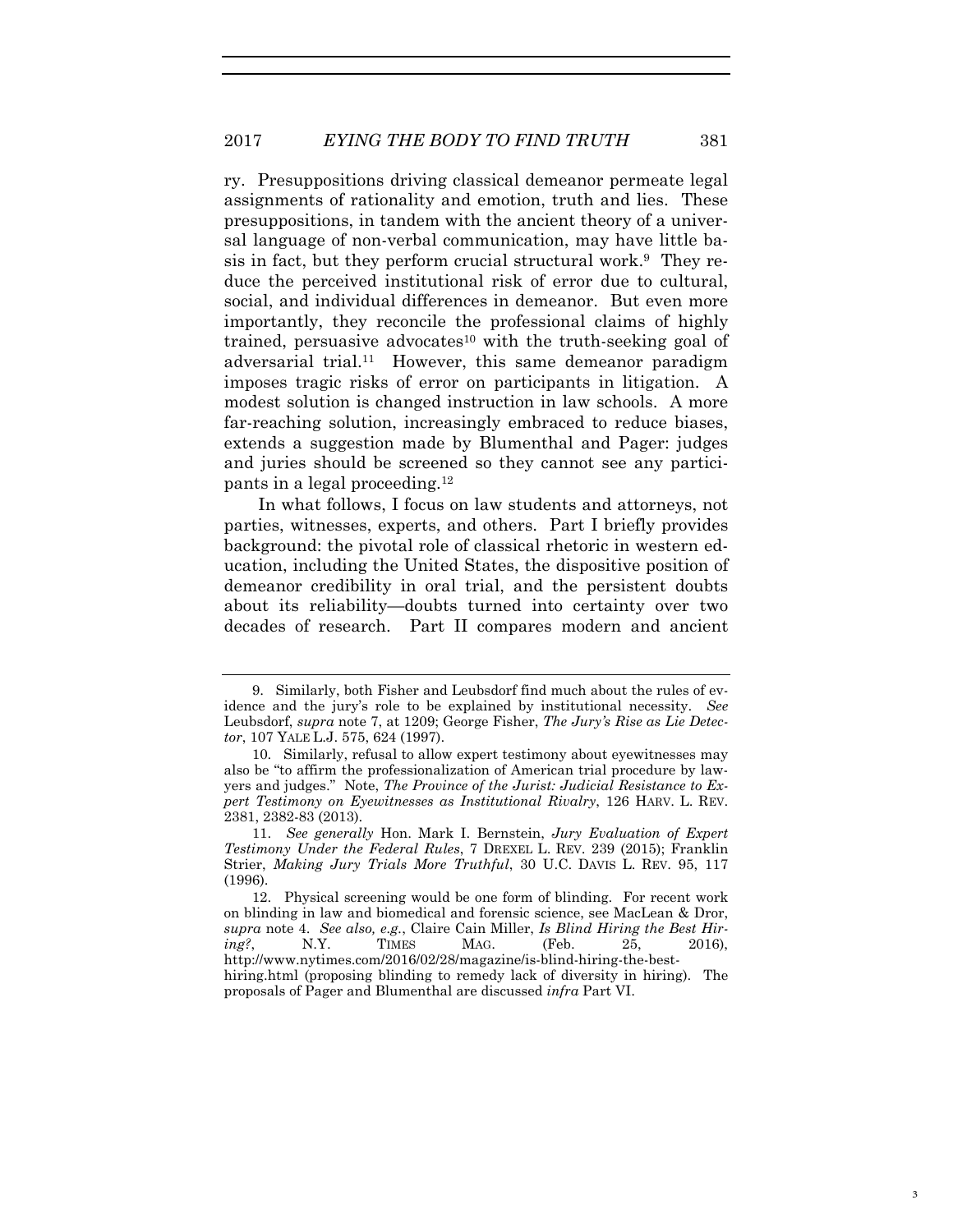#### 382 *PACE LAW REVIEW* Vol. 37:2

manuals to explain the rules of elite demeanor and its ideological claim to truth. Part III compares ancient and modern understanding of popular delivery; that is, choices in non-verbal communication that run counter to the elite rules and demonstrate affiliation with non-elite groups as grounds for credibility. Part IV shows how elite rules are enforced in law schools and courts, limiting how advocates can speak and, thus, what can be communicated. Part V discusses the role of an assumed natural, common, bodily language in erasing the problem of actual differences and justifying the paradoxical claim that a jury can be manipulated by highly trained professionals, yet ferret out lies. Part VI discusses benefits of the common adoption of elite demeanor and suggests improved instruction at laws schools and screening decision makers in litigation to reduce the cost.

## **I. BACKGROUND: Classical Rhetoric's Influence and Demeanor's Deception**

Classical rhetoric, which evolved in tandem with trial and the democratic and republican political structures of ancient Athens and Rome, has been the foundation of western education for over 2000 years.13 It is hard to overstate its influence in the ancient world, the Renaissance, the Enlightenment in Europe and the United States, and in the nineteenth century.14 The enormous importance of classical studies in the United States, including rhetoric, has been summed up as "[n]ext to Christianity, the central intellectual project in America before the late nineteenth century was classicism."15 Finally, classical

15. CAROLINE WINTERER, THE CULTURE OF CLASSICISM: ANCIENT GREECE AND ROME IN AMERICAN INTELLECTUAL LIFE 1780-1910 1 (2004). *See, e.g.*,

<sup>13.</sup> GEORGE A. KENNEDY, CLASSICAL RHETORIC & ITS CHRISTIAN AND SECULAR TRADITION FROM ANCIENT TO MODERN TIMES 1-5 (1999); BRIAN VICKERS, IN DEFENCE OF RHETORIC vii-viii (1998).

<sup>14.</sup> *See* MICHAEL H. FROST, INTRODUCTION TO CLASSICAL LEGAL RHETORIC: A LOST HERITAGE 1-22 (2005); THOMAS HABINEK, ANCIENT RHETORIC AND ORATORY 79-100 (2005); ADAM KENDON, GESTURE: VISIBLE ACTION AS UTTERANCE 17-61 (2005); James J. Murphy, *Quintilian's Influence on the Teaching of Speaking and Writing in the Middle Ages and Renaissance*, *in* ORAL AND WRITTEN COMMUNICATION: HISTORICAL APPROACHES 158, 160-62 (Richard Leo Enos ed., 1990); Michael Frost, *Introduction to Classical Legal Rhetoric: A Lost Heritage*, 8 S. CAL. INTERDISC. L.J. 613, 615-16 (1999).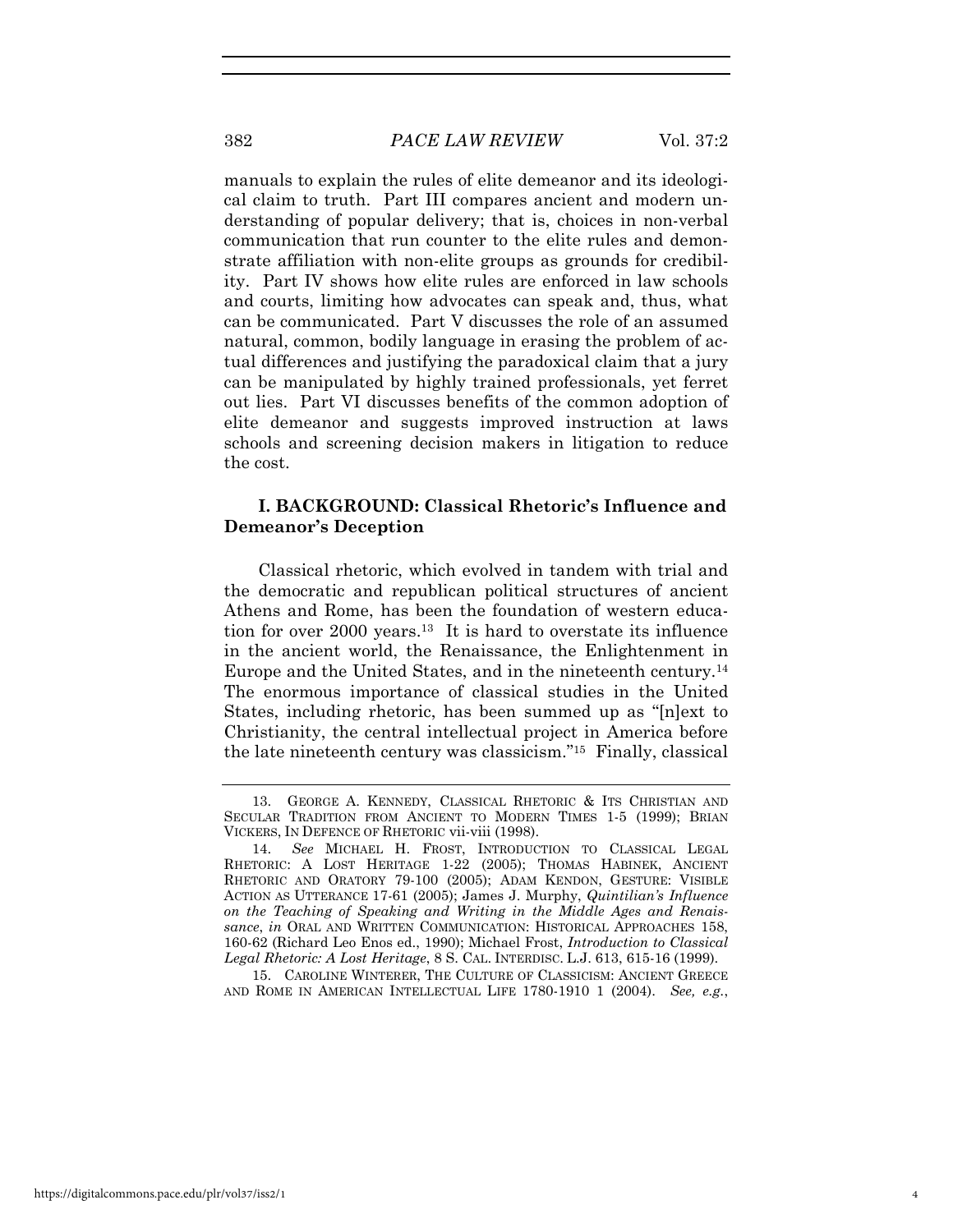rhetorical theory is enjoying an explicit revival today.16 To the extent that this profound impact goes unrecognized.<sup>17</sup> its influence is increased<sup>18</sup>—its rules seem self-evident as demonstrated in the next section. Central to ancient instruction in rhetoric was the "science" of body language, or demeanor.19 Traditionally called "delivery," this branch of rhetorical theory concerns persuasion not through what is said, but through how it is said—the famous non-verbal persuasion.

The crucial importance of non-verbal communication is often marked by quoting the Athenian orator Demosthenes' famous quip that in competitive speaking, how a speaker communicates wins first, second, and third place.<sup>20</sup> The same point

18. For the legal profession's "systematic denial" that it employs a particular rhetoric, see Wetlaufer, *supra* note 6, at 1555.

19. Delivery is the fifth canon, or part, of technical rhetoric and is, itself, divided into a number of subcategories. Catherine Steel, *Divisions of Speech, in* THE CAMBRIDGE COMPANION TO ANCIENT RHETORIC 77, 81, 86-88 (Erik Gunderson ed., 2009) [hereinafter THE CAMBRIDGE COMPANION].

20. *See, e.g.*, QUINTILIAN, INSTITUTIO ORATORIA XI.iii.6 (Loeb Classical Library) (E.H. Warmington ed., H.E. Butler trans., 1968) [hereinafter QUINTILIAN]; CICERO, DE ORATORE III 213 (Loeb Classical Library) (T. E. Page ed., H. Rackham trans., 1942) [hereinafter DE OR]; CICERO, ORATOR xvii.56, *in* BRUTUS; ORATOR (Loeb Classical Library) (H.M. Hubbell trans., 1939). *See* CICERO, RHETORICA AD HERENNIUM III.x.19 n.c (Loeb Classical Library) (T. E. Page ed., Harry Caplan trans., 1954). Translations will be from these editions unless otherwise noted. Citation to these and all ancient works will be to the traditional sections or line numbers of each work, as pages may differ in different translations. Ray Nadeau, *Delivery in Ancient Times: Homer to Quintilian*, 50 Q. J. SPEECH 53 (1964). The same story attributed to Cicero opens the first page of *The Columbian Orator*, widely read inside and outside of schools, including by Frederick Douglas. CALEB BINGHAM, THE COLUMBIAN ORATOR 7-10 (1797). "The book cover indicates that the United States Government authorized its publication by an Act of Congress in May 1797, for the specific purpose of 'developing the fundamental art in and instilling the spirit of oratory among the youth of America.'" Marguerite L. Butler, *The Na-*

5

JOHN QUINCY ADAMS, LECTURES ON RHETORIC AND ORATORY (1810).

<sup>16.</sup> *See, e.g.*, ROBERT N. SAYLER & MOLLY BISHOP SHADEL, TONGUE-TIED AMERICA: REVIVING THE ART OF VERBAL PERSUASION 13-27, 55-95, 111-27, 139- 45 (2011). The authors are professors at the University of Virginia Law School. *Id.* at xv.

<sup>17. &</sup>quot;[L]aw lives in the speech of lawyers and clients [and] in the gestures of attorneys and witnesses . . . . Notwithstanding our traditional inclination to ignore them, these and other 'alternative' legal texts have always had presence and power." Bernard J. Hibbitts, *Making Motions: The Embodiment of Law in Gesture*, 6 J. CONTEMP. LEGAL ISSUES 51, 52 (1995) (discussing specific gestures that have been endowed with substantive legal meaning).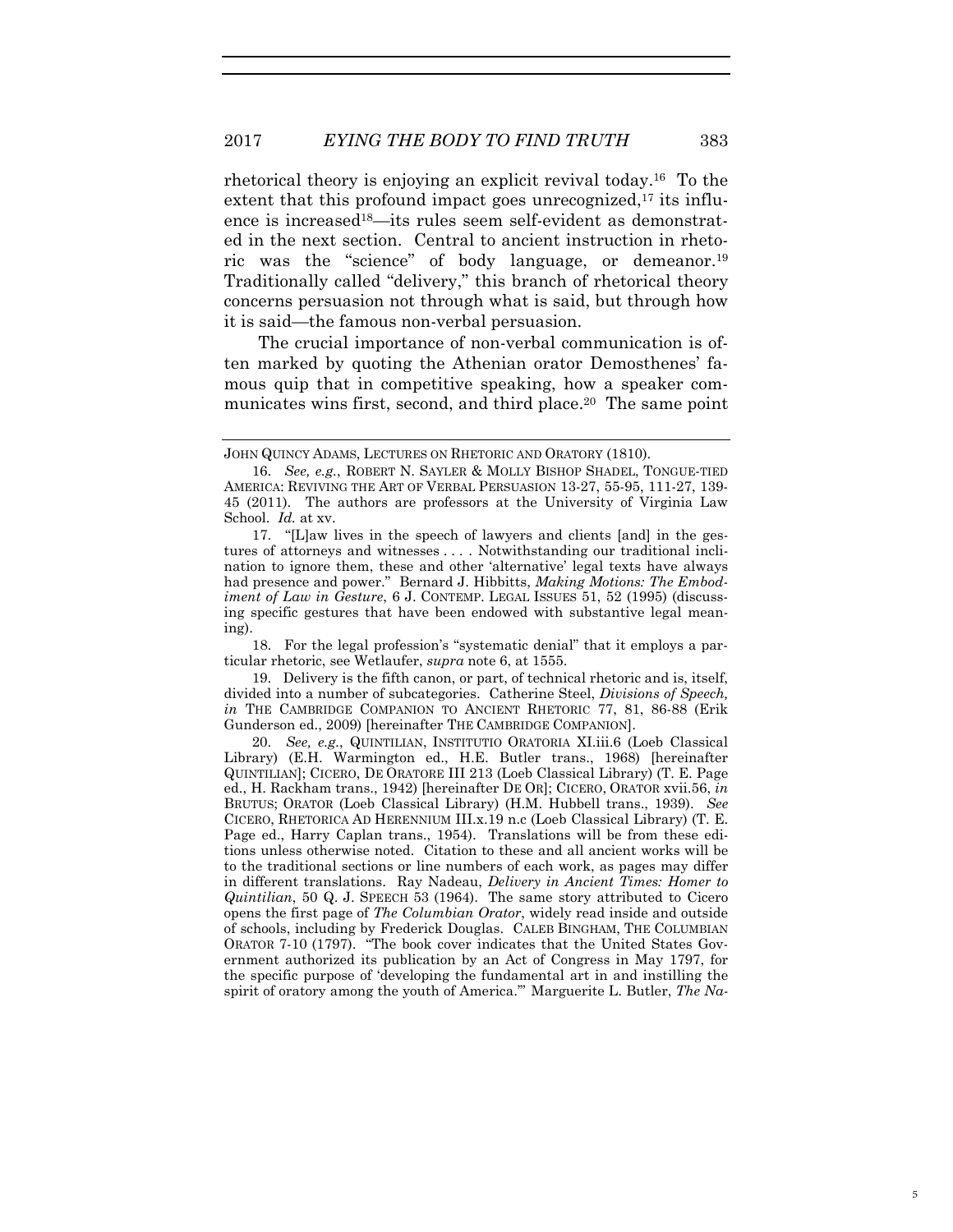is made with percentages: "Only 7 percent of one's message is communicated verbally; the remaining 93 percent is communicated non-verbally through speech tenor and tone, body language, and physical demeanor."21 While discouraging, these warnings are usually a preface to instruction.<sup>22</sup> For two millennia, the study of persuasive non-verbal communication has generated an outpouring of rules. The deluge continues today.23

The centrality of legal demeanor derives from what Leubsdorf identifies as the first presupposition of trial: the commitment to presence and the human speaker.<sup>24</sup> Trial has been an oral event since its beginning, with decision often predicated on judgments about the speakers,' including attorneys,' credibility.25 The problems of this institutional commitment were recognized early. *Hippolytus*, an influential tragedy of democratic Athens, stages the results of Theseus' decision to find not credible a truthful verbal denial of an accusation of

21. Jason Bloom & Karin Powdermaker, *Building Rapport in the Courtroom*, 69 TEX. B.J. 540, 540 (2006) (citations omitted).

22. *See generally, e.g.*, Michael J. Higdon, *Oral Argument and Impression Management: Harnessing the Power of Nonverbal Persuasion for a Judicial Audience*, 57 U. KAN. L. REV. 631 (2009).

23. For example, entering "non-verbal communication" into a Google search returned 389,000 results (last updated Jan. 11, 2016).

24. Leubsdorf, *supra* note 7, at 1237*.* For the centrality of oral evidence in the early criminal trial, see JOHN H. LANGBEIN, THE ORIGINS OF ADVERSARY CRIMINAL TRIAL 236-37 (2003). *See generally*, Keith Werhan, *The Classical Athenian Ancestry of American Freedom of Speech*, 2008 SUP. CT. REV. 293 (2008).

*tional Frederick Douglass Moot Court Competition—Operating in the Spirit and Legacy of Frederick Douglass*, 25 N.C. CENT. L.J. 66, 76 (2002). The book recycles the precepts of classical rhetoric while adding passages from other sources. Demosthenes' formulation continues to have legs. *See, e.g.*, PAUL MARK SANDLER, RAISING THE BAR: PRACTICE TIPS AND TRIAL TECHNIQUE FOR YOUNG MARYLAND LAWYERS 119-137 (2005).

<sup>25.</sup> For the orality of Athenian and Roman trial, see, e.g., ARISTOPHANES, THE WASPS 835-995, *in* ARISTOPHANES I (Loeb Classical Library) (G. P. Goold ed., Benjamin B. Rogers trans., 1978) (a parodic trial) and PLATO, SOCRATES' DEFENSE (APOLOGY), *in* THE COLLECTED DIALOGUES OF PLATO 1-26 (Edith Hamilton & Huntington Cairns, eds., Hugh Tredennick trans., 1961) (Socrates' speech at his trial). Forensic (that is, legal) oratory was one of three subdivisions of classical rhetoric. ARISTOTLE, "ART" OF RHETORIC § 1358a-b (Loeb Classical Library) (J.H. Freese trans., 1982). *See generally,* Jon Hesk, *Types of Oratory*, *in* THE CAMBRIDGE COMPANION, *supra* note 19, at 145, 150-56.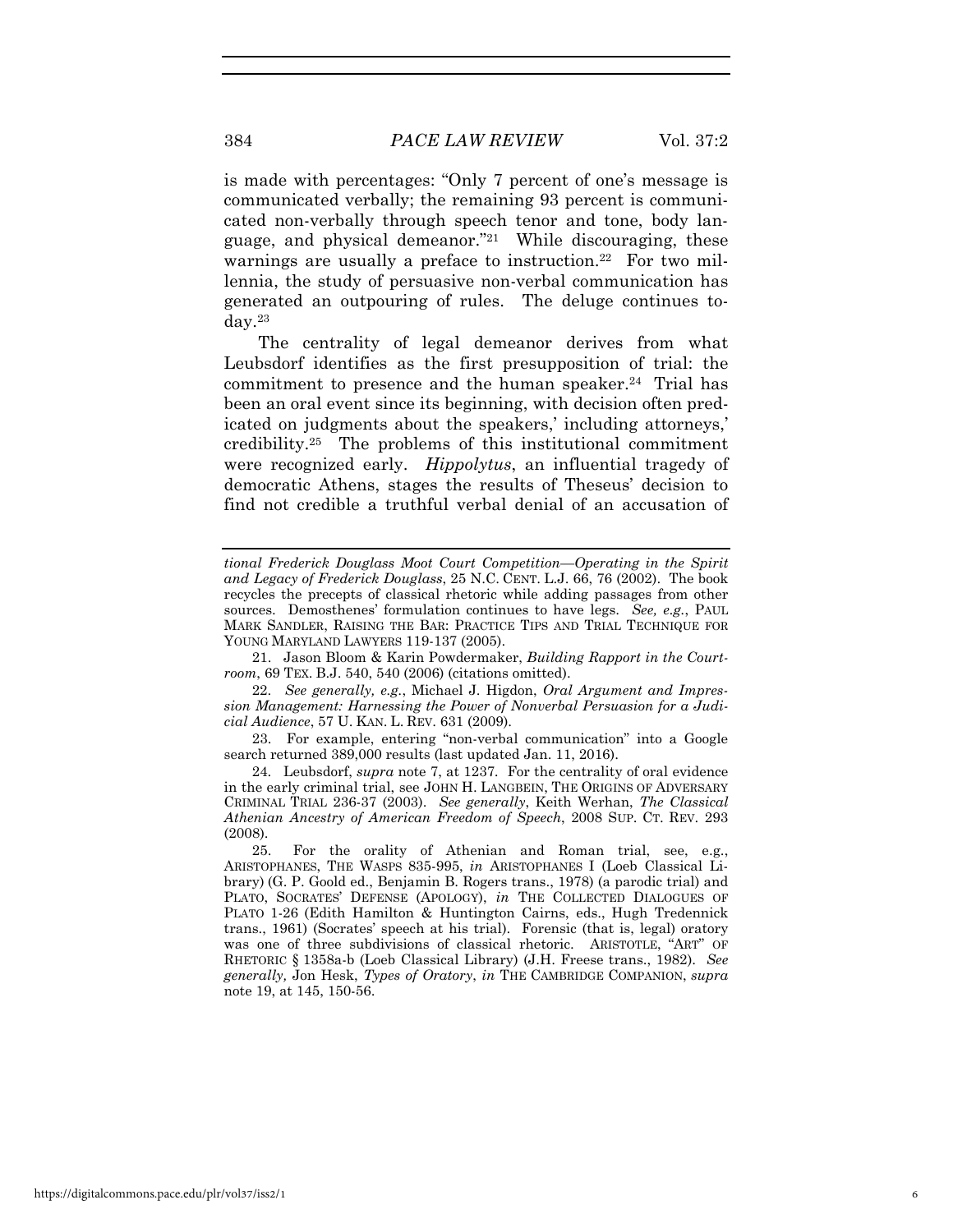rape.26 This credibility determination is dispositive. As a result, his son, the innocent Hippolytus, dies.<sup>27</sup> Hippolytus' unjust death and Theseus' mistake—believing the truth to be a lie—derive from a fatal shortcoming in human speech: it bears no mark of truth or falsity.28 Instead, Theseus can only wish that "[a]ll men should have two voices"–one for unjust statements, the other for the truth—so "we should never be deceived."29 The Greek word for voice (*phone*) focuses not on content, but on pitch and tone.30 Conviction and death of the innocent raise a terrible possibility: these two voices do not exist. Yet the promise of delivery and assessment of demeanor credibility–central to the structure of the Athenian and the American legal systems—is, in essence, that they do. Fundamental to the structure of trial and modern appeal is the presupposition that the body and voice of the speaker can, and must, function as the touchstone of truth.<sup>31</sup>

28. The play "focuses the audience's attention on their own (actual or potential) role as citizen-jurors in Athens' lawcourts." JON HESK, DECEPTION AND DEMOCRACY IN CLASSICAL ATHENS 277 (2006).

29. EURIPIDES, *supra* note 3, at 924-31.

30. HENRY G. LIDDELL & ROBERT SCOTT, A GREEK-ENGLISH LEXICON 1967-68 (1894).

31. Federal Rule of Civil Procedure Rule 52(a) requires the reviewing court to "give due regard to the trial court's opportunity to judge the witnesses' credibility." FED. R. CIV. P. 52(a)(6). "[D]emeanor of an orally-testifying witness is 'always assumed to be in evidence.' It is 'wordless language.' Broad. Music v. Havana Madrid Rest. Corp., 175 F.2d 77, 80 (2d Cir. 1949). Standards of review favor trial courts' observations of demeanor. Inwood Labs., Inc. v. Ives Labs., Inc., 456 U.S. 844, 855 (1982). The Seventh Circuit in *United States v. Nobles* stated:

> The trial judge has the best opportunity to observe the verbal and nonverbal behavior of the witnesses focusing on the subject's reactions and responses to the interrogatories, their facial expressions, attitudes, tone of voice, eye contact, posture, and body movements, as well as confused or nervous speech patterns in contrast with merely looking at the cold pages of an appellate record. We refuse to second-guess the trial judge on matters of credibility . . . .

United States v. Nobles, 69 F.3d 172, 181 (7th Cir. 1995) (citations omitted). However, if "credibility determinations rest, not on demeanor of which the judge was the sole observer, but on an analysis of testimony . . . [,] [they] de-

<sup>26.</sup> EURIPIDES, *supra* note 3, at 885, 942, 1036 ff. (Citation is by line number.)

<sup>27.</sup> *Id.* at 1162.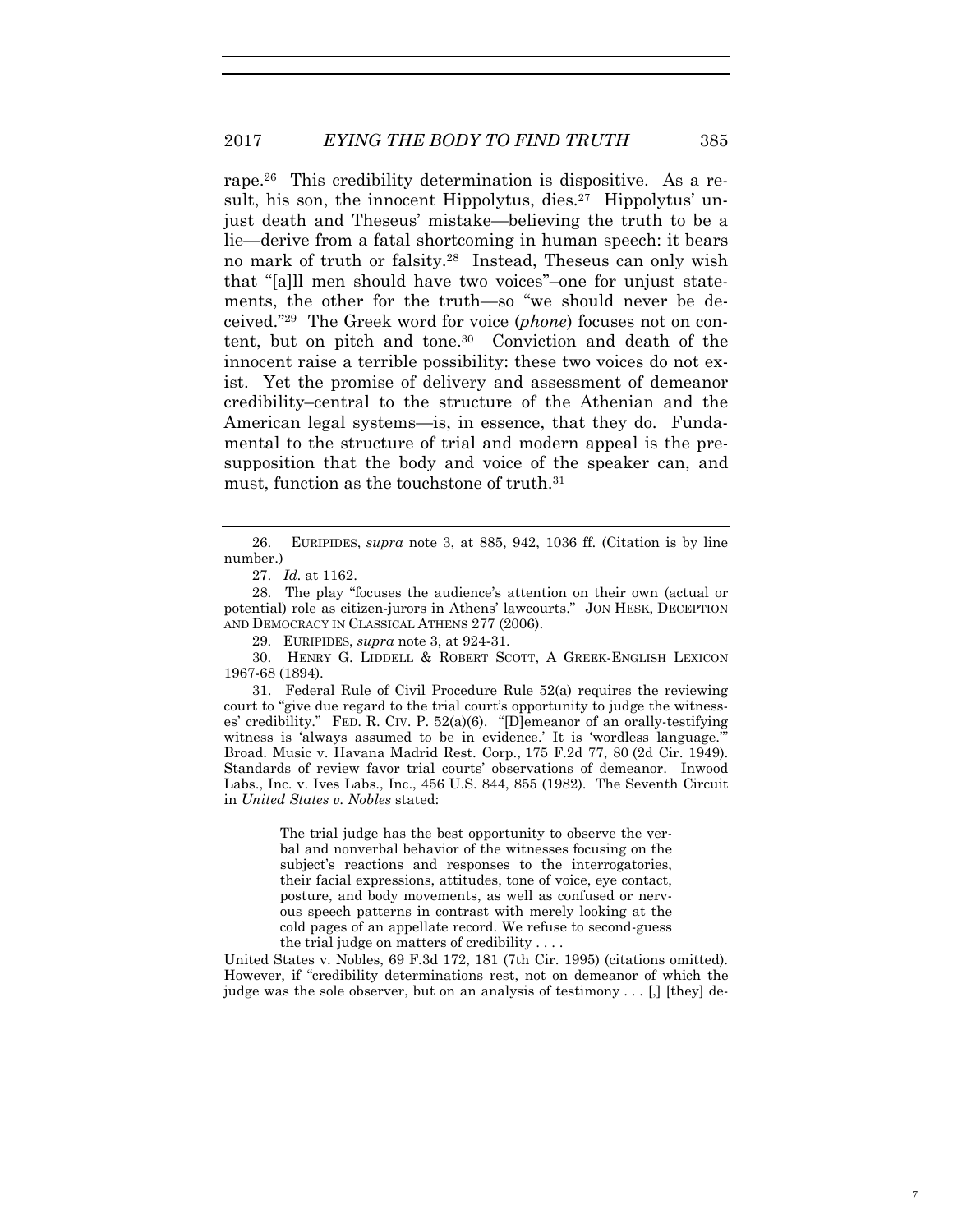Yet demeanor credibility simply does not work. The belief that truth can be adequately detected, at least in a legal context, from the body, is largely false. As first discussed in Wellborn's landmark article in 1991,<sup>32</sup> most people detect truth or lies at a rate almost equal to chance—one influential researcher puts the figure at 56.6 percent—and are "particularly poor at detecting lies (correctly judging that someone was lying: 44% accuracy rate)."33 The rate may be somewhat better for "professional lie catchers," falling between 55 and 66 percent.34 "[T]he most basic reason for the failure to detect lies is that there is no single verbal, nonverbal, or physiological cue uniquely related to deception."35 Even if universal bodily expressions of emotion exist, a strong cultural overlay influences both the physical expressions themselves and the ability to read them, particularly in individuals from other cultures.<sup>36</sup>

33. Aldert Vrij, *Nonverbal Communication and Deception*, *in* THE SAGE HANDBOOK OF NONVERBAL COMMUNICATION 341, 349 (Valerie Manusov & Miles L. Patterson eds., 2006).

34. *Id.* at 350-51.

35. *Id.*

36. There may be universal expressions of certain emotions, modified, however, by a cultural overlay. *See generally* David Matsumoto & Hyi Sung Hwang, *Cultural Influences on Nonverbal Behavior*, *in* NONVERBAL COMMUNICATION, SCIENCE AND APPLICATIONS 97-120 (David Matsumoto, Mark G. Frank, Hyi Sung Hwang, eds., 2013). The specifics of gestures are even more culturally determined, as is the meaning of gaze, particularly its direct-

serve less than usual deference." Consolidation Coal Co. v. N.L.R.B., 669 F.2d 482, 488 (7th Cir. 1982). *See* Chet K.W. Pager, *Blind Justice, Colored Truths and the Veil of Ignorance*, 41 WILLAMETTE L. REV. 373, 375-76 (2005).

<sup>32.</sup> *See* Wellborn, *supra* note 3, at 1088; *see also* Renée McDonald Hutchins, *You Can't Handle the Truth! Trial Juries and Credibility*, 44 SETON HALL L. REV. 505, 508 (2014); Mark Spottswood, *Live Hearings and Paper Trials*, 38 FLA. ST. U. L. REV. 827, 837 (2011); Pager, *supra* note 31, at 379-92; Jeremy A. Blumenthal, *A Wipe of the Hands, a Lick of the Lips: The Validity of Demeanor Evidence in Assessing Witness Credibility*, 72 NEB. L. REV. 1157, 1188-92 (1993). Paul Ekman points out the many constraints on bodily lie detection; not only do "behavioral hot spots," or micro expressions, only indicate an emotion that is departure for investigation, they are manifest in only 50 percent of liars. Paul Ekman, *Lie Catching and Microexpressions, in* THE PHILOSOPHY OF DECEPTION 118, 132 (Clancy Martin ed., 2009) (emphasis omitted). For new strategies, see, e.g., William A. Woodruff, *Evidence of Lies and Rules of Evidence: The Admissibility of Fmri-Based Expert Opinion of Witness Truthfulness*, 16 N.C. J. L. & TECH. 105 (2014), and Julie A. Seaman, *Black Boxes*, 58 EMORY L.J. 427, 443 (2008). *But see generally* James P. Timony, *Demeanor Credibility*, 49 CATH. U. L. REV. 903 (2000) (supporting credibility determinations).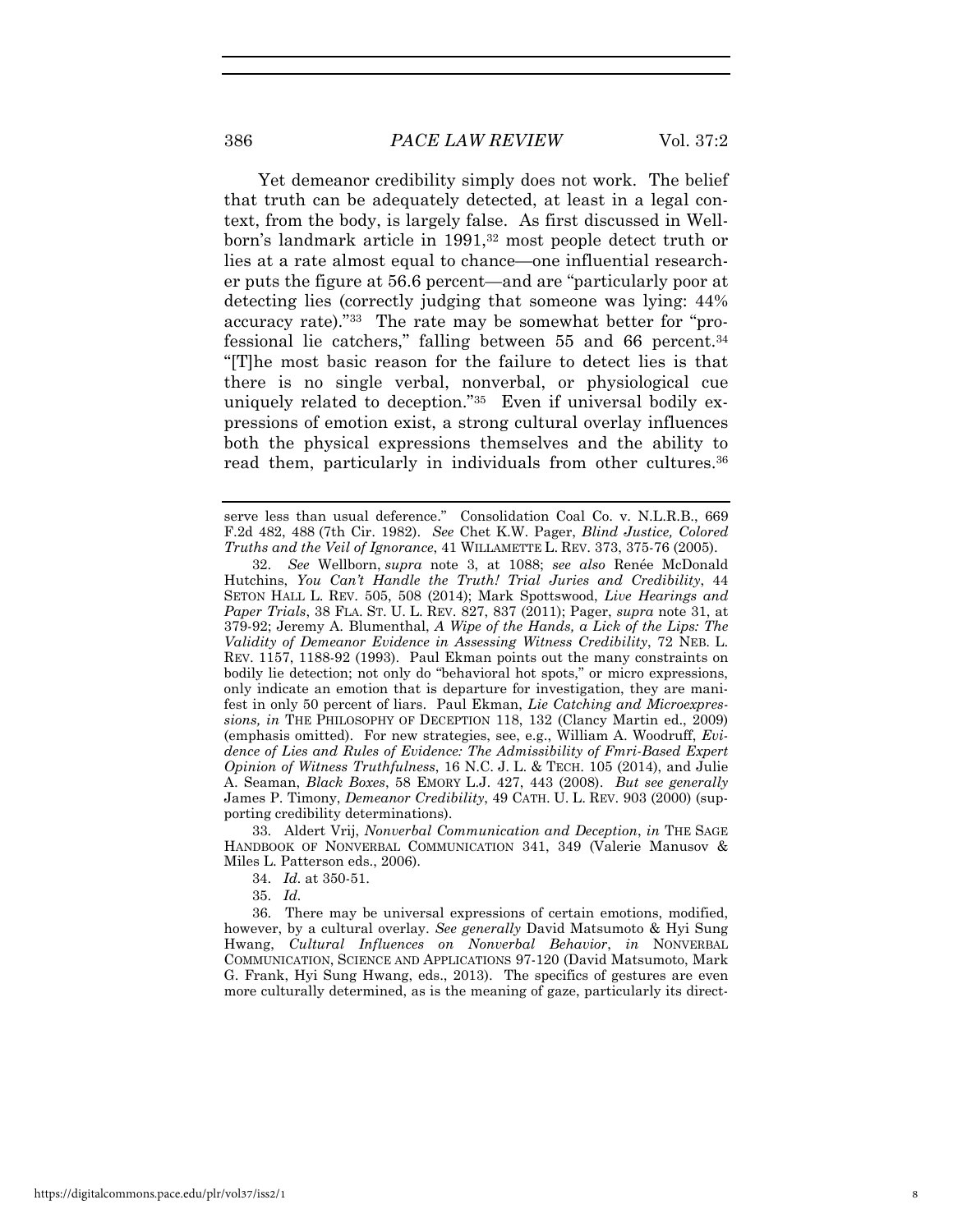Further, legal institutions "over-rely upon visual cues to their own detriment: visual information *diminishes* accuracy."37 Paul Ekman, probably the preeminent authority on physical signs of deceit and coiner of the widely used term "leakage" to describe the physical clues of emotion and deceit,<sup>38</sup> has stated: "Anyone who says there is an absolutely reliable sign of lying that is always present when someone lies and never present when someone is truthful is either misguided or a charlatan."<sup>39</sup>

#### **II: ELITE DEMEANOR AND TRUTH**

The agreement that demeanor is critical obscures the fact that the rhetorical rules applied in courtrooms today emerged from an intense, and often bloody, struggle for dominance in Athens and Rome, played out in part through contrasting elite and popular rhetoric, including contrasting demeanors.<sup>40</sup> Even when the influence of ancient rhetoric is recognized, reception of this theory continues to be uncritical, and the theory itself is sanitized of its roots in ancient class and political struggles.<sup>41</sup> Yet theory and practice are permeated by values and claims that drove struggle.42 And traditional advice incorporates them into modern practitioners and legal practice. The dominant elite tradition successfully imposed aristocratic, upper class demeanor, including the physical habits of wealthy foot soldiers, as natural and linked to rationality and truth.43 Writers

ness. David Matsumoto & Hyi Sung Hwang, *Body and Gestures, in*  NONVERBAL COMMUNICATION, SCIENCE AND APPLICATIONS 77-83 (David Matsumoto, Mark G. Frank, Hyi Sung Hwang, eds., 2013).

<sup>37.</sup> Pager, *supra* note 31, at 391 (emphasis added). *See* Vrij, *supra* note 33, at 352.

<sup>38.</sup> Paul Ekman & Wallace Friesen, *Nonverbal Leakage and Clues to Deception*, 32 PSYCHIATRY 88 (1969) (using the term "leakage").

<sup>39.</sup> Ekman, *supra* note 32, at 133.

<sup>40.</sup> *See* DAPHNE O'REGAN, RHETORIC, COMEDY AND THE VIOLENCE OF LANGUAGE IN ARISTOPHANES' CLOUDS 9-13 (1992) (discussing the early part of this period). *See generally* JOSIAH OBER, MASS AND ELITE IN DEMOCRATIC ATHENS: RHETORIC, IDEOLOGY, AND THE POWER OF THE PEOPLE (1989) (showcasing a somewhat optimistic view).

<sup>41. 72</sup> AM. JUR. TRIALS 137 *An Introduction to Persuasion in the Courtroom: What Makes a Trial Lawyer Convincing?* §§ 34-37 (1999).

<sup>42.</sup> *See infra* Parts II and III.

<sup>43.</sup> *See infra* Section II.A.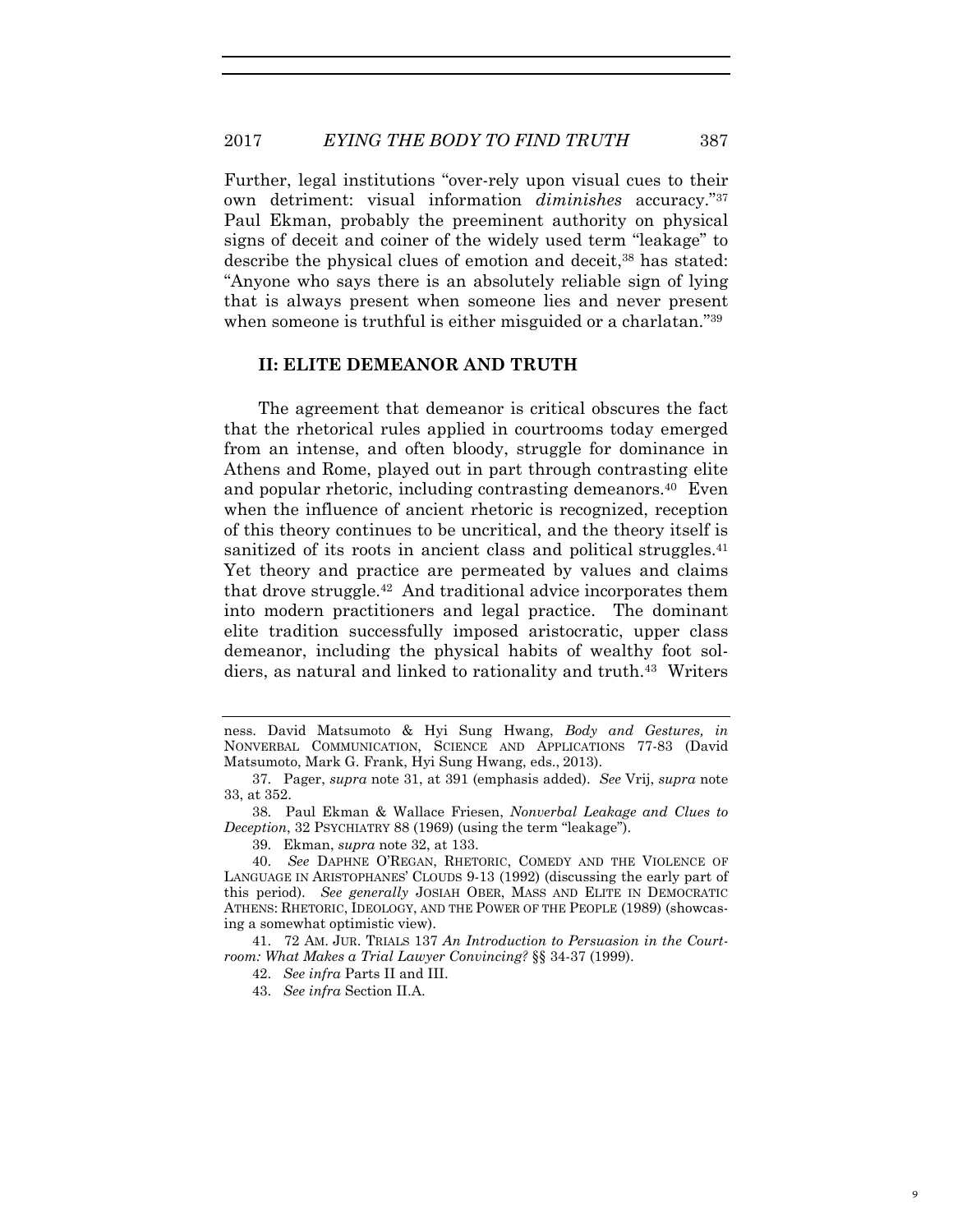in the same elite tradition damned non-elite, democratic speakers as using artificial skills, including delivery, based on irrationality and emotion.<sup>44</sup>

## **A. The Dominant Tradition: Credible Speaker as Elite Warrior**

Strength and power are the foundation of the elite speaker's credibility.45 Thus, a twentieth century manual exhorts the advocate:

> You must make a "neutral stance" your new habit. Stand squarely with feet approximately shoulder-width apart. Let your hands land at your sides. Don't lock your knees; and put your weight on the balls of your feet. This is a very authoritative way of standing in front of an audience. You can make natural hand gestures from this position, but it will help you to remain solid and grounded . . . Although you might feel uncomfortable at first, you will look confident. Superfluous movement only damages your argument, and your credibility.46

A proper advocate stands as a fighter; his argument and delivery are described as one.<sup>47</sup> Improper gestures not only

46. Leonard Matheo & Lisa DeCaro, *The Eleven Most Frequently-Asked Questions About Courtroom Presentation and Performance*, *in* ALI-ABA'S PRACTICE CHECKLIST MANUAL FOR TRIAL ADVOCACY 171 (2001). For a compendium of precepts that provide additional sources for much advice discussed in this section and the next, see Jansen Voss, Student Article, *The Science of Persuasion: An Exploration of Advocacy and the Science Behind the Art of Persuasion in the Courtroom*, 29 L. & PSYCHOL. REV. 301 (2005).

47. The martial ideal of the elite advocate invokes courage, associated with justice, as one of the four cardinal virtues. *See* Judith Resnik & Dennis Curtis, *Epistemological Doubt and Visual Puzzles of Sight, Knowledge and Judgment: Reflections on Clear-Sighted and Blindfolded Justices*, *in*

<sup>44.</sup> ARISTOTLE, *supra* note 25, §§ 1403b-1404a. Section 1404a links delivery to deficiency and emotional appeals starting with the sophist Thrasymachus. *Id.* § 1404a. The sophists were the theoreticians of democratic rhetoric at Athens. KENNEDY, *supra* note 13, at 18, 23.

<sup>45.</sup> Experiments have shown "eyewitness confidence, rather than accuracy, was the identified predictor of juror belief." Wellborn, *supra* note 3, at 1090.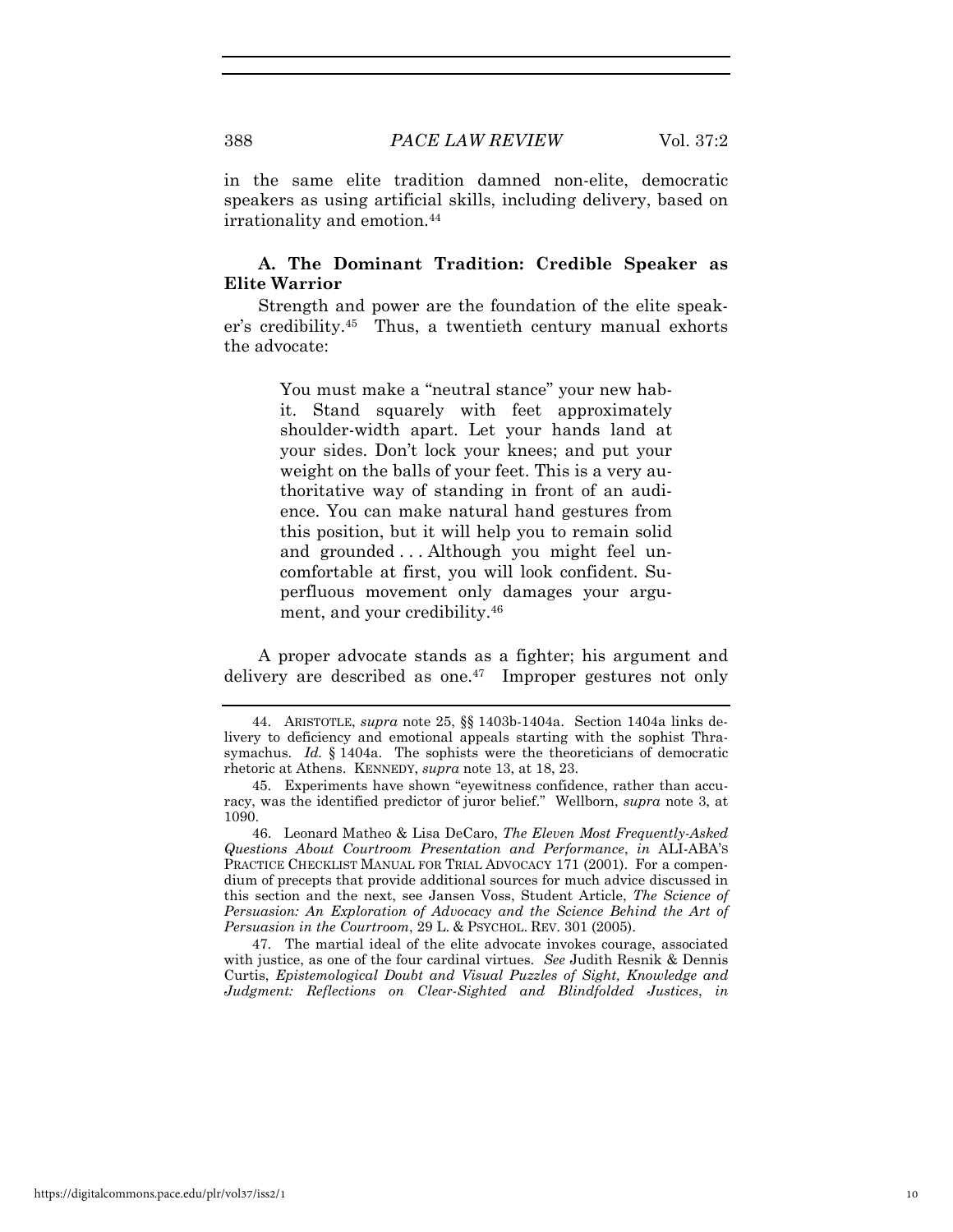damage credibility, but the argument itself. The extent to which elite delivery is that of a warrior and the underlying significance of this paradigm emerge even more clearly in the following celebratory description of an advocate before the Supreme Court:

> She stands erect behind the podium, her feet together. She speaks in a low, yet clearly pitched, voice. She does not gesture. She is completely assured, totally prepared, meticulous in her knowledge of the details of her argument. And she is utterly convincing. When the justices query her, she listens attentively, head slightly bowed. Her answers show she has understood the questions and appreciates their force. She does not shrink from the challenges. She knows this battle will not be won in a day. She is prepared for a long campaign.48

The advocate embodies the requirements of elite delivery. Her low voice and immobility represent courtroom decorum at its strictest; her body conveys the primacy of mind. Her restraint appeals to and underwrites beliefs about the proper limits of motive and persuasion that reinforce the court's claim to rationality and impartiality. The stripped-down body models the "ideal" legal discourse: one that privileges universalization, not personal experience; social rules, not individual situations; and reason, not emotion.<sup>49</sup> Within the classical and modern

GENEALOGIES OF LEGAL VISION 238-39 (Peter Goodrich & Valerie Hayaert eds., 2015); PLATO, LACHES §§ 190d, 198a, 199d, *in* THE COLLECTED DIALOGUES 132, 141, 143 (Edith Hamilton & Huntington Cairns eds., Benjamin Jowett trans., 1961); Terry A. Maroney, *Angry Judges*, 65 VAND. L. REV. 1207, 1230 (2012). Maroney links the higher status of anger as an emotion to the ancient discussions of anger that focus on treatment of slaves versus treatment of equals. *Id*. at 1219-24.

<sup>48.</sup> Herma Hill Kay, *Equal Treatment*, AM. LAW., Dec. 6, 1999, at 72.

<sup>49.</sup> This parallels physically the linguistic attributes that Bourdieu identifies as creating a "neutralization effect" on the language to "establish the speaker as universal subject, at once impartial and objective": "indicative  $\mod$ ... verbs in the present and past third person, ... the factual, ... indefinites . . . the intemporal present . . . transsubjective values presupposing the existence of an ethical consensus[,]... fixed formulas and locutions."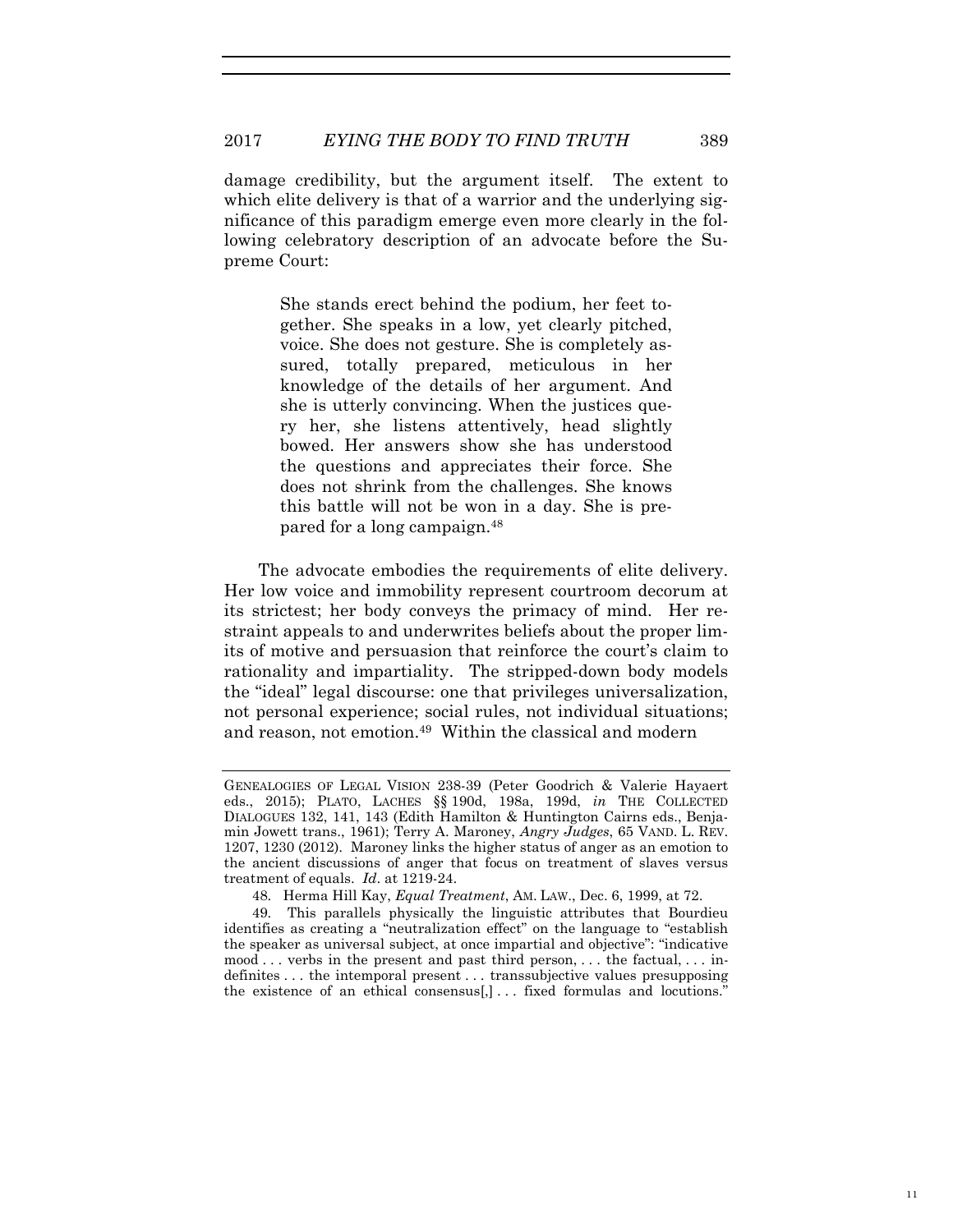rhetorical/legal culture, such elite delivery plays a fundamental role in establishing decisions as compelled by legal reasoning and rules whose goal is truth. It befits the Supreme Court, a forum conceived of as dedicated to pure argument over legal principles before an audience of the legal elite.

This praise incarnates the speaker as hero. The fact that the passage describes a woman, in virtually unchanged traditional terms, demonstrates social flexibility – women may incarnate the classical ideal of power and truth<sup>50</sup>—and the continuing vitality of the classical model – in fact, they must do so, if they wish to be recognized as rational speakers, at least in elite rhetorical fora.<sup>51</sup> The price this exacts from legal participants and institutions is discussed below. Here, what is of interest is the rooting of credibility, in both ancient and modern norms, in the ability to defend oneself and one's words.<sup>52</sup> This advocate will not be intimidated by "force" or "challenges;" she is in for the "long campaign." Nothing will vary her message,

Pierre Bourdieu & Richard Terdiman, *The Force Of Law: Toward A Sociology Of The Juridical Field*, 38 HASTINGS L.J. 805, 820 (1987). See Wetlaufer, *supra* note 6, at 1558-62, for similar characteristics designed to win by suppressing the possibility of alternative interpretations or perspectives on a legal problem and representing the desired outcome as required by the rule of law, not men. For the construction of this impersonal legal voice see J. Christopher Rideout, *Voice, Self, and Persona in Legal Writing*, 15 LEGAL WRITING 67, 99-100 (2009).

<sup>50.</sup> Likewise, John M. Conley & William M. O'Barr, authors of *Just Words*, show that many women and poor or uneducated men speak "a language of deference, subordination, and nonassertiveness, whereas others [including some women] spoke in a more rhetorically forceful style." JOHN M. CONLEY & WILLIAM M. O'BARR, JUST WORDS 65 (2d ed. 2005). Powerless language, "associated primarily with the speaker's status in society," was less likely to be believed. *Id.* For "women lawyers' talk [a]s role behavior rather than gendered behavior, with little difference between men and women lawyers," see Bryna Bogoch, *Gendered Lawyering: Difference and Dominance in Lawyer-Client Interaction*, 31 L. & SOC'Y REV. 677, 677 (1997).

<sup>51.</sup> Elite lawyers understand the power of conforming to the ancient paradigm particularly when they are female, minority, or otherwise outside the traditional paradigm. *See* BRYAN STEVENSON, JUST MERCY (2014) (discussing the importance of conservative attire); SONIA SOTOMAYOR, MY BELOVED WORLD 229 (2013) (discussing the advantages of reasoning and talking like a man).

<sup>52.</sup> In women, "low, even" voice and "imposing height and voice" allow a female attorney to be "intimidating" and endow her with "physical signs of commanding presence" that enhance her credibility and effectiveness. SAM SCHRAGER, THE TRIAL LAWYER'S ART 131-32 (1999).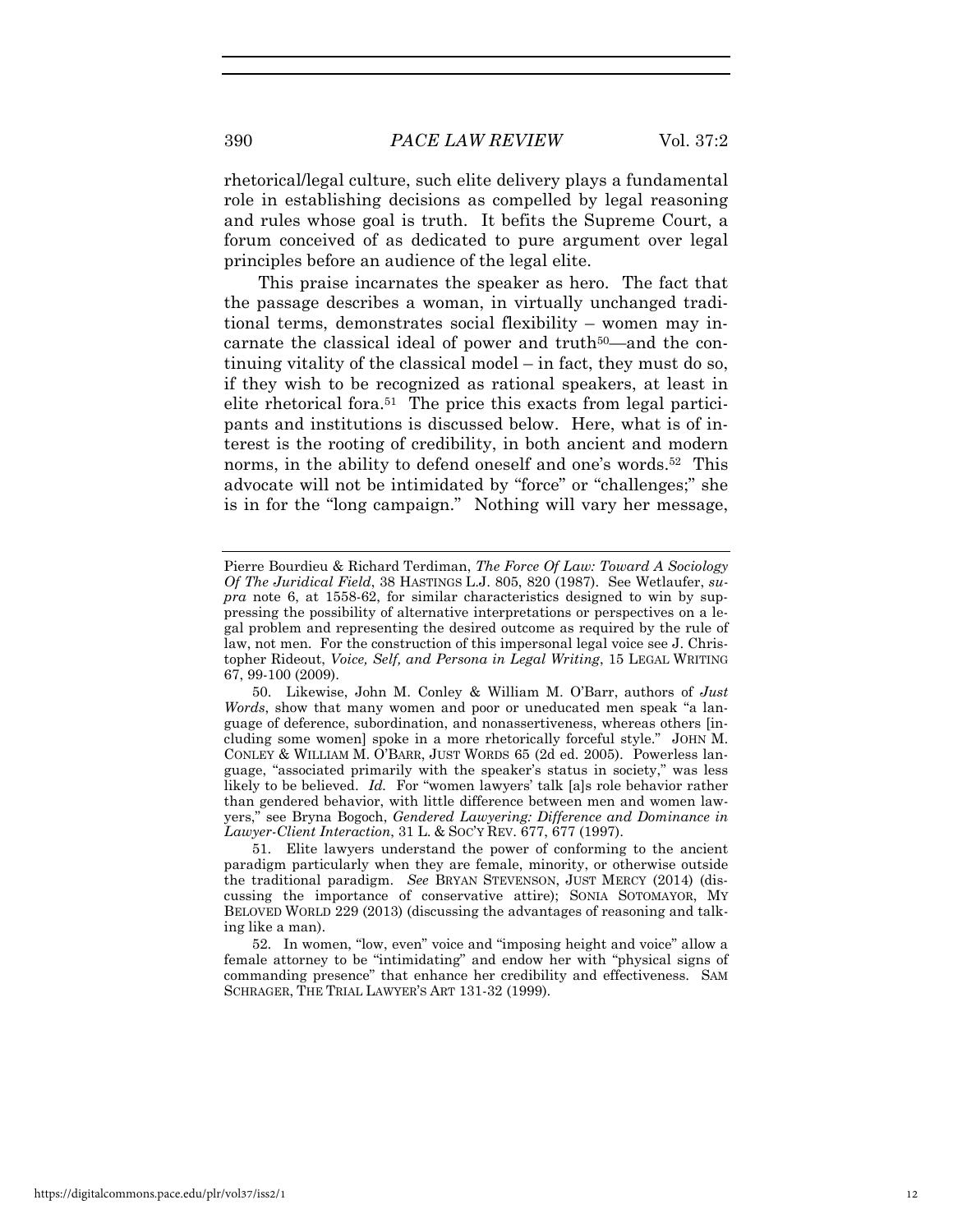the consistency of which she can vouch for in her person.

## **1.** *Displaying Power: Gestures That Guarantee Truthfulness*

The overlap of truthful speaker and successful warrior has ancient roots. In classical rhetoric, the orator "is usually heroic . . . ; he imposes his will on others. In contrast the role of the speaker is much less emphasized in the rhetoric of India or China, where harmony rather than victory is often the goal. The classical orator is a fighter in a lonely contest."53 "[R]hetoric is the special speech of the state . . . the occupation of off-duty soldiers."54 The connection goes back at least to the Iliad. There, Achilles, pre-eminent in words and deeds,55 is the only truthful speaker because he alone cannot be intimidated.56 His martial and rhetorical exploits define the realm of human

54. HABINEK, *supra* note 14, at 2, 65-66. The individual fighting on foot "valorized facing danger, standing one's ground, and cooperating with fellow soldiers, and relished victory (preferably quick) in a well-regulated, open, face-to-face confrontation." JOSEPH ROISMAN, THE RHETORIC OF MANHOOD: MASCULINITY IN THE ATTIC ORATORS 106 (2005). Superior manhood and superior social class were associated. *See id.* at 85-88, 95-104. "[P]overty [w]as a liability in the attainment of manhood," particularly in the courts, where the poor man was considered at a "moral disadvantage." *Id*. at 95, 97. *See* Erik Gunderson, *Discovering the Body in Roman Oratory*, *in* PARCHMENTS OF GENDER 7, 170 (Maria Wyke ed., 1998); Fritz Graf, *Gestures and Conventions: The Gesture of Roman Actors and Orators*, *in* A CULTURAL HISTORY OF GESTURE 44-45 (Jan Bremmer & Herman Roodenburg eds., 1991). A speaker's training was conceptualized as like that of a soldier. In QUINTILIAN, *supra* note 20, at XI.iii.19, a proper masculine voice is achieved through walking, massage, abstinence from sex, easy digestion of foods, that is, "frugalitas." These are regimes of an athlete, a warrior, and a philosopher, scaled down to more attainable level. Those who fail run the risk of "the 'feeble shrillness' that characterizes the voices of 'eunuchs, women and invalids.'" *Id. See also* ERIK GUNDERSON, STAGING MASCULINITY 81-82 (2000); MAUD W. GLEASON, MAKING MEN: SOPHISTS AND SELF-PRESENTATION IN ANCIENT ROME 119 (1995).

55. HOMER, THE ILIAD IX 443 (Richmond Lattimore trans., 1965) [hereinafter THE ILIAD].

56*. Id*. at I 120-220. VICKERS, *supra* note 13, at 3-6 cites references to Homer in ancient rhetorical theory.

<sup>53.</sup> KENNEDY, *supra* note 13, at 10. For martial metaphors and the adversarial system, see Adam Arms, *Metaphor, Women and Law*, 10 HASTINGS WOMEN'S L.J. 257 (1999); Elizabeth G. Thornburg, *Metaphors Matter: How Images of Battle, Sports, and Sex Shape the Adversary System*, 10 WIS. WOMEN'S L.J. 225 (1995); Thomas Ross, *Metaphor and Paradox*, 23 GA. L. REV. 1053 (1989).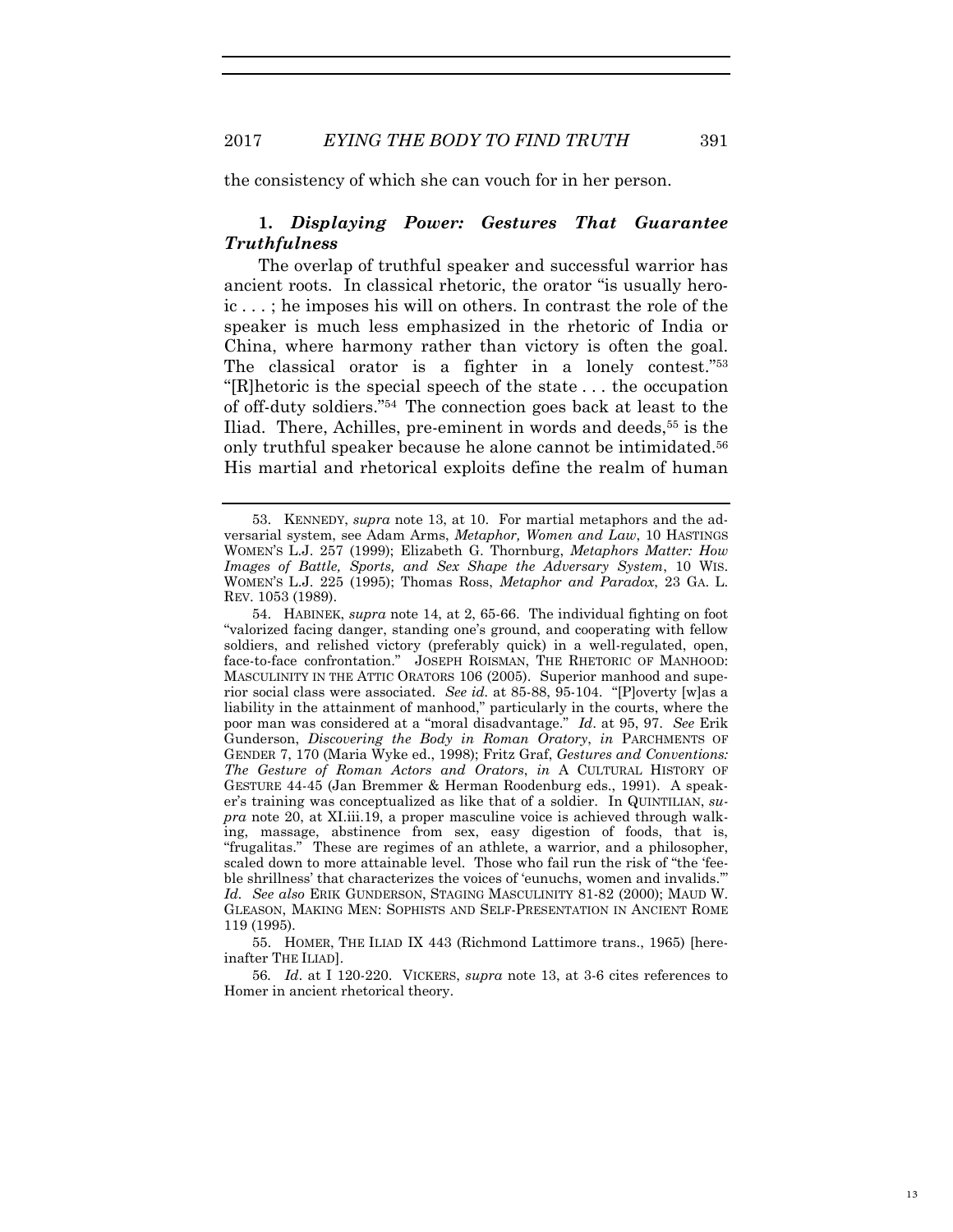excellence, not as alternatives, but as an organic whole. For the audience, one lesson is clear: ability to defend one's speech is a predicate for trust.

The credible speaker must be invulnerable to inner, as well as outer, pressures.57 As rhetorical theory and practice developed, one example became Pericles, aristocratic leader of newly democratic Athens.58 Pericles' self-presentation was designed to illustrate his power, and his power over himself. He was famous for self-restraint, composure uncorrupted by emotion, a quiet and even voice, and movements that left even the relatively loose Greek garments unruffled.<sup>59</sup> His reputation for absolute freedom from fear and desire was enhanced by his aristocratic status and successful career as a general.<sup>60</sup>



**Figure 1** 

60. PLUTARCH, *supra* note 59, §§ III.1, VII.1, X, XVI.3.

<sup>57. &</sup>quot;[S]elf-control enabled men to resist the undesirable and incapacitating influences of desire and, hence, to behave morally . . . Lack of restraint detracted from one's manliness and was regarded as a source of danger to other men, their values, and their institutions." ROISMAN, *supra* note 54, at 184.

<sup>58.</sup> Of course, Pericles' character did not go unchallenged. His enemies associated him with the new popular rhetoric, and he was notorious for his association with the sophists. O'REGAN, *supra* note 40, at 11-15, 56-57.

<sup>59.</sup> PLUTARCH, PERICLES § V.1 (Loeb Classical Library) (Bernadotte Perrin trans., 1916). For Pericles' legendary self-control, see *id.* §§ V, VII.4. In the year that his sister, son, many relatives, and friends died of the plague, he was recorded as weeping only once: when he laid a funeral wreath on the grave of his last living legitimate son. *Id*. § XXXVI.5. PAUL ZANKER, THE MASK OF SOCRATES 27 (ALAN SHAPIRO, trans., 1995) also links this story to Pericles' bust.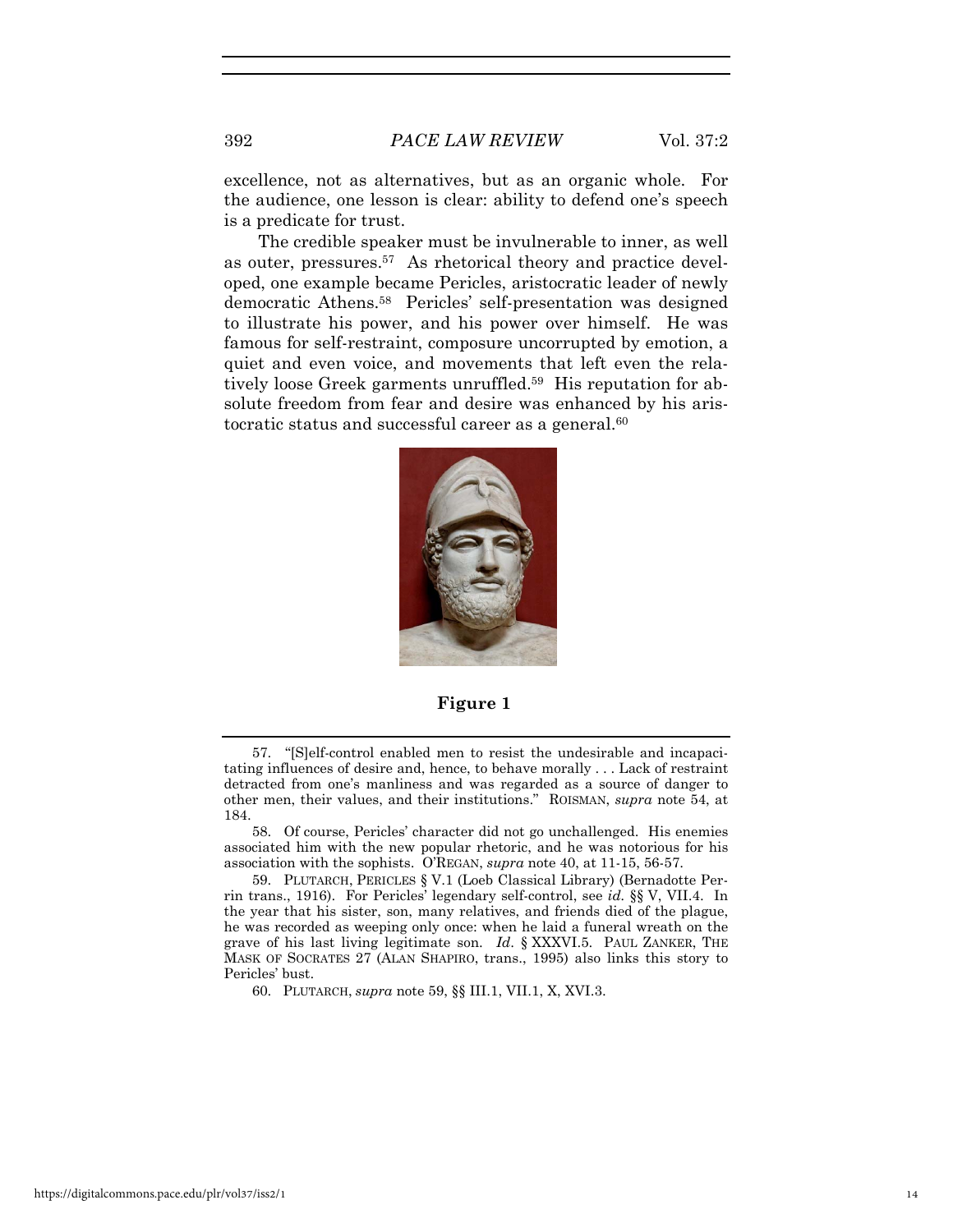Pericles' bust, Figure 1,<sup>61</sup> represents this elite ideal.<sup>62</sup> Pericles is shown with a helmet, symbolizing military command.63 His face is regular and smooth, unemotional and symmetrical. The identity of the bust has been known since antiquity<sup>64</sup> with its "idealized yet distinctive" features.<sup>65</sup> The lack of physical idiosyncrasies and the stern composure convey the message that Pericles' words are not personal, although they emerge from an identifiable person. Instead, in the body of Pericles, the viewer sees the picture of rational civic discourse, speaking for the public good, turned aside neither by fear nor favor.<sup>66</sup>

The overlap of warrior and speaker begins with stance. Standard modern advice was given above. Ancient treatises agree that credibility begins with a stance that "should be upright, . . . feet level and a slight distance apart, or the left may be very slightly advanced. The knees should be upright, but not stiff, the shoulder relaxed, the face stern, but not sad, expressionless or languid: the arms should be held slightly away from the sides."67 The advice is Cicero's. Once he began, Cicero's ideal orator would have a strong and manly posture derived from armed conflicts or, at least, the gymnasium.<sup>68</sup>

Posture is critical. Aristotle codified the social and political "naturalness" of the connection between "good" posture and rationality in his justification of social hierarchy and slavery.

64. *Id.* at 465-66, 469.

15

<sup>61.</sup> This picture is of a Roman copy of the bust from a statute of Pericles. The bust is at the Vatican Museums. The image is available on Wikimedia Commons. *File: Pericles Pio-Clementino*, WIKIMEDIACOMMONS, https://commons.wikimedia.org/wiki/File:Pericles\_Pio-Clementino\_Inv269\_n2.jpg (last visited Jan. 16, 2017).

<sup>62.</sup> Beth Cohen, *Perikles' Portrait and the Riace Bronzes: New Evidence for "Schinocephaly*,*"* 60 HESPERIA: J. AM. SCH. CLASSICAL STUD. AT ATHENS 465, 469 (1991).

<sup>63.</sup> *Id.* at 470.

<sup>65.</sup> *Id.* at 466.

<sup>66.</sup> Pericles' bust and a statue of a poet erected by Pericles are "images[s] of a model citizen of High Classical Athenian society." ZANKER, *supra*  note 59 at 27. It was "Pericles himself who set the standard of behavior." *Id.*  For Pericles' indifference to public opinion, see PLUTARCH, PERICLES *supra*  note 59, §§ XXXI.5- XXXII.1, XXXVI.3.

<sup>67.</sup> QUINTILIAN, *supra* note 20, at XI.iii.159

<sup>68.</sup> DE OR, *supra* note 20, at III.lix.220; quoted by QUINTILIAN, *supra* note 20, at XI.iii.122.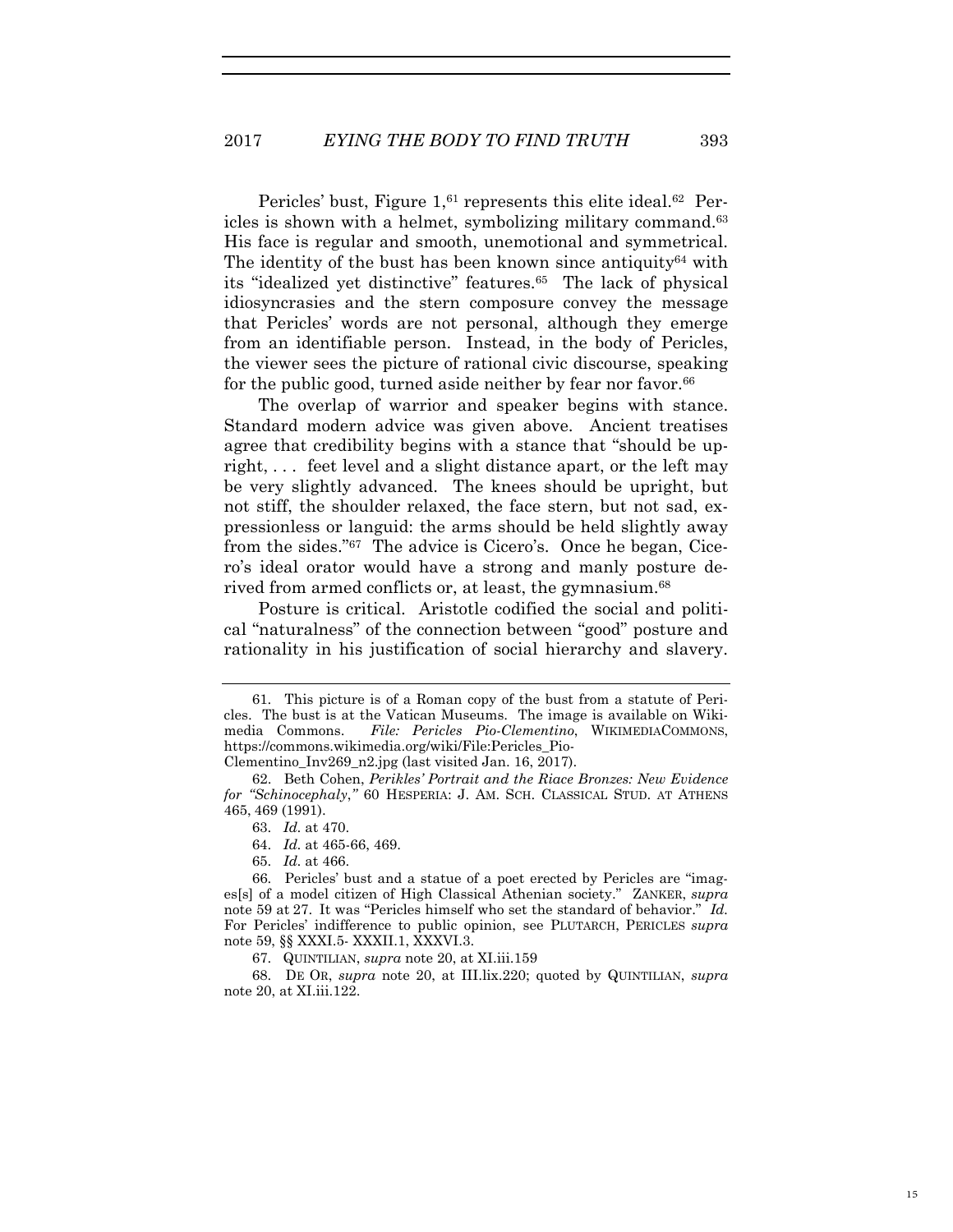394 *PACE LAW REVIEW* Vol. 37:2

Given that mind should rule over body, and rational over irrational, those who are more body are natural slaves, while those who are more mind should be masters. Posture marks the difference; good posture indicates the superiority of mind. "Nature would like to distinguish between the bodies of freemen and slaves, making one strong for servile labour, the other upright, and although useless for such services, useful for political life in the arts both of war and peace," that is fighting and speaking.<sup>69</sup> The tight connection between class, successful violence, credible argument, rationality, and posture lives on in modern advice. "Keep the weight evenly distributed on both feet; you will feel more steady. Indeed, when weight is not evenly distributed, you are unbalanced and an easy pushover for someone on the attack."<sup>70</sup> "Slouching or leaning ... may telegraph to the fact finders a feeling of physical weakness or instability. This association may carry over to the fact finders' perceptions of the lawyer's case."71 "[T]he goal is a relaxed but erect posture that conveys an aura of composure and command."72

A measured walk is also necessary and revealing.73 "[W]hile one man's gait reveals his composure and the attention he gives to his conduct, another's reveals his inner disor-

71. PETER MURRAY, BASIC TRIAL ADVOCACY 78 (1995). Judges are included as understanding posture as argument. "A slouching attorney gives an impression of sloppiness, which might cause a judge to be skeptical of what he has to say." 6 AM. JUR. TRIALS 771 *Nonjury Summation* § 23 (2006).

72. Steven Wisotsky, *Speak With Style and Authority*, 37:2 LITIG. 16, 17 (Winter 2011). *See also*, SAYLER & SHADEL, *supra* note 16, at 67-70 (offering the same advice).

73. Graf, *supra* note 54, at 47; Jan Bremmer, *Walking, Standing, and Sitting in Ancient Greek Culture*, *in* A CULTURAL HISTORY OF GESTURE 16-23 (Jan Bremmer & Herman Roodenburg eds., 1991). On the cultural significance of walking in Rome, see ANTHONY CORBEILL, NATURE EMBODIED: GESTURE IN ANCIENT ROME, 107-37 (2004). *See also* CICERO, DE OFFICIIS I.xxxvi.131 (Loeb Classical Library) (Walter Miller trans., 1951).

<sup>69.</sup> ARISTOTLE, POLITICS 1254b 25-30 *in* THE BASIC WORKS OF ARISTOTLE (Richard McKeon ed., Benjamin Jowett trans., 1941). In a concession to observation that does not trouble his theory, he acknowledges that Nature can make a mistake so that "some have the souls and others have the bodies of freemen." *Id.*

<sup>70.</sup> Constance Bernstein, *Winning Trials Nonverbally: Six Ways to Establish Control in the Courtroom*, 30 TRIAL 61, 63 (Jan. 1994). *See also* LAWRENCE J. SMITH & LORETTA A. MALANDRO, COURTROOM COMMUNICATION STRATEGIES 69 (1985).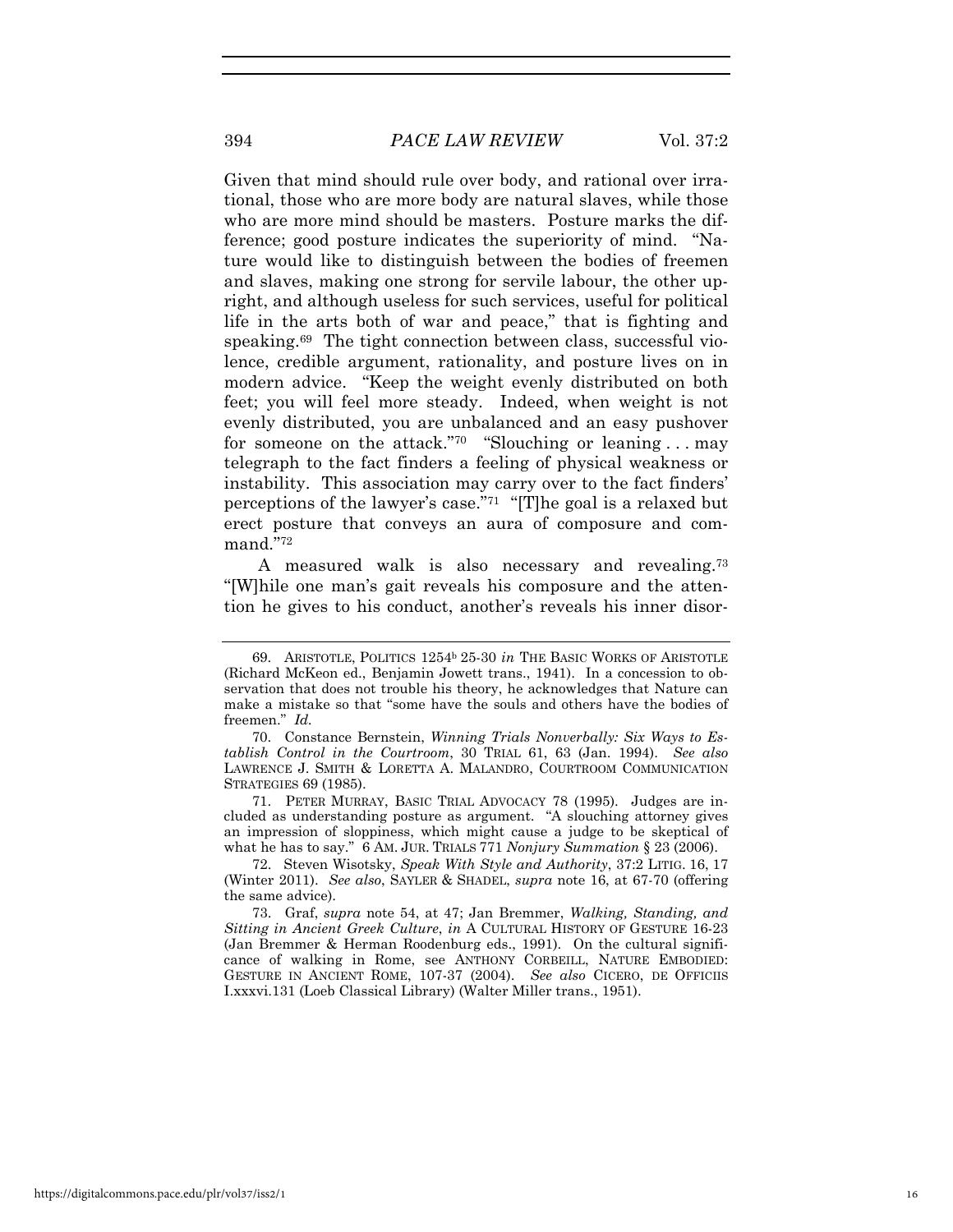der and lack of self-restraint."74 "The orderly man reveals his self-restraint through his deportment: he is deep-voiced and slow-stepping, and his eyes, neither fixed nor rapidly blinking, hold a certain indefinably courageous gleam."<sup>75</sup> Roman rhetorical rules frown on pacing, swaying, and foot tapping.76 Modern speakers are advised to "[a]void all unnatural and distracting mannerisms.77 This includes pacing back and forth uncontrollably, a movement that is highly distracting to jurors. Most of the advocate's movement during her courtroom speech should be restricted to the upper body. This still leaves plenty of room for physical expression."78 As Ball puts it, "[s]tillness conveys confidence and strength."79 Conversely, fidgeting implies deception and weakness.80

The credible speaker "will also use gestures in such a way as to avoid excess: he will maintain an erect and lofty carriage."81 "He will control himself by the pose of his whole frame, and the vigorous and manly attitude of the body, extending the arm in moments of passion and dropping it in

77. CICERO, ORATOR, *supra* note 20, at 59.

78. W. Ray Persons, *Preparing and Delivering the Defense Closing Argument*, 16 NO. 3 PRAC. LITIGATOR 55, 60 (2005).

79. BALL, *supra* note 76, at 5.

80. Thus, a liar "fidgets when answering critical questions, his eyes shift from the floor to the ceiling, and he manifests all other indicia traditionally attributed to perjurers."Anderson v. Liberty Lobby, Inc.*,* 477 U.S. 242, 270 (1986) (Rehnquist, J., dissenting). *See also* Penthouse Int'l, Ltd. v. Dominion Fed. Sav. & Loan Ass'n*,* 855 F.2d 963, 974 (2d Cir. 1988).

81. CICERO, ORATOR, *supra* note 20, at 59.

<sup>74.</sup> GLEASON, *supra* note 54, at 61 (translating DIO CHRYSOSTOM, ORATIONS 32.54).

<sup>75.</sup> *Id.* (translating and citing Anonymous Latini). *See* Bremmer, *supra*  note 73, at 45; QUINTILIAN, *supra* note 20, at XI.iii.112.

<sup>76.</sup> *See* QUINTILIAN, *supra* note 20, at XI.iii.124 (regarding errors in stance). Running is disallowed, as is standing on one foot, shifting the weight, and swaying. *Id.* at IX.iii.128. This is to avoid an effeminate manner. Warnings against pacing as reflecting poorly on the advocate's selfcontrol and argument abound in the modern literature. *See*, *e.g*., 72 AM. JUR. TRIALS 137, *supra* note 41, § 59. "When you are on your feet, keep your weight evenly balanced on both legs . . . When you take a step, take it for a purpose . . . . [I]f you are not actually going somewhere, stand still . . . You rid yourself of wriggles, fidgets, and pointless wandering by monitoring yourself all the time ...." DAVID BALL, THEATER TIPS AND STRATEGIES FOR JURY TRIALS 8-9 (3d ed. 2003).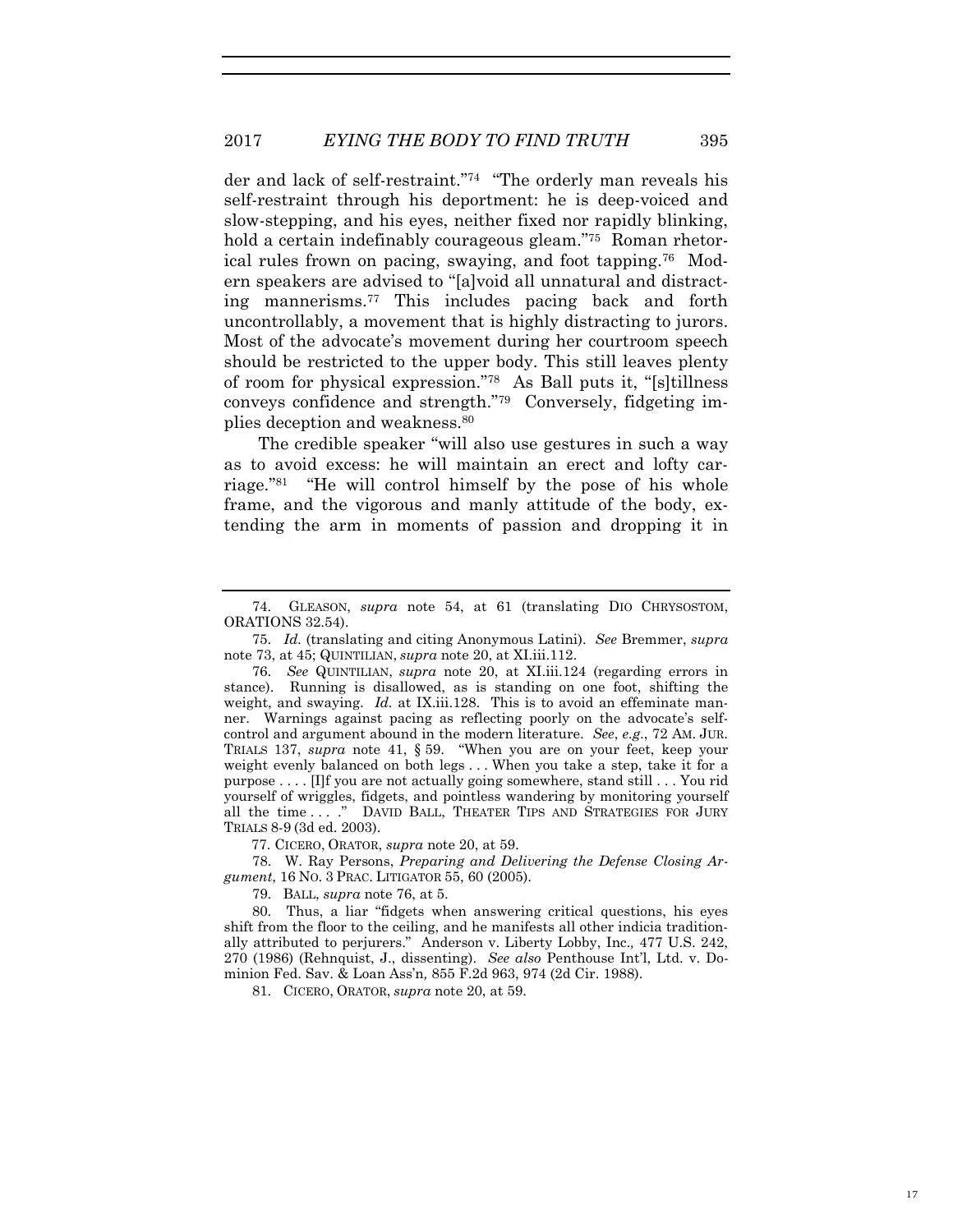calmer moods."82 Excessive movement must be avoided, as should rapid, small, or overly large gesticulation. Quintilian prohibits "[a]ny frenetic movements . . . or wild gesticulation . . . . Gesticulation has only limited amplitude: the hand should never be raised higher than the eyes or lower than the chest, and it should never move further to the left than the shoulders."83 Modern rules require the same restricted range for acceptable gestures:

> Keep your hands in their own quadrants. Think of your body as being divided by a horizontal line at shoulder level and by a vertical line that bisects you in front from top to bottom. Don't let your right hand cross the vertical line to the left or your left hand cross to the right, or you will seem to be defensively closing yourself off. Don't let either hand rise above the horizontal line at your shoulders. If it does, it is going up there for no good purpose (catching a fly, or touching your face—or worse).84

Gesture, too, is given moral significance that, in turn, is conceptualized as central to its credibility. Graf sums up the approach of the ancient sources:

> Moderation in movement is . . . peculiar to a free man . . . a free man is not only a social category, it is a way of living, thinking, and being; being a free man means also having a free soul. . . . Strictly moderated and limited gestures, then, are an indication of moderate and selfcontrolled character.85

<sup>82.</sup> *Id.* at 59-60.

<sup>83.</sup> Graf, *supra* note 54, at 46 (summarizing QUINTILIAN, *supra* note 20).

<sup>84.</sup> BALL, *supra* note 76, at 6-7. Likewise, touching the face is "look[ing] like you are trying to hide something other than your face—such as the truth." *Id. See* RHETORICA AD HERENNIUM, *supra* note 20, at III.xv.27; QUINTILIAN, *supra* note 20, at XI.iii.123.

<sup>85.</sup> Graf, *supra* note 54, at 47 (summarizing ancient views). Traditionally, moderation was not a virtue for the poor. PLATO, CHARMIDES § 161, *in* THE COLLECTED DIALOGUES OF PLATO (Edith Hamilton & Huntington Cairns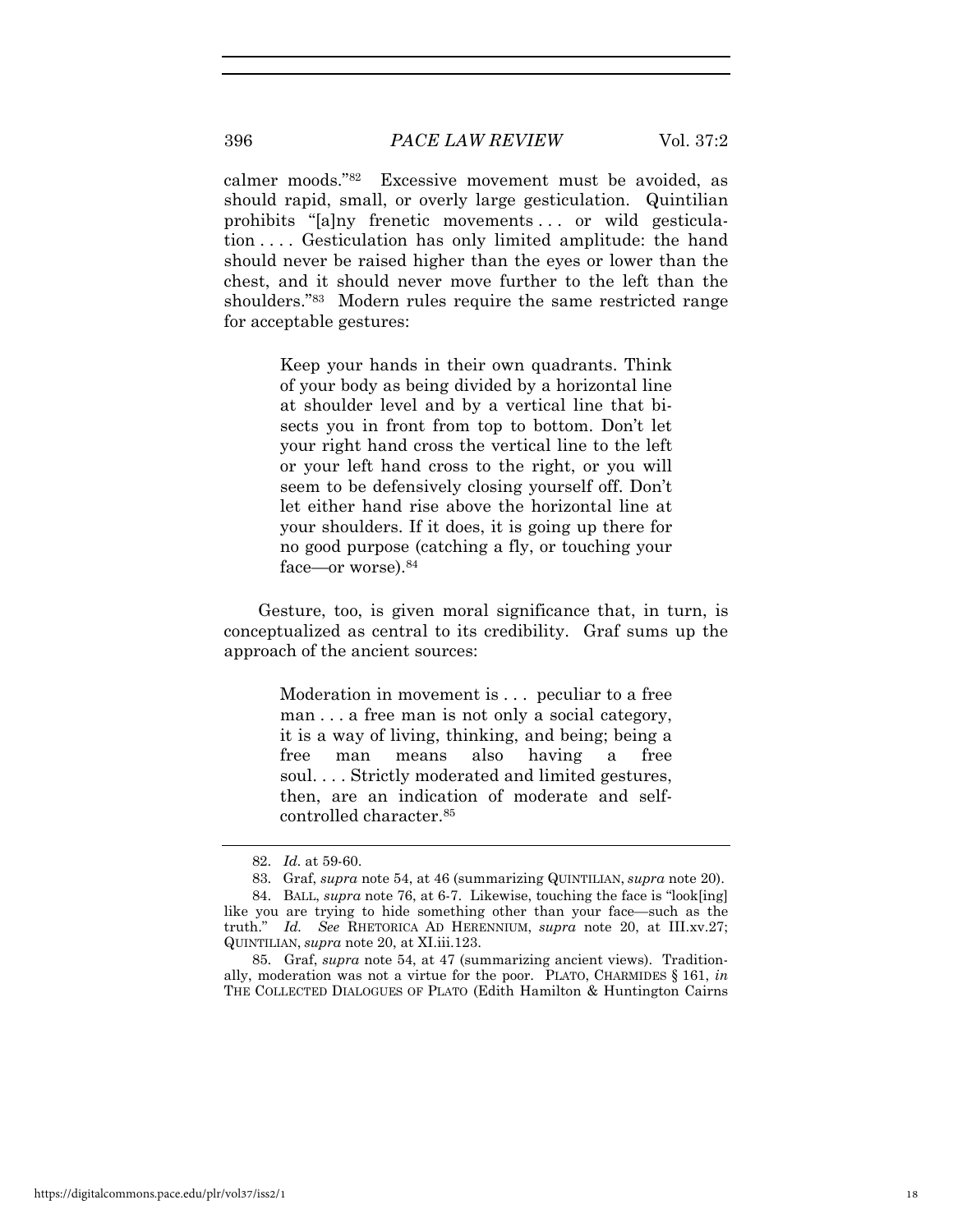The modern "Inverse Gesture Rule"86 relies on the same understanding: "Using many gestures means speakers need help with what they are saying; using only a few gestures along with good word choice means to jurors that those words can stand alone."87 The Rule clearly positions gesture within the mind/body duality: more body equals less mind; less body equals more mind.

Advice about other symbols of class and power clarifies the cultural matrix that shapes "natural" indicators of credibility. The advocate's attire should be manly.<sup>88</sup> Before speaking, he should "rise with deliberation,  $89...$  secure a moment for reflexion[sic], [and] devote a brief space to arrangement of [the] toga."90 Arranging the toga made conspicuous the speaker's membership in the dominant class: free, male citizens, socially and financially secure. Today, a suit is obligatory to evoke the jurors' habit of obedience: "dark suits warn[sic] by lawyers symbolize serious work . . . ; classic silk ties are a clue to the lawyer's supposed station in life; a strong voice with certain resonant qualities give[sic] a cue to power within the speaker."91 Like rearranging the toga, foregrounding the suit has a clear purpose:

87. *Id.*

89. "Then, when authorized by the court, rise slowly but deliberately and approach the jury in a calm and steadfast manner. After addressing the court – pause! Do not plunge immediately into the presentation. Allow the jury a momentary opportunity to observe you and your countenance." Persons, *supra* note 78, at 59. "The short pause before the commencement of address is a time-honored technique of outstanding speakers and advocates of all kinds. It lends itself especially well to the courtroom setting." *Id*. at 60. *See also* 72 AM. JUR. TRIALS 137, *supra* note 41, § 58.

90. QUINTILIAN, *supra* note 20, at XI.iii.156. "It is a good idea for a man to keep his suit jacket open while sitting and button it on rising to address a judge or jury for a major speech. The act of buttoning it seems to project a message of serious intent." ROBERTO ARON ET AL., TRIAL COMMUNICATION SKILLS § 4.08, 4-16 (1996).

91. 72 AM. JUR. TRIALS 137, *supra* note 41, § 43.

eds., Benjamin Jowett trans., 1961). Gleason discusses Seneca's idea that "[a] man's stride reveals the condition of his soul," especially his masculinity, and is closely related to his voice. GLEASON, *supra* note 54, at 113. The individual elements of delivery entail each other. For a similar overlapping in which an uneven voice is compared to a limping gait, see QUINTILIAN, *supra* note 20, at XI.iii.43.

<sup>86. 72</sup> AM. JUR. TRIALS 137, *supra* note 41, § 16.

<sup>88.</sup> QUINTILIAN, *supra* note 20, at XI.iii.137.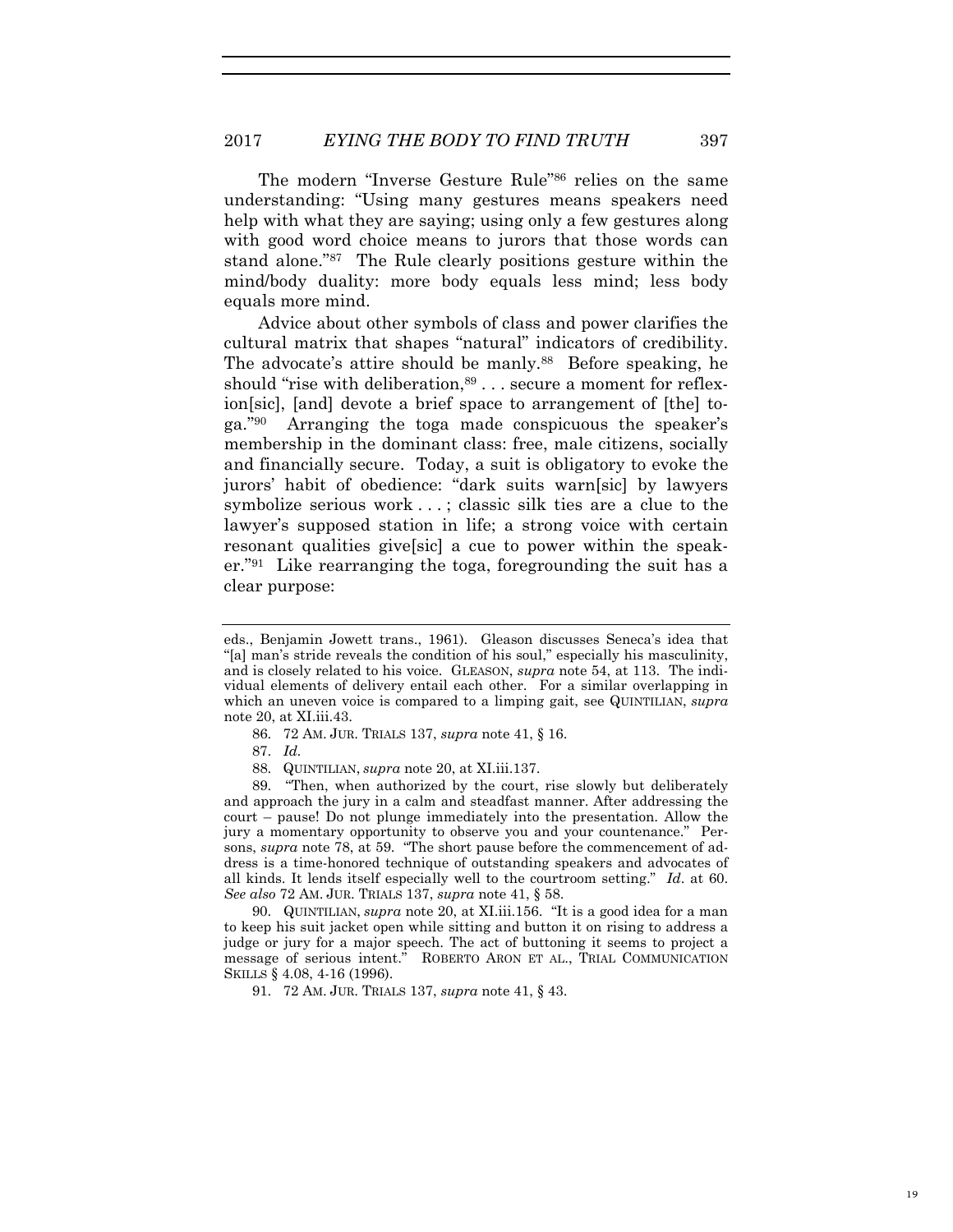[to] create in other the desire for obedience . . . . Obedience, taught from the cradle, carries forward into the political, legal, military, religious, and familial structures of our nation. . . . [O]beying authority figures who control rewards and punishment in various relationships (family, work, etc.) proves advantageous to most people, as does obeying those authority figures who have greater wisdom.<sup>92</sup>

The conventional invocation of wisdom to conclude a recital of power justifies elite delivery and explains its claim. The quotations illustrate the overlap between power, credibility, and truth that shape the elite norm. Only those who must be obeyed can be trusted because they, alone, have the autonomy to speak truth.<sup>93</sup>

93. To manifest strength is thus the underlying imperative of elite demeanor rules. As will be discussed below, the opposite is also true: vulnerability, betrayed by non-elite gestures, begets lies:

> Confidence gestures are crucial for advocates who wish to be discerned as poised and in control of the situation. These gestures are identified (1) as *not* exhibiting gestures that show lack of confidence, and (2) showing certain gestures that exhibit confidence. For example, (1) not scratching or touching the head or covering the mouth, having downcast eyes, indirect body orientation, closed bodily posture, or (2) having excellent posture with chin slightly raised and showing the power gesture and the open palm ("I have nothing to hide.").

84 AM. JUR. TRIALS 1 *Body Language for Trial Lawyers: Persuasive Gestures, Postures, and Foot Movement in the Courtroom* § 18 (2016).

<sup>92.</sup> *Id.* The idea that the habit of obedience is important and should be invoked by attorneys is common. Smith & Malandro candidly pointed out: "The basic human response to authority is automatic and instinctive. Most people defer to authority figures allowing them to influence both their behaviors and decisions. Jurors particularly seek out authority figures in the courtroom to guide their responses. This explains, in part, the success of the 'act as if' technique." SMITH & MALANDRO, *supra* note 70, at 251-52. A few sentences later, "believability" is tied elite delivery. "To increase the perception of credibility, first increase the perception of authority . . . through changes in personal appearance, voice, and behavioral cues." *Id.* at 252. "Instinctive" above naturalizes learned responses to signals of power. This down-to-earth passage dispenses with the conventional nicety of filtering the result through wisdom or truth.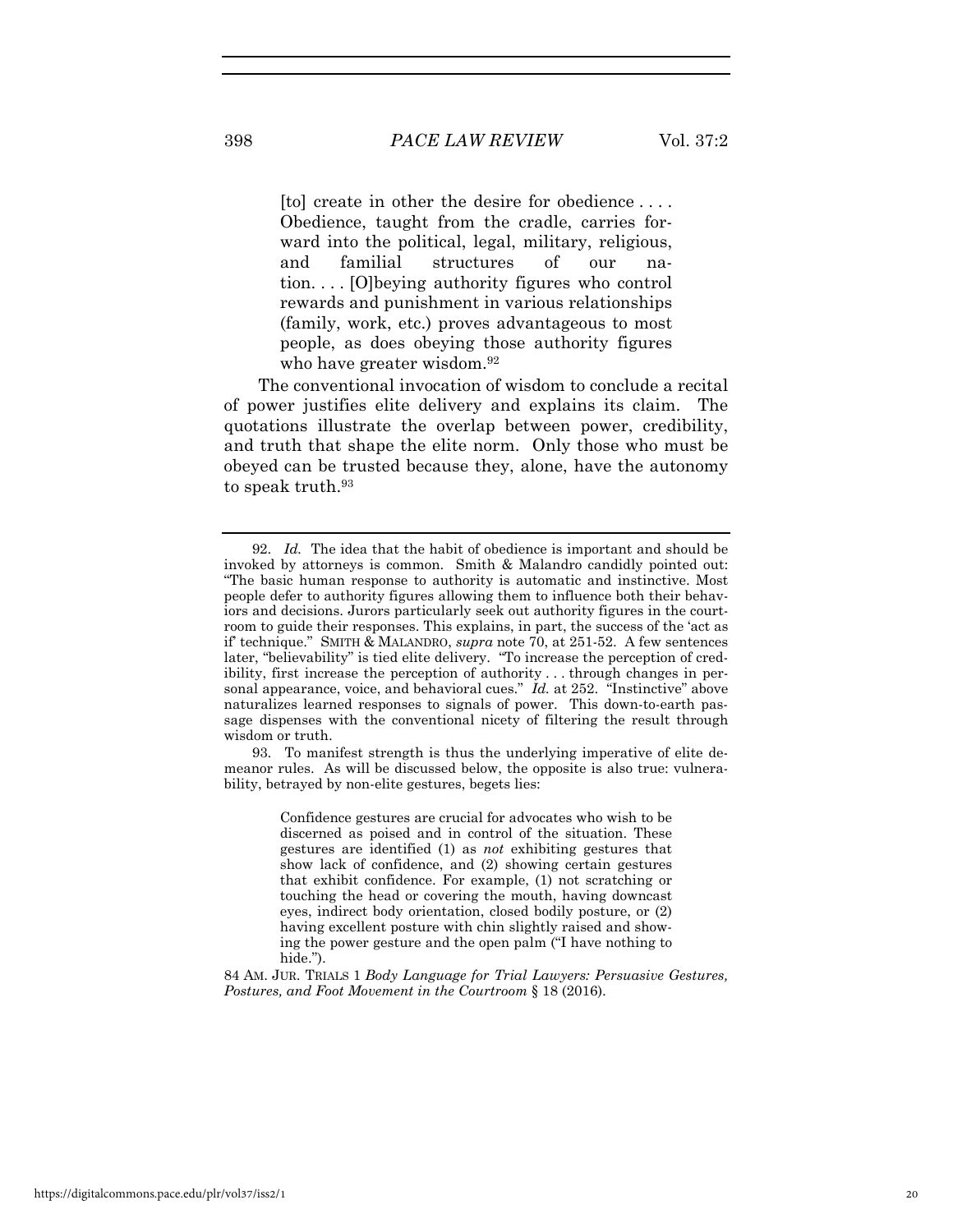## **B. How Liars Look: Physical Vulnerability and Mental Weakness**

Deviations from elite practice are not simply non-verbal mistakes. Failure to follow elite rules ties the speaker and his words to females, the insane, the poor, children, slaves, and the powerless.94 Ancients and moderns distrust the speech of the weak as potentially deceptive and irrational,<sup>95</sup> and prey to the violence of others and the speaker's own need and desire.96

The *Iliad* set the stage when Thersites, an ordinary soldier, dares to speak in the army council to argue for the common soldiers' interests.97 The inappropriate nature of his speech is expressed in physical terms that have continued to resonate in rhetorical practice. Thersites is bow-legged, lame, round-shouldered, and bald, with a shrill voice.98 His non-elite body and voice, the opposite of the deep voice, strong legs, and luxuriant hair characteristic of heroic leaders, identify Thersites with his audience, the mass of infantry. Thus, Thersites becomes a precursor of popular delivery, that is, delivery that emphasizes its affiliation with the non-elite audience and rejects elite rules of non-verbal behavior.

Thersites' reception illustrates the fundamental problem with non-elite speakers: their words are at the mercy of others. Thersites is weak. The heroic Odysseus first insults him and

<sup>94. &</sup>quot;Cicero and Quintilian are policemen of behavior and style, encouraging students to cultivate a 'naturally' masculine attitude, and punishing those who had the look and sound of the slave, the foreigner, the ill-educated man, or the woman." Joy Connolly, *The Politics of Rhetorical Education*, *in* CAMBRIDGE COMPANION TO ANCIENT RHETORIC 126, 135 (Erik Gunderson ed., 2009) (citation omitted).

<sup>95.</sup> For contemporary distrust of powerless language, see CONLEY & O'BARR, *supra* note 50, at 60.

<sup>96.</sup> ARISTOTLE, *supra* note 25, § 1354b, 1369b-1370a. On the two types of pleasure, one associated reason, the other with the body and the irrational, *see id.* § 1370. On a similar connection among truth telling, status, and control of the appetites in discussion of jurors and witnesses in the thirteenth century, see Fisher, *supra* note 9, at 589. Those likely to lie included: "slaves, women (in certain circumstances) those below the age of fourteen, the insane, the infamous, paupers, infidels, [and] criminals." *Id.* at 590.

<sup>97.</sup> THE ILIAD, *supra* note 55, at II.211-277. For Thersites as representative of a non-elite perspective, see, e.g., Peter W. Rose, *Thersites and the Plural Voices of Homer*, 21 ARETHUSA 5 (1988).

<sup>98.</sup> THE ILIAD, *supra* note 55, II.216-219.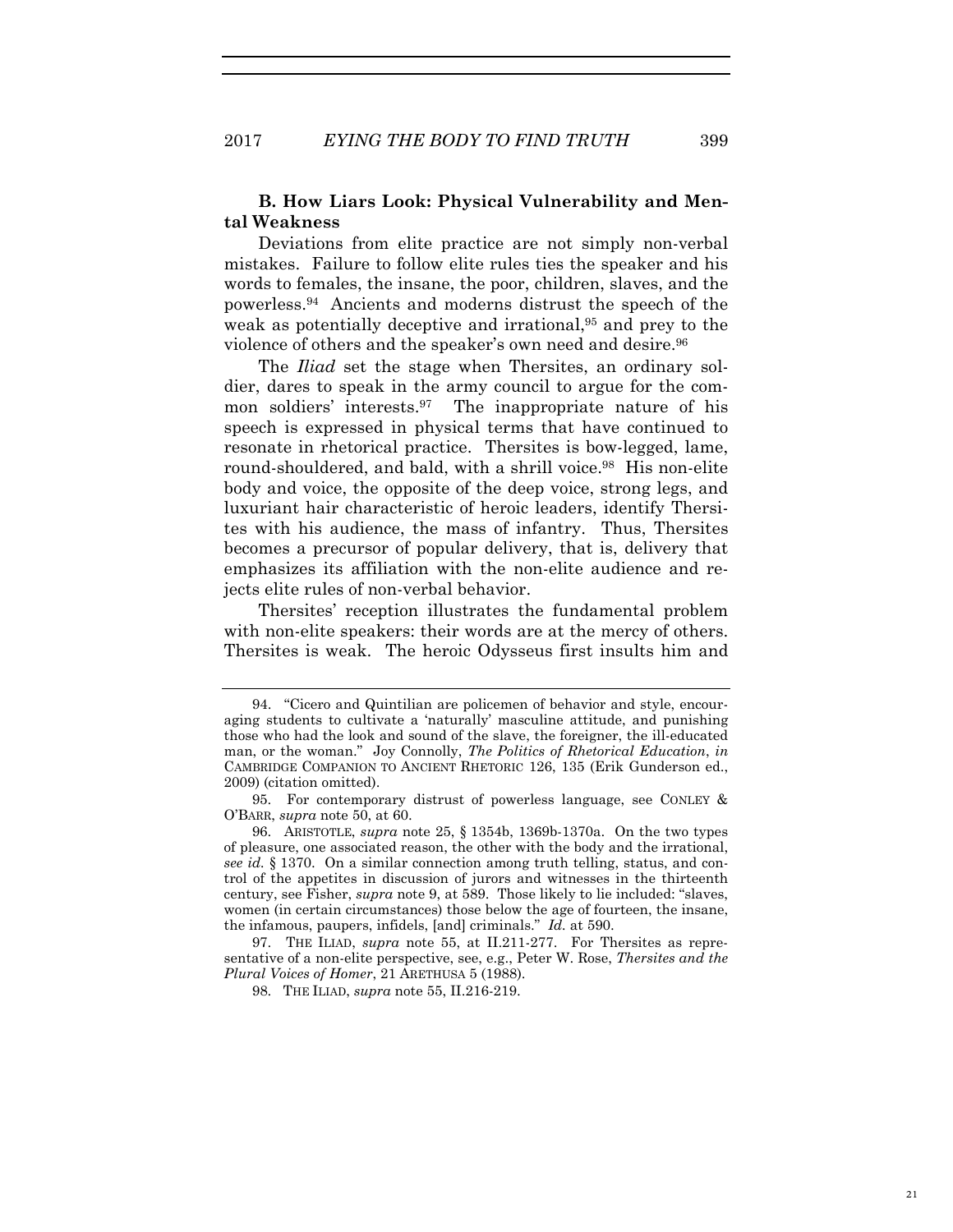400 *PACE LAW REVIEW* Vol. 37:2

orders him to be silent.99 He ends by clubbing Thersites, threatening to strip him naked and expose his genitals (the ultimate sign of human physicality) should he speak again.<sup>100</sup> Thersites is left weeping, bloody, and cowering silently on the ground.101 The fact that Thersites was merely repeating points Achilles made earlier foregrounds the extent to which the reaction to his speech is driven by its speaker, not its content. As Quintilian candidly remarks, not Thersites' speech, but its speaker, made his words laughable.<sup>102</sup> Thus, Thersites is the precursor to the figure in Figure 2, a figurine of a slave from the fourth century B.C. comic stage.103



**Figure 2** 

99. *Id.* at II.245-60.

101. THE ILIAD, *supra* note 55, at II.267-69.

102. QUINTILIAN, *supra* note 20, at XI.i.37. Quintilian's remark indicates that Thersites is a comic figure, and as such "think[s] with [his] bod[y], not with [his] head[]: fear is registered in the bowels, and desire in the stomach . . . . [I]t is the posture and particularly the set of the shoulders that tells us what the mask is thinking." David Wiles, *The Poetics of the Mask in Old Comedy*, *in* PERFORMANCE, ICONOGRAPHY, RECEPTION 374, 382 (Martin Revermann & Peter Wilson eds., 2008).

103. Bronze statuette of a comic actor, 400-350BC from Greece,

NM64.163, NICHOLSON MUSEUM, UNIV. OF SYDNEY. (Measurements: 8.1x6.8cm). Figure 2 is a bronze statue of a comic slave wearing characteristic slave mask. Made in Greece.

<sup>100.</sup> *Id.* at II.260-65. These are unique phrases in epic and draw extra, negative attention to Thersites' body. *See* G.S. KIRK, THE *ILIAD*: A COMMENTARY, VOL. 1: BOOKS 1-4, 143 (1985).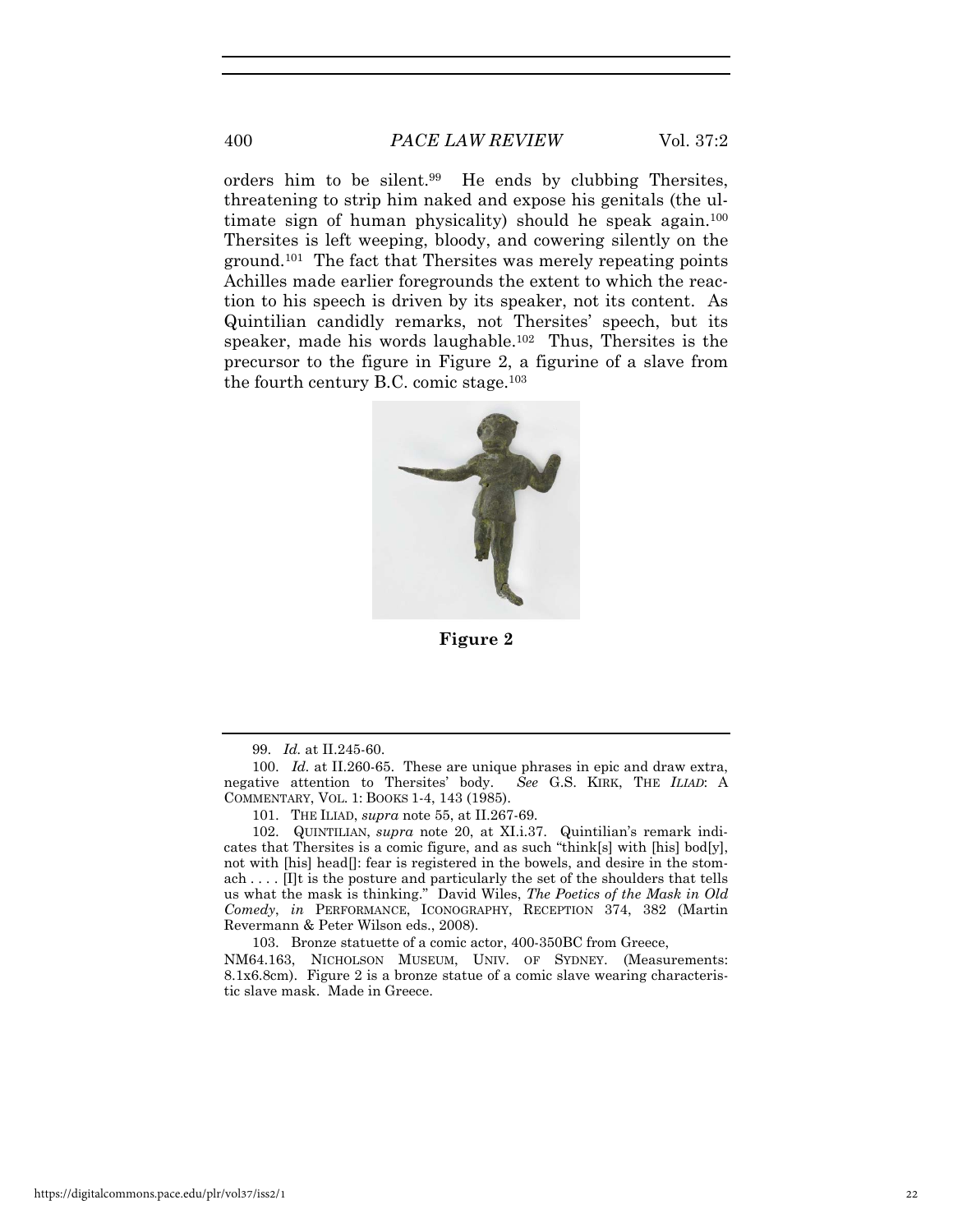Comic slaves were notorious liars,<sup>104</sup> but, to elite eyes, they are merely an extreme example of the characteristics of the untrustworthy—women, beggars, and non-elite men—with waving arms, shrieking voice,105 disordered clothing, contorted faces, and backs bent from blows.106

Conventional markers of fear or servitude are fatal to credibility.107 Quintilian advises that shortening the neck gives a look of servility, flattery, admiration, and fear.<sup>108</sup> Modern advice warns, "[h]unched shoulders say 'I am insecure and I feel defeated. I am weak.'"109 As a result, "your head will jut forward as if it is about to drop off, the courtroom dog will growl at you."110 Any gesture that signals protection of the genitals

106. Sitting, particularly upon the ground, was characteristic of beggars and slaves. *See* Bremmer, *supra* note 73, at 25. Slaves and beggars listen and speak from need, motivated by hunger and fear so that they say what will please, rather than what is true. *See, e.g.*, HOMER, ODYSSEY 14.122-132 (Richard Lattimore trans., 1967); O'REGAN, *supra* note 40, at 61-63.

107. "The determination of credibility (conversely deception) often is read in the facial expression of fear." Michael Searcy et al., *Communication in the Courtroom and the "Appearance" of Justice*, *in* APPLICATIONS OF NONVERBAL COMMUNICATION 53 (Ronald E. Riggio & Robert S. Feldman eds., 2005). The authors link this to the contemporary concept of leakage and "fear of getting caught," yet "in the absence of an acute conscious or obvious sense of guilt about lying, using NVC [nonverbal communication] alone to determine witness credibility is difficult." *Id.*

108. QUINTILIAN, *supra* note 20, at XI.iii.83.

109. 72 AM. JUR. TRIALS 137, *supra* note 41, § 58. SONYA HAMLIN, WHAT MAKES JURIES LISTEN TODAY 211 (1998), identifies round shoulders as "weak and insecure . . . [giving an] air of incompetence and self-doubt."

110. BALL, *supra* note 76, at 5.

<sup>104.</sup> Slaves were considered understandably prone to lying. This commonplace informs Quintilian's remark that lying, "which is at times reprehensible even in slaves, may on other occasions be praiseworthy even in a wise man." QUINTILIAN, *supra* note 20, at XII.i.39.

<sup>105.</sup> For women's speech as seductive, untruthful, and shaped by the female body and necessities of the womb with its related hysteria, see generally Lesley Dean-Jones, *The Cultural Construct of the Female Body in Classical Greek Science*, *in* SEX AND DIFFERENCE IN ANCIENT GREECE AND ROME 192- 97 (Mark Golden & Peter Toohey eds., 2003); Joy Connolly, *Mastering Corruption: Constructions of Identit*y *in Roman Oratory*, *in* WOMEN AND SLAVES IN GRECO-ROMAN CULTURE (Sandra R. Joshel & Sheila Murnaghan eds., 1998); Nancy Demand, *Women and Slaves as Hippocratic Patients*, *in* WOMEN AND SLAVES IN GRECO-ROMAN CULTURE 56 (Sandra R. Joshel & Sheila Murnaghan eds., 1998); Ann Bergren, *Language and the Female in Early Greek Thought*, 16 ARETHUSA 69 (1983).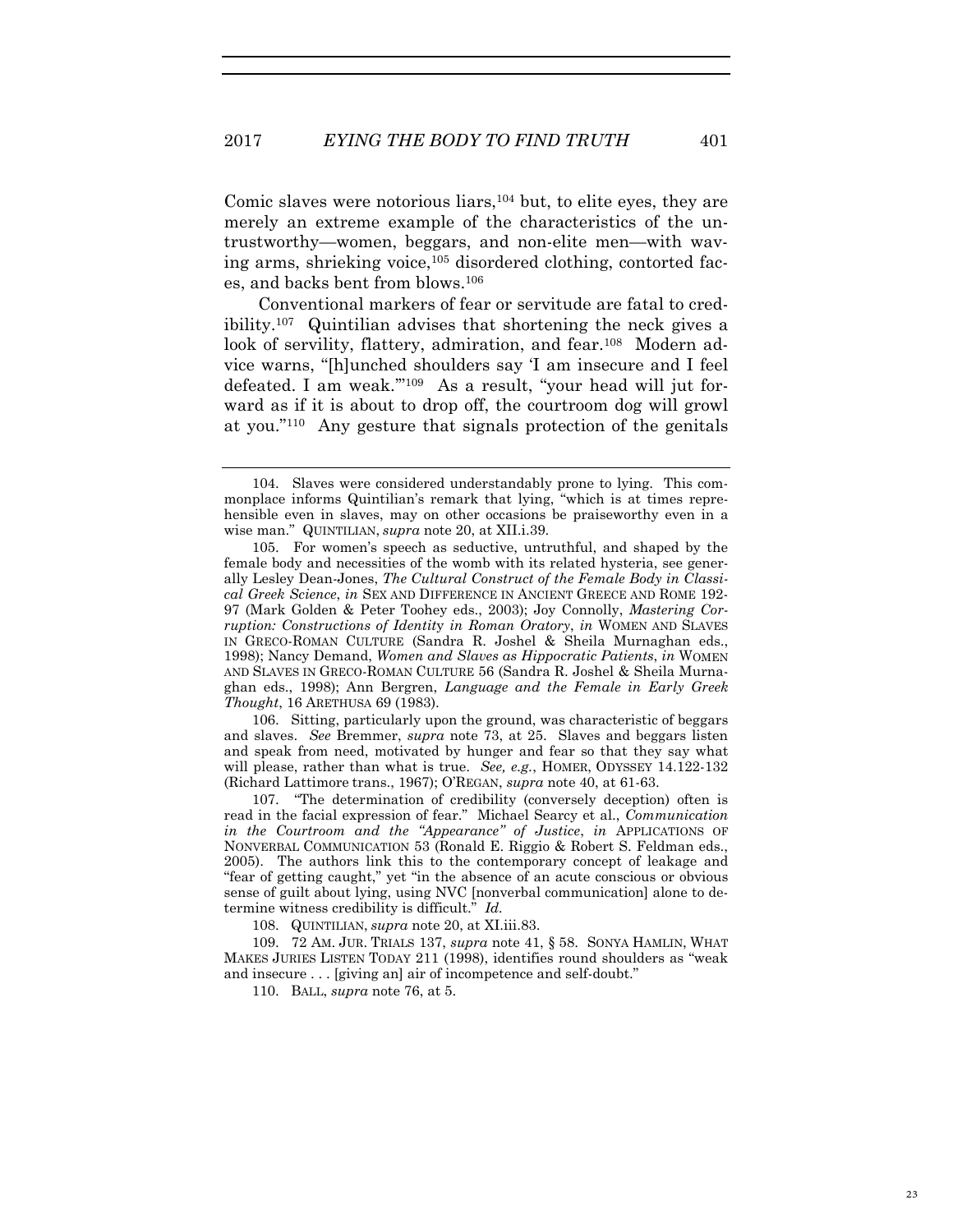is, not surprisingly, even more taboo. "The lawyer should never grasp [his] hands together in front of the crotch area or behind."<sup>111</sup> "It is a weak, insecure position that makes a man seem unsure of himself no matter how comfortable it may feel."112 By extension, this applies to women, too: "[t]he same thing happens [telegraphing fear] when women 'comfortably' fold their arms in front of their breasts."113 Self-protecting vulnerable areas of the body undermines the argument because fear and weakness menace the commitment to truth.114

Disordered movement and a high voice are also fatal.<sup>115</sup> The weak must hurry, driven on by fear or irrational emotion of various sorts.116 "Exuberant gesticulation and movement were characteristic of slaves; a free man does not run, but the running slave was a stock type."117 Of course, slaves run because they must at the bidding of others, but there is more at work than just fear. Thus, one modern commentator recommends:

115. CORBEILL, *supra* note 73, at 133.

<sup>111. 72</sup> AM. JUR. TRIALS 137, *supra* note 41, § 57.

<sup>112.</sup> BALL, *supra* note 76, at 6. "Until the trial advocate is sure of himself and his technique, it is better to make gestures above the waist level. Gestures made below the waist tend to suggest suppression or debasement and are more difficult to perform for beginners." Persons, *supra* note 78, at 60.

<sup>113.</sup> BALL, *supra* note 76, at 6.

<sup>114. &</sup>quot;Arms crossed in front of the chest is a clear sign that the person . . . feels that they have to protect themselves against further interrogation. Legs crossed can also look defensive and closed. Clenched fists or hands gripping the arms show tension and an underlying anxiety about the situation. Hand-wringing reveals an even greater feeling of anxiety." 2 JURYWORK: SYSTEMATIC TECHNIQUES § 15.13 [hereinafter JURYWORK].

<sup>116.</sup> *See* QUINTILIAN, *supra* note 20, at XI.iii.112; Graf, *supra* note 54, at 49. Pictures on attic vases confirm that individually waving arms is a sign of both excessive emotion and of fear; the latter, not surprisingly, is also represented through running. These gestures belong to women, children, old men, and barbarians. *See generally,* Timothy, J. McNiven, *Behaving Like an Other: Telltale Gestures in Athenian Vase Painting*, *in* NOT THE CLASSICAL IDEAL (Beth Cohen ed., 2005).

<sup>117. &</sup>quot;[B]ut other violent gestures belong either to slaves or to low class free-born: shaking the head in anger or being swollen with it; grinding one's teeth and slapping the thigh in anger." Graf, *supra* note 54, at 49.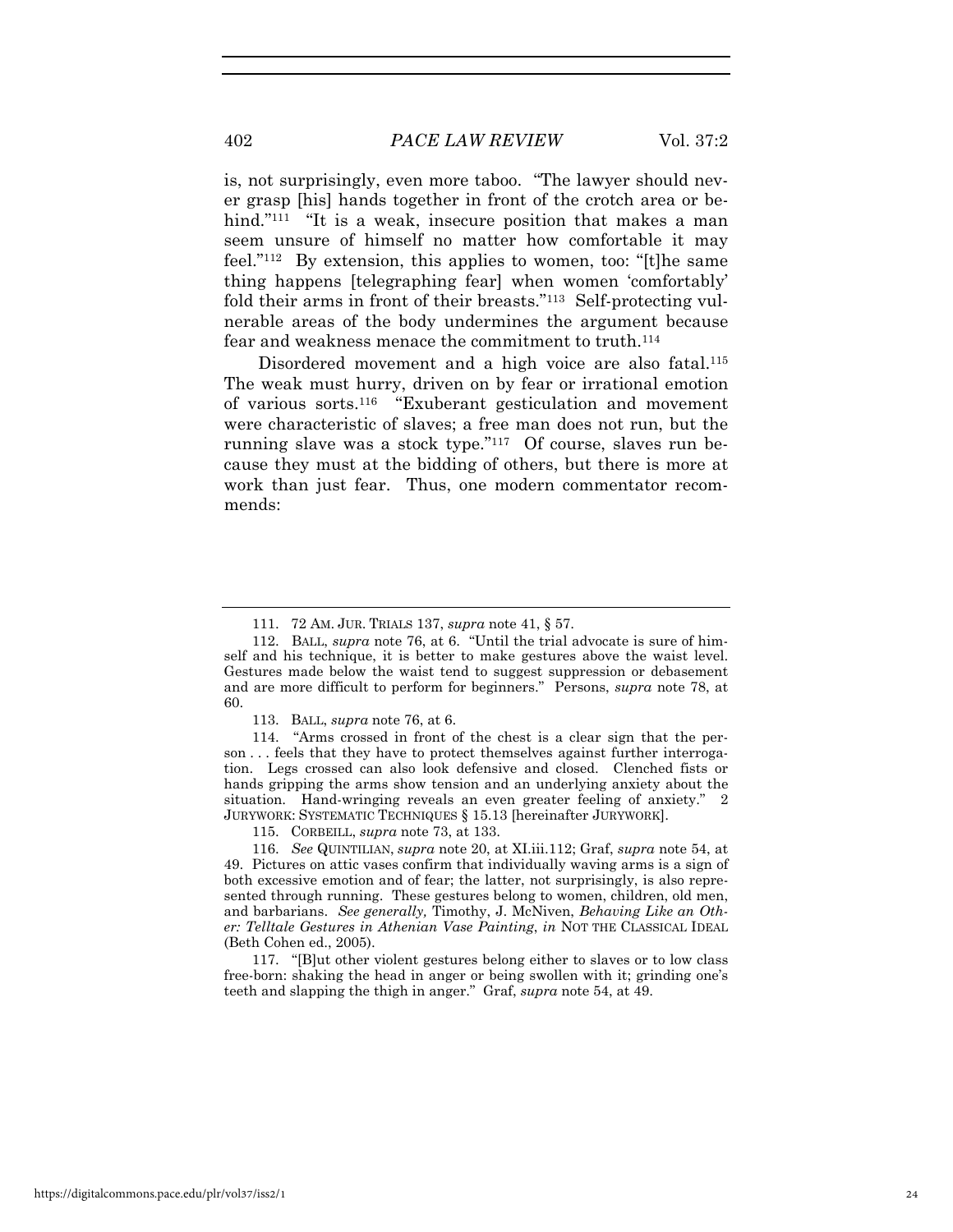Move about the courtroom very slowly and deliberately. It is important to remember that too many advocates move with undue haste in court. Slower movements with feet moving from place to place and gestures with hands and arms cue to audience members that I am in control of this situation.<sup>118</sup>

A similar problem of control and fear underlies the requirement that the voice be low.119 Ancient audiences were felt to look upon a low voice as "a sign of courage, a high voice as a sign of cowardice."120 Likewise, "[h]igher pitch, in American culture and American legal culture, is associated with lack of authority and demeaned as overly emotional."121 Of course, a female speaker has a particular problem with this requirement and the underlying paradigm. Thus, "[i]f you have a naturally high pitched voice, remember to speak slowly and try to lower the pitch."122

121. Kathryn M. Stanchi, *Resistance Is Futile: How Legal Writing Pedagogy Contributes to the Law's Marginalization of Outsider Voices,* 103 DICK. L. REV. 7, 49-50, 57 n.206 (1998) (citation omitted).

122. DIANA V. PRATT, LEGAL WRITING: A SYSTEMATIC APPROACH 329 (2d ed. 1993), cited by Stanchi, *supra* note 121, at 49 n.206. "Sharp exclamation injures the voice and likewise jars the hearer, for it has about it something ignoble, suited rather to feminine outcry than to manly dignity in speaking." AD HERENNIUM, *supra* note 20, at III.xii.22. Emotion and an emotional style are feminine and contrary to nature. The author recommends a low voice for debate. *Id.* at III.xiv.25. Similarly, "the speaker needs to realize that the best visual and aural qualities do not call attention to themselves." 72 AM. JUR. TRIALS 137, *supra* note 41, § 14. The best aural quality is "a rich baritone voice." *Id.* §18. The writer is a woman, which illustrates how these norms transcend gender boundaries. The prejudice against shrill voices is certainly alive:

> Who trusts a shrill-voiced trial lawyer? Who has great confidence in a monotone voice, or a breathy voice, or a voice

<sup>118. 84</sup> AM. JUR. TRIALS 1, *supra* note 93, § 71. "Too much movement by a trial lawyer can be disastrous for an opening statement or closing argument, because it makes the jurors nervous, and it signals the lawyer's lack of confidence." 72 AM. JUR. TRIALS 137, *supra* note 41, § 59.

<sup>119.</sup> A low voice communicates power. Bernstein, *supra* note 70, at 65. Quintilian distinguishes the exercise of an orator's voice from that of a singer by comparing the training of the voice to that of a soldier who must march, carry burdens, mount guard, etc. QUINTILIAN, *supra* note 20, at XI.iii.26.

<sup>120.</sup> GLEASON, *supra* note 54, at 83 (citation omitted).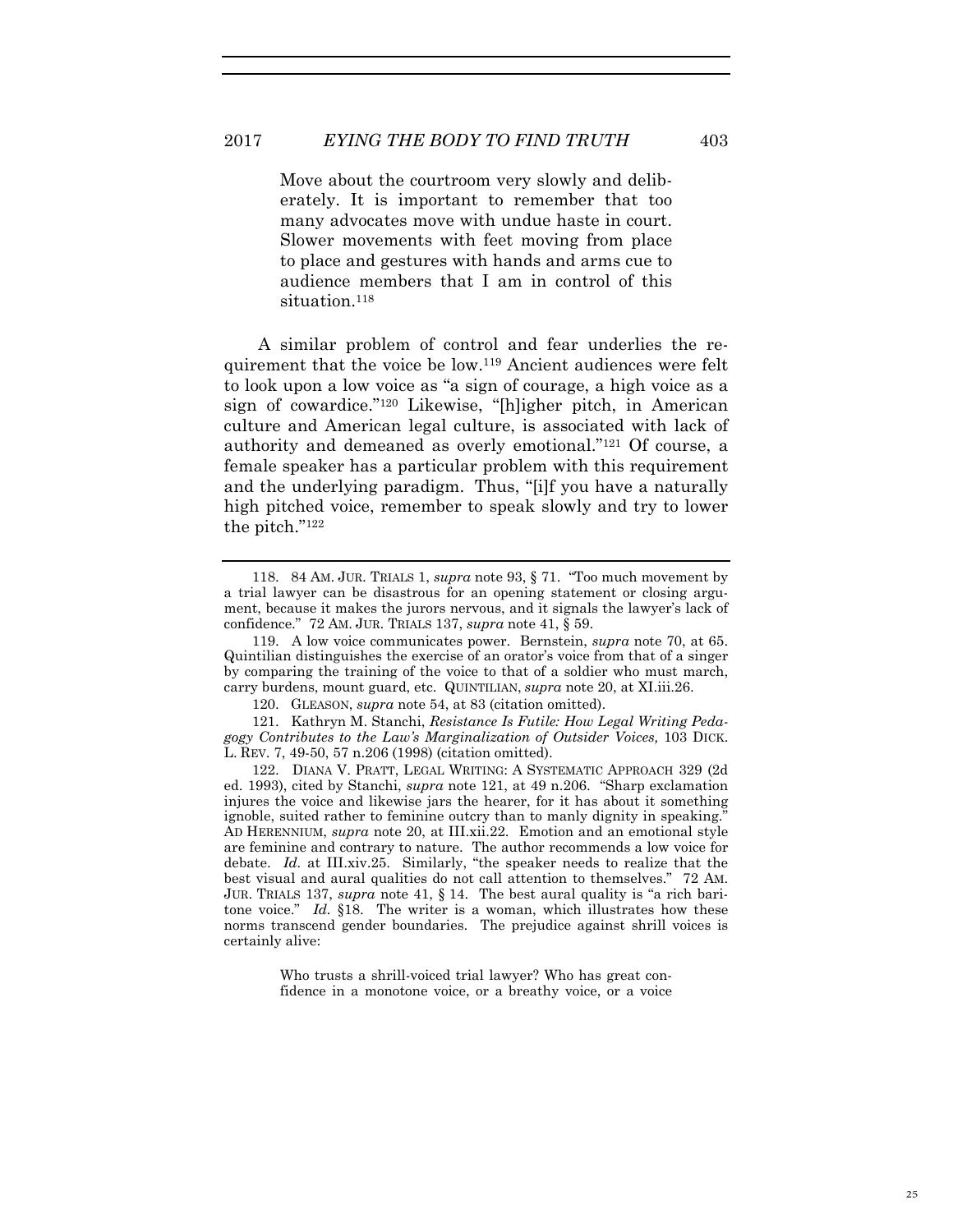## 404 *PACE LAW REVIEW* Vol. 37:2

Failures of delivery, social status, and self-control are indistinguishable in the dominant elite paradigm. "A man's lack of sexual self-control reveals itself in his speech: the incontinent man has a high-pitched voice."123 Presumably his lack of control assimilates him to the feminine. Running and movement in general become evidence that "low origin and lack of self-control obviously go $\parallel$  together."<sup>124</sup> Too much gesture signifies too little reason; even neutral automatic or repetitive gestures represent slippage of mental control. A modern writer points out: "A senseless bobbing of the head sends a senseless subtext."125 Quintilian makes the point more strongly: "Even the frequent nodding of the head is not free from fault, while to toss or roll it till our hair flies free is suggestive of a fanatic."126 Gestures that seem to respond to bodily, not mental, imperatives are conceptualized as even more revealing:

> [T]rial lawyers need to re-think their delivery patterns, and most advocates need to learn new muscle memory that will allow them a narrow range of acceptable gestures. No longer should

81 AM. JUR. TRIALS 317 *The Trial Lawyer's Persuasive Speaking Voice* § 1 (2016). *See* SAYLER & SHADEL, *supra* note 16, at 119-20, 124-26 (discussing the problems of pitch and emotion in women).

123. GLEASON, *supra* note 54, at 83 (footnote omitted). Ekman points out that in the 1930s, expansive gesticulation was considered characteristic of "'inferior races,' such as the Jews or gypsies, [who] made many large, sweeping illustrators compared to the 'superior,' less gesturally expansive Aryans." Ekman, *supra* note 32, at 105. Likewise, "[s]tereotyping by role and exaggerated speech and gestures is commonplace and consistent with images of Blacks historically relied upon by the mass media." Desiree A. Kennedy, *Marketing Goods, Marketing Images: The Impact of Advertising on Race*, 32 ARIZ. ST. L.J. 615, 654 (2000).

124. Graf, *supra* note 54, at 49.

125. JULIUS FAST, BODY LANGUAGE IN THE WORK PLACE 65 (1994); HAMLIN, *supra* note 109, at 209 (stating that "any gestural habit will, after a time, look false"). *See also* People v. Bellucci, No. H023624, 2003 WL 756829, at \*2 (Cal. Ct. App. Mar. 5, 2003).

126. QUINTILIAN, *supra* note 20, at XI.iii.71.

with a lisp, or with an irritating high-pitch, or awkward pausing or added useless sounds (uhh, umm, er)? If we do not give full credibility to individuals outside the courtroom with these vocal qualities, we certainly will not give credibility to problem-voiced lawyers inside the courtroom, a place held in awe by jurors.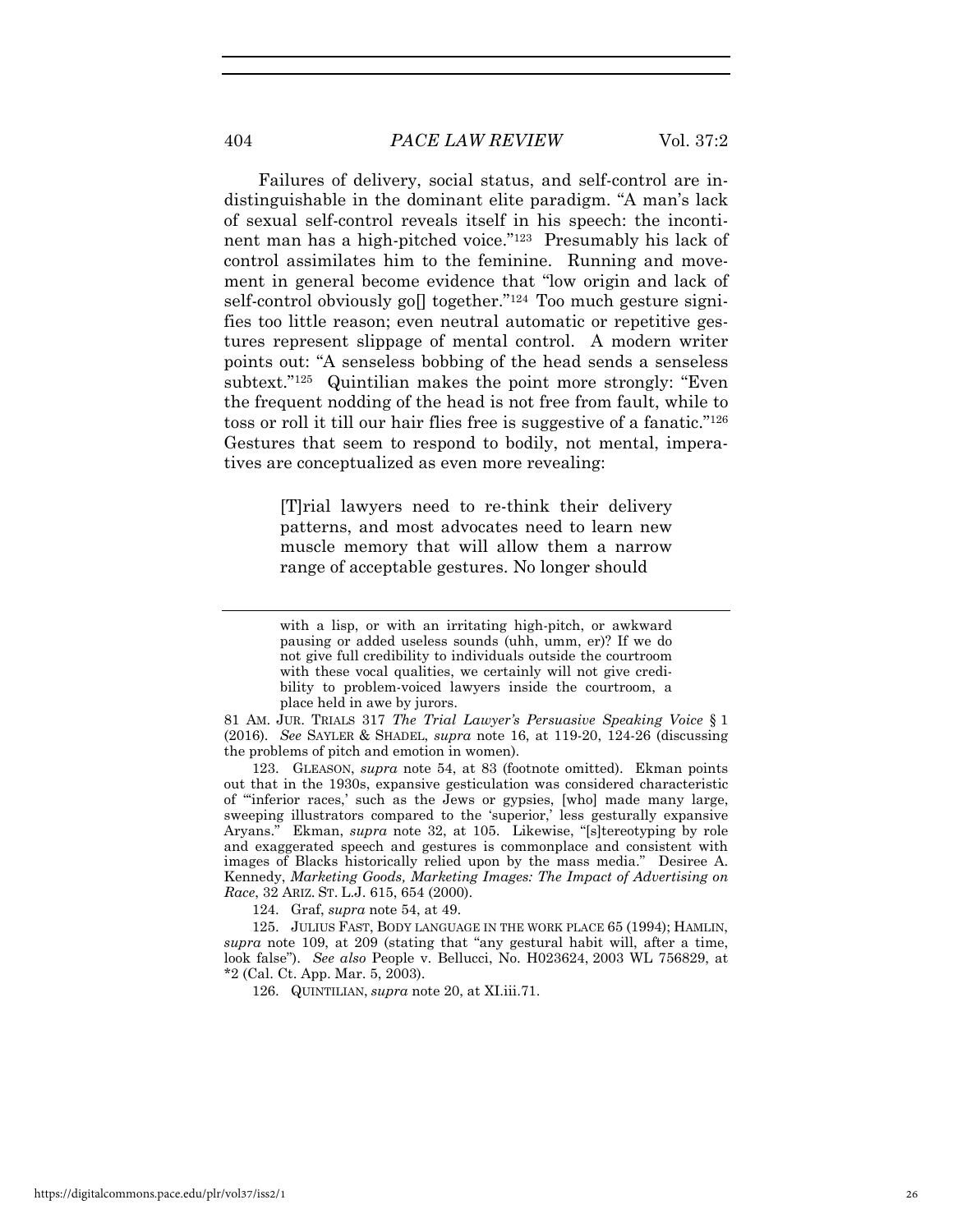they wave their hands and arms about led by whim and the subconscious muscle guidance system. No longer should they stamp about the courtroom or slouch in their chairs. No longer should they scratch<sup>127</sup> or let their hands fly free. Jurors are watching everything.128

Gestures outside the elite range are identified as creatures of individual "whim" and sub-rational "subconscious muscle guidance" that show that the body, not the mind, is in charge. Seeing them, the watching jurors assume the worst: irrationality and deception.

## **III. POPULAR NON-VERBAL COMMUNICATION: ADOPTING AN ALTERNATE PERSUASIVE BODY**

#### **A. Rejection by the Dominant Elite Tradition**

As this section will show, the elite speaker has a potent rival in the rhetorical tradition: the popular speaker. The popular speaker reverses elite norms to forge a bond with the audience and establish an alternative basis for trust, the invocation of shared, non-elite experience. Instead of restrained elite demeanor, he adopts expansive gestures, raised voice, increased movement, informal posture, and informal, rumpled, or disheveled clothing. Such delivery is associated with trials, with challenges to the established order (charging it with deceit or failure), and with defense attorneys. The dominant elite tradition, which includes almost all surviving classical works and most modern writers, condemns popular delivery, even while admitting its power and the necessity.129 Thus, the rules and reasons for popular delivery appear only indirectly in ancient sources.

<sup>127.</sup> *See* Appendix.

<sup>128. 84</sup> AM. JUR. TRIALS 1, *supra* note 93, § 7 also prohibits pinching or wiping one's nose, ear scratching, etc. as clues to "imputation of character" by the jury. *See also* HAMLIN, *supra* note 109, at 209.

<sup>129.</sup> The impact of elite ideology on the accounts of popular rhetoric has long been recognized and plays out in the ancient and modern debates over the actual accomplishments of Cleon, the democratic leader. *See, e.g.*, A.G. Woodhead, *Thucydides' Portrait of Cleon*, 13 MNEMEOSYNE 289, 290-91 (1960).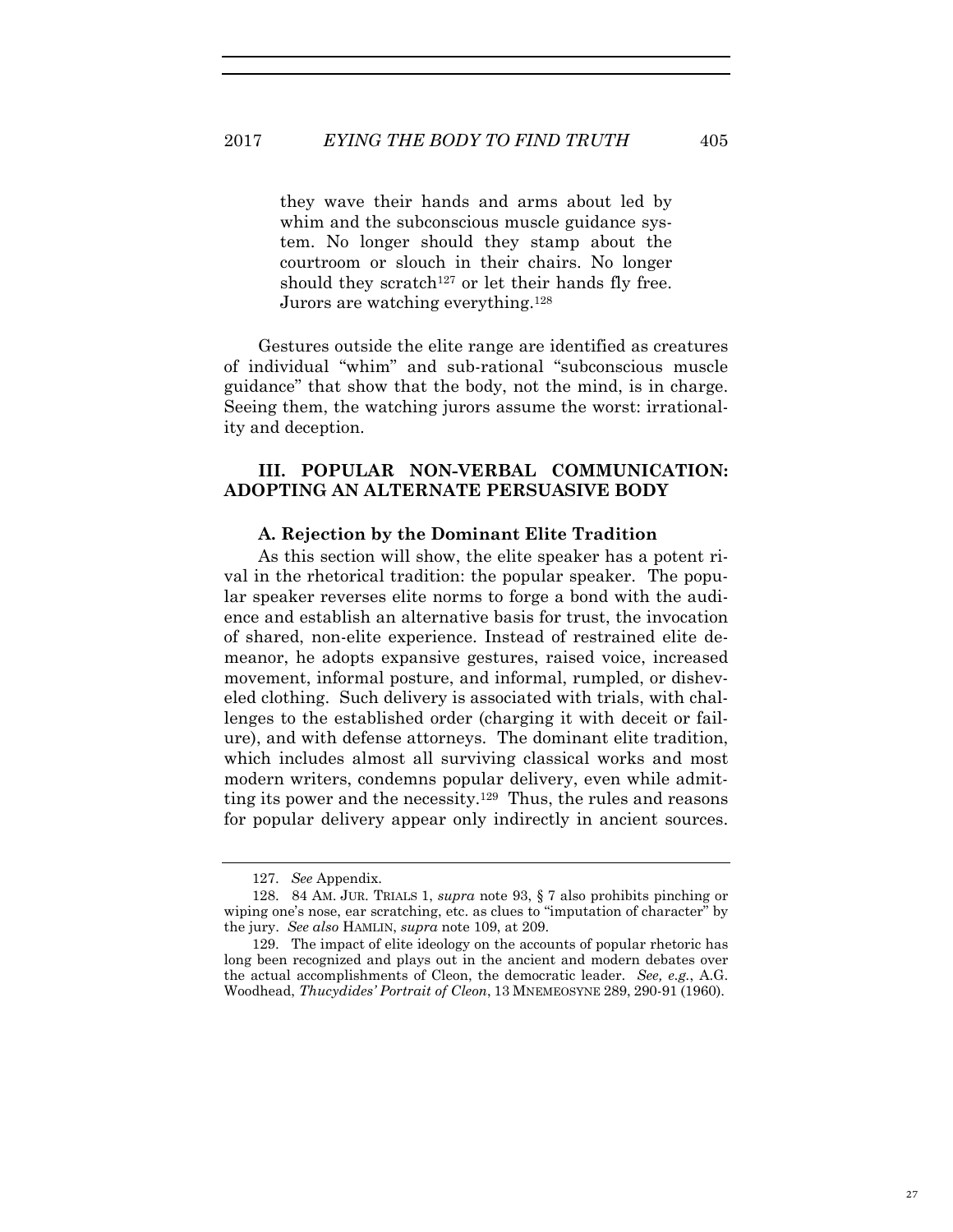Modern sources can be more open to such non-verbal communication, but remain firmly anchored in the ancient popular/elite dichotomy and its terms. Although popular delivery may be a rhetorical strategy,130 the tradition insists that, fundamentally, such non-verbal communication should be avoided and can be salvaged only when it is a conscious choice by a pedigreed elite speaker in limited circumstances. Speakers who routinely employ popular delivery, and who are already non-elite speakers, are emphatically positioned on the wrong side of the traditional mind/body duality and, thus, destructive of society and justice.131

The terms of rejection of popular non-verbal communication are rooted in power struggles over democracy: the bitterly contested changes as political power was exercised—or taken by lower social classes. The poster boy for everything seen as wrong with this process, tools, and result was Cleon, the first demagogue, or populist, politician in democratic Athens, who secured his power and that of his supporters through new forms of political appeal, including a very different, and vastly effective, rhetoric.132 His opponents never tired of painting Cle-

<sup>130.</sup> Charges of using popular delivery are political weapons that position an opponent on the wrong side of the body/mind duality, not identifications of ways of speaking. Thus, for example, Cicero both attacked others as popular speakers and was himself similarly attacked through criticism of delivery and style. *See* CORBEILL, *supra* note 73, at 128. For debate explicitly rooted in classical sources and reflecting many of the assumptions discussed here over elite rhetoric, as opposed to the "middling," or more popular rhetoric used by Lincoln and Henry Ward Beecher before the Civil War, see WINTERER, *supra* note 15, at 70-74.

<sup>131.</sup> The elite appropriation of rationality is also reflected in the rules of evidence, which allows a judge, usually an elite figure, to decide if something is too emotional for the jury and will overwhelm its, presumably more fragile, reason. *See* FED. R. EVID. 403. "[T]he oldest, and still dominant, set of assumptions [is] the "classical" view. Those who subscribe to this viewpoint see emotions as dangerous forces that are likely to corrupt the fact-finding process by displacing the role of cool, unemotional reason." Mark Spottswood, *Emotional Fact-Finding*, 63 U. KAN. L. REV. 41 (2014). "Evidentiary rules and practices reveal a folk psychological view of emotion, placing it at odds with reason." Teneille R. Brown, *The Affective Blindness of Evidence Law*, 89 DENV. U. L. REV. 47, 47 (2011). However, the folk tradition is a manifestation of classical struggle rhetoric and political power.

<sup>132.</sup> Cleon was "the master of a new technology of political power." O'REGAN, *supra* note 40, at 9 (footnote omitted)*. See, e.g.*, W. ROBERT CONNOR, NEW POLITICIANS OF FIFTH-CENTURY ATHENS 116, 119 (1971). Cleon's delivery mirrored his other rhetorical innovations.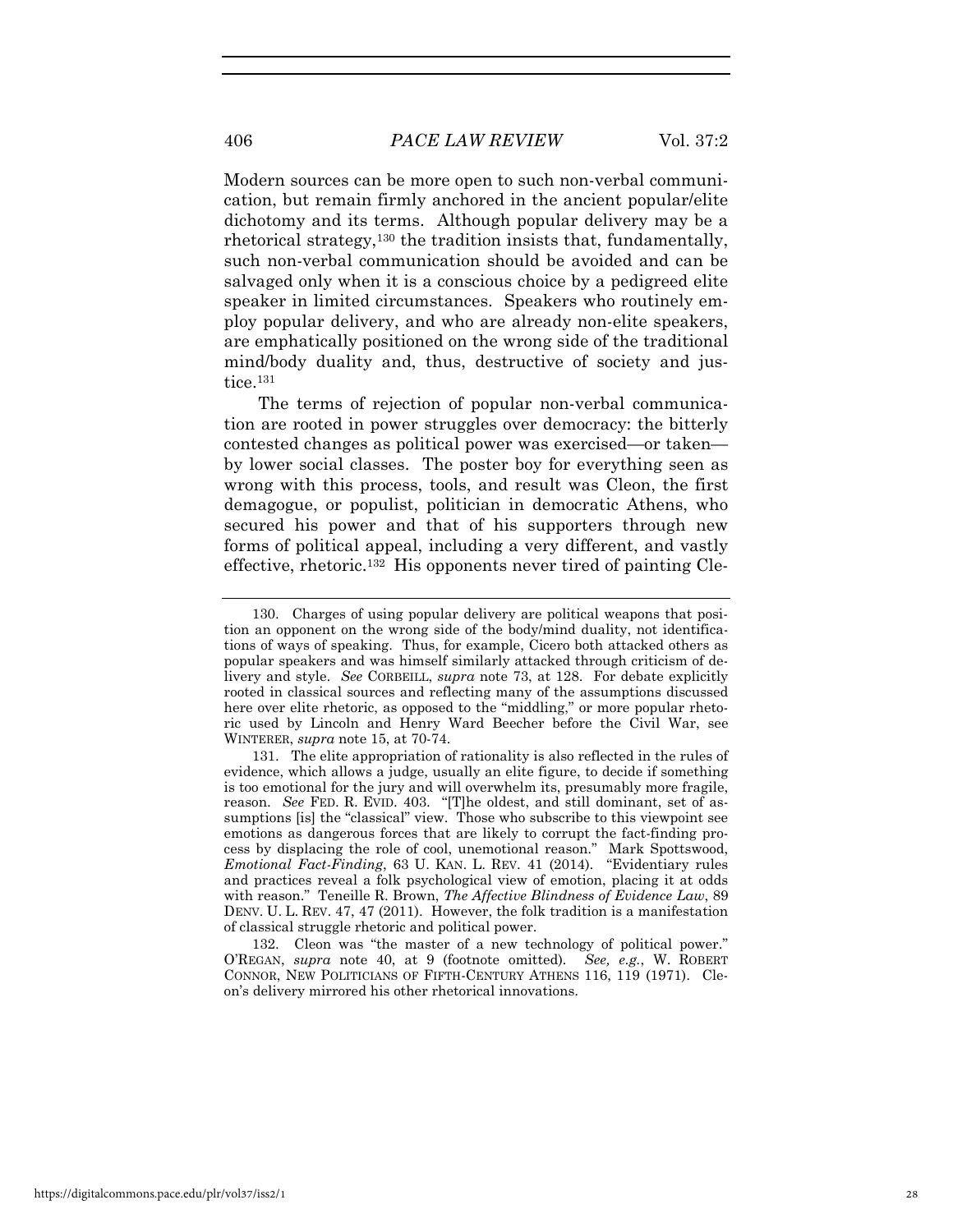on as a corrupt social inferior, working to maximize his own gain and that of the mob who were his supporters.133 In this picture, Pericles led Athens to glory by uniting the citizens; Cleon destroyed Athens by dividing them. Pericles was an excellent general; Cleon stole his victories from others.134 And, above all, Pericles rose above the body and told the truth, however unpalatable; Cleon was mired in the body and devoted to  $\frac{1}{1}$ ies.<sup>135</sup>

A primary point of attack was Cleon's methods of nonverbal communication, which embodied his profound break with the traditional ruling elite. Pericles' unemotional restraint and bodily immobility, claiming rationality and universal truth, have been discussed above. Cleon's trademarks were shouting, vigorous movement, lower-class gestures like slapping the thigh, and disordering his clothing, all of which contributed to his emotional appeals.136 His techniques emphasized his solidarity with the ordinary citizens who could not forget the requirements and vulnerabilities of the body.137 His delivery, like his political success, visibly relocated power from elite speaker to the mass of listeners, assembled as political or legal decision makers.138 Elite writers associated this relocation

<sup>133.</sup> *See, e.g*., ARISTOPHANES, THE KNIGHTS, 40-60 (Loeb Classical Library) (Benjamin B. Rogers trans., 1924), in which Cleon is represented as a slave corrupting his master, Demos, with food. See THUCYDIDES, HISTORY OF THE PELOPONNESIAN WAR 3.36.6 (Rex Warner, trans. 1972), in which Cleon is identified as the most violent of the citizens and the most persuasive.

<sup>134.</sup> *See, e.g*., ARISTOPHANES, *supra* note 133, at 1-55. The opening scene represents Nicias and Demosthenes, two Athenian generals, claiming that Paphlagon, the Cleon character, has lied and claimed credit for their victories; the slaves consider running away (that is, deserting) as a result. *Id.* at 20-30.

<sup>135.</sup> For Thucydides' contrast of Pericles and Cleon, see HARRY YUNIS, TAMING DEMOCRACY, 59-86 (1996). Modern historians differ on factual accuracy of these ancient accounts; however, that does not alter their impact as ideological positions. *See* MARTIN OSTWALD, FROM POPULAR SOVEREIGNTY TO THE SOVEREIGNTY OF LAW: LAW, SOCIETY, AND POLITICS IN FIFTH-CENTURY ATHENS 202 (1986).

<sup>136.</sup> For Cleon's yelling, see ARISTOPHANES, *supra* note 133, at 135-36; PLUTARCH, NICIAS VIII.3 (Loeb Classical Library) (Bernadotte Perrin trans., 1967). Cleon is accused of first using used licentiousness and buffoonery to delight the Athenians. PLUTARCH, NICIAS III.1, VIII.3.

<sup>137.</sup> ARISTOTLE, *supra* note 25, §1359b.

<sup>138.</sup> PLATO, GORGIAS § 456, *supra* note 127; O'REGAN, *supra* note 40, at 12.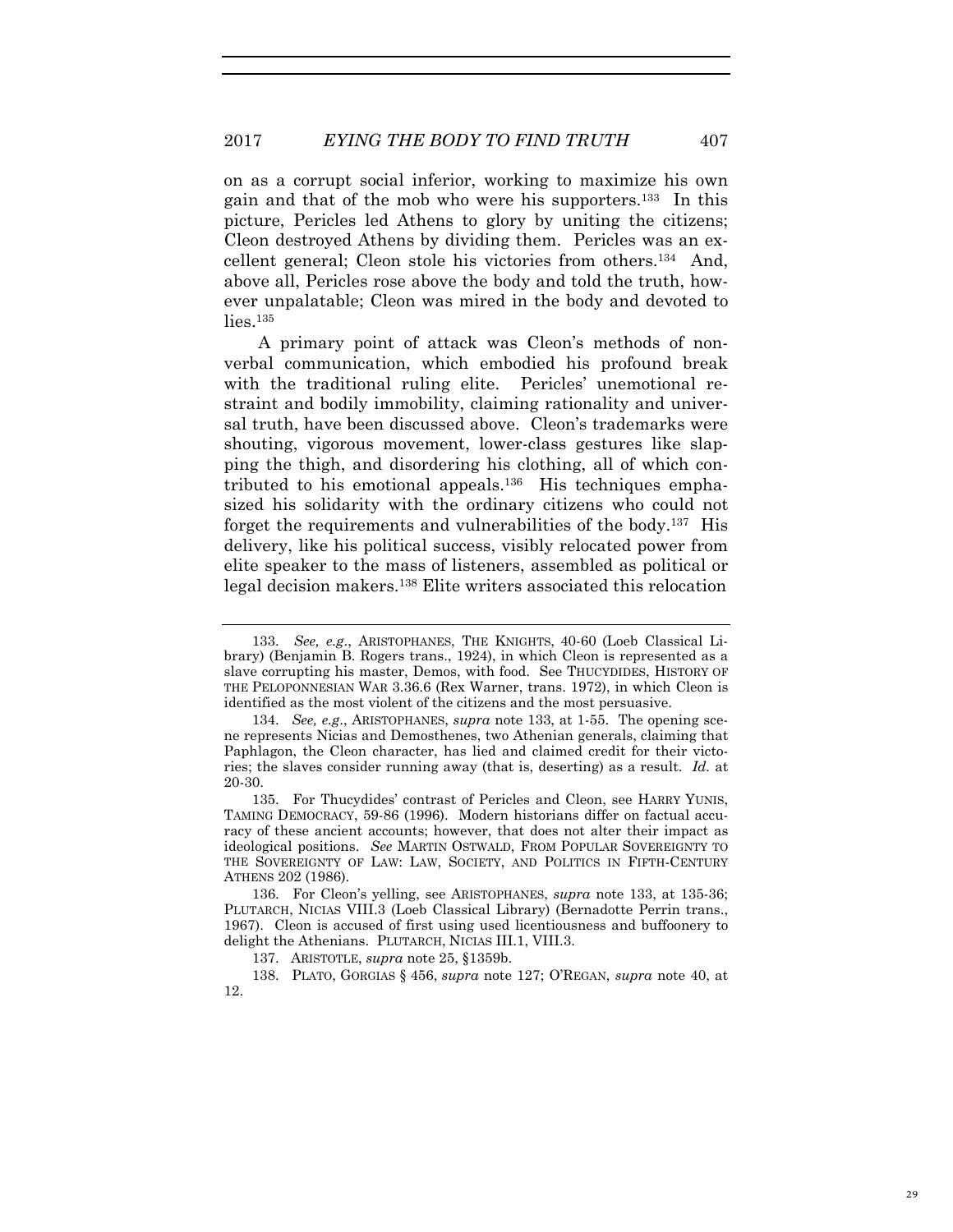of power with a menace to truth. Deprived of its individual guarantor, that is, the elite speaker, truth is threatened by mob violence. For the elite tradition, Cleon's body language reflected not a different understanding of how to arrive at decisions, but a failure of character, his and his audience's.139 Both speaker and audience were characterized as closer to slaves and women than rational men.140 Such "persuasion" relied not on truth and reason, but need and satisfaction.141 Within this paradigm, it was not surprising that Cleon is conceptualized as initiating the destruction of the arena for rational discourse and, thus, the destruction of Athens.142

The remarkable stability of both forms of popular delivery and their evaluation within the elite rhetorical paradigm is evidenced in rhetorical "history." The first Roman politician to appeal directly to the mass of the citizens was, like Cleon, notable "both for the vehemence of his speech and his complementary innovations in delivery: he was the first to pull his toga aside to free his left arm for gesture, the first to pace along the Rostra."143 His successor, another (in)famous popular speaker, is credited with introducing the famous thigh slap to Roman oratory.144 The account proceeds with the typical elite characterization of popular delivery, as nature, not skill, and

144. *See* Fantham, *supra* note 143, at 259 (discussing the ancient sources of this lore).

<sup>139.</sup> This trend begins in Thucydides and Aristophanes and continues in influential assessments of the period. For the opposition between Pericles and those who followed, first of all Cleon, in terms of character, see PLUTARCH, PERICLES, *supra* note 59, at XXXIX; NICIAS, *supra* note 135, at III.

<sup>140.</sup> *See e.g.*, ARISTOPHANES, *supra* note 133, *passim.* The play represents Cleon as a slave who is finally outdone by an even more degraded person, a sausage seller who can cater even better to his master's stomach. *Id.*

<sup>141.</sup> Sophistic, popular speakers like Cleon were mocked as speaking/farting through their assholes, an image that continues today. O'REGAN, *supra* note 40, at 59.

<sup>142.</sup> *Id.* at 9-11.

<sup>143.</sup> ROBERT MORSTEIN-MARX, MASS ORATORY AND POLITICAL POWER IN LATE REPUBLICAN ROME 271 (2004) (discusses the more expansive delivery of popular speakers appealing to the masses). *See also* Elaine Fantham, *Quintilian on Performance: Traditional and Personal Elements in "Institutio" 11.3*, 36 PHOENIX 243 (1982). The speaker is Caius Gracchus, who is explicitly compared to Cleon in PLUTARCH, TIBERIUS GRACCHUS II.2 in TIBERIUS & CAIUS GRACCHUS (Loeb Classical Library) (Bernadotte Perrin trans., 1921).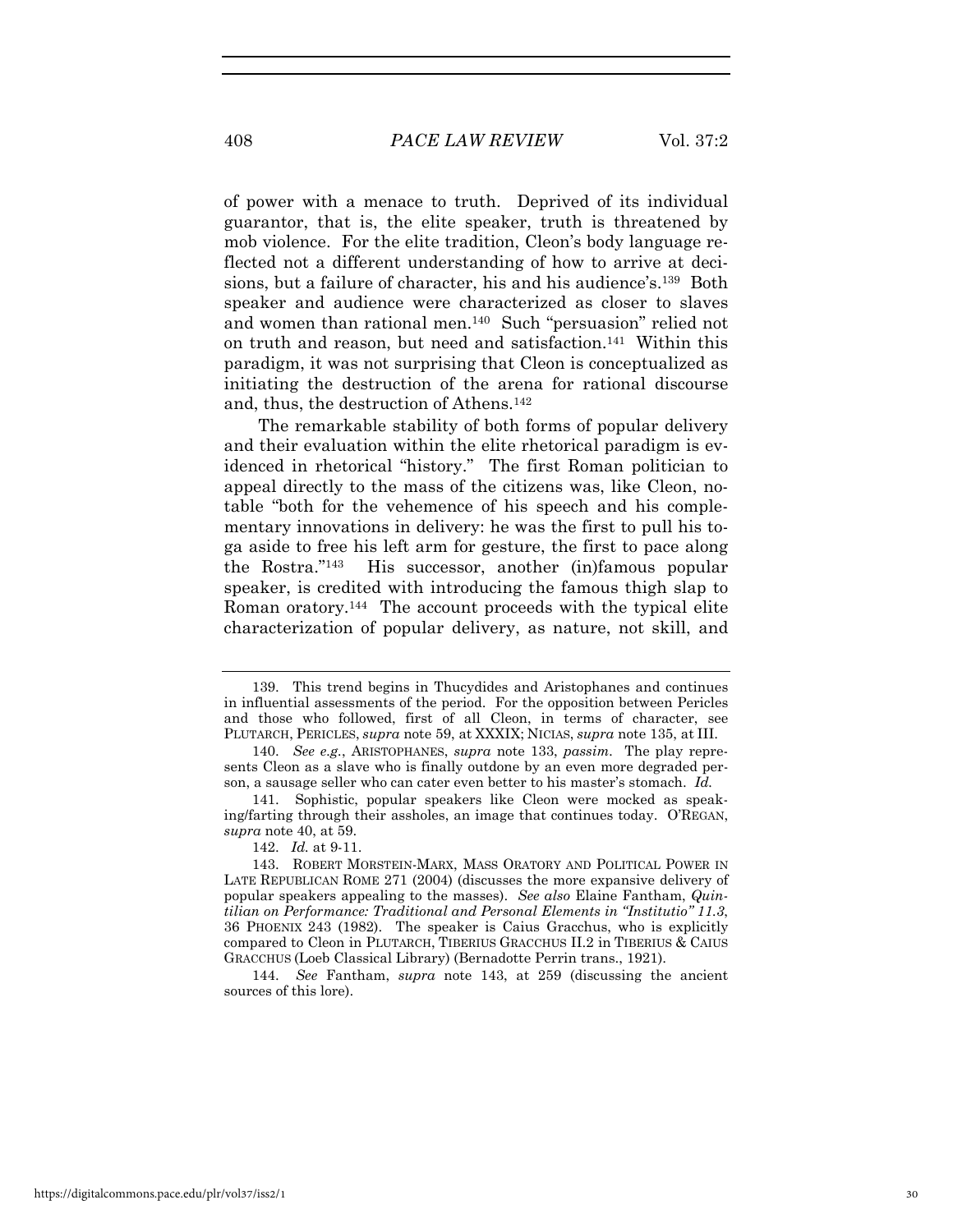mingles belly and speech, discussing table manners, diction, character, temper, tone, and, finally, vulnerability, flight, and death.145

The contest between elite delivery, rationality, justice, and truth on the one hand, and popular delivery, irrationality, mob violence, and injustice on the other, animates one common understanding of trial. It was first articulated in the most influential trial scene in our tradition: Plato's account of Socrates' trial and conviction.146 Socrates' demeanor positions him firmly on the positive side of the mind/body duality—and his prosecutors and the jury on the other. He dies because he rejected "effrontery and impudence and . . . refused to address [the jurors] in the way which would give [them] most pleasure . . . doing or saying all sorts of things."147 He ignores the jurors' ordinary concerns, fear, favor, and even death, and cares only for public good.148 He refuses to appeal to the jurors' emotions, to make "passionate appeals," or to "stage[] pathetic scenes" that would reduce justice to a personal favor, rather than transcendent value.149 The speech that would have wooed the jury would be the speech of a slave or women<sup>150</sup> shaped by physical vulnerability and, thus, deceptive and inconstant. Instead, Socrates' truthfulness and his physical and emotional immobility are one: having taken his stand, he will not budge, a claim explicitly compared to his unyielding stance in battle.151 The moving image of a lone, immobile man, associated with rational truth, and his hyperactive, irrational persecutors, sustains elite rhetoric and its trademark delivery as the only morally viable option. It naturalizes elite delivery, and all of its class-related claims, as virtue, and discredits democratic rhetoric along with the jury, a much-contested innovation of demo-

<sup>145.</sup> PLUTARCH, TIBERIUS GRACCHUS *supra* note 143, at II.2-5; CAIUS GRACCHUS, *supra* note 142, at XVII.

<sup>146. &</sup>quot;A typological smear that tied unmoderated democracy to unreason was planted by Plato in the representation of Socrates' condemnation by a people's court." John Henderson, *The Runabout: A Volume Retrospect*, *in* THE CAMBRIDGE GUIDE TO ANCIENT RHETORIC 282 (Erik Gunderson ed., 2009).

<sup>147.</sup> PLATO, *supra* note 25, § 38d-e. *See also* § 28b, 34c.

<sup>148.</sup> *Id.* § 22e-23b, 25c, 30d.

<sup>149.</sup> *Id.* § 37a , 35b-c.

<sup>150.</sup> *Id.* § 35b, 38e.

<sup>151.</sup> *Id.* § 28d-e, 38e.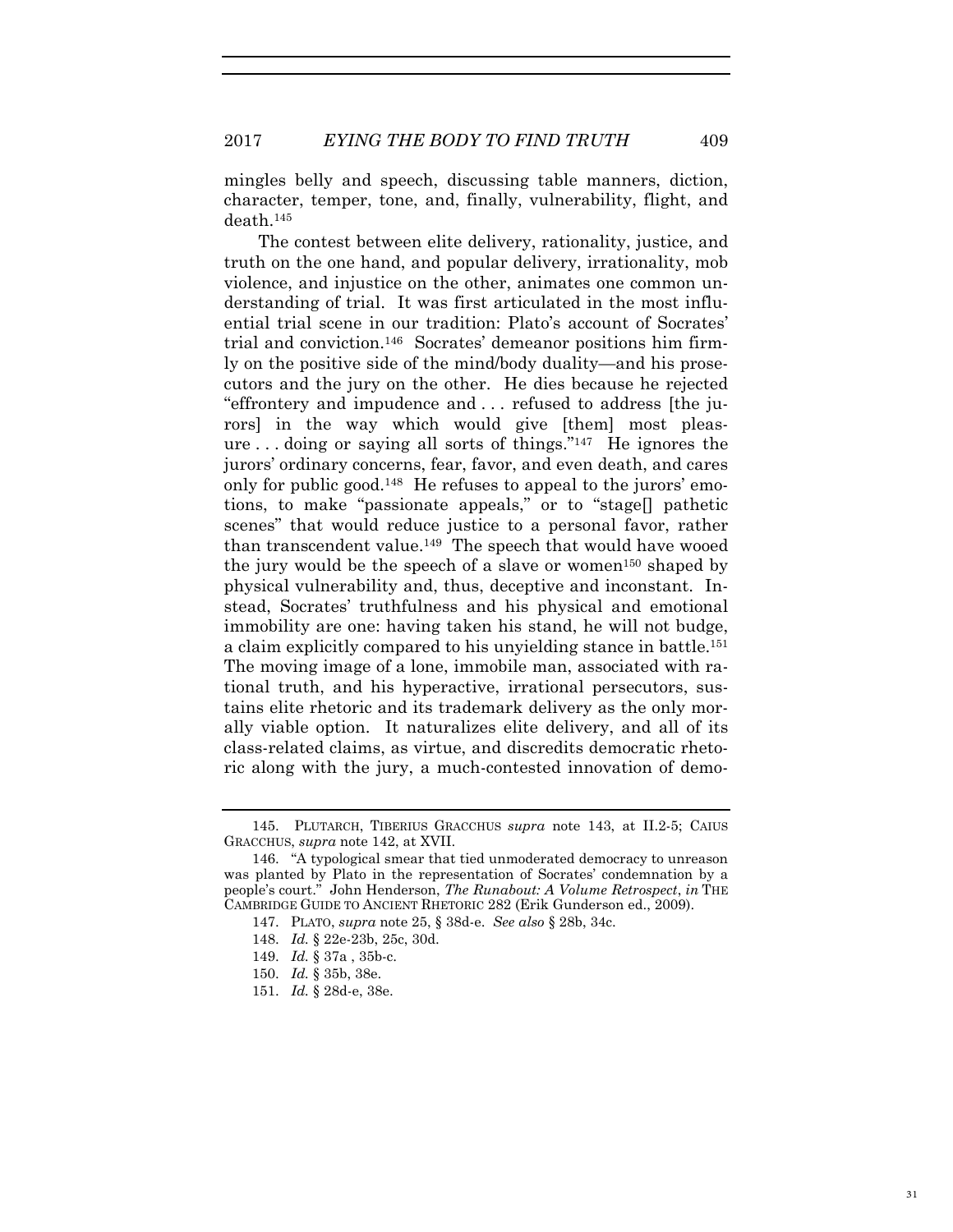cratic Athens. Plato's undisputed rhetorical mastery positions elite strategy as rejection of rhetoric and the "natural" truthfulness of authentic men.

## **B. Embracing Other Demeanors for Persuasion and Alternative Truths**

However, popular delivery's power, particularly when arguing the "weaker" side, that is, arguing against the established/political social classes and state or institutional structures,<sup>152</sup> was, and is, unarguable. Without abandoning the link between character and delivery, rhetorical advice also recognizes popular delivery as a strategy—risky, but sometimes necessary, and particularly suited to jury trial or other venues in which the audience is conceptualized as non-elite and, thus, potentially less rational.153 For example, after recommending elite demeanor, the authors of *Trial Communication Skills* point that popular delivery has its place with a story of adversarial successes:

<sup>152.</sup> In Rome, non-elite delivery signified "'breaking of ranks,' taking up a position just a bit, but significantly, askew of the 'suits' of the senatorial order." MORSTEIN-MARX, *supra* note 143, at 273 (footnote omitted). Adoption of trademark gestures of non-elite delivery sent a clear message. "By not avoiding behavior specifically marked in his society as feminine, Caesar could be perceived as transgressing normal modes of male, aristocratic behavior. In violating the accepted relationship between appearance and reality, Caesar fashions himself as a proponent of political change." CORBEILL, *supra* note 73, at 137. Rideout discusses how different persona and voice are in a Supreme Court dissent than in a majority opinion. Yet, as he observes, only those of impeccable elite legal standing, Supreme Court Justices, can deviate successfully from the standard legal voice; others, he implies, would be charged with irrationality and failure of disciplined legal self. Rideout, *supra* note 49, at 103-04.

<sup>153.</sup> Wetlaufer points out that "good lawyers, good judges are attentive to a range of persuasive possibilities broader than that here identified as the discipline-specific rhetoric of law" and identifies this broader range with "passion," ties this to the "rhetoric of politics," and associates it with "speech to his jury under circumstances where such a speech may be useful or necessary." Wetlaufer, *supra* note 6, at 1562-63. "In speaking to this jury, the good judge, like the effective trial lawyer, will depart from the customary rhetoric of law." *Id.* Thus, he ties his analysis of legal rhetoric to the ancient dichotomy of elite reason and popular irrationality while also, in a traditional move, justifying it as strategy if undertaken by an elite figure. *See also id.* at 1596.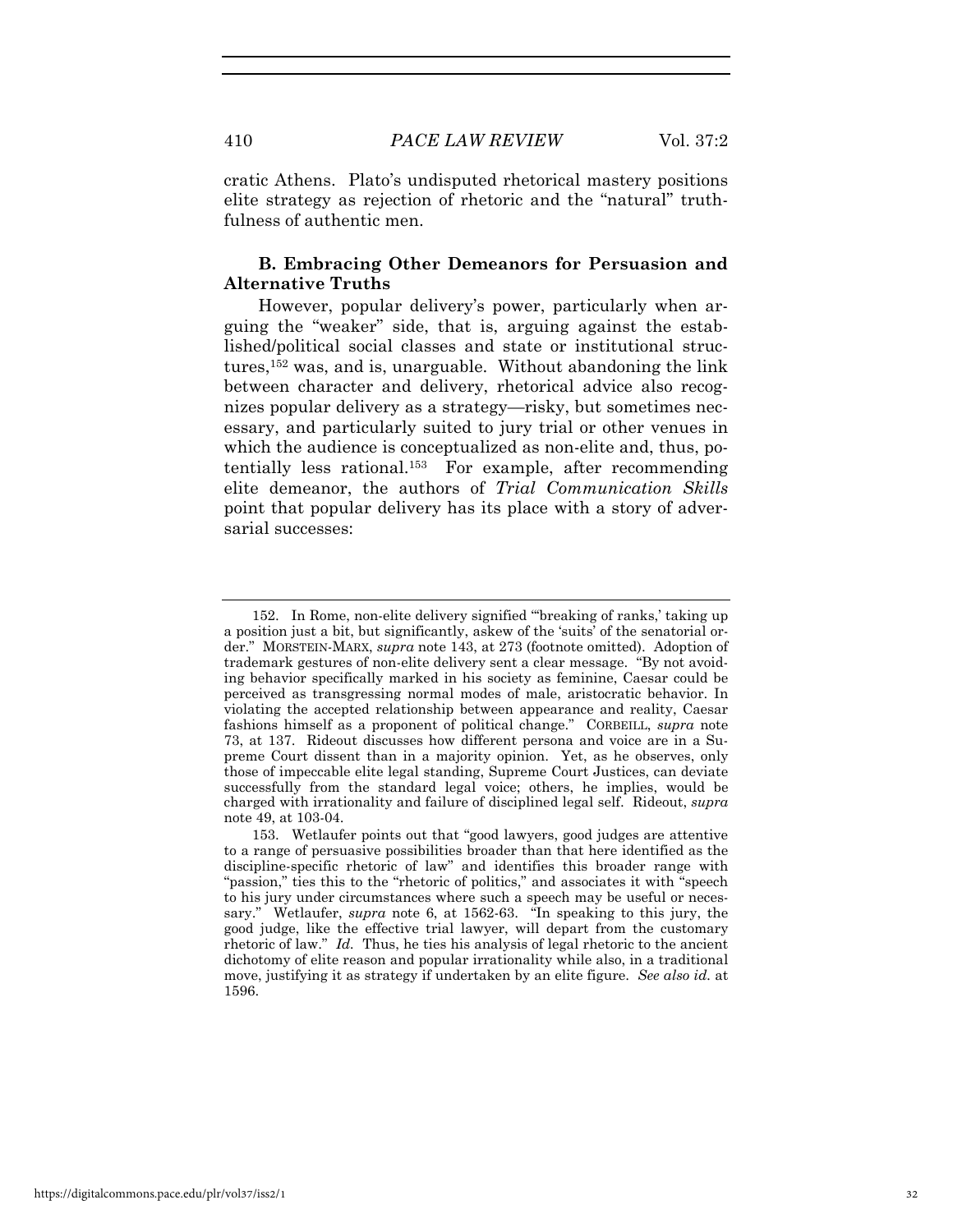## 2017 *EYING THE BODY TO FIND TRUTH* 411

In the late 1960s, clients of William Kunstler did not expect him to behave like a typical establishment lawyer. They wanted him to make a personal if flamboyant statement to flout what they felt was improperly exercised authority. A young lawyer from Marin County, California told the authors that she once dared to go into court in jeans . . . . It was the jury I wanted to reach. They were all young, most of them counterculture types, and I knew they'd react negatively to a suit or even a dress. I know the jeans swung the case in my favor. This kind of approach would be ridiculous in most areas, but, again, it was a case of her projecting an image with which the jury could identify.154

Her delivery is a choice, not a character trait. These highly skilled attorneys manipulate the repertoire of popular delivery in gesture, dress, and voice to build persuasion and support the argument they are using.

The observation that non-verbal communication can take various forms as needed is profoundly risky for the elite paradigm and the legal system it supports. The practical considerations mask deeper, contested philosophies about the origin and status of truth. Embedded in the notion of choice among strategies is an assessment of speech quite at odds with the elite universalizing linkage of one delivery, one credibility, one rationality, and one truth. Rooting communication in persuasion to which all are subject, and tying delivery to that paradigm, challenges all these notions.155 The clash of perspectives is ancient: Plato and Aristotle report that delivery, as a topic, was first associated with the sophists,156 notorious believers in the relativity or unavailability of truth and the unfettered force of

<sup>154.</sup> ARON ET AL., *supra* note 90, § 4.08.

<sup>155.</sup> This may be echoed in the "agonizing simplistic" debate over whether decision making by judges and juries should involve suppression of emotion. Thomas B. Colby, *In Defense of Judicial Empathy*, 96 MINN. L. REV. 1944, 1945 (2012). *See* Terry A. Maroney, *The Persistent Cultural Script of Judicial Dispassion*, 99 CALIF. L. REV. 629, 630, 633-41 (2011).

<sup>156.</sup> ARISTOTLE, *supra* note 25, § 1404a, links delivery's importance to the sophists, beginning with Thrasymachus.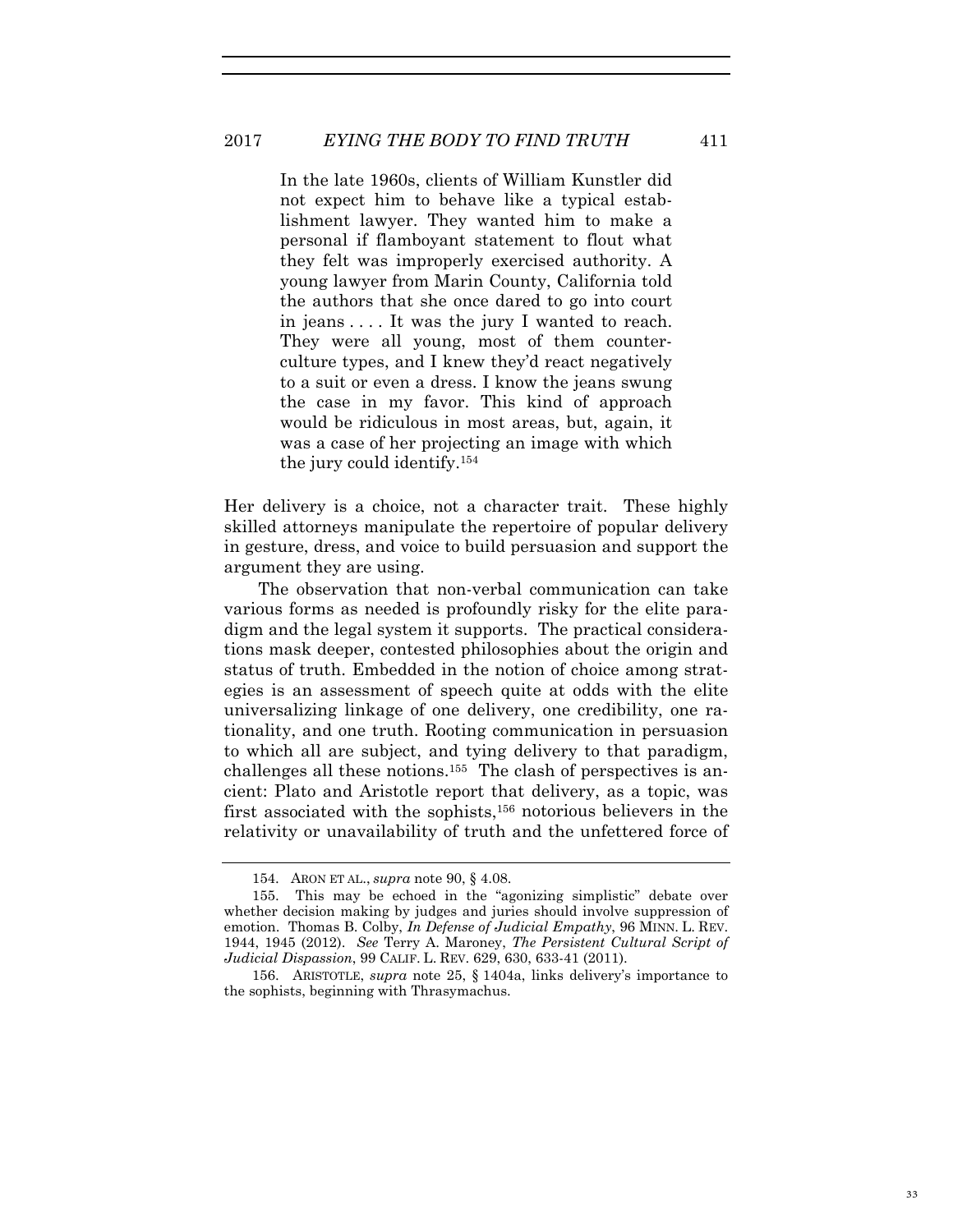412 *PACE LAW REVIEW* Vol. 37:2

persuasion in the human world.157 Modern proponents of popular delivery agree: "Persuasion is the purpose of trial communication."158 "Since advocacy uses persuasion rather than direct physical force, . . . the other party . . . must be led to want to do what the advocate is seeking."159

Popular expansive gesticulation and non-elite vocal tones aim at providing an alternative mechanism of credibility, shared experience and a claim of affiliation. Modern popular practice replicates ancient patterns.160 Within the popular

Witnesses, advocates, political figures, and sales personnel succeed and are sometimes convincing despite obvious clues indicating that they are dishonest, because the audience wants to believe them. An effective witness or advocate must accordingly seek to align their presentation with the interests of the tribunal to the extent feasible. Honesty, while in itself an advantage . . . must be combined with effective presentation and alignment with the anticipated reaction of those who are to act on the basis of the presentation.

GIVENS, *supra* note 159, at Supplement § 2.02. Note the nod toward honesty as a rhetorical advantage.

160. *See* MORSTEIN-MARX*, supra* note 143, at 272-73 (noting that Cicero records that the Roman populace loved the name, speech, face and gait of the popular orators).

<sup>157.</sup> The sophists, teachers of rhetoric to all in the newly democratic Athens, based persuasion on a notion of relative truth. The elite linkage of delivery, the sophists, the body, self-interest, the masses, and multiple, mortal truths form the opposite pole to elite claims to unitary, transcendent truth, accessible to a few. *See* G.B. KERFERD, THE SOPHISTIC MOVEMENT 83- 110 (1981); WILLIAM GUTHRIE, THE SOPHISTS 176-225 (1971). The notion of strategic choice as the basis for persuasion is embedded in *kairos* or speech appropriate for the moment, a trademark innovation. *See* GUTHRIE, *supra*  note 157, at 272.

<sup>158.</sup> However, the writer continues to relink persuasion and justice as most effective: "In order to be able to persuade, the trial attorney must be personally convinced that he or she is fulfilling a mission, the role of the advocate in achieving justice. It is the advocate's duty to perform this mission with conscience because advocacy without conscience is like a body without a soul." ARON ET AL., *supra* note 90, at 1-26. See below on the role of the soul here.

<sup>159.</sup> RICHARD A. GIVENS, ADVOCACY: THE ART OF PLEADING A CAUSE  $§ 1.03$ , Supplement Appendix 16-2, § 10 (3d ed., 1992). The concept is ancient. Sophists imagined persuasion as a form of force to advertising the importance of their instruction in persuasive speaking in democratic institutions. *See* O'REGAN, *supra* note 40, at 11-21. Givens also focuses on the concept of alignment as the persuasive strategy: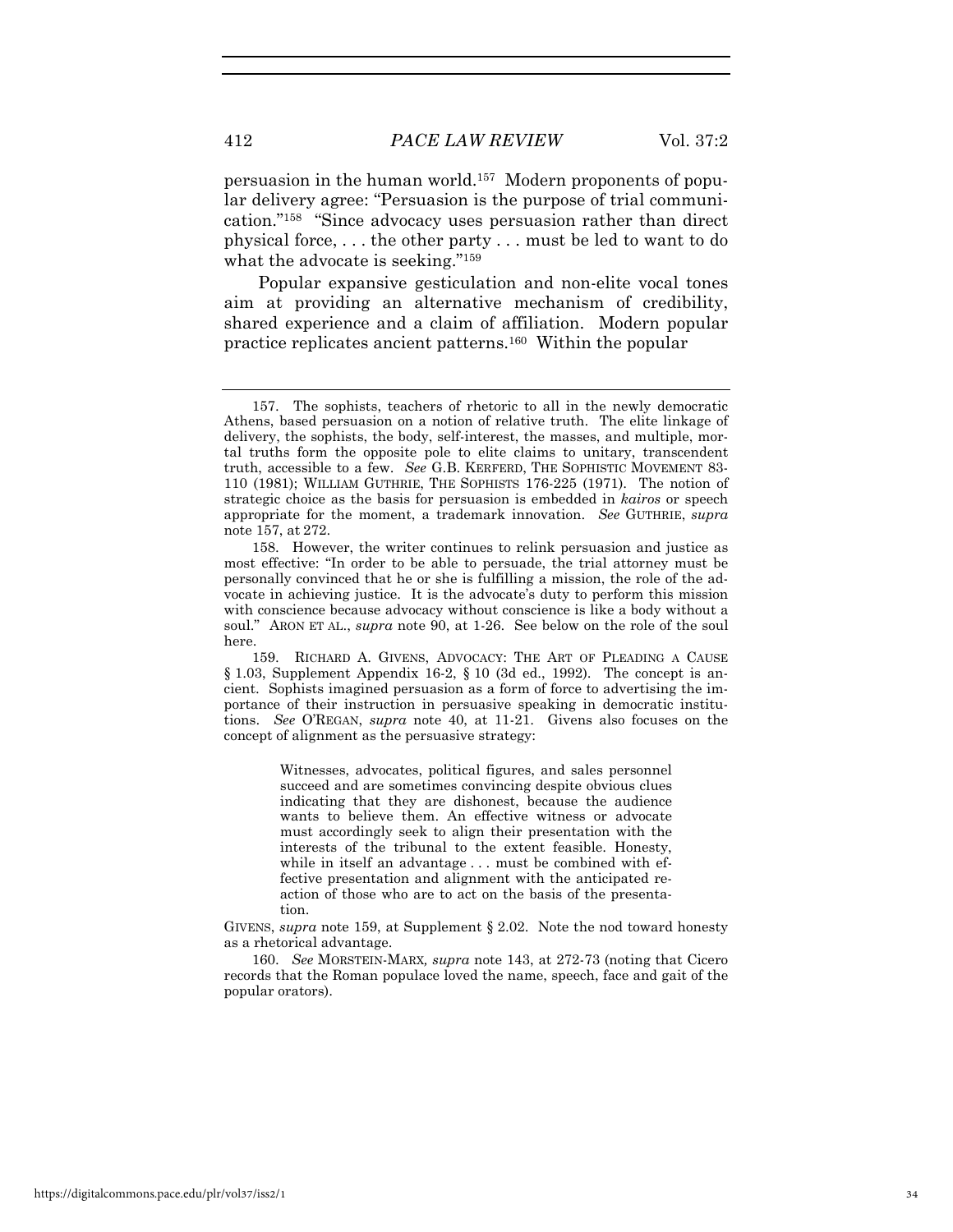paradigm of non-verbal communication, the central question is "will you be recognizable to the jurors as *human*, like them? As you proceed logically, in cool control, . . . can you also come across as a *feeling and fallible human being*?"161 "For jurors to relate to you, you must show them you know about all of life – as they do – not just an isolated, powerful, unfamiliar corner [the legal profession]."162 Thus, popular delivery embraces many alternatives and parades different bodies, explicitly referencing age, sex, class, race, and other markers of non-elite affiliation. "To increase the momentum of the similarity principle, clothing choices, word usage, and behaviors should be similar to those of the jurors to a certain extent. . . . The goal is to create perceived homophyly (perceived similarity) between counsel, client, and jurors."163

Popular rhetoric in approach, and particularly in delivery, embraces a multifaceted notion of human life. The reversal from the rules of elite delivery could not be more clear. As one writer advising popular delivery acknowledges: "movement in the courtroom is controversial" and restricted; frequently judges require the attorney to stand in one place.164 Judges' "reasons why movement is restricted [are]: 'more dignified', 'more serious,' 'not so distracting,' 'not too intimidating to witnesses.'"165 The author emphatically rejects these with the claim that "[m]ovement is life."166 "Is the lectern and all it connotes a more reassuring image for the jury to focus on than a human being? . . . Does this give the client the best chance for his lawyers to be at the top of their form?"167 Popular delivery, with

<sup>161.</sup> HAMLIN, *supra* note 109, at 9. Note the attempt to fuse the underlying claim of elite rhetoric with popular strategies.

<sup>162.</sup> *Id.* (emphasis omitted).

<sup>163.</sup> SMITH & MALANDRO, *supra* note 70, at 15. The authors work along a credibility/authority versus approachability/likeability/similarity axis, with advice about how to become more approachable that includes things like less formal attire. *Id.* at 57-64 (with checklists). Similarity to the jury is also important. *Id.* at 177.

<sup>164.</sup> HAMLIN, *supra* note 109, at 215-16 (emphasis omitted).

<sup>165.</sup> *Id.* at 216.

<sup>166.</sup> *Id.* (emphasis omitted).

<sup>167.</sup> *Id.* (emphasis omitted).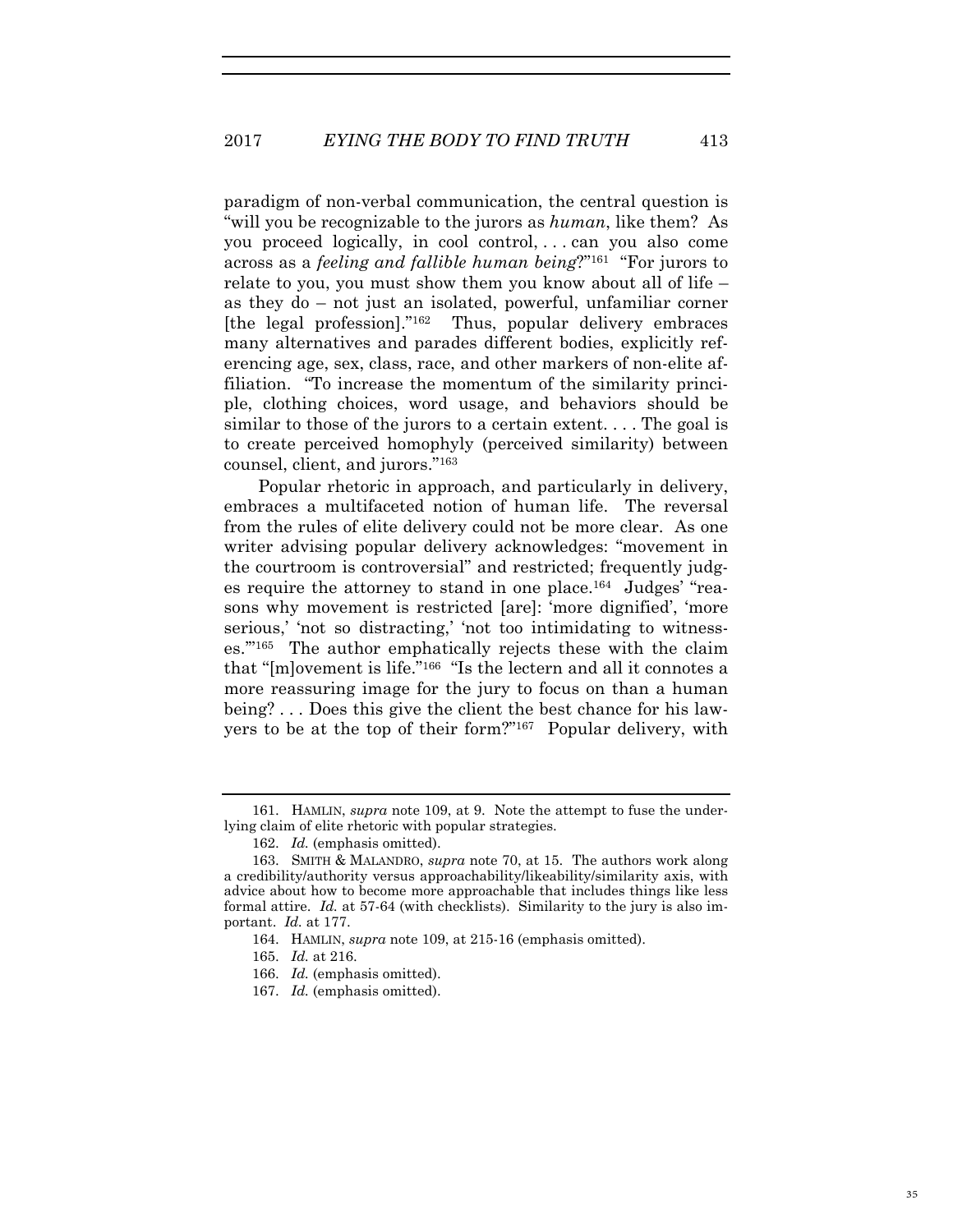its gestures,168 movement, voice,169 and clothes,170 showcases "life." This experience shared with the audience underlies its credibility.171

### **C. Rational Citizens and Irrational Mobs: Elite Charges of Pandering**

The "life" or common experiences that found the appeal of popular delivery are read by the elite tradition as particularized, bodily, and, thus, irrational and self-interested. While the notion of strategy may be used to root the popular speaker's actions in rationality, no such mechanism salvages the audience. From the beginning of the elite tradition, attention to delivery – which means any non-verbal communication style except elite delivery—is linked to awakening emotions and, thus, to irrationality and corruption of the audience.172 Effective popular speech is explained by a formulaic charge of pandering, accomplishing its goals by indicating "aspects of the situation which will make it in the other party's interest to do what the advocate wants to see done."173 The elite view has sunk deep

172. ARISTOTLE, *supra* note 25, §1404a.

173. GIVENS, *supra* note 159, § 1.03, Supplement Appendix 16-2, § 10. Regarding jurors' interests:

<sup>168.</sup> Gesture must be added if not present, but it should appear natural. Hamlin recommends exercises to discover natural gestures that can be cultivated. *Id.* at 745-46. Likeability is promoted by gestures with the palm up. SMITH & MALANDRO, *supra* note 70, at 76.

<sup>169.</sup> Voice, loudness, and accent are all important in establishing credibility with a popular audience. Loudness is more credible in jury trials. SMITH & MALANDRO, *supra* note 70, at 137, 305.

<sup>170.</sup> Trial manuals give much advice on clothes. Critical for popular delivery is the advice "*[d]on't emphasize your differences from them* [jurors]." HAMLIN, *supra* note 109, at 239. Unbuttoning the suit jacket has been identified as a "rewarding" behavior that will increase jury good will. SMITH & MALANDRO, *supra* note 70, at 74. The same types of advice are given for reading jurors' clothes. *See* Herald Price Fahringer, *"Mirror, Mirror on the Wall. . .": Body Language, Intuition, and the Art of Jury Selection*, 17 AM. J. TRIAL ADVOC. 197, 200 (1993). Dress and mind are taken as potentially equivalent: "Clothes slapped together in a vulgar, helter-skelter fashion may indicate careless analysis." *Id*.

<sup>171.</sup> Studies rating speakers with and without gestures have indicated that a person who wishes to be perceived as clear should use few gestures, but a "person who wants to be positively perceived and appreciated for interpersonal qualities . . . should adopt a speech style using an abundance of gestures." B. Rimé & L. Schiaratura, *Gesture and Speech*, *in* FUNDAMENTALS OF NONVERBAL BEHAVIOR 239, 276 (R. S. Feldman & B. Rimé eds., 1991).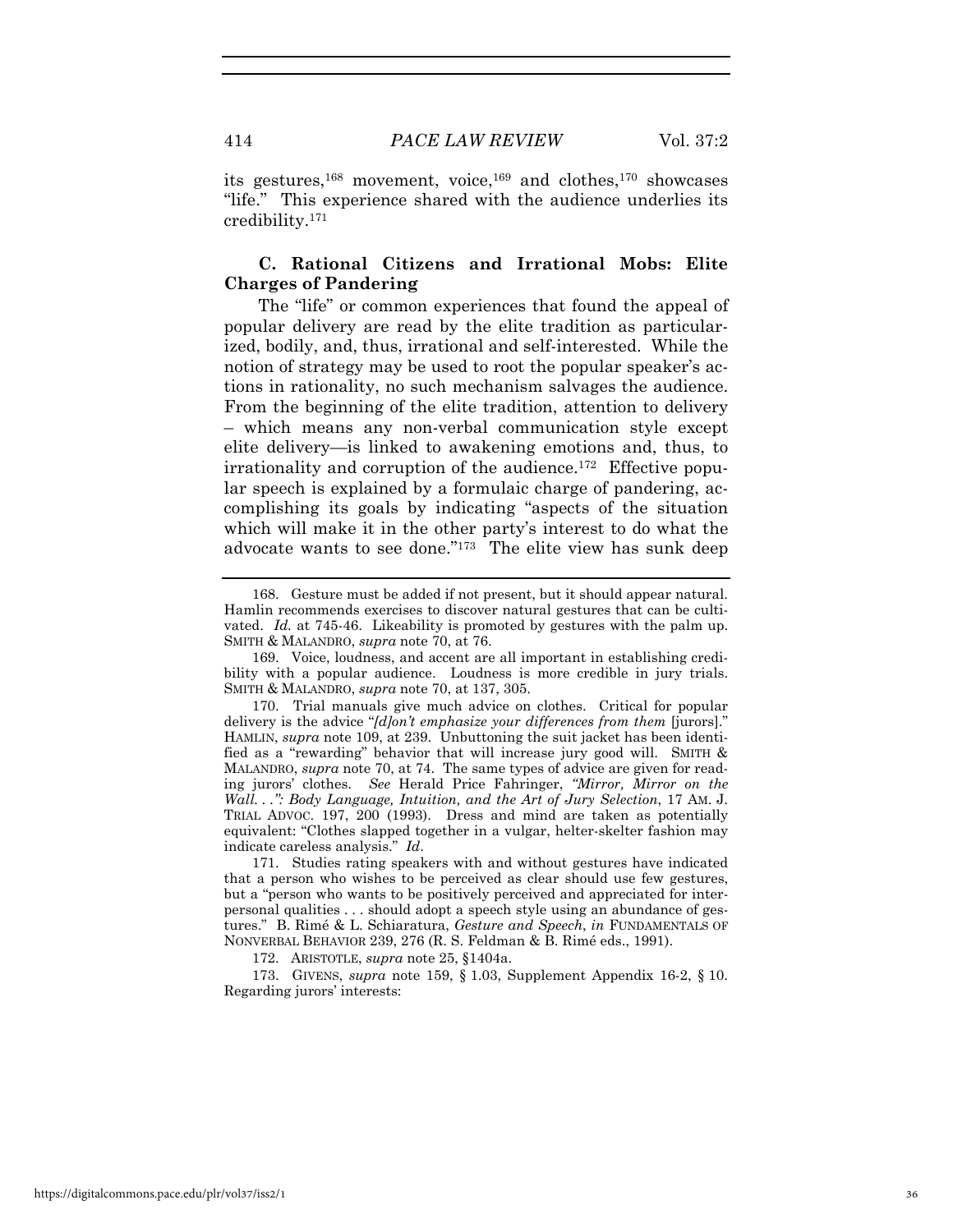into the popular imagination. One professor has summed up her students' views as:

> Juries are always swayed by irrational appeals, in part, because it is passions and animus and emotion to which the lawyers play in order to get their clients off or to win huge sums in tort claims or in some other, usually dubious, cause. Lawyers, the aristocrats, helping us to stand somewhat above the fray so that the law might have room to work? You've got to be kidding! Lawyers pander to the mob mentality, they don't oppose it. That's a pretty fair summary of how things tend to go. $174$

Elite, non-verbal communication promises rationality in the speaker and promotes an answering rationality in the audience. "[I]f a lawyer's looks are 'correct,' that lawyer will leave the jurors emancipated in a strange way, free to judge the case on other criteria."175 In contrast, confronted by deviation from the elite norm, the jurors cease to concentrate on argument and instead concentrate on the speakers: "his nose hairs, . . . his dandruff, or his confusing red tie, or her fuzzy hair, or her knees, or her dangling earrings."176 While the jurors could be simply distracted, the terms of their distraction are revealing.

> [t]he trial lawyer should . . . ask[] "Which needs are the most crucial to jurors?" For example, counsel might ask, do the jurors seem motivated by the need for security? Then counsel will try relating his or her appeal to the jurors to their desire for safety. Another technique is to try coupling lesser needs to a great need, for researchers say that "bundled needs" have more success. For example, bundling the need for safety with the need for self-respect might be effective.

<sup>72</sup> AM. JUR. TRIALS 137, *supra* note 41, § 65. "[I]f you can tap into the jury's self-interest you create an attentive, willing, thoughtful audience – motivated to listen." HAMLIN, *supra* note 109, at 22.

<sup>174.</sup> Jean Bethke Elshtain, *Law and the Moral Life*, 11 YALE J. L. & HUMAN. 383, 389 (1999).

<sup>175. 72</sup> AM. JUR. TRIALS 137, *supra* note 41, § 44.

<sup>176.</sup> *Id.*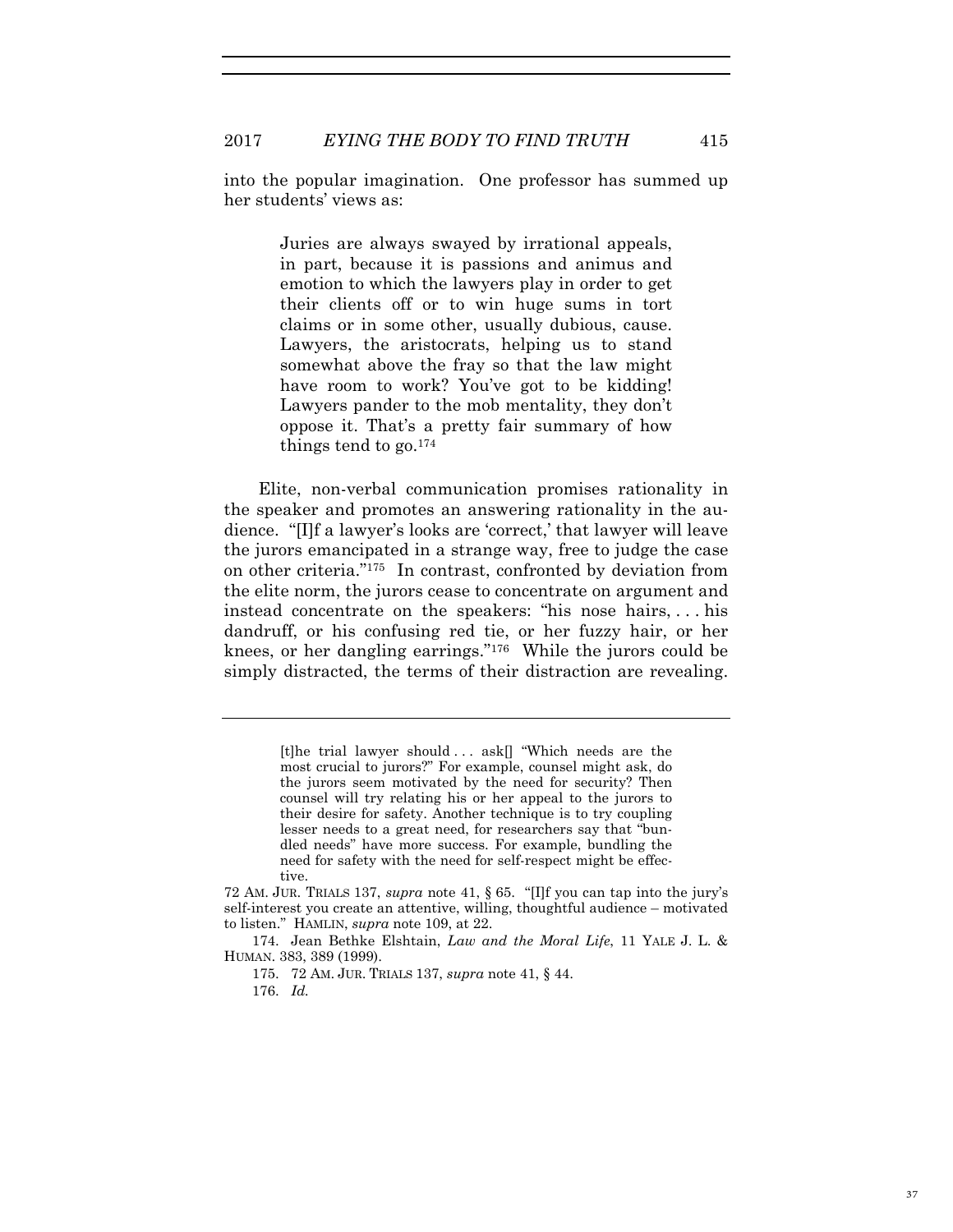The speakers who are within the elite norm disappear; they leave behind what looks like disembodied speech. However, speakers who transgress the norm, particularly in ways clearly identifiable as popular—excessive and personal costume or intrusive bodies—have the opposite effect. Words and content disappear, foregrounding, instead, the improper body of a particular individual. The association of low class, emotional appeals, and irrationality appears in familiar advice about how to speak to various social groups. "The nature of the summation is based on the intensity of the emotional impact to be conveyed to the particular jury type that you are facing. A conservative upper class jury will not be persuaded by a summation loaded with emotional impact. On the other hand, a blue-collar-type jury is more likely to react favorably toward an emotional summation  $\dots$ ."177

The ancient cultural narrative that listeners may flip from rational "good juror" to irrational "bad juror" under the pressure of non-elite persuasive strategy provides the underpinnings for the changing evaluations of jurors that Leubsdorf has shown justify the Rules of Evidence.178 Assumptions built into our legal tradition, including the mutually exclusive nature of rationality and emotion, along with an ideological division of reason and emotion between judge (and the elite in general)

178. The phrases "good juror" and "bad juror" are from Leubsdorf, *supra* note 7, at 1248. The elite tradition's successful framing of rhetorical choices as expressive of rationality and irrationality in speaker and audience parallels Leubsdorf's third presupposition that "law is justified by ambivalent and contrary distinctions between reason and emotion, and between the strengths and weaknesses of jurors, distinctions that turn out to be based less on reality than on the structural requirements of trials." *Id.* at 1212. "That structure gives certain roles to jurors and others to judges and then assigns them strengths and weaknesses appropriate to their roles." *Id.* at 1253.

<sup>177.</sup> SMITH & MALANDRO, *supra* note 70, at 755. Similarly, judges are associated with rationality and juries with bodily emotionality. "For example, in bench trials, the target is the head of the fact-finder; in jury trials, the heart of each juror is the mark." ARON ET AL., *supra* note 90, § 19.02. "I have seen some lawyers who think it is effective to pander to emotion. I think this is a mistake in a jury trial, but it is particularly dangerous in a court trial." Robert E. Cartwright, Jr., *"Bench Trial Acumen"—To Bench or Not To Bench—That is the Question, Address Before Association of Trial Lawyers of America Winter Convention (2004)*, *in* WINTER 2004 ATLA-CLE 93, at 6. Yet there is little evidence that judges actually disregard emotion more readily than juries. Michael J. Saks, *What Do Jury Experiments Tell Us About How Juries (Should) Make Decisions?*, 6 S. CAL. INTERDISC. L.J. 1, 27 (1997).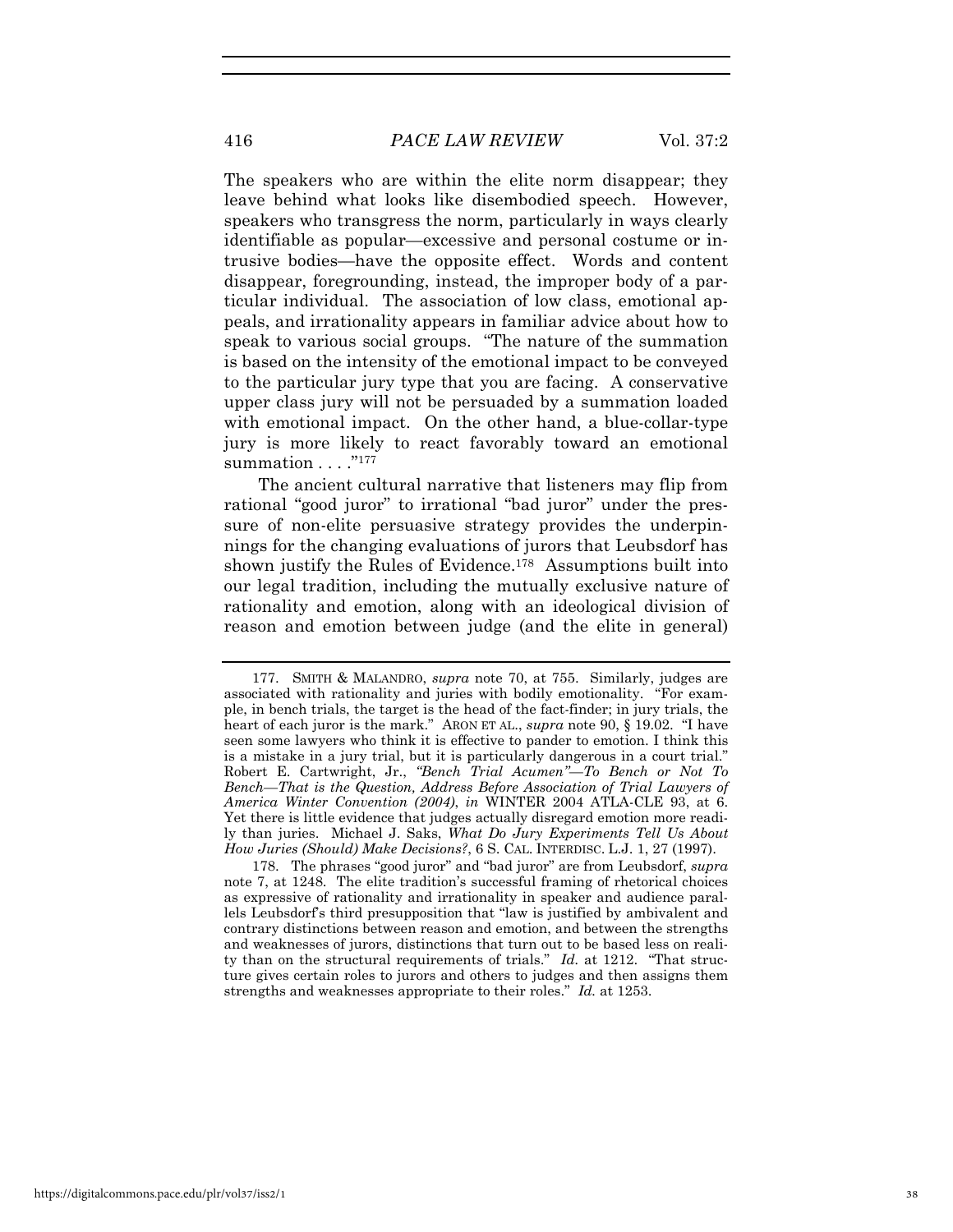and jury, or the non-elite,179 facilitate reduction of juries' power and dismissal of disfavored jury verdicts as irrational, rather than competing truths, particularly when the case involves non-elite jurors,180 parties, or other participants. The speaker is conceptualized as reaching his personal goals – usually identified as winning at all costs—through tactics that transform his audience. "The explanation for [a] legally inexplicable decision lies in the defense's ability to pander to the fears of the jury,"181 "to obtain a favorably biased jury, and if deemed necessary, to suggest evidence and argumentation that panders to the basest emotions of the jurors."182 This dispenses with "truth and justice."183 The dichotomy, its justifications, and its consequences fall squarely within classical, elite paradigm of rhetoric.

## **IV. VENUES OF ELITE ENFORCEMENT**

The extent to which elite delivery successfully occupies the positive pole of traditional dualities—nature, not art; mind, not body; universal, not particular; and finally, virtuous, not vicious—justifies and perpetuates a regime of inculcation and discipline in legal institutions.

181. Aaron Goldstein, Note, *Race, Reasonableness, and the Rule of Law*, 76 S. CAL. L. REV. 1189, 1192 (2003).

182. Franklin Strier, *Paying the Piper: Proposed Reforms of the Increasingly Bountiful but Controversial Profession of Trial Consulting*, 44 S.D. L. REV. 699, 707 (1998-99).

<sup>179.</sup> Mark Spottswood, *Emotional Fact-Finding*, 63 U. KAN. L. REV. 41, 42 (2014) (citations omitted). He collects citations illustrating that the dichotomy is duplicated in the scholarly literature on trial and evidence. *Id.* at 46-57. He also traces the negative view of emotions back to Aristotle. *Id.* at 47. *See* Brown, *supra* note 131, at 60-61 (summarizing the history of the association of reason with judges).

<sup>180.</sup> Similarly, as juries changed from exclusively "reasonable men" to include traditionally marginalized racial and ethnic groups and women, they were perceived differently. Laura Gaston Dooley, *Our Juries, Our Selves: The Power, Perception, and Politics of the Civil Jury*, 80 CORNELL L. REV. 325, 336-41 (1995). An increasing number of rules restricted their power and transferred it to the judge, typically a male member of the elite. "Allowing the judge to define rationality, by giving him the ability to set aside jury verdicts he considers irrational, implies that juries, like women, tend toward the irrational, and must constantly be monitored." *Id.* at 328 (citations omitted).

<sup>183. &</sup>quot;Trial consultants, however, are under no more constraint to seek truth and justice than are the attorneys they assist." *Id.* at 708.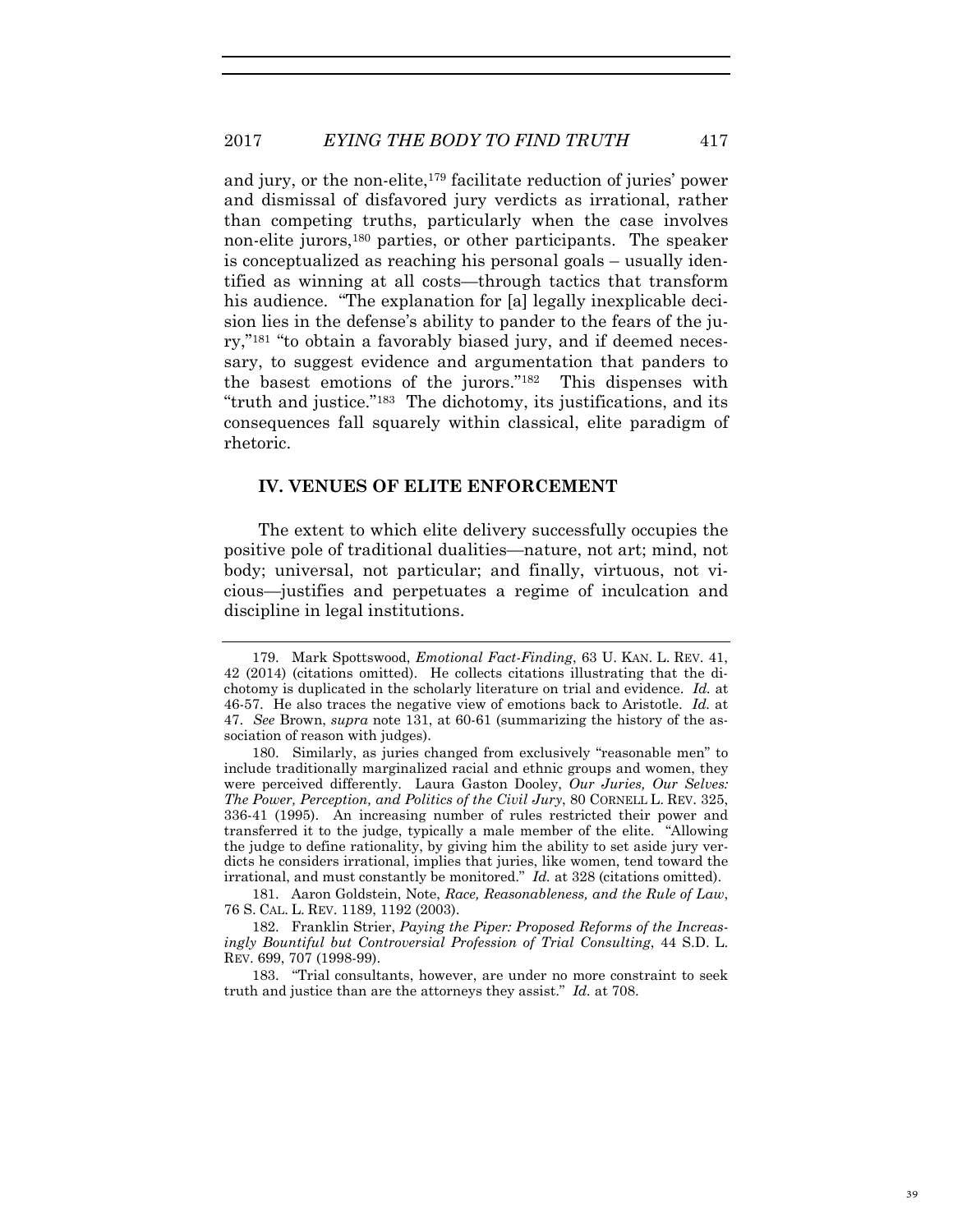### **A. Acquiring the Language and the Elite Body of the Law: Law School**

Just as learning to think like a lawyer involves jettisoning languages of social class, ethnic origin, and so forth, learning to act like a lawyer involves jettisoning previous methods of nonverbal communication. This is part of our tradition. Training in rhetoric was the backbone of education throughout the Roman world.184 It promoted acquisition of mental and physical practices that were conceptually and practically standard, regardless of the speaker's origin.185 The rigorous course of study incorporated elite advantage, yet provided the primary vehicle for changes in status by those not part of the Roman elite.<sup>186</sup> Study of rhetoric "effected its own distinctive transformation of the student ... [that] often entailed a permanent migration from one culture to another . . . and . . . encompassed attitudes, practices, and beliefs, indeed the student's very sense of self" that made it "a process of acculturation."187 All were required to undergo extensive, and often brutal, practice of their oral and reasoning skills before audiences of their peers and experienced speakers; only a tiny fraction would ever use the skills in the courts.188 Further, the tradition's strong assertion of the

<sup>184.</sup> HABINEK, *supra* note 14, at 60-61.

<sup>185.</sup> *Id.* at 67. For an elite educational focus on physical deportment, see CORBEILL, *supra* note 73, at 124, who points out the connection with Bourdieu's theory of *habitus*. *See also* FROST, *supra* note 14, at 615-16.

<sup>186.</sup> CORBEILL, *supra* note 73, at 122, 123.

<sup>187.</sup> HABINEK, *supra* note 14, at 61. Wetlaufer argues that "our particular rhetorical conventions and commitments . . . constitute our selves[sic], our communities, and, perhaps, our world. . . . Those commitments bear not just upon how we say the things we say but also upon *what* we say, on what we are able to *see*, on what we are able to think, on what we are able to know and believe, and on who we are able to be." Wetlaufer, *supra* note 6, at 1548 (emphasis added).

<sup>188. &</sup>quot;Rhetoric was the calisthenics of manhood." GLEASON, *supra* note 54, at xxii. For a discussion of the masculine rhetorical ideal, see GUNDERSON, *supra* note 54, at ch. 2; HABINEK, *supra* note 14, at 67; and Connolly, *supra* note 105, at 134. Thus, Quintilian starts with the training of a boy and ends with a man. QUINTILIAN, *supra* note 20, at I.pr. 5-8. Gleason comments, "the art of self-presentation through rhetoric entailed much more than mastery of words: physical control of one's voice, carriage, facial expression, and gesture, control of one's emotions under conditions of competitive stress—in a word all the arts of deportment necessary." GLEASON, *supra* note 54, at xxii.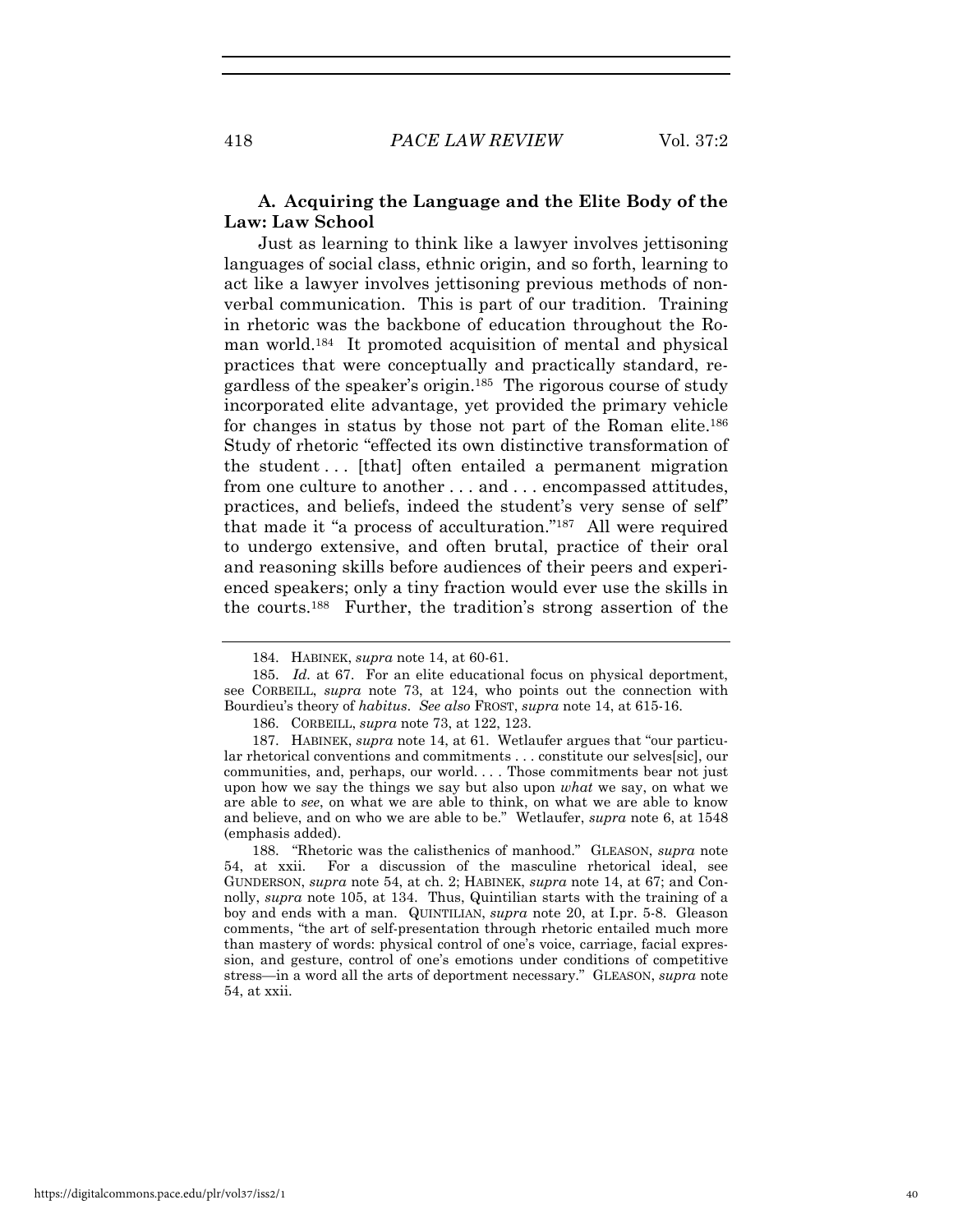connection between elite education, including delivery, and personal morality meant that training in the rules of nonverbal persuasion was considered to train the character.189 Conscious incarnation of the restrictions of elite delivery was a process assumed to fortify the mind with rational control over the body and passion.190 Departure from the elite model was remarked, ridiculed, and punished at every level of Roman education and practice.191

Acculturation explicitly continues as a model for law schools,<sup>192</sup> where physical and mental remodeling of students occurs in tandem. Within this paradigm, as shown above, the elite delivery of the warrior remains the norm. Although for some students this elite demeanor is more foreign than for others, its acquisition by all students is a primary focus of law school classrooms and skills training. Students acquire a new set of mental and physical professional habits that seem mutually entailing. Proper elite deportment is conceptualized as tightly linked with professional formation, with legal rationality, and with proper character—in fact, as one and the same.193

41

<sup>189.</sup> For the study of oratory as the study of virtue, see QUINTILIAN, *supra* note 20, at I.pr. 12, 179; Catherine Atherton, *Children, Animals, Slaves, and Grammar, in* PEDAGOGY AND POWER: RHETORICS OF CLASSICAL LEARNING 229-41 (Yun Lee Too & Niall Livingston eds., 1998) (discussing the Roman view of education, culminating in rhetoric, as moral training that, not surprisingly, distinguished free citizens from slaves). *See also* Teresa Morgan, *Quintilian's Political Theory*, *in* PEDAGOGY AND POWER 249 (Yun Lee Too & Niall Livingston eds., 1998) (discussing Quintilian's education of an orator as aimed at virtue).

<sup>190.</sup> *See* GLEASON, *supra* note 54, at 72; Connolly, *supra* note 105, at 134; Gunderson, *supra* note 54, at 171-73.

<sup>191.</sup> Quintilian records persistent jokes passed down in the tradition at the expense of elite speakers who got carried away and ventured too far into the realm of unsanctioned popular delivery. *See, e.g.*, QUINTILIAN, *supra* note 20, at XI.iii 126, 129.

<sup>192. &</sup>quot;Training lawyers is a process of enculturation." Adam Babich, *Essay on the Political Dimension of Clinics: The Apolitical Law School Clinic*, 11 CLINICAL L. REV. 447, 452 (2005). "Integrating the narrow notion of 'thinking like a lawyer' is important for students as it initiates them into the world of the law in contemporary American society. It is, in essence (and for lack of a better term), an indoctrination into the world of adversarialism and advocacy." David T. Butleritchie, *Situating "Thinking like a Lawyer" within Legal Pedagogy*, 50 CLEV. ST. L. REV. 29, 31 (2002-03).

<sup>193.</sup> The claim that law schools do not inculcate virtue to the extent desired means that instruction in the law is conceived of as instruction in virtue and (re)formation of character. "We convey and inculcate some variety of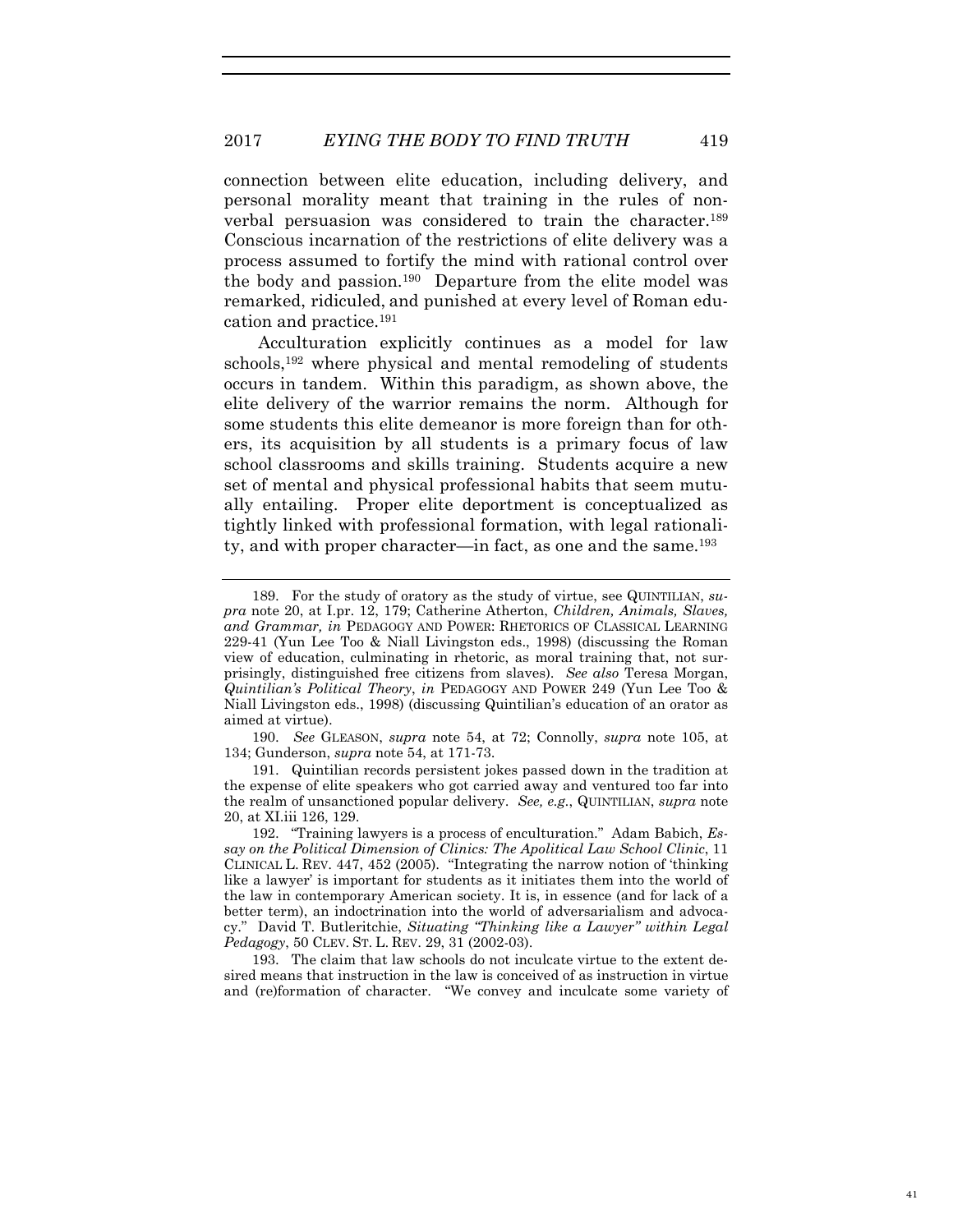Law schools celebrate remodeling students' minds. "Learning to think like a lawyer" is a clear institutional goal.194 The process, as Mertz and others have pointed out, pushes to the margins differences in "experience" and "actual structure of voices heard" that derive from "race, gender, class, or other aspects of social identity."195 Students' attention is reoriented to abstract, formalizing accounts that focus on questions of authority and translate particular life-events into "a shared rhetoric, legal language that generates an appearance of neutrality."196 The students are pushed to acquire a professional "voice." The optimistic understanding of this process is that, through it, students join the legal discourse community.197

195. Elizabeth Mertz, *Teaching Lawyers the Language of Law: Legal and Anthropological Translations*, 34 J. MARSHALL L. REV. 91, 112-13 (2000). *See* ELIZABETH MERTZ, THE LANGUAGE OF LAW SCHOOL 211-12 (2007).

196. MERTZ, *supra* note 195, at 109. For legal reading as a cultural product, see generally M.H. Hoeflich, *The Lawyer as Pragmatic Reader: The History of Legal Common-Placing*, 55 ARK. L. REV. 87 (2002).

197. "[O]ne purpose, at least, of legal academia is to empower law students . . . to join the discourse community of law beyond law school." Susan L. DeJarnatt, *Law Talk: Speaking, Writing, and Entering the Discourse of Law*, 40 DUQ. L. REV. 489, 491 n.13 (2002).

moral and ethical sensibilities when we induce our students to take up legal thinking. We are always teaching more than law when we teach students to think like lawyers." James R. Elkins, *Thinking Like a Lawyer: Second Thoughts*, 47 MERCER L. REV. 511, 540 (1996). A familiar role is assigned to clinical courses or skills activities: inculcating ethics "is done by having a lawyer living out the rules of ethics in the actual practice of law before students' eyes, and then insisting that those students live them out before hers." Robert P. Schuwerk, *The Law Professor as Fiduciary: What Duties Do We Owe to Our Students*, 45 S. TEX. L. REV. 753, 786 (2004).

<sup>194.</sup> Like all acculturation, the process provides more than technical knowledge. "Law school students not only learn to 'think like lawyers' in terms of analytical technique, but also begin to internalize the four core values that define the legal profession: (1) integrity, (2) competence, (3) respect for the rule of law, and (4) loyalty to clients." Babich, *supra* note 192, at 452 (citations omitted). Thinking like a lawyer means abandoning ways of interpreting reality that involve social, gender, racial, cultural, or economic differences from the prevailing model. *See generally* Stanchi, *supra* note 121; Brook K. Baker, *Language Acculturation Processes and Resistance to In"Doctrine"ation in the Legal Skills Curriculum and Beyond: A Commentary on Mertz's Critical Anthropology of the Socratic, Doctrinal Classroom*, 34 J. MARSHALL L. REV. 131 (2000). The student acquires the common sense and the common body of the lawyer, and they are mutually reinforcing. *See* Robert Dingwall, *Language, Law, and Power: Ethnomethodology, Conversation, Analysis, and the Politics of Law and Society Studies*, 25 LAW & SOC. INQUIRY 885, 893 (2000).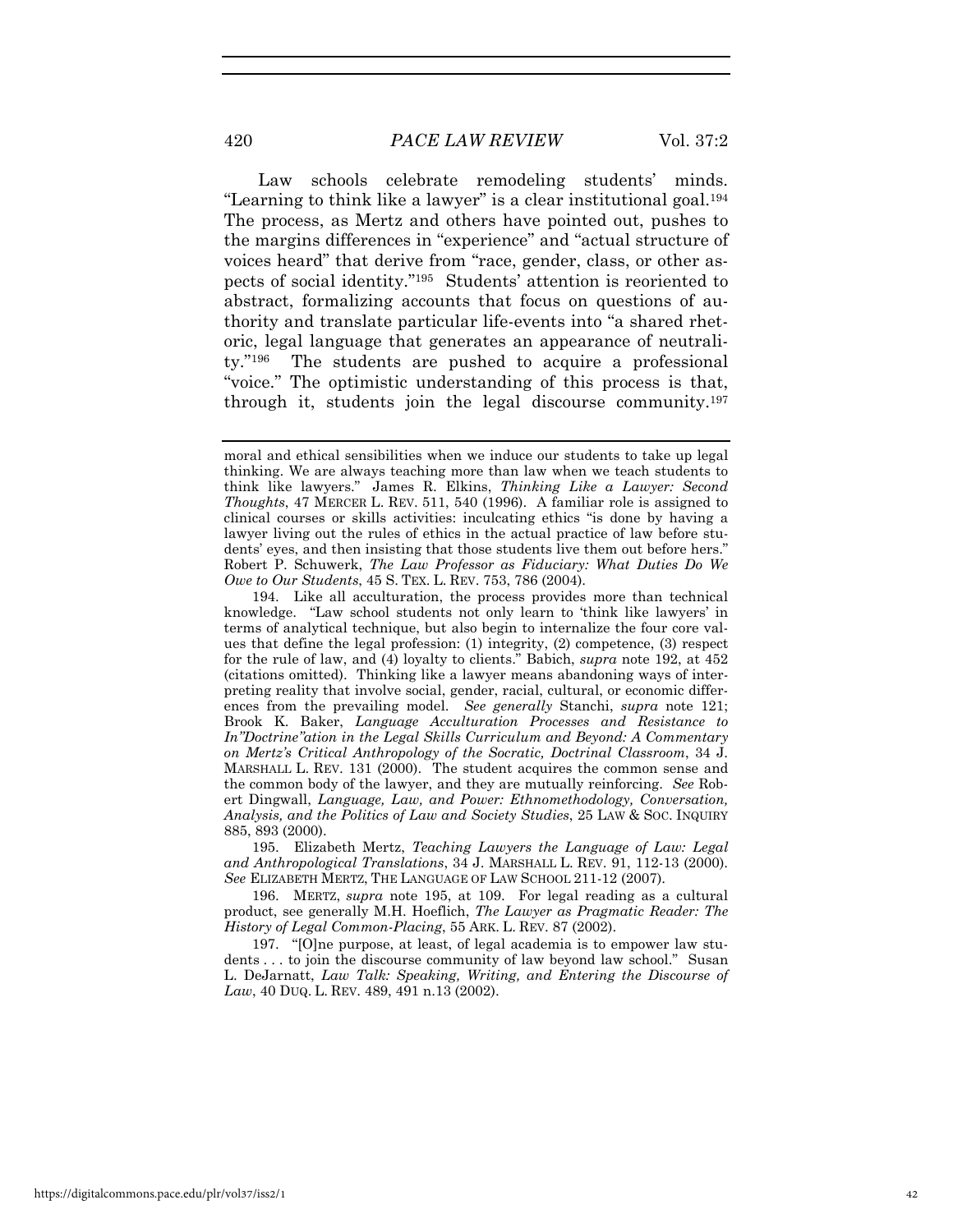"[T]hrough subtle reframing of language structure and ideology imparted by their professors, [the students'] own voices shift, and as they undergo a reorientation towards spoken and written language, they achieve new identities as lawyers."198 The new orientation elides, and is intended to elide, their differences as they are molded to the common pattern. A standard feature of classroom practice is, of course, testing these mental and rhetorical patterns orally before a professional audience.

Learning to think like a lawyer is coupled with learning to act like one, that is, like an elite warrior. Law colleges affirm in practice and pedagogy the surviving, ancient link between rationality and elite decorum, and, more covertly, between irrationality and other forms of non-verbal communication. The standard Socratic method in the first-year classes begins to inculcate elite posture and restraint. From the first day, students are expected to adopt a professional demeanor as they respond to often aggressive questioning unemotionally, frequently standing, facing the professor, physically quiet, as they learn how to manipulate doctrine. The method is justified as reproducing the courtroom.199 Physical training continues in

199. Dingwall states:

The classroom mimics the law court with a confrontation between students and teacher in which students are required to talk as if they were counsel and the teacher switches between responding like a difficult judge and giving a situated commentary on the adequacy of the students' talk. Success occurs when students can do "being a lawyer," talking through their point in the way that a practitioner would. The public nature of this confrontation, often described by students as humiliating, mimics the public accountability of the courtroom. This goes right down to the listening demanded of other students, who may be called on without notice to take up the point, which anticipates the listening demanded of opposing counsel, monitoring examinations for objectionable practices.

Dingwall, *supra* note 194, at 900-01. *See* Michael Vitiello, *Teaching Effective Oral Argument Skills: Forget About the Drama Coach*, 75 MISS. L.J. 869

43

<sup>198.</sup> MERTZ, *supra* note 195, at 116. Mertz also argues that "the Socratic method . . . may continue to linger because of a symbolic 'fit' between the form and function of language." *Id.* at 100. Similarly, legal writing is conceptualized as reshaping the language and, thus, at least the professional, self of students "in teaching novice legal writers, we are not only teaching voice, but in that process we are also constructing a self—the self of a legal writer." Rideout, *supra* note 49, at 67 (emphasis omitted).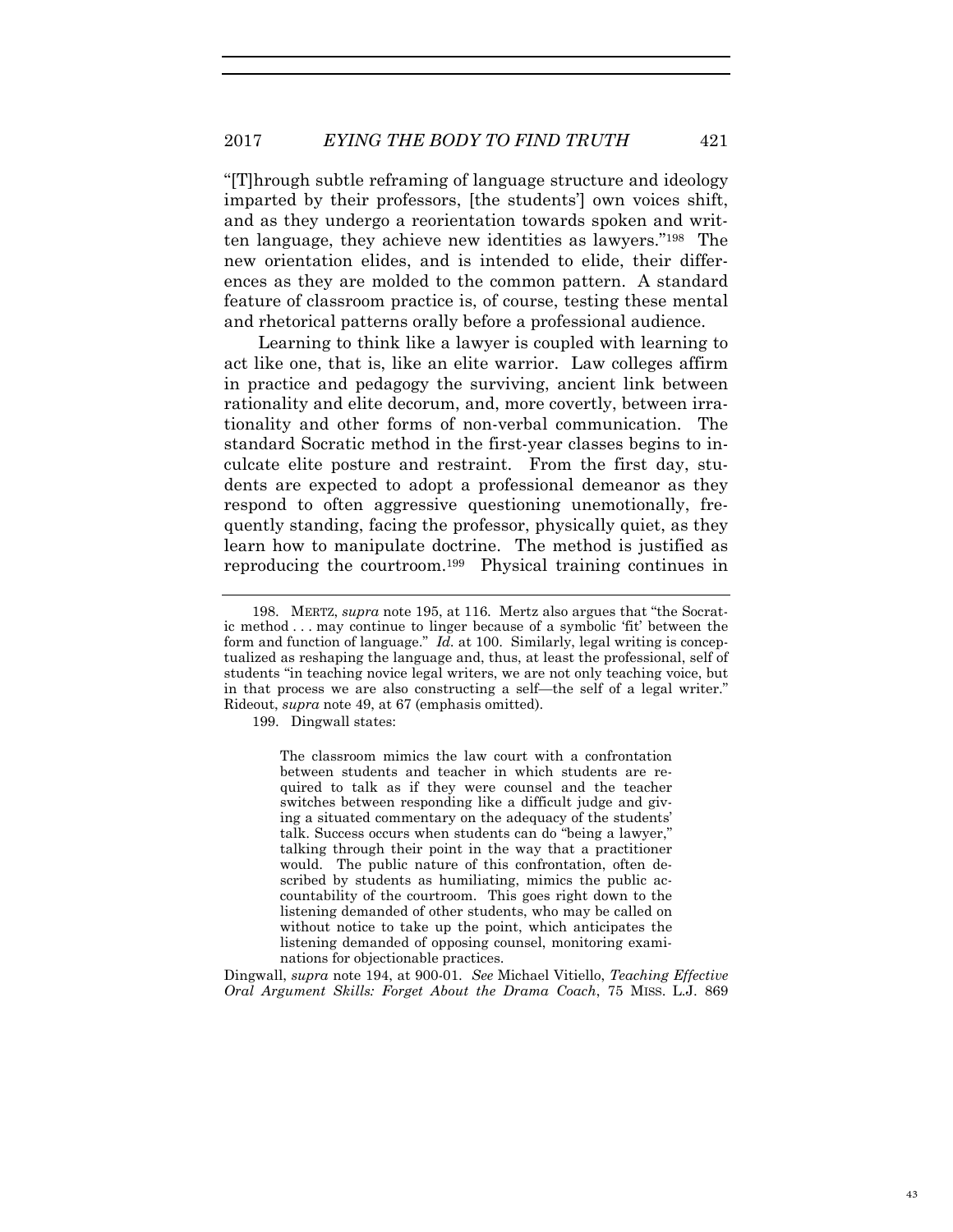the typical first-year oral advocacy competition, usually an appellate argument, which includes instruction in demeanor, gesture, posture, dress, gaze, and voice.<sup>200</sup> In addition, clinics,  $201$ moot court,202 and other types of apprenticeship and initiation experiences prepare or require all students to acquire a set of highly specific, standardized practices identified as "universal" and the physical attributes of rationality and, at the same time, the marks of professional lawyering. The body must be represented as a precondition of legal practice. "[S]omeone who has not mastered the art of presenting himself or herself properly has not conquered the confusing and difficult art of performing in the courtroom as a successful lawyer."203 Proper representation of the self is the first step in the ability to represent others. Overwhelmingly, students are taught that proper demeanor is elite and punished for departures from it.204

Instruction in oral advocacy and judging of student advo-

202. Moot court "emphasize[s] that to communicate as a lawyer—to be heard—the writer or speaker must become a member of the culture and community of legal practice." Stanchi, *supra* note 121, at 8 (emphasis omitted) (citations omitted). "The constricting rules governing appearance for women contain deeply ingrained stereotypes about women, their sexuality, and their competence." Mairi N. Morrison, *May It Please Whose Court?: How Moot Court Perpetuates Gender Bias in the "Real World" of Practice*, 6 UCLA WOMEN'S L.J. 49, 59 (1995).

203. 72 AM. JUR. TRIALS 137, *supra* note 41, § 44. Morrison comments:

the intricate customs of the club often coalesce to make the identity of the oral advocate more important than the argument she is making. . . . [S]he does have control over conformity or lack of conformity to customs. It is these customs that separate those who belong to the club from the outsider. Such a separation may affect the perceived credibility of the advocate and, therefore, the power of the argument.

Morrison, *supra* note 202, at 65.

204. *Cf.* Penelope Pether, *Measured Judgments: Histories, Pedagogies, and the Possibility of Equity*, 14 LAW & LITERATURE 489, 527-29 (2002) (commenting on the "elite male student body that is now deployed to discipline those embodied differently").

<sup>(2006) (</sup>arguing that the Socratic method enhances oral argument skills).

<sup>200.</sup> *See, e.g.*, LAUREL CURRIE OATES ET AL., JUST BRIEFS 263-64 (2d ed. 2013); MARY BETH BEAZLEY, A PRACTICAL GUIDE TO APPELLATE ADVOCACY 273- 74 (3d ed. 2010).

<sup>201.</sup> The literature repeats the claim that students will not know how to "be" attorneys without association with elders. *See* QUINTILIAN, *supra* note 20, at XI.iii.10.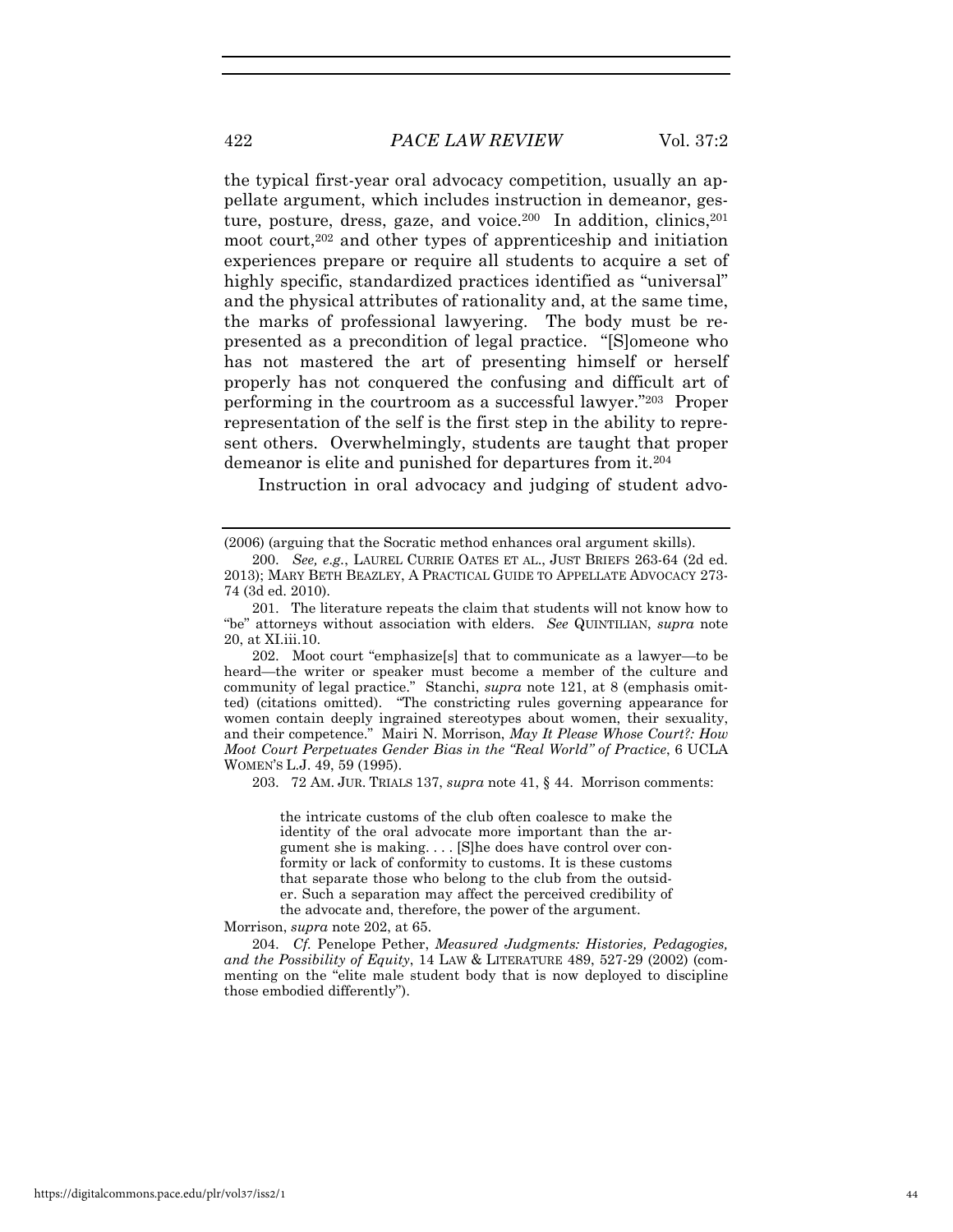### 2017 *EYING THE BODY TO FIND TRUTH* 423

cates focuses on elite delivery. It begins with the traditional choice of appellate advocacy,  $205$  which is asserted to privilege legal rationality. This choice eliminates the need for students to consider any strategic advantages of popular delivery (and the negative values associated with it), although later in their law school career some students may be exposed to trial advocacy after the elite orientation is formed.206 Comments from the legal professionals who evaluate student performance in oral advocacy focus, first of all, on physical presentation.207 Small deviations from the elite norm are immediately reproved, for example, slouching, pacing, rocking or tapping of the feet, touching the face, pen tapping, head tossing, and the like. Students are warned that they must look straight at the judges at all times and gesture in moderation, neither too much nor not enough. All the while, students are told to look natural; this will be their new nature as attorneys. In a concession to the strategic advantage of popular delivery and also to reassure students that the law has some place for them, students with animated delivery are often told that they should consider trial work – something that appears later, if at all, in most students' law school careers.

The fact that judges' comments so frequently address presentation rather than content might be explained as indul-

<sup>205.</sup> Oral argument is the capstone of the vast majority of first-year legal writing classes. The 2014 legal writing survey of the first year curriculum showed that 125/176 schools taught appellate argument, 84/176 taught pretrial motion argument, and 45/176 taught trial motion argument (some schools teach more than one type of argument). ASS'N LEGAL WRITING DIRS. & LEGAL WRITING INST., REPORT OF THE ANNUAL LEGAL WRITING SURVEY (2014), http://www.alwd.org/wp-content/uploads/2014/07/2014-Survey-Report-Final.pdf.

<sup>206.</sup> No school reported teaching oral advocacy in the context of jury or bench trials. *Id.* The focus was exclusively on motions or appeals. *Id.* Trial advocacy can start in later years with mock trial or moot trial programs or specific trial practice programs.

<sup>207. &</sup>quot;The starting point for a good critique is understanding what an excellent argument should look and sound like." Barbara Kritchevsky, *Judging: The Missing Piece of the Moot Court Puzzle*, 37 U. MEM. L. REV. 45, 67 (2006). Standard attention to gaze, voice, gestures, etc., follows, although the writer does insist, after beginning with delivery, that substance is more important, and warns that inexperienced judges focus largely on technique. *See id.* at 67-73. The primary focus on delivery has certainly been true in my experience in almost fifteen years of watching judges provide feedback to student advocates.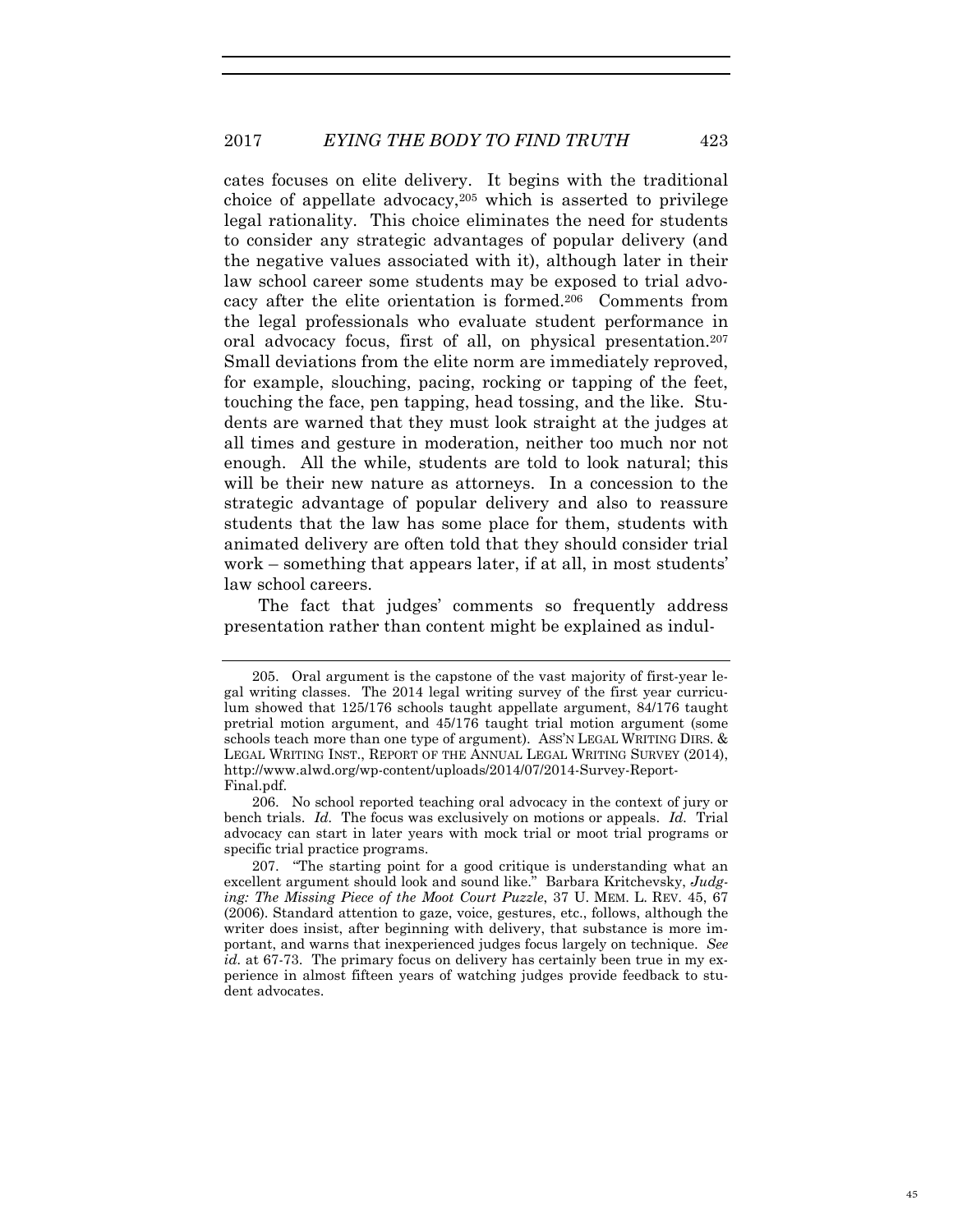gence toward students' limited knowledge of legal rules. However, another way to understand it is that skilled practitioners willing to contribute to the profession by judging and training students perceive elite demeanor not as an add-on, but as the ground from which recognizable rational legal argument emerges, as well as a condition of the coherence of the legal field.208 Oral argument is not only about allowing students to reason, but also allowing them to practice as attorneys in space and develop credible professional bodies that identify them, in their own eyes and those of others, as attorneys.209 Not surprisingly, as students progress, they begin to look and sound alike. As they fit themselves into the traditional molds, they become pedigreed speakers. The close nexus among pedigree, elite delivery, and success is underlined by the monetary prize that goes to the winner of the official, first-year appellate competition. This clearly figures, for students and professors, the rewards to come.

The traditional, professional repertoire out of which students assemble individual rhetorical practices incarnates the presuppositions of elite and popular delivery discussed above.210 While elite rules of physical credibility may, depending on students' class, social, and ethnic background, be knowledge they bring with them, legal pedagogy solidifies the link between those rules and legal rationality. Ancient theorists understood "the soul and the body react on each other. An altered trait in the soul will produce an altered shape in the body, while an altered form of the body will produce a corresponding change in the soul."<sup>211</sup> Modern theory agrees: "Bodily"

<sup>208.</sup> A more negative reading, in a vastly more serious context, is that "[g]esture politics under dictatorial conditions . . . remains a matter of state manipulation, and of seeking to enforce the conformity of the masses through the repetition of gestures indicating at least outward commitment to the regime." Mary Fulbrook, *Embodying the Self: Gestures and Dictatorship in Twentieth Century Germany*, *in* THE POLITICS OF GESTURE: HISTORICAL PERSPECTIVES 257, 262 (Braddick ed., 2009).

<sup>209.</sup> For firm-sponsored socializing as an opportunity for first-year students to perform as attorneys and to develop the appropriate habitus, see Desmond Manderson & Sarah Turner, *Law Between the Global and the Local: Coffee House: Habitus and Performance Among Law Students*, 31 LAW & SOC. INQUIRY 649 (2006).

<sup>210.</sup> *See supra* Section II.A.

<sup>211.</sup> GLEASON, *supra* note 54, at 29 (citations omitted).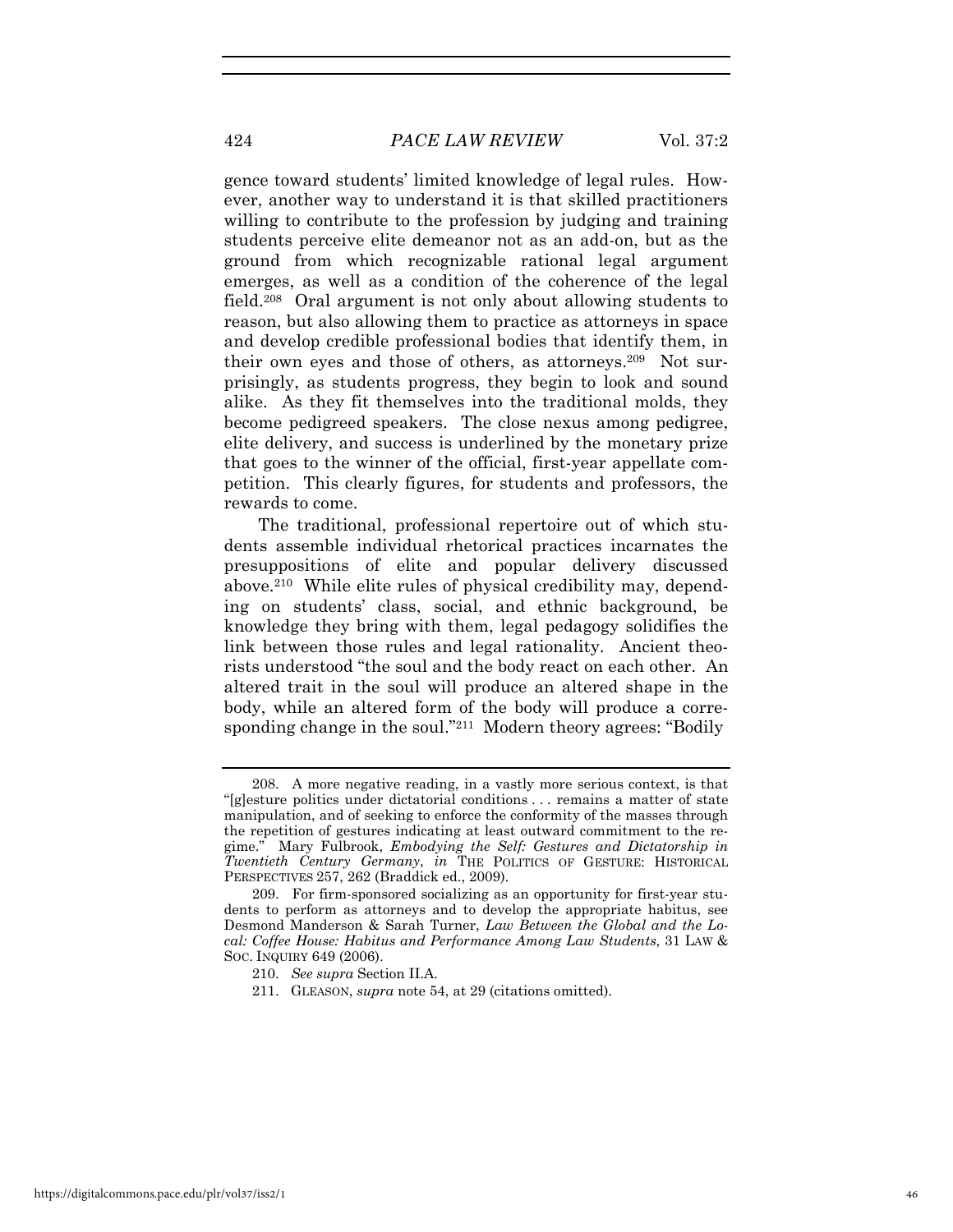hexis [deportment] is political mythology realized, em-bodied, turned into a permanent disposition, a durable manner of standing, speaking, and thereby of feeling and thinking."212 Studies in language acquisition show that:

> [G]esture and spoken utterance often have an equivalence of function. The emergence of the ability to engage in gesture is seen as an integral part of the process by which the capacity to use language comes about .... [B]oth gesture and spoken language develop together and . . . they both develop in relation to the same combination of cognitive capacities . . . . [G]esture and spoken utterance are differentiated manifestations of a more general process.213

That general process forms a professional self.<sup>214</sup>

<sup>212.</sup> PIERRE BOURDIEU, OUTLINE OF A THEORY OF PRACTICE 93-94 (1977) (emphasis omitted). Bourdieu's concept of habitus clarifies what is at stake, that is, "history turned into nature, i.e. denied as such." *Id.* at 78.

<sup>213.</sup> KENDON, *supra* note 14, at 76. He is referring primarily to studies of language acquisition in young children, but there is no reason to believe that the same process is not at work later. For accounts of this relationship and studies illustrating it, see *id.* at 76-83. *See generally* Susan Wagner Cook et al., *Gesturing Makes Learning Last*, COGNITION, Feb. 2008. The authors suggest that "the body can play a significant role in interpreting meaning" and "when children are asked to instantiate a new concept in their hands, learning is more lasting than when they are asked to instantiate it in words alone." *Id.* at 1054. Further, "gesture can play a causal role in knowledge change." *Id.* at 1055.

<sup>214.</sup> Rideout observes the necessity of "revoicing" law students so they can use the forms of legal discourse. *See* Rideout, *supra* note 49, at 77. This involves transfer from personal voice to a legal voice that "acquires authority—by virtue of its seeming objectivity and by its reference to underlying layers of textual authority . . . spoken through the repeated agency of 'the court' . . . . [This new voice becomes] that student's self-representation." *Id.* at 99-100.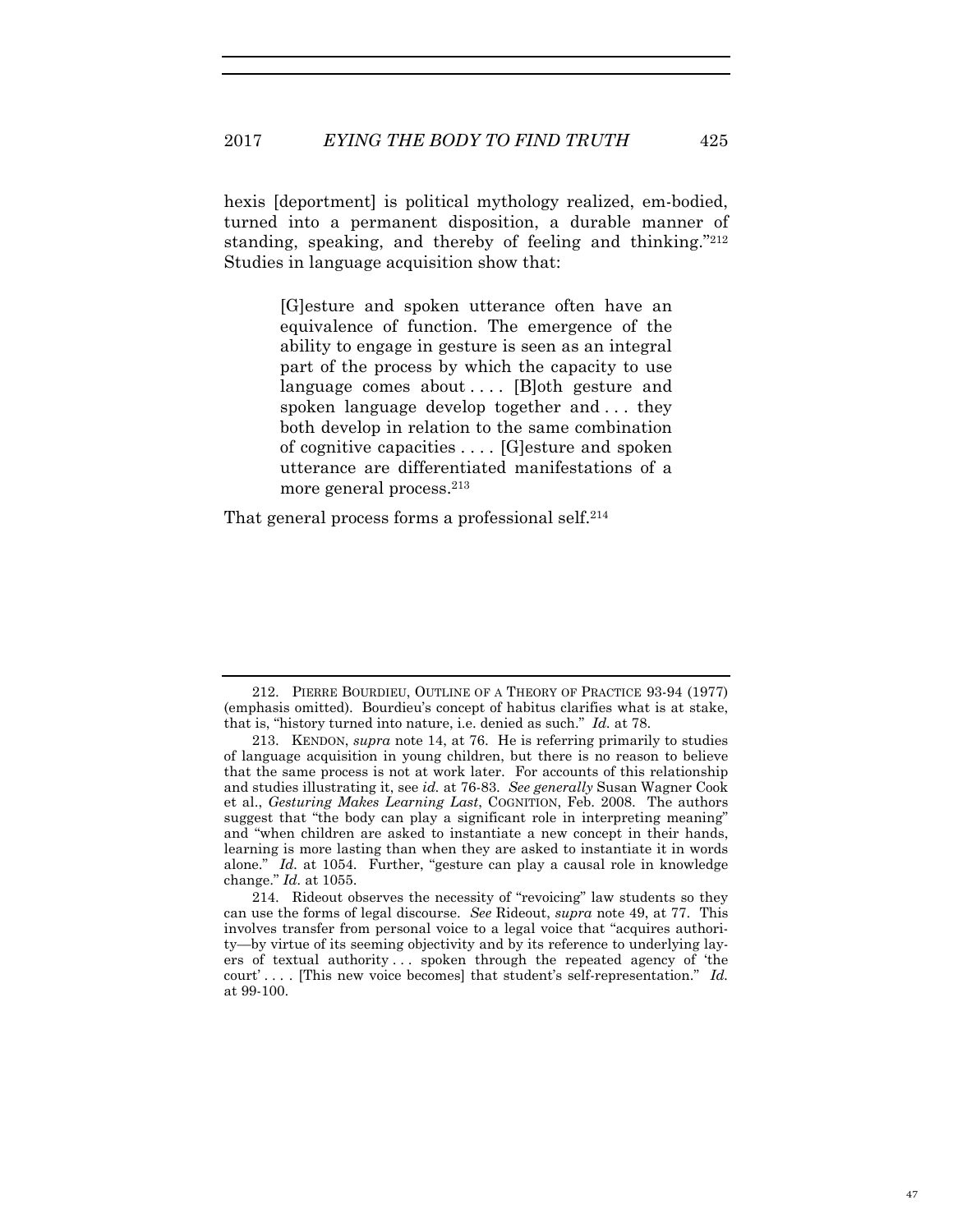Thus, Mertz's metaphor that "legal translation . . . embodies an epistemology"215 captures the project to transform bodies and minds together, recasting both mental and physical patterns. Accounts of students' pain and disorientation testify to how deeply it reaches into and reforms the self.<sup>216</sup> Bourdieu comments:

> If all societies and, significantly, all the "totalitarian institutions" . . . that seek to produce a new man through a process of "deculturation" and "reculturation" set such store on the seemingly most insignificant details of dress, bearing, physical and verbal manners, the reason is that, treating the body as a memory, they entrust to it in abbreviated and practical, i.e. mnemonic, form the fundamental principles of the arbitrary content of the culture.<sup>217</sup>

Failure to conform discredits. The intentional or unintentional violation of elite norms can be understood as subversion.218 There is more here than distrust of those outside the group, or those who violate group norms, or individual preju-

<sup>215.</sup> Mertz, *supra* note 195, at 110.

<sup>216.</sup> Lani Guinier, Michelle Fine, and Jane Balin describe as "painful" for women "the process of becoming a social male," which may involve having "their voices stolen" and alienation "from themselves or who they used to be." LANI GUINIER ET AL., BECOMING GENTLEMEN: WOMEN, LAW SCHOOL, AND INSTITUTIONAL CHANGE 48 (1997). However, the "strong attitudinal differences between women and men" in the first year undergo "striking homogenization by year three." *Id*. at 28. For scholarship identifying negative consequences of "revoicing" students at law school as they acquire a professional voice, a process similar to acquiring the professional body, see Rideout, *supra* note 49, at 81-86.

<sup>217.</sup> BOURDIEU, *supra* note 212, at 94 (emphasis omitted).

<sup>218. &</sup>quot;Hair seems to be such a little thing. Yet it is the littlest things, the small everyday realities of life, that reveal the deepest meanings and values of a culture, give legal theory to its grounding and test its legitimacy." Paulette Caldwell, *A Hair Piece: Perspectives in the Intersection of Race and Gender*, 1991 DUKE L.J. 365, 366-68 (1991). Similarly, Cicero was disastrously shortsighted when he did not realize the moment he saw Caesar scratching his head with one finger that he might overthrow the Roman Republic. PLUTARCH, CAESAR IV.8 (Loeb Classical Library) (E.H. Warmington ed., Bernadotte Perrin trans., 1919).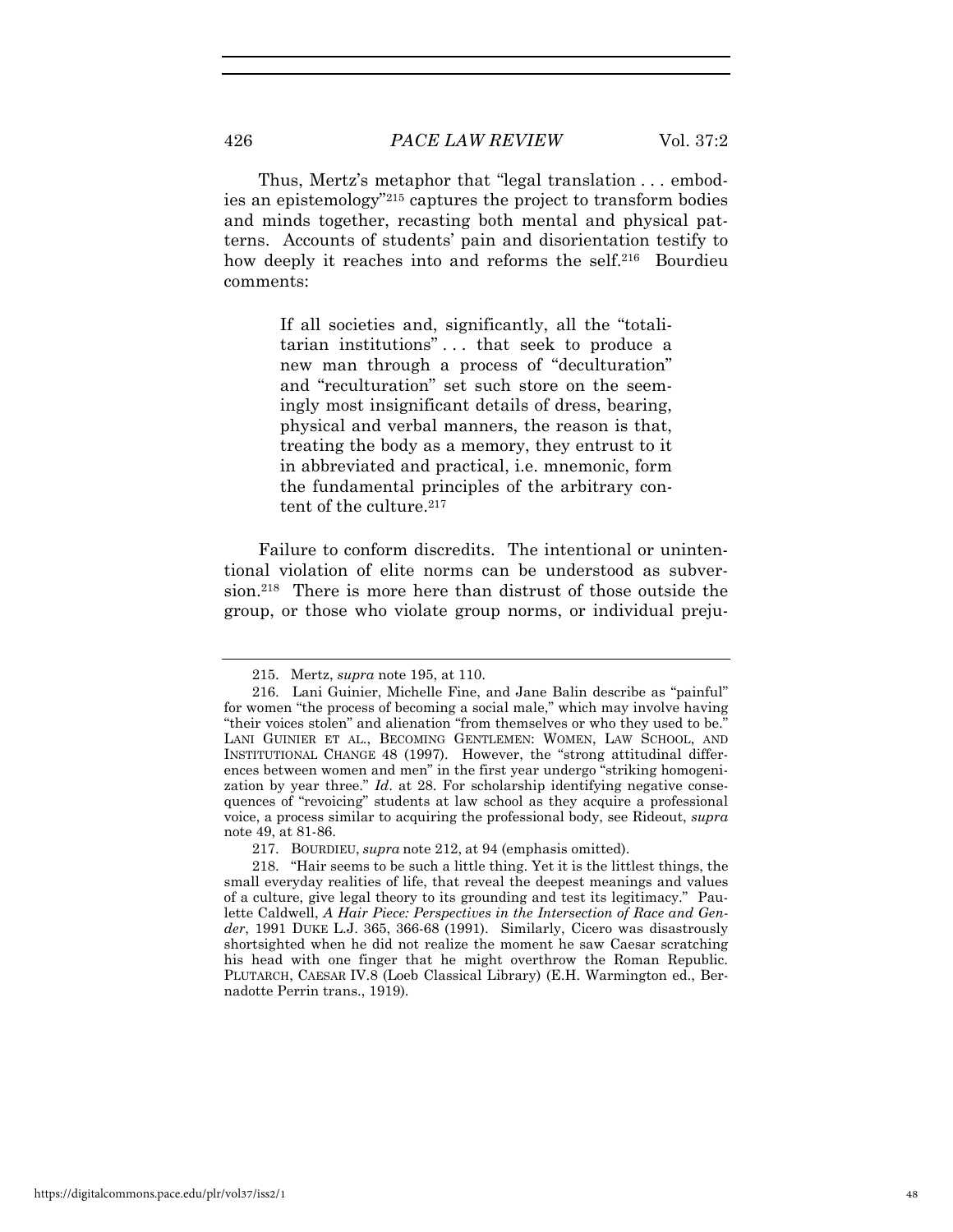dice—although these, too, may be at work. Nonconformity is labeled by the entire tradition as lapse of mind.<sup>219</sup> By making the wrong gesture, the advocate slips backward into the nonlegal world of the body, deception, particularity, emotionality, irrationality, and, finally, insanity.220 This is a particular danger for women and other non-elite groups. Their precarious position requires them to be constantly vigilant in the presentation of a rational, elite self.

## **B. Suppressing Popular Delivery as Protection of Justice: Contempt**

The elite tradition shapes not only instruction, but practice. Local rules and exercise of contempt power that explicitly rein in popular strategies enforce the elite paradigm and its underlying assumptions. Meanwhile, popular speakers regard their non-elite choices as zealous advocacy. Popular delivery is necessary to counter implicit elite claims to unique credibility and to open a gap between elite and non-elite reality and suggest non-elite truths.221 However, non-elite choices in dress, voice, and gesture are often targeted and repressed by the judicial system as menacing not just courtroom decorum, but the rationality of trial and the integrity of jurors as rational decision makers.

*United States v. Dowdy* illustrates this clash between the

<sup>219.</sup> *See supra* Sections III.B and C.

<sup>220. &</sup>quot;[T]he incorporation of the arbitrary abolishes . . . all the eccentricities and deviations which are the small change of madness." BOURDIEU, *supra* note 212, at 95.

<sup>221.</sup> As one attorney, charged with contempt for failing to appear in a coat and tie, argued, "the requirement of a coat and tie impairs his ability to represent his clients effectively, because the coat and tie may be viewed by jurors with suspicion and may place the attorney at a disadvantage in dealing with the jury." Friedman v. Dist. Ct., 611 P.2d 77, 79 (Alaska 1980). The Chief Justice agreed with him, mentioning a "pluralistic society" and "reject[ing] any inference that respect for the judicial system is dependent upon male attorneys wearing neckties. Surely the dignity of the judiciary rests on more substantial ground." *Id.* However, even the dissenting judge operated within the paradigm that "dress in reasonable attire . . . preserve[s] the dignity of the judiciary and judicial proceedings." *Id.* The majority on the Alaskan Supreme Court found that the judge in the district court acted within his power, despite no evidence of disruption to judicial proceedings, and found "no merit in his contention that this interferes with [the advocate's] his duty to represent his clients zealously." *Id.*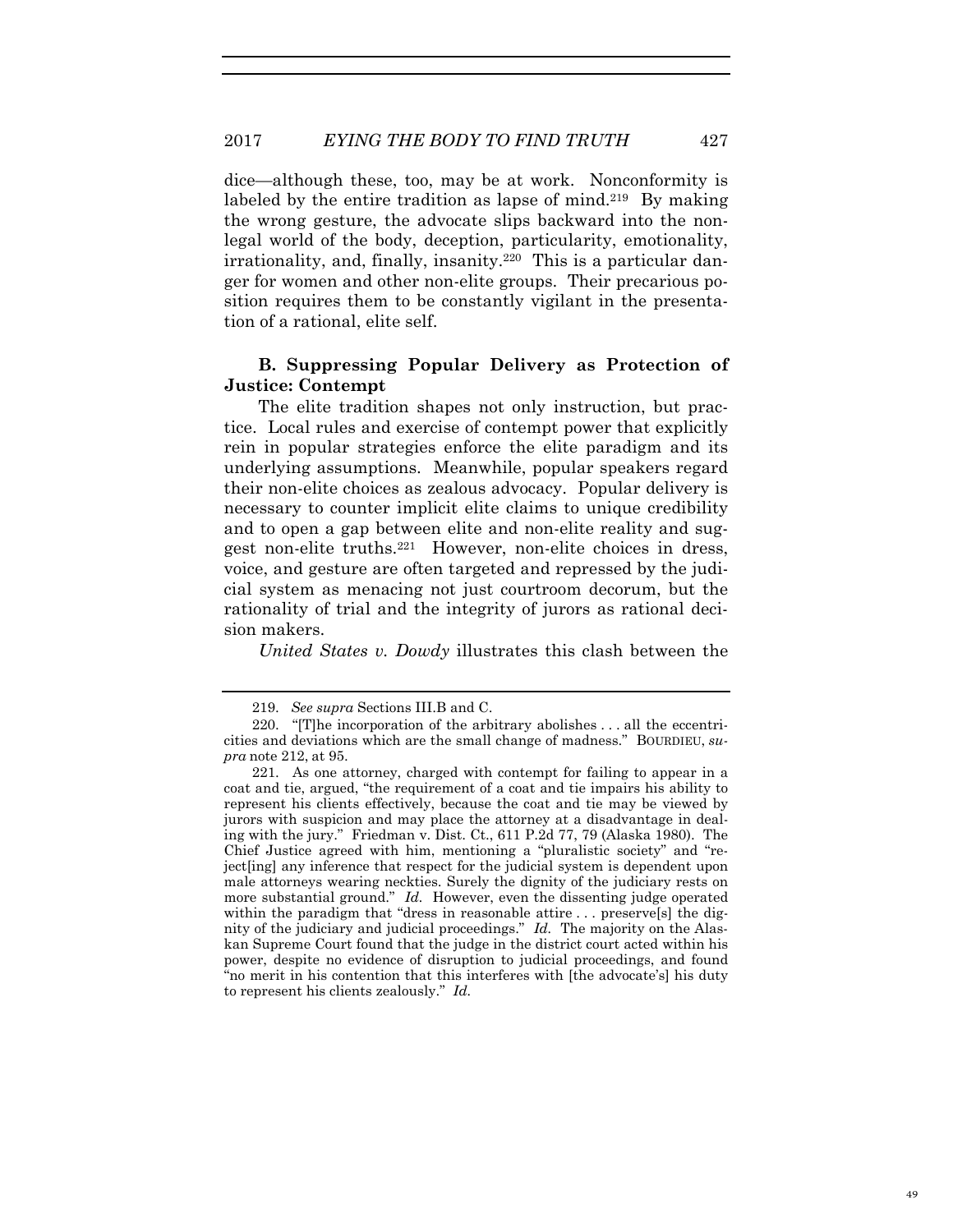428 *PACE LAW REVIEW* Vol. 37:2

institutional allegiance to elite delivery and an advocate's choice of popular delivery.222 In *Dowdy*, the court held the defense attorney Coe, a woman, in contempt<sup>223</sup> under the required standard: "that Coe had the firmly formed intent to obstruct and impede rather than further the search for truth" and did, in fact, obstruct justice.<sup>224</sup>

Coe's first crime was that she employed excessive gesture; in response to a ruling from the judge, she began what the court characterized as "the most outlandish performance this court has ever seen... [She] began to prance and dance[,] . . . grimacing towards the jury and the spectators and gesturing with her arms and hands."225 By transgressing the rules of legal enculturation, Coe becomes foreign, "outlandish." She is not within the elite paradigm. Instead, she errs in classic terms. "Grimacing" traditionally recalls the body and indicates lack of self-control, thus undermining the rationality and truthfulness of speaker.<sup>226</sup> Charges of excessive or inappropriate facial gestures are the elite and negative interpretation of the "animated facial expressions" recommended in trial manuals.227 "Prance and dance" not only reminds us of Cleon, but her "performance" is dangerously close to the feminine and the theatrical, both fatal to sincerity and truth. Prancing is characteristic of animals. Dancing betrays passion, often ungovernable and irrational. Quintilian often finds reason to make sure that speakers will never be close to dancing.<sup>228</sup> Of course,

<sup>222.</sup> *See* United States v. Dowdy, 764 F. Supp. 576 (W.D. Mo. 1991).

<sup>223.</sup> She was also publicly reprimanded after disciplinary procedures. *See* In re Coe, 903 S.W.2d 916 (Mo. 1995).

<sup>224.</sup> *Dowdy*, 764 F. Supp. at 577. The court intervened at least once, *sua sponte*, to cut off the attorney's speech. *Id.* at 579.

<sup>225.</sup> *Id.* at 578.

<sup>226.</sup> Thus, for example, grimacing is an aspect of "day in the life videos" that "bring us into deeper intimacy with the suffering body" and is frowned on by courts. Jody Lyneé Madeira, *Lashing Reason to the Mast: Understanding Judicial Constraints on Emotion in Personal Injury Litigation,* 40 U.C. DAVIS L. REV. 137, 170 (2006).

<sup>227.</sup> *See* SMITH & MALANDRO, *supra* note 70, at 266, 300.

<sup>228.</sup> Dancing, particularly women dancing, has long been a threat to order and ordinary truth. *See, e.g.*, EURIPIDES, THE BACCHAE (Geoffrey S. Kirk trans., 1970) (women begin by dancing in the mountains and end by tearing the king limb from limb); Dwyer v. People, 261 P. 858, 859 (Colo. 1927) (holding that "public dance halls may be regulated under the police power . . . [because] uncontrolled, their tendency is to weaken morals and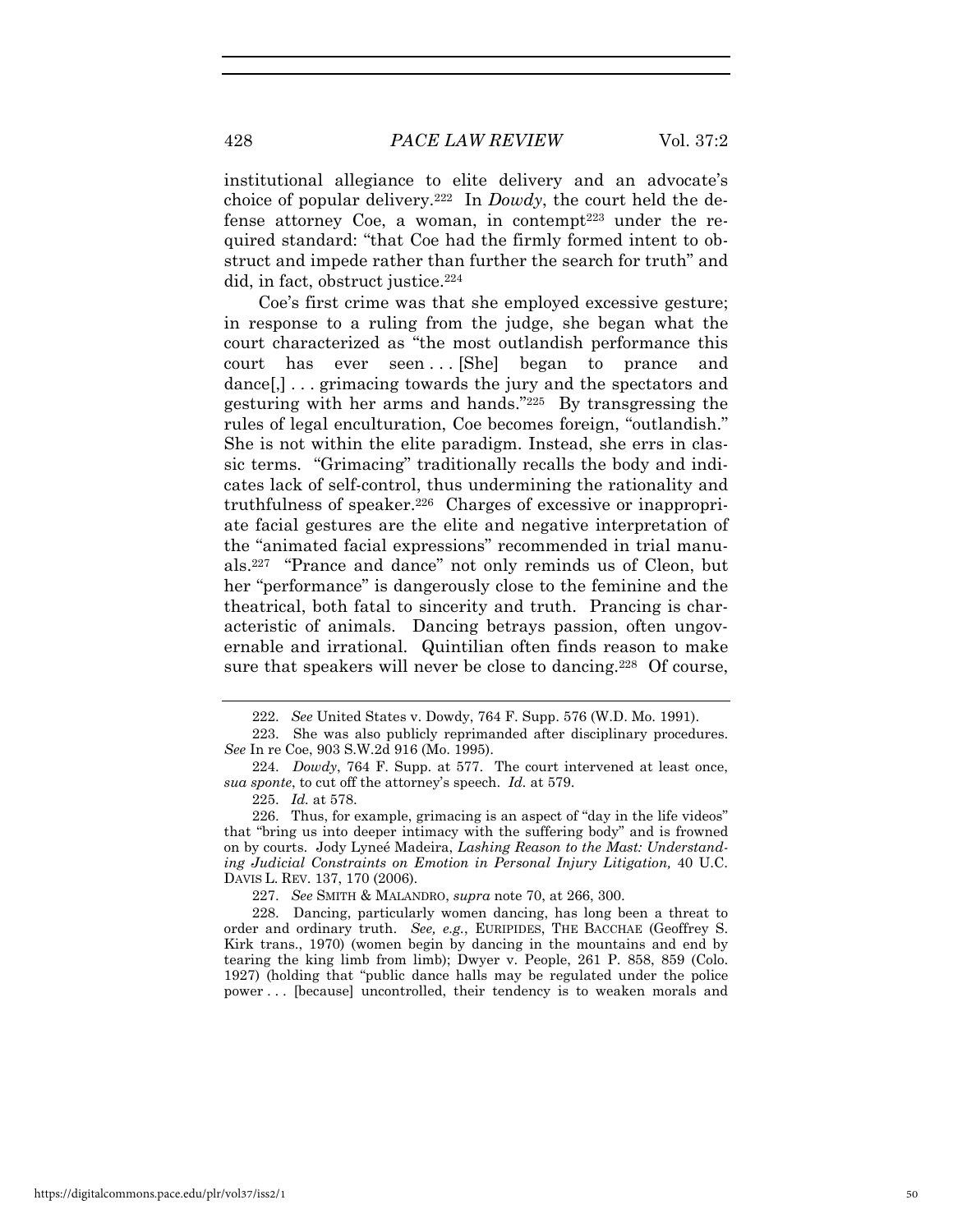these actions are emphatically non-elite: the polar opposite of the proper martial walk and stance.

The threatening presence of the body is confirmed by the court's invocation of the offensive "arms and hands," a detail which is utterly unnecessary for the sense, which is conveyed by "gesturing." Further, Coe is "waving" them; clearly, her arms are making large motions outside the gestural box. She is exposing her sides to attack, and her excessive movement means she is not in control of her body. In terms of the elite model, the female advocate, independent of what she is saying, is becoming a woman and a body first and a lawyer second, or not at all. She has moved out of and below the world of law and elite delivery. Her weakness, exposed in her waving, menaces truth because it implicates her and her audience in the corporal imperatives that foster irrationality and lies. The jingling language of the court in "prance and dance" underlines the extent to which her behavior is disrupting the ordinary flow of legal language and suggests the repetitive monotony of speech where words are sounds, not sense.

The court conflates mental and physical imbalance in the familiar association of inappropriate delivery with the female and the insane: "Coe argued with the court's ruling, twice invoked the name of Jesus in arguing her position, in a state of near hysteria."229 Jesus, here, reminds us of Quintilian's observation that improper motion could reveal a speaker to be a fanatic.230 Hysteria is a female mental disease, a product of the feminine body, outgrowth of the disordered womb.231 It lies in wait for all women to disqualify them from the disembodied world of rational male discourse and the law, instead imprisoning them in the corporal irrationality. Its symptoms are confirmed when we learn that Coe was "out of control in her conduct."232 Lack of mental control is fatal to rationality. The entire description naturalizes Coe's actions as her inevitable

breed disorder and indolence").

<sup>229.</sup> *Dowdy*, 764 F. Supp. at 578-79.

<sup>230.</sup> *See supra* Section II.B.

<sup>231. &</sup>quot;Hysteric" derives from the Greek word for womb, "*hustera*." OXFORD DICTIONARY OF ENGLISH 864 (3d ed. 2010). *See supra* Section II.B and notes for the traditional view of the impact of the womb on women's speech.

<sup>232.</sup> *Dowdy*, 764 F. Supp. at 579.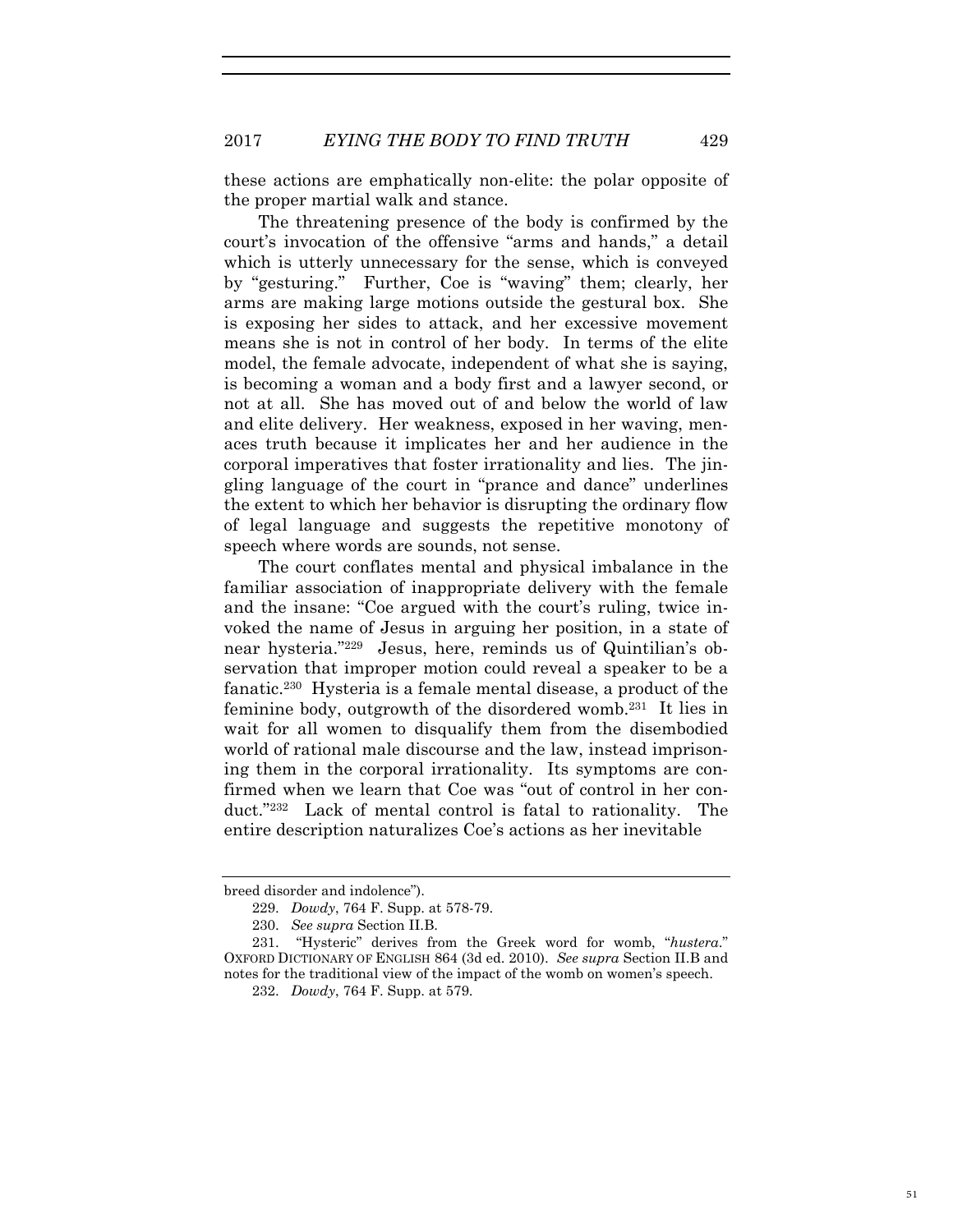character, a characterization to which she is particularly susceptible because she begins as one of the potentially vulnerable: a woman.

Yet the court simultaneously interprets Coe's violation of the rules of elite decorum as natural evidence of character and mental state and as strategically chosen, popular rhetoric. Her conduct is willful and designed to frustrate the search for truth. Instead it focuses on personal gain, hers and her client's.233 And, as is only to be expected, Coe's popular delivery has a detrimental effect on its audience. Expansive gestures are evidence of personal corruption that is dangerously contagious. This provides another reason for her suppression: to "shortstop[] the reaction from the sizable aggregation of spectators obviously friendly to Dowdy."234 The spectators are a herd,<sup>235</sup> driven along by Coe. The court does not tell us how it determined that the spectators were personally biased, obviously friendly to Dowdy. It asserts their corruption as fact, explained and reinforced by their also unexplained receptivity to Coe's actions. We do not know, and do not need to know, the evidence of this friendliness; it is assumed as part of the paradigm of popular delivery, which pairs such listeners to a popular speaker. The risk to the audience also underwrites the appellate opinion upholding the lower court's actions. Coe's "actions threatened to shift the focus of the trial away from the witnesses and the facts and onto herself and her relationship with the trial judge. Such distractions hamper the administra-

throughout the trial on a daily basis it was clear to the court that Coe had the firmly formed intent to obstruct and impede rather than further the search for truth and that she was committed to a course of action that went far beyond any called for in the performance of an advocate's effective representation of his or her client.

234. *See id.* at 578.

235. Aggregation is from the Latin word "grex," used for a herd, particularly of sheep, then applied to a crowd. *Aggregation,* THE AMERICAN HERITAGE DICTIONARY OF THE ENGLISH LANGUAGE (5th ed. 2016), https://ahdictionary.com/word/search.html?q=aggregation&submit.x=0&sub mit.y=0.

<sup>233.</sup> According to the case:

*Id.* at 577.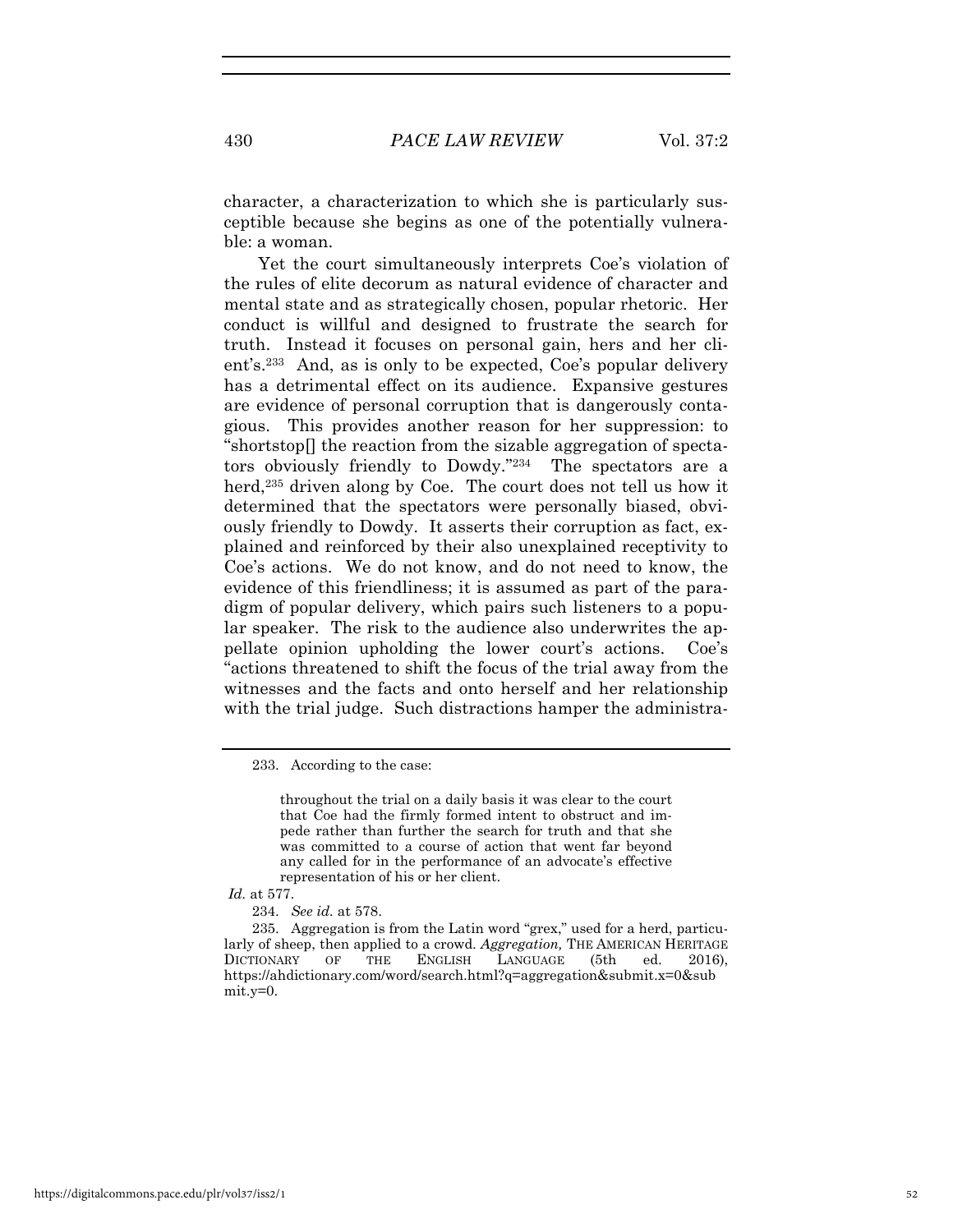tion of justice by diverting a jury's attention from the real issues before it."236

Thus, the court recycled traditional and familiar justifications in finding Coe in contempt. Repeated judicial rhetoric links the courts' commitment to truth and justice to maintenance of elite decorum by force. Popular delivery is disorder, by definition.

> It is essential to the proper administration of criminal justice that dignity, order and decorum be the hallmarks of all court proceedings in our country." Preservation of the liberties of citizens, when on trial for crimes charged against them, demands order in the courtroom. Absent such order, no trial can be fair.<sup>237</sup>

All this makes it quite clear why Coe must be suppressed.<sup>238</sup>

Coe's representation of her client is available primarily from the opinions of the trial and appellate courts, whose phrasing condemns Coe's popular delivery in the usual terms for its negative impact on rational decision-making. Her actual argument, her position, is irrelevant, at least in the first holding of contempt. What we can know of the events in the courtroom is heavily filtered through an elite paradigm. However, the jury verdict suggests an alternative story about Coe, the jury, and the trial. Coe's delivery can just as easily be understood as strategic, the adoption of popular delivery.239 She was zealously, and successfully, advocating for her client<sup> $240$ </sup> by en-

<sup>236.</sup> United States v. Dowdy, 960 F.2d 78, 82 (8th Cir. 1992).

<sup>237.</sup> *Dowdy*, 764 F. Supp. at 579.

<sup>238.</sup> In a Catch-22, the defendants' motions for a new trial were denied because Coe's conduct did not make any difference. *See* United States v. Turner, 975 F.2d 490, 493 (8th Cir. 1992).

<sup>239.</sup> For a number of contempt orders against such defense attorneys due, in part, to the style that they adopt to make their points, see Louis S. Raveson, *Advocacy and Contempt: Constitutional Limitations on the Judicial Contempt Power,* 65 WASH. L. REV. 477, 583-86 (1990).

<sup>240.</sup> Coe's defense was "that in each instance she acted zealously, not contemptuously, because her actions were necessary to explicate her position and to preserve a record for appellate review." *Dowdy*, 960 F.2d at 81. The court rejected her justification. *Id.*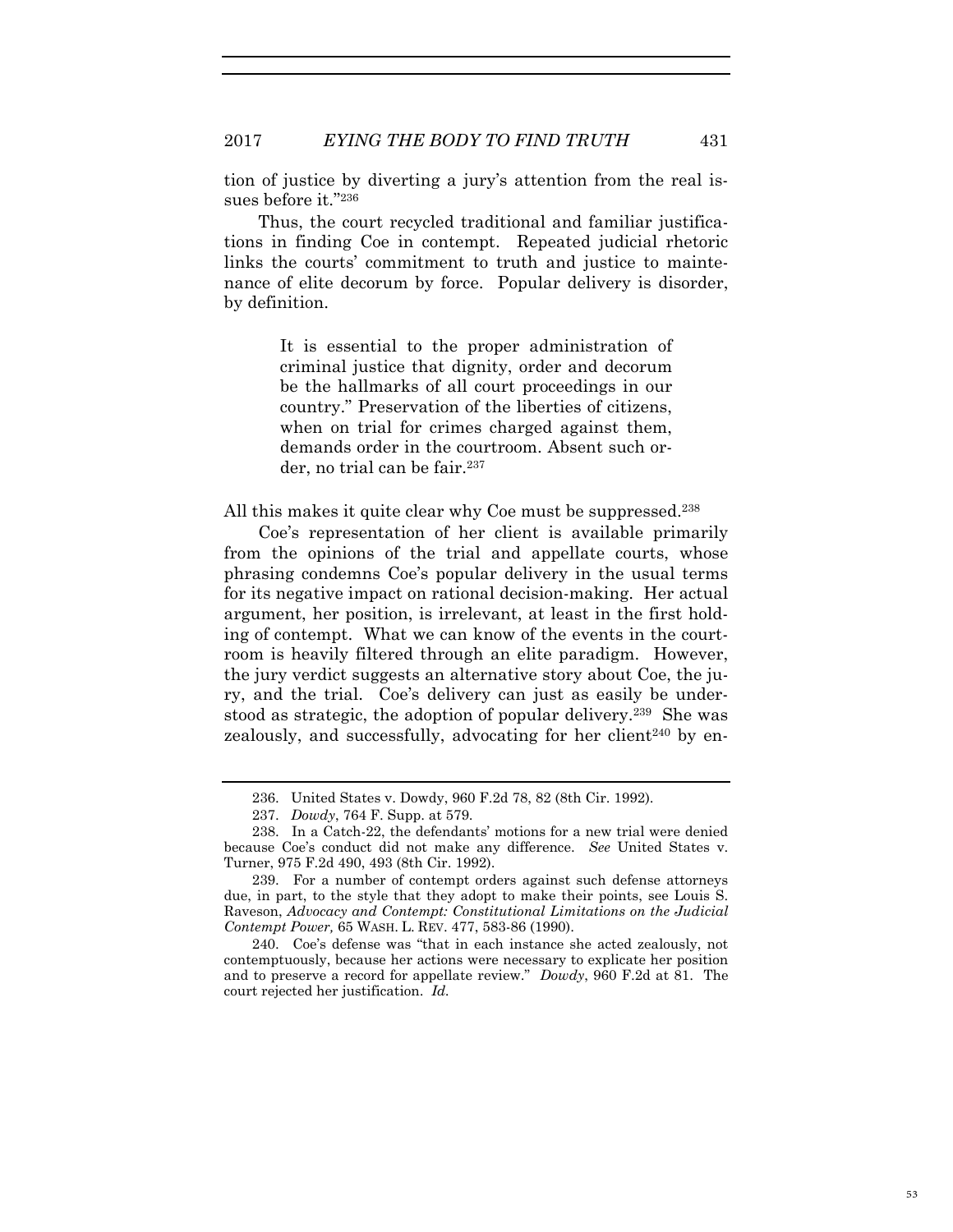acting a typical popular strategy: put the government on trial. And she was at least partially successful. The trial lasted thirty-eight days.241 After five days of deliberation, the jury found her client guilty of only four counts out of the twenty with which he was charged.<sup>242</sup> From the perspective of elite delivery, this may be further evidence justifying her suppression. Indeed, the trial court found that her conduct constituted a situation "where instant action is necessary to protect the judicial institution itself."243 But consideration of the jury verdict suggests another way of conceptualizing Coe's actions: she functioned as a successful popular advocate adopting non-elite demeanor as the basis for credibility in conveying a non-elite truth to the jury.244

# **V. JUSTIFYING LEGAL DECISION-MAKING: THE PROBLEM OF ACTING, LEAKAGE, AND UNIVERSAL BODY LANGUAGE**

The elite rhetorical tradition successfully combined a foundational claim—the body is a touchstone of credibility—with a potent political assertion: the bodily signals of rationality and truth track the habits of elite warrior speakers. Conversely, the same paradigm condemns non-elite speakers appealing to the democratic masses as deceptive and irrational—claims proven by their rejection of elite rules and adoption of other demeanor. The next step was equally important: the notion of a universal human body language that includes inevitable "leakage"245 of involuntary nonverbal clues of deception. These twin assumptions had two enormous benefits: First, they contain the risk of the persuasive skills promised by professional instruction, including in demeanor, through a universal human

<sup>241.</sup> *Dowdy*, 764 F. Supp. at 577.

<sup>242.</sup> One count was dismissed by the court, as well. *Id.*

<sup>243.</sup> *Id.* at 579 (quoting Harris v. United States*,* 382 U.S. 162, 167 (1965)).

<sup>244.</sup> The record supports this was her approach in recording her repeated questions of government witnesses, probably to insinuate they are lying. *Dowdy*, 960 F.2d at 79-80.

<sup>245.</sup> The term is associated with Paul Ekman. *See* Ekman & Friesen, *supra* note 38, at 88. It is now a common way to identify bodily basis of lie detection. *See, e.g.*, Hutchins, *supra* note 32, at 535-36.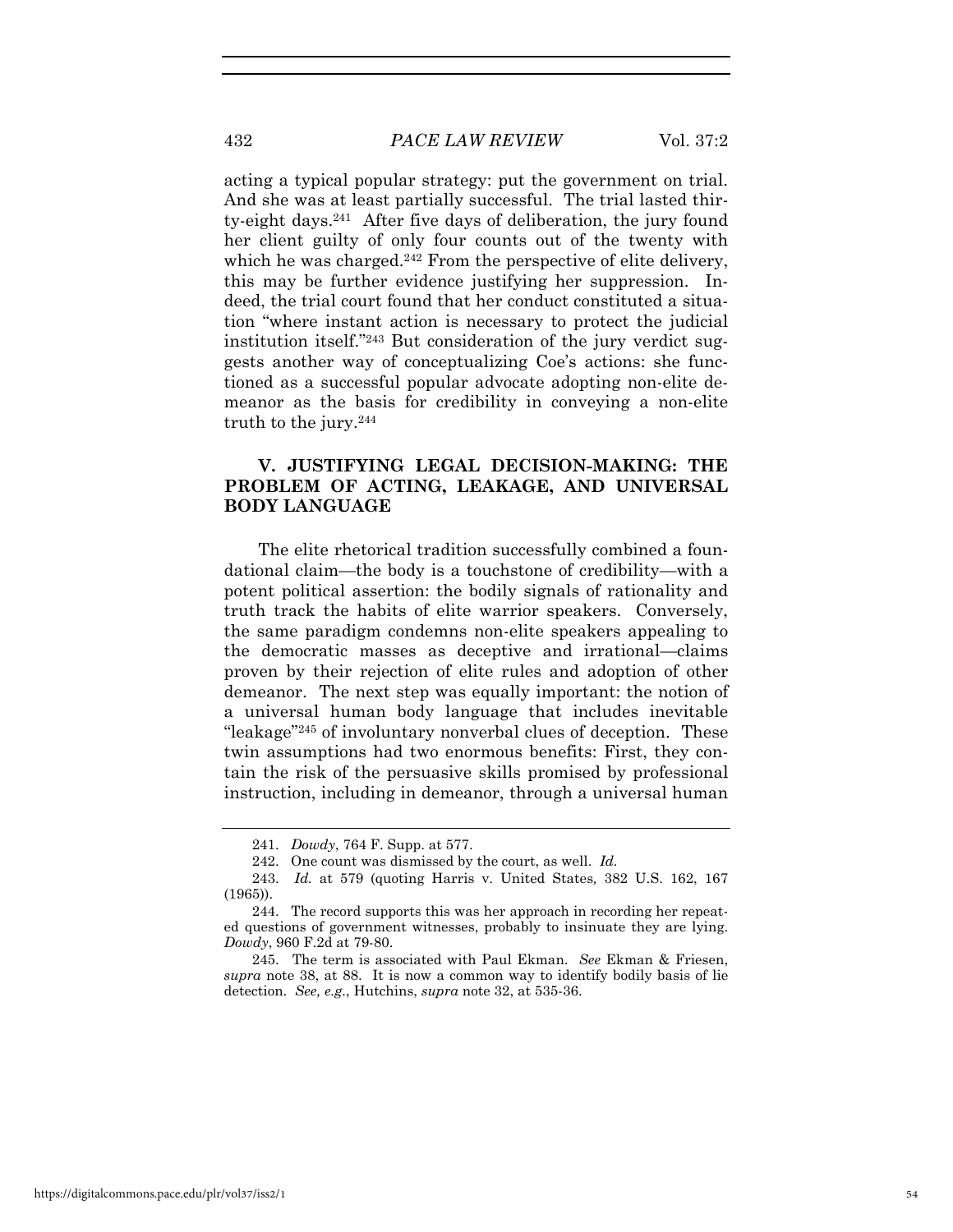ability to read the equally universal signs of the body. Second, they justify imperial, elite judgment of the credibility of outsiders, including women, poor citizens, and foreigners, as based on nature, assuaging any anxiety about personal or systemic ignorance.

Delivery, or non-verbal communication's rules, derives from a common understanding: "listener-viewers stare at you, scrutinizing each small movement. Small components of movement, sound, and words—your individual persuasive techniques—quickly add up to a general perception and ultimately to a trial outcome."246 (Note the damaging connection of persuasion and trial in this passage.) Although tradition splits on exactly what proper habits may be – popular or elite – both sides agree the credible body requires the conscious suppression of certain gestures and the acquisition of new bodily habits that will be the repertoire of truthfulness, that is, paradoxically strategies.<sup>247</sup>

The emphasis on delivery as strategy has several advantages. Most obvious is the role of expertise in creating and sustaining a market for professional speakers and, of course, instructors while acting as a barrier to those identified as unskilled. Thus, it preserves social and intellectual capital. However, the notion of strategy also plays a role inside the rhetorical struggle between elite and popular delivery. It mitigates the threat of the undeniably effective techniques of popular delivery, at least to speakers of impeccable elite credentials. History records the migration of various techniques of delivery from the popular to the elite repertoire.<sup>248</sup> As strategies, such techniques become mental product, not bodily expression. Elite speakers<sup>249</sup> can then exploit popular trademarks like emotion,

249. *See supra* Section III for the condemnation of lower-class speakers who fail to conform to the requirements of elite speech. They are not granted the license of elite speakers. "[L]ow status violators [of communicative

<sup>246. 84</sup> AM. JUR. TRIALS 1, *supra* note 93, § 1. The well-trained speaker "use[s] certain tones according as he wishes to seem himself to be moved and to sway the minds of his audience." CICERO, ORATOR, *supra* note 20, at xvii 55.

<sup>247.</sup> *See supra* Section IV.A.

<sup>248.</sup> Even the trademark ancient gesture of slapping the thigh became acceptable when attempting to arouse emotion, particularly at trial, see CICERO, BRUTUS, *supra* note 20, at lxxx.278, likewise, stamping the foot. *See also* QUINTILIAN, *supra* note 20, at XI.iii.123.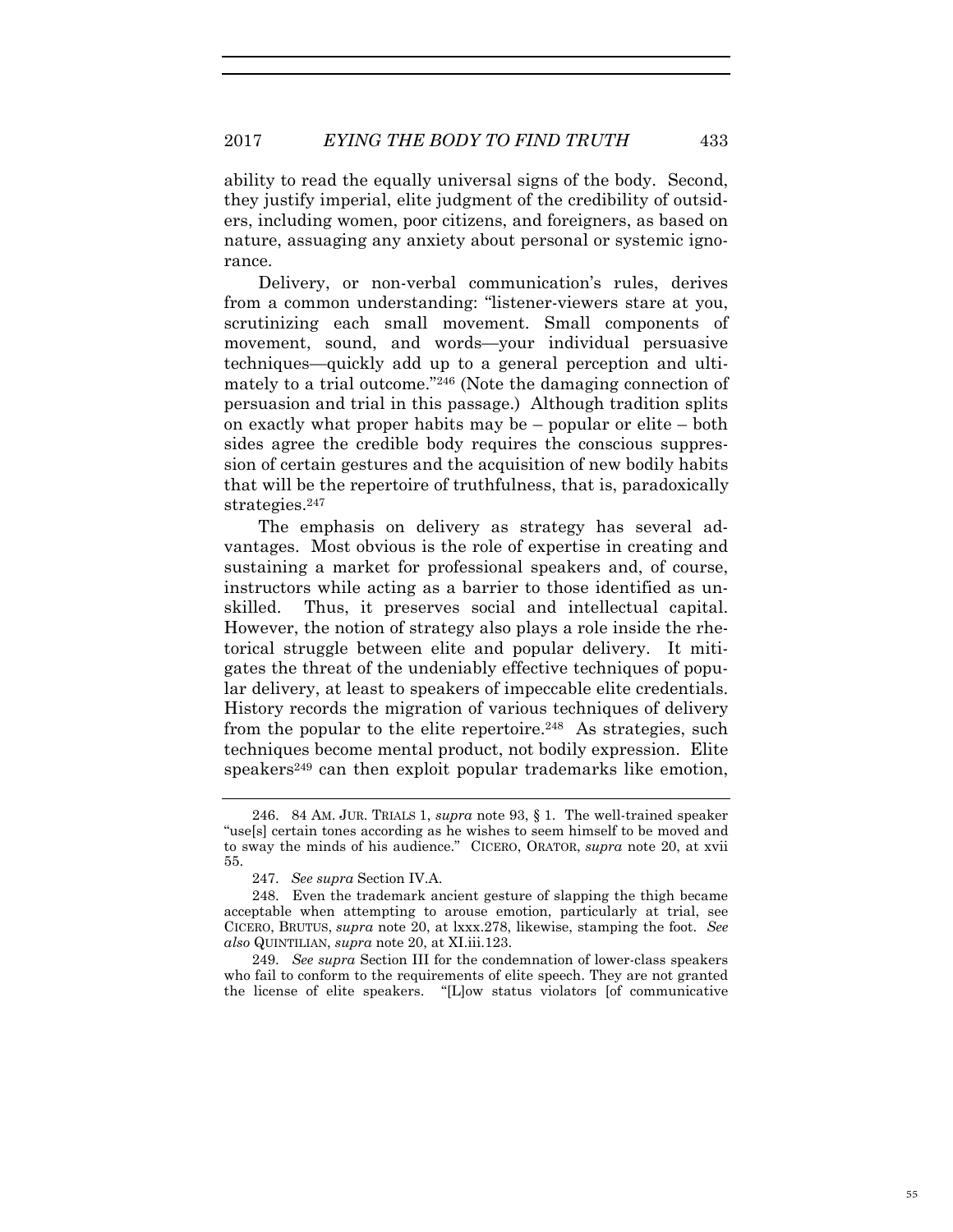gestures, and loud voice without positioning themselves on the wrong side of the mind/body divide. But, as noted above, the same is not true of non-elite speakers or their audience. Both remain subject to the link between popular delivery and irrationality.250

Once non-verbal communication becomes a product of skill, the next step has been obvious: the stage is an excellent resource<sup>251</sup> for, "[a]s all actors know, only the practiced hand  $\dots$ can make the natural gesture."252 While advice to look to acting for help with speaking has been given for over two thousand years, theatricality raises the specter of lies and severs the connection between the character of the speaker and the manner of speaking.<sup>253</sup> For this reason, the distinction between acting and arguing is carefully maintained. Those who advise instruction from actors often find themselves in the paradoxical position of asserting that, really, truth and the advocate's own nature are the best persuasion. This is summed up in the fa-

norms] are perceived negatively, while high status ones are not. . . . The same nonverbal act may hold different meanings in varying contexts depending upon one's status in the proceedings." Searcy et al., *supra* note 107, at 43.

251. Aristotle links the impact of delivery to actors, something he deplores. ARISTOTLE, *supra* note 25, §1403b,1404a. Acting is a frequent comparison for Quintilian, who begins his entire discussion of delivery with a consideration of the power of actors. QUINTILIAN, *supra* note 20, at IX.iii.4. Demosthenes took instruction from actors; Cicero recommends it. *Id.* at XI.iii.7. For additional discussion and passages, see BALL, *supra* note 76, and *infra* for the similar modern views.

252. Otto G. Obermaier, *Judge Conducted Voir Dire*, 340 PRACTICING L. INST. LITIG. 151 (1987). *See also* 28 AM. JUR. TRIALS 599 *Principles of Summation* § 1 (2016); Matheo & DeCaro, *supra* note 46, at 30-31; ARON ET AL., *supra* note 90, at ch. 14 §§ 2.05-.06. Sayler and Shadel begin their discussion of delivery by acknowledging the necessity of sounding "natural" while engaging in an unnatural act, public speaking. SAYLER & SHADEL, *supra* note 16, at 56-61. They invoke the theater while innovating, from the tradition's perspective, with the figure of an actress. *Id.* This illustrates the flexibility of the tradition in accommodating new speakers while maintaining its underlying conceptual framework. *Id.*

253. Gunderson discusses many passages maintaining the distinction: "The orator is associated with truth and the spirit; the actor with fiction and the body." Gunderson, *supra* note 54, at 112. For the distinction between Roman actors and orators, even while speakers were encouraged to learn from actors, see Graf, *supra* note 54, *passim*.

<sup>250.</sup> Quintilian ends instruction on delivery with the point that contemporary delivery is more excited, but requires care not to lose in the elegance of an actor the authority of a good man ("bonus," a word for the elite). QUINTILIAN, *supra* note 20, at XI.iii.184.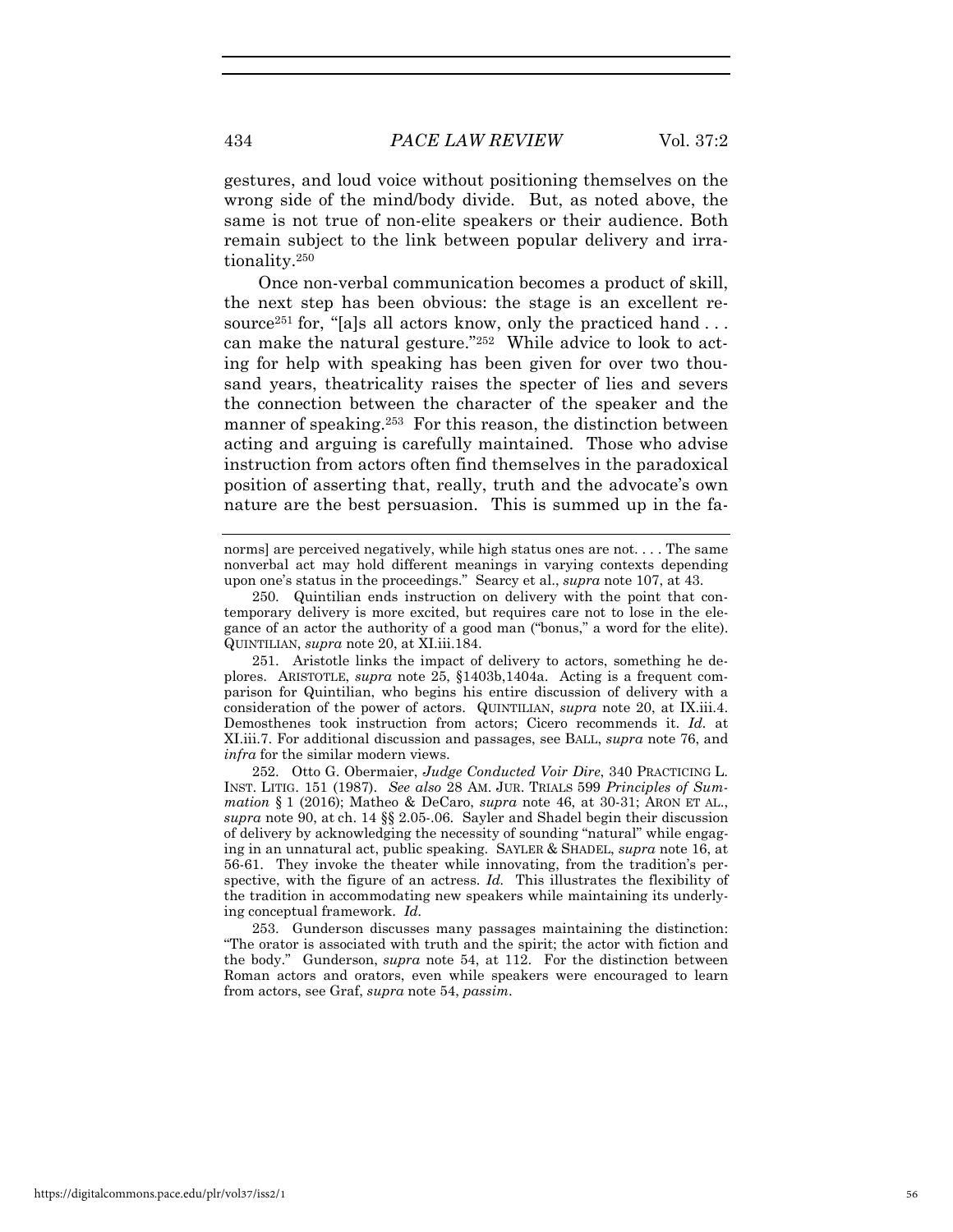mous dictum: "As a man lives so will he speak."254 Yet this remark performs an ideological function only. It is not allowed to interfere with detailed instruction, insisting that being "himself" requires rigid adherence to precise, and remarkably consistent, instructions about style and delivery.

The point, of course, is to sustain the role of skill in looking credible in the eyes of others, yet maintain a link to inner truth. The tension is obvious. Quintilian requires that the speaker find even simulated emotion within himself: "the main thing is to excite the appropriate feeling in oneself, to form a mental picture of the facts, and to exhibit an emotion that cannot be distinguished from the truth."255 The same method is embraced today as solving ethical and practical problems. "Our practical suggestion to lawyers in court is: be natural, be yourself. Analyze what your personality and human characteristics can do, and extract from this your own potential and develop with practice and work your own inner qualities."256 Although the nature called into the arena of speech is identified with "your personality and human characteristics," the subordination of the "self" to the needs of physical credibility is hard to overlook.

The struggle to root the rhetorical self in some underlying extra-rhetorical reality that nevertheless supports the persuasive endeavor points at the paradox in truth-seeking carried out via adversarial speakers, particularly when skill enters the equation. The potency of strategic non-verbal communication undermines the decision-making process; it raises the risk of

<sup>254.</sup> QUINTILIAN, *supra* note 20, at XI.i.30.

<sup>255.</sup> *Id.* at IX.iii.62. An authority who defends the necessity of acting (and quotes Quintilian) argues:

<sup>[</sup>T]he actor remains himself or herself, drawing on his or her personal store of emotional memory to provide authenticity in his or her reaction to the script, rather than 'faking it' by some series of conventional, but contrived, external gestures. . . . [T]here is an authentic approach to acting in the courtroom, just as there is on stage. . . . [T]he lawyer does not adopt a courtroom demeanor, and, like Sir John Gielgud, plays only himself or herself.

Peter W. Murphy, *"There's No Business Like. . .?" Some Thoughts on the Ethics of Acting in the Courtroom*, 44 S. TEX. L. REV. 111, 116-17 (2002).

<sup>256.</sup> ARON ET AL., *supra* note 90, § 14.21.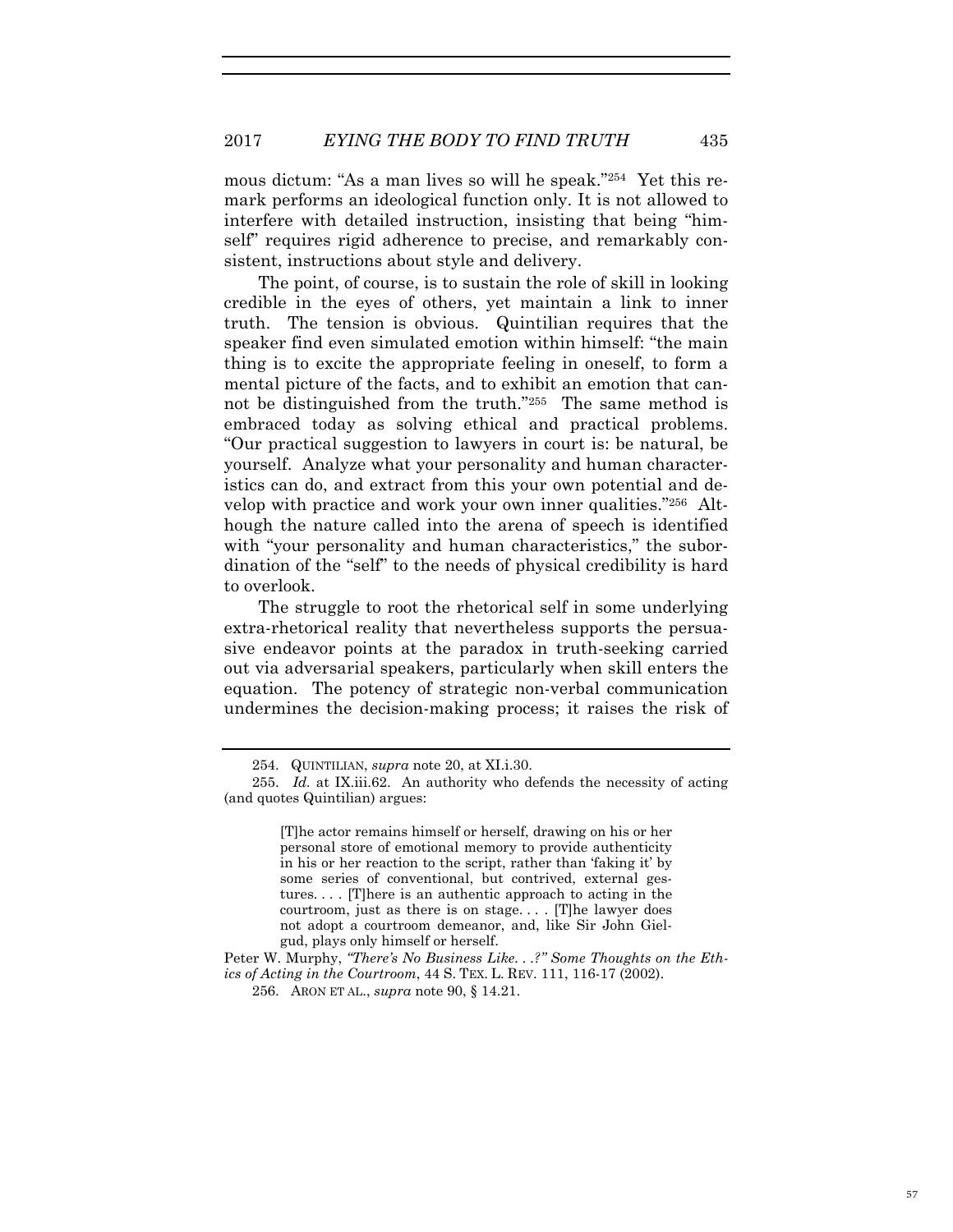deceit. If an expert speaker can deploy a highly disciplined and credible self, what will ensure that such a speaker is, in fact, truthful, rather than credible? How can decision making be saved from skill designed to manipulate it?

One way to reduce the risk of deceit is speakers' personal virtue—thus, the insistent claim, already referenced above, that to be a good speaker one must be a good man. This claim consolidates advantage and social and cultural capital by making instruction something sinister. Yet it has been a commonplace of teachers of non-verbal communication since antiquity.257 Minimally, it deflects censure and promotes the utility of an instrumental virtue: be what you wish to seem in order to seem it successfully. But most instruction and discussion is more ambitious. As discussed above, rigorous training in the proper demeanor is considered not only to produce an accomplished speaker, but to educate character. Training in the correct physical signifiers of credibility ultimately corrects the person, or the soul. This assimilates conventional requirements of delivery and personal morality, or, put in another way, learning the rules and becoming the rules.

What we now call leakage, that is, bodily signs of deceit or emotion, is another strategy to protect the institutional project of truth seeking. Ancient and modern theory posit an unavoidable link between internal and external, conceptualized variously as soul, character, mind, and so forth:258

> In order to be able to persuade, the trial attorney must be personally convinced that he or she is fulfilling a mission, the role of the advocate in achieving justice. It is the advocate's duty to perform this mission with conscience because advo-

<sup>257.</sup> A competing view reverses the equation: delivery that owes nothing to art and is simply an expression of the soul is best. As is to be expected in a teacher of rhetoric, including delivery, QUINTILIAN, *supra* note 20, at XI.iii.10, dismisses it while paying allegiance to the elite claim that proper demeanor is an aspect of character: an orator, to be good, must be a good man. *Id.* at I.Pr.9. *See* JAMES W. JEANS, TRIAL ADVOCACY 7 (2d ed. 1993); 72 AM. JUR. TRIALS 137, *supra* note 41, §§ 5, 9.

<sup>258.</sup> Quintilian, for example, begins his instruction on gesture by linking the quality of the voice, gesture, glance and gait to the mind in the context of introducing instruction. QUINTILIAN, *supra* note 20, at IX.iii.62, 65, 66.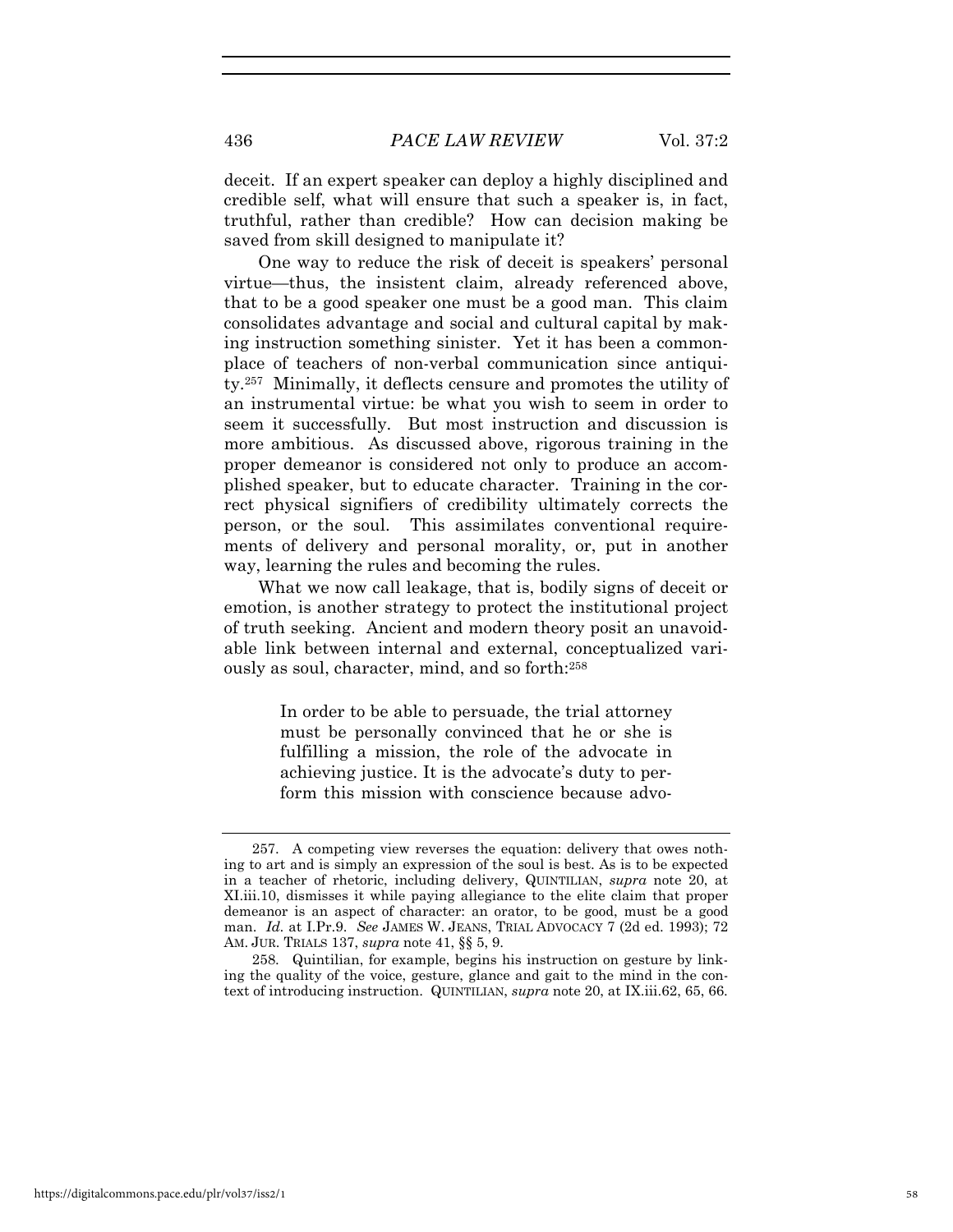cacy without conscience is like a body without a soul.259

This link underlies the standard claim that it "has long been recognized that our bodies can reveal our true thoughts and emotions, even when we try to hide them from others."260 These inevitable leaks check the impulse to lie because they provide a body language of deception. The tradition's efforts are expressed in a core image: the hand is index to the mind. The phrase is Cicero's, <sup>261</sup> but the premise resonates today, often asserted through Freud's famous statement: "He that has eyes to see and ears to hear may convince himself that no mortal can keep a secret. If his lips are silent, he chatters with his finger-tips; betrayal oozes out of him at every pore."262 Yes this is the same hand, discussed above, that learns to make "natural" gestures. The contradictory uses of this image underscore the tensions between rhetorical skill and decision-making, particularly based on a unitary ideal of truth.

Adoption of the body as the reliable gauge of truthfulness tracks the conception of the body as autonomous and ungovernable that underwrites the rejection of popular delivery. Skill fails before incarnated fear, desire, and passion. "Juries recognize lawyers who have questionable ethics in the courtroom often because they inadvertently spill subtle and sometimes blatant cues, which trigger reactions in the jurors and clue the jurors into the lawyers' true natures."263 Yet the clues to deceit remain as much creatures of rhetorical theory as the gestures of truthfulness. Although long debunked by research, the tells remain those prohibited by elite rules: blinking, fid-

<sup>259.</sup> ARON ET AL., *supra* note 90, at 1-26.

<sup>260.</sup> JURYWORK, *supra* note 114, § 15.10. Another treatise asks: "The question becomes, can an unethical advocate completely cover up his or her nature to the point that jurors are dupes? ... probably not."  $72$  AM. JUR. TRIALS 137, *supra* note 41, § 11.

<sup>261.</sup> *See* Graf, *supra* note 54, at 40.

<sup>262.</sup> Quoted, for example, in Timony*, supra* note 32, at 903 n.2. *See also* JURYWORK, *supra* note 114, § 15:10 (continuing with advice that although this may not be true, people believe that it is and act accordingly at trials and elsewhere).

<sup>263. 72</sup> AM. JUR. TRIALS 137, *supra* note 41, § 7.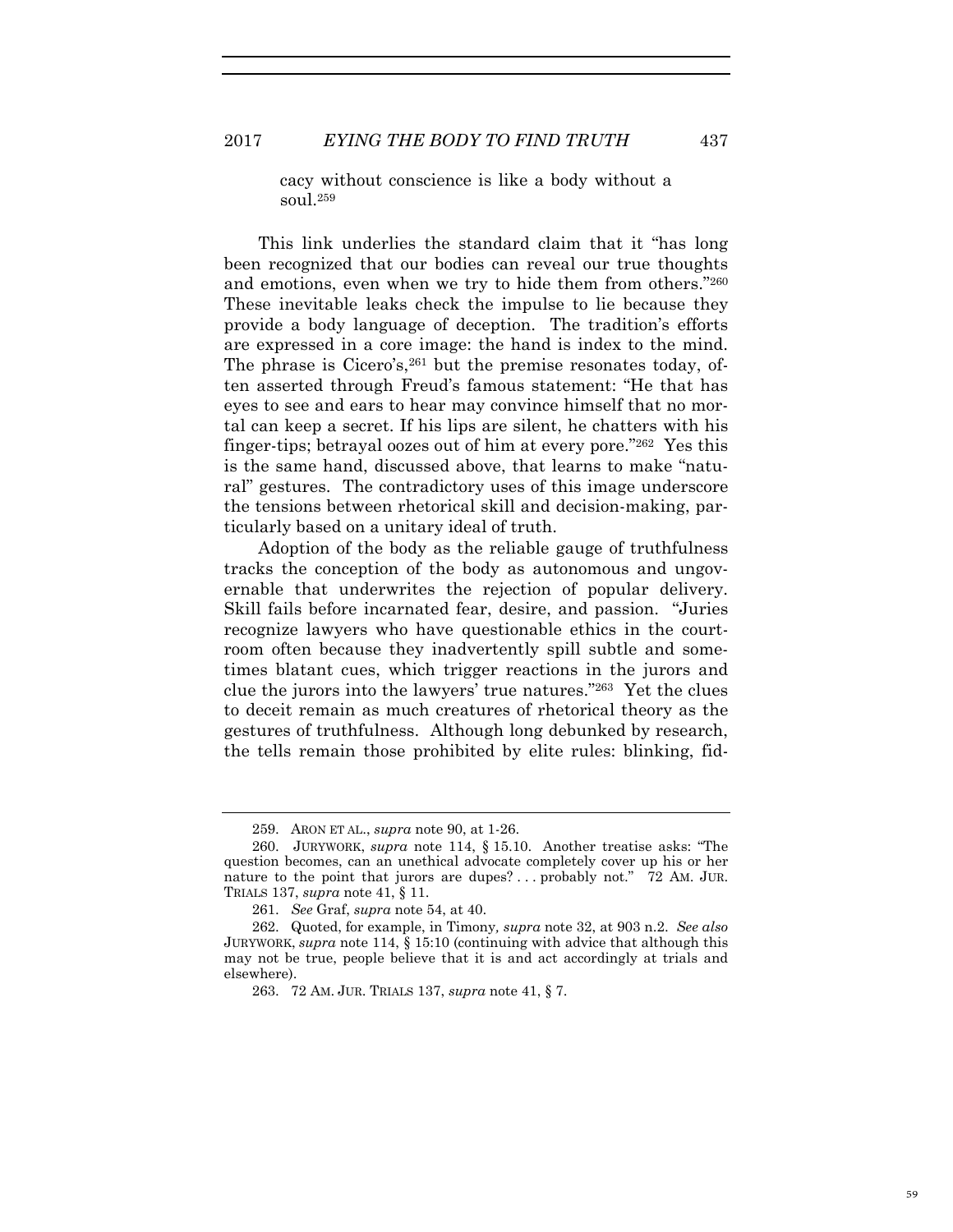dling, repetitive gestures, indirect gaze, etc.264 "[I]t is much harder for them [speakers] to lie with their bodies.... [T]here are always little gestures that give away the truth. It may be the classic "nose wipe" or undue eye blinking or improper eye contact."265 Thus, a gesture like scratching the nose, expressive from the very beginning of the class struggle echoed in the philosophical and rhetorical controversies over democracy, remains, counter to all evidence, the sign of the liar.<sup>266</sup>

Effective functioning of the elite paradigm, however, requires a further step, foundational to the court systems: that "natural" signs<sup>267</sup> are part of a universal, bodily language constant across individuals and cultures.268 Cicero sets the stage: "Every motion of the soul has its natural appearance, voice and gesture; and the entire body of a man, all his facial and vocal expressions, like the strings of a harp, sound just as the soul's motion strikes them."269 This is much more than a statement that speech is created by physical motions in human bodies. Cicero begins, here, by asserting the inevitable linkage of inner

265. ARON ET AL., *supra* note 90, § 5:3. For shifty eyes as indicators of deception, see, e.g., Penthouse Int'l, Ltd. v. Dominion Fed. Sav. & Loan Ass'n*,* 855 F.2d 963, 974 (2d Cir. 1988).

266*. See* Appendix A.

267. The discussion of gesture claims a common language of hands, in spite of differences in language. QUINTILIAN, *supra* note 20, at XI.iii.87.

268. Recent work on recognition of emotions across cultures both validates and sets tight limits on the universal natural bodily language comprehensible by all despite cultural differences. *See* Matsumoto & Hwang, *supra* note 36, at 227-29.

269. DE OR, *supra* note 20, at III.216; Graf, *supra* note 54, at 41.

<sup>264.</sup> Similarly, police manuals list non-verbal signs of deception and an entire method, the Behavioral Analysis Interview, depend on particular behavioral responses from which the interrogator can ascertain the suspect's guilt or innocence. The interrogator is to "focus primarily on the suspect's behavioral responses rather than the actual content of his answers." Richard A. Leo, *The Third Degree*, *in* INTERROGATIONS, CONFESSIONS AND ENTRAPMENT 65 (G. Daniel Lassiter ed., 2004). They include "shifting posture. . . stroking the back of one's head or hair, . . . shuffling or tapping one's feet, . . . placing one's hand over the mouth or eyes, crossing one's arms or legs" and so forth. *Id.* Innocence is predicated on perception of truthfulness; guilt on deception. *Id.* at 66. Leo concludes that these methods rest on "little more than the subjective hunches and personal judgments of the investigator. There is, no short, no reason to believe that their diagnostic value is any better than chance." *Id.* at 79. The advice and individual hunches are products of the classical rhetorical tradition: the behaviors characteristic of deception match markers of the vulnerable speaker. *See* Minzner, *supra* note 3, at 2560.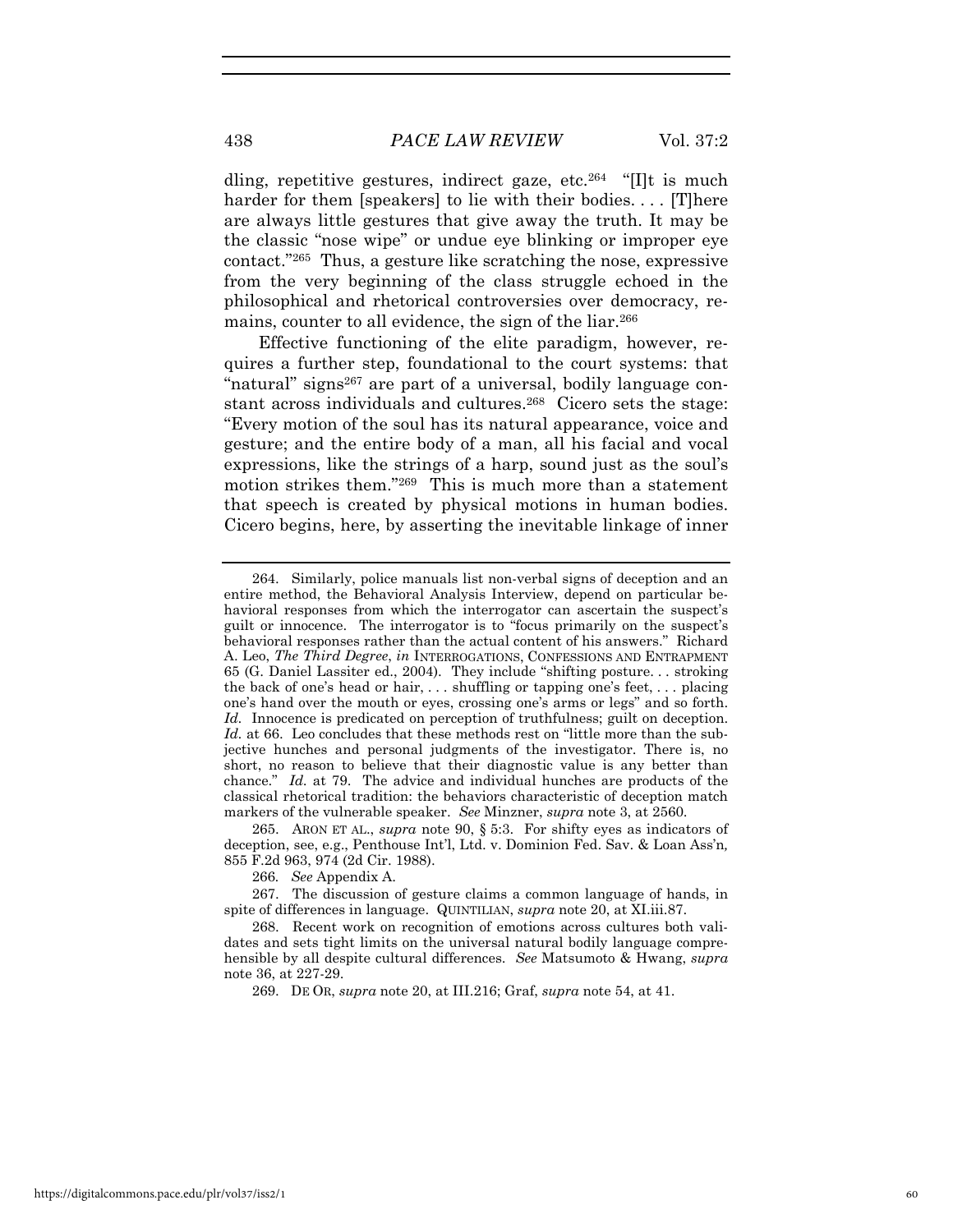and outer; he ends gestures and voice to the sounds produced by a skilled musician.270 The same conceptual complex emerges in the opening section of a well-known book on trial communication by a judge, an expert in non-verbal communication, and an attorney:

> Body language is expressed in a variety of ways. Everybody is familiar with gestures: the hand to the cheek that says, "Oh God!" or the scratching of the hair behind the ear that signals, "Let me think." Rodin's famous sculpture, The Thinker, used the chin supported by a closed fist to convey a universal signal of thoughtfulness. That simple gesture speaks more to a viewer than all the descriptive words written about the statue.<sup>271</sup>

Thus, products of particular, elite, artistic traditions represent a universalized physical language everybody knows.272

A postulated universal natural language of the body remedies problems of ignorance and skill, bedeviling decision in our rhetorical-legal tradition:

> [A]ll the factors of delivery contain a certain force bestowed by nature; which moreover is the reason [that] it is delivery that has most effect on the ignorant and the mob and lastly on barbarians; for words influence nobody but the person

AMERICAN LAW OF PRODUCTS LIABILITY § 74:8 (Hodson ed., 3d ed. 2001).

<sup>270.</sup> DE OR, *supra* note 20, at III.213-217.

<sup>271.</sup> ARON ET AL., *supra* note 90, § 2.02. The same authors, two sections later, acknowledge that body language is largely cultural. *Id.* § 2.04.

<sup>272.</sup> As Bob Gibbins and A. Russell Smith comment:

<sup>[</sup>a]lmost everyone will recognize certain universal body language messages. For example, one universal sign of defensiveness is the arms crossed on the chest. Another signal which can be revealing is the nose-rub or nose-touching... While it is beyond the scope of this book to define or catalog every nonverbal signal of significance, the advocate will be aware of many of them without any formal training or even casual study. It is important to bring this knowledge into play during trial.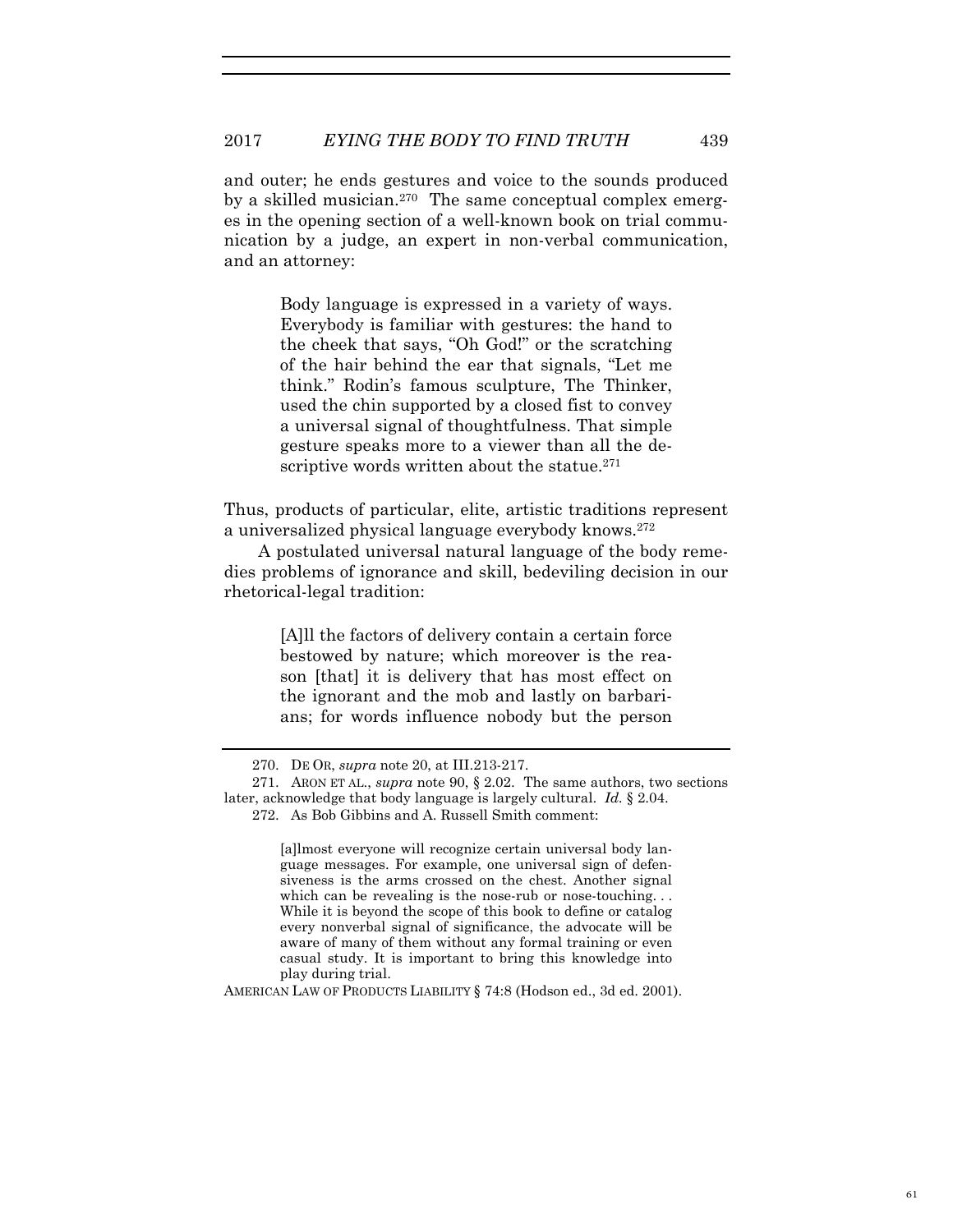allied to the speaker by sharing the same language, and clever ideas frequently outfly the understanding of people who are not clever, whereas delivery, which gives the emotion of the mind expression, influences everybody, for the same emotions are felt by all people and they both recognize them in others and manifest them in themselves by the same marks.273

Demeanor flourishes, in our tradition, in the context of deficiency. It works most magically when the listener cannot check,<sup>274</sup> or perhaps even comprehend, what is said.<sup>275</sup> This potentially explosive situation is remedied by a postulated common humanity; everyone, even a barbarian, can at least read the body.276 Yet the "consensus that relegated credibility to the

Jurors search the lawyer's face and expressions, seeking sincerity and commitment...for signs of character and truth in facial configuration and expression. An inner character may be seen in the form or the shape of the features, the manner of arrangement, and the position of the parts, that radiates strength and power.

72 AM. JUR. TRIALS 137, *supra* note 41, § 46.

275. "When jurors tune out substantive testimony, serious consequences follow. Adler observed, 'Rocky and the others often found themselves focusing on more concrete matters. Foster wore his suits too tight; another lawyer picked his nose.' He is right– the irrelevant becomes relevant, and often amusing." Arthur Austin, *The Jury System at Risk From Complexity, the New Media, and Deviancy*, 73 DENV. U. L. REV. 51, 54 (1995).

276. Cicero observes that delivery (composed of voice and action) is like speech or a sort of eloquence of the body. Quoted by QUINTILIAN, *supra* note 20, at IX.iii.1. The metaphor is common: "[L]awyers should realize that their own gestures in court either will help or hurt their cases because gestures change their spoken words, and, when not speaking, gesturing, posture, and

<sup>273.</sup> DE OR, *supra* note 20, at III.lix.223.

<sup>274.</sup> Popular delivery rejects the idea that there are people, events, or venues of decision in which persuasion is not key. However, the elite tradition assigns persuasion, and with it delivery as a popular tactic, to the ignorant. *See* PLATO, GORGIAS 462d-466a, *supra* note 127 (rhetoric compared to cookery for the ignorant); ARISTOTLE, *supra* note 25, § 1403b-1404a. Thus, in trial "it is imperative that trial lawyers learn to mask to some extent. They are paid to mask their true feelings, for the most part, and give the best protection they can for their clients." 84 AM. JUR. TRIALS 1, *supra* note 93, § 23. "Jurors in their quest to determine justice look anxiously at trial lawyers and their clients to determine 'truth.' They study them intently." *Id.* § 4.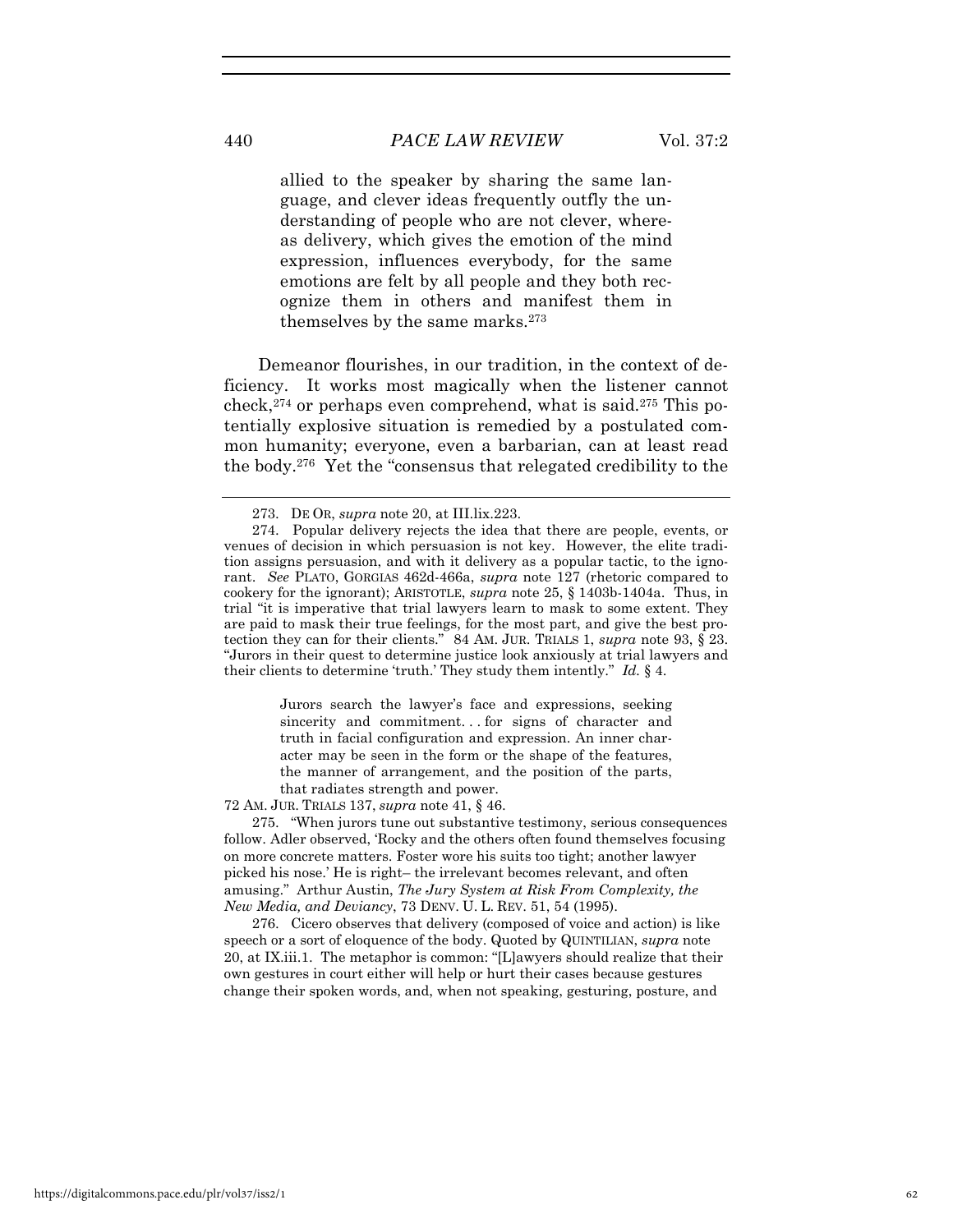realm of common knowledge"<sup>277</sup> is a product of a rhetorical tradition of imperial, multi-ethnic, slavery-based societies in which law was the pastime of the ruling elite. In this context, postulating a common body and universal, natural bodily language is risky, but necessary. It frees members of the legal regime from worry about ignorance and any obligation to recognize difference—because, naturally, this difference simply does not exist. This stripping to a postulated natural body is a required first step in the creation of the abstract legal participant. As Peter Goodrich points out in the context of clothes, "before the law there are only individuals, subjects that can be reconstructed as legal actors, abstract subjects, individuals without clothes, certainly without all that clothes implies, namely the social and ceremonial dimensions of collective and ethnic life, the material and social habitus of the individual."278 The postulated natural language of the body also rescues the practice of legal skill from a potential charge of deception, for all can understand its message. Thus, it underwrites the adversarial system and "wide latitude [for] trial lawyers to determine how best to expose the strengths and weaknesses of witnesses. . . . It is assumed that the nature of the adversarial process provides the necessary inducement and that juries are fully capable of evaluating the information provided,"<sup>279</sup> as is that product of elite legal rhetorical education, the judge.

Thus, the assumptions of our rhetorical tradition sustain performance and judgment. A modern handbook captures the dynamic when, after extolling skillful demeanor and instruction in acting, it pivots to remind the reader:

> There are lawyers who think that to enhance their role as prosecutors or defenders, they must be good actors, but that is not necessarily true. Before persuading a jury or a judge, counsel

movement cues are 'read' as an unspoken language of their own." 84 AM. JUR. TRIALS 1, *supra* note 93, § 2. *See generally* G. NIERENBERG & H. CALERO, HOW TO READ A PERSON LIKE A BOOK (1971).

<sup>277.</sup> Blinka, *supra* note 8, at 367. *See also* Jane H. Aiken, *Teaching the Rules of "Truth"*, 50 ST. LOUIS U. L.J. 1075, 1083 (2006).

<sup>278.</sup> PETER GOODRICH, LANGUAGES OF THE LAW 181 (1990).

<sup>279.</sup> Blinka, *supra* note 8, at 368.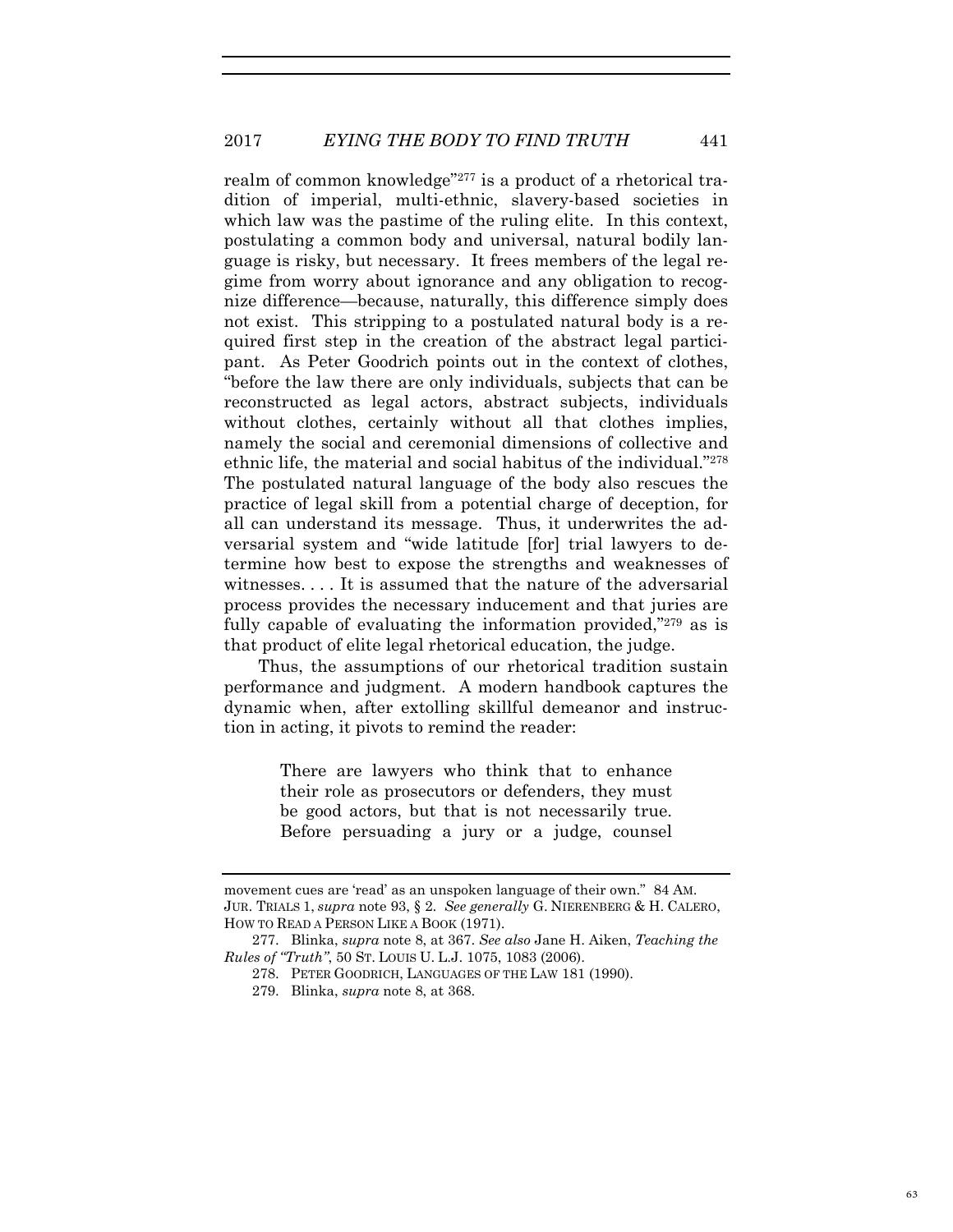### 442 *PACE LAW REVIEW* Vol. 37:2

must be personally persuaded that his or her position is the right one. . . . If a lawyer takes a position that he or she does not believe, something in the advocate's voice or body language will betray the words, no matter how eloquently the argument is phrased. There is an invisible link between what the lawyer thinks and feels and what he or she is saying; judges and jurors have a special ability to detect these feelings. A lawyer is not an actor and must not be seduced by the false idea that acting will be an effective tool for persuasion.<sup>280</sup>

This fascinating passage labors to reconcile paradoxes inherent in the tradition of delivery even as it exploits them to justify ancient foundations of our legal system: orality as a predicate for decision making, the propriety of credibility assessments by the audience, the dominance of an elite view of unitary and universal truth, and, critically, the claims to skill and virtue of the legal profession. The strategically flexible characterization of listeners—at once open to manipulation and endowed with an unvarying nose for deceit—combine with the rules of demeanor and the ancient ideology of leakage and universal body language to maintain fundamental institutional and professional claims, explaining how rhetorical jousting by highly skilled speakers seeking to attain personal ends will lead to truth.281

<sup>280.</sup> ARON ET AL., *supra* note 90, §14.21 (acting is recommended in § 2.05).

<sup>281.</sup> This is closely related to the role of the jury as a black box in maintaining institutional legitimacy. *See* Fisher, *supra* note 9, at 587-602. "[A]lthough the jury does not guarantee accurate lie detecting, it does detect lies in a way that appears accurate . . . By making the jury its lie detector, the system protects its own legitimacy." *Id.* at 578-79.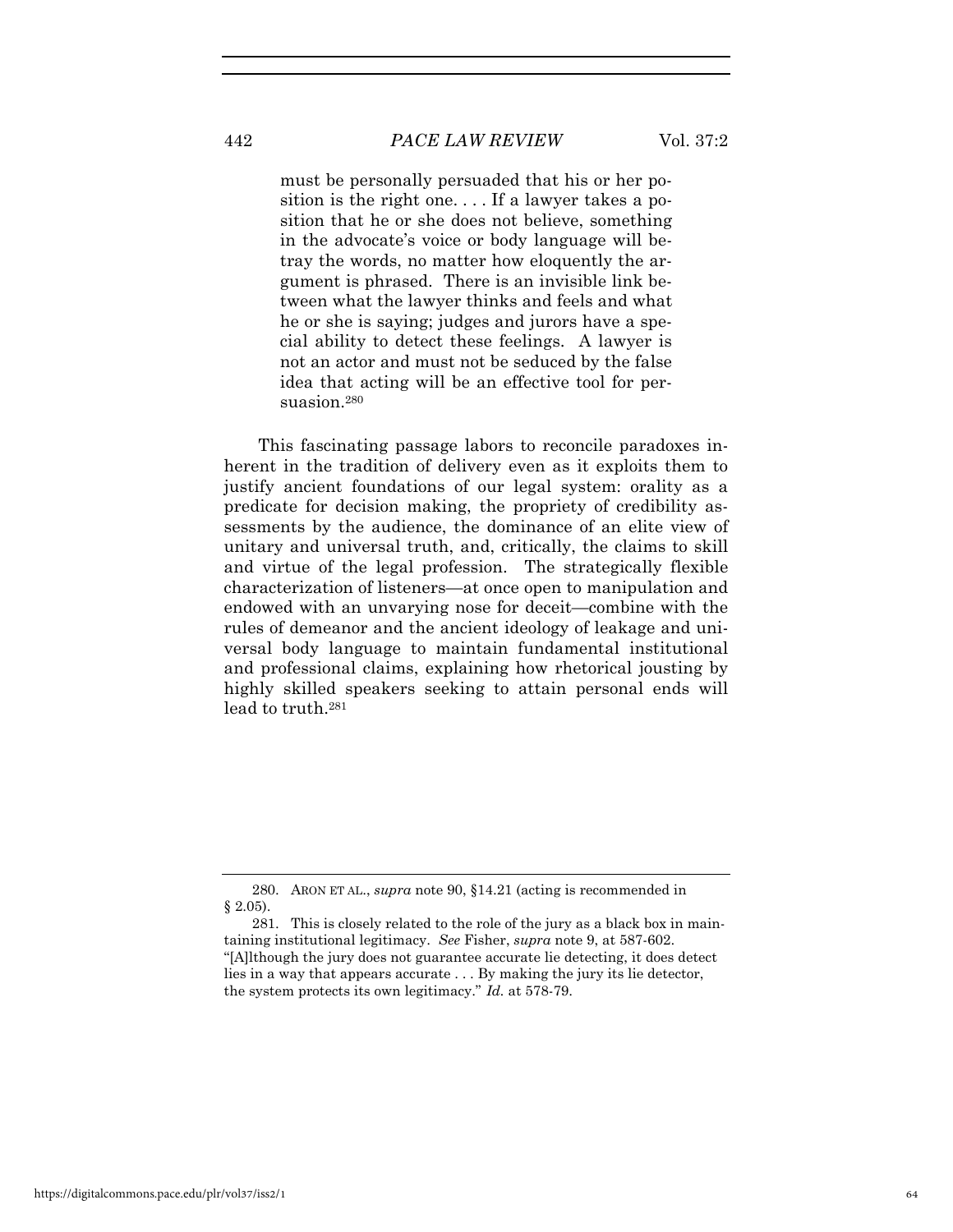### **VI. CONCLUSION: The Promise of Uniformity and Necessity of Blind Justice**

Professional allegiance to the paradigm of elite demeanor has social benefits. Enculturation into the paradigm dresses law students and attorneys in a professional uniform. Like the ubiquitous dark suits adopted by 1Ls, it smoothes preprofessional differences.282 Elite demeanor is a badge of professional identity that signals inclusion in the professional world from which, at least, historically, other parts of students' and attorneys' identities might exclude them. For this reason alone, it should be taught to all students rather than being the exclusive possession of those who inherit the knowledge as a form of social capital.283 Further, instruction in delivery is part of a professionalization project that links students, in this case physically, to a lineage of virtuous professional elders who provide exempla for future excellence, a project enhanced by the moral meaning read into this physical exercise.<sup>284</sup> Like other

282. As Charles M. Yablon comments:

[a]nyone who has ever observed an American law school during interview season, with everyone wearing the same blue pin stripe suit, carrying the same resume, and mouthing the same platitudes. ('Yes, I'm sure that working on collateralized receivable financing deals will be very exciting') knows that it does not take wigs to remove differences of gender, race, and age. All it takes is a first rate legal education.

Charles M. Yablon, *Judicial Drag: an Essay on Wigs, Robes and Legal Change*, 1995 WIS. L. REV. 1129, 1142 (1995). For the cost of this uniform in abstracting legal subjects and their representatives paralleling the choice of discourse and of language itself, see GOODRICH, note 278, at 180-81.

283. This double-edged aspect of instruction in delivery—liberating, yet imprisoning—associates it with the processes of abstraction and opportunity inherent in the common law itself and its "linguistic ideology" as discussed by MERTZ, *supra* note 195, at 212-20.

284. This physical chain of past and present attorneys enhances identification with the profession and its goals tied to a future inhabited by reincarnations of the same ideal. Similarly, originalism and fidelity to the Constitution as "our law" promote "an identification between ourselves, those who lived in the past and those who will live in the future . . . that connect[s] past generations to present ones through a process of narrative identifica-

65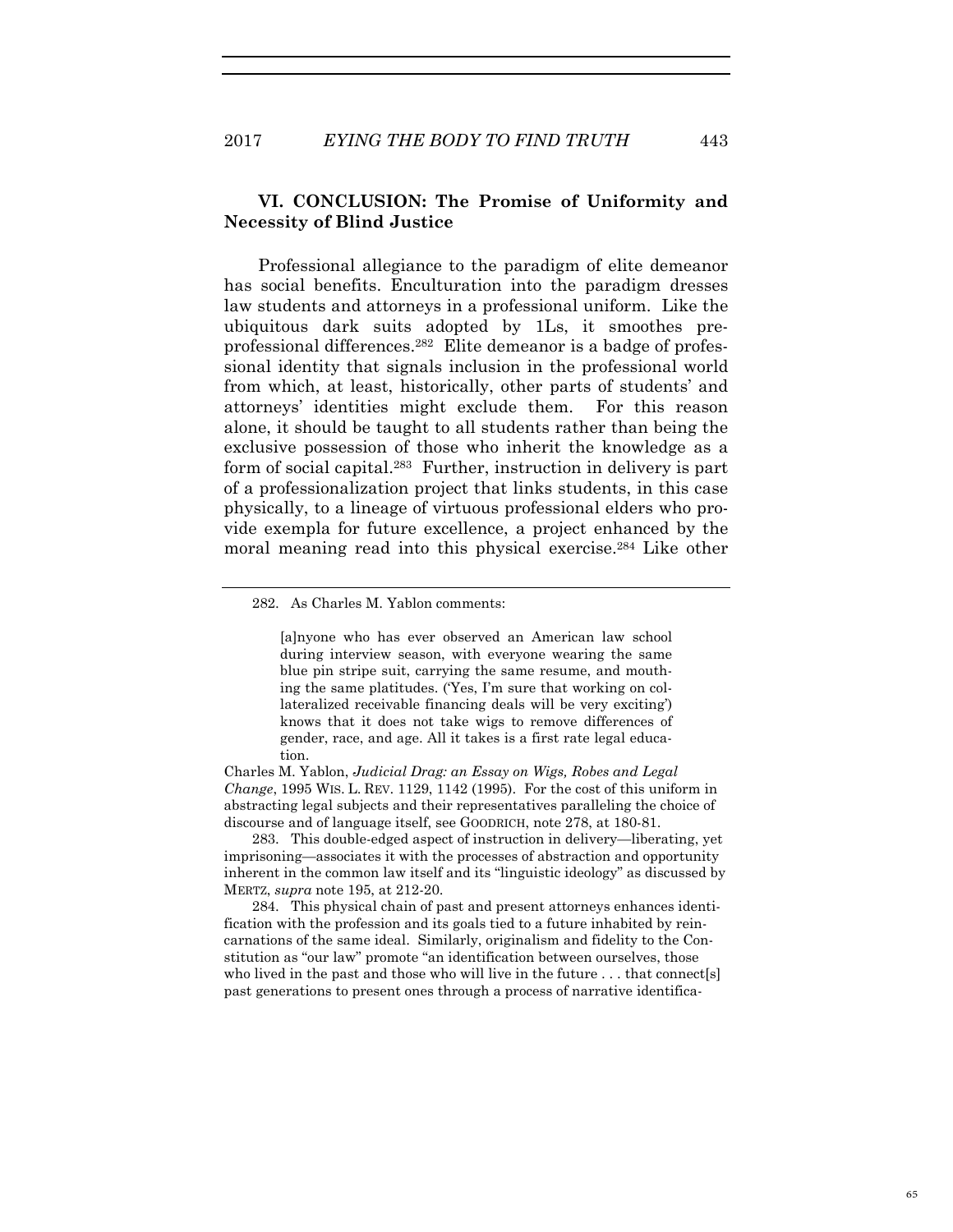# 444 *PACE LAW REVIEW* Vol. 37:2

invocations of precedential authority, backward looking bodily quoting is the sine qua non of meaningful participation in our legal regime, independent of content. Its effect has much in common with similar benefits detected in originalism and other types of constitutional argument.285 In this analysis, "ethical originalism" establishes a unity of field for the groups "Americans" and attorneys.286 This unity produced through a common form exists despite the content and purpose of individual arguments. That this is a fictive unity,287 a product of "cultural memory," not historical accuracy, 288 in no way diminishes its importance to its participants and the civic project of rooting both participants and all citizens in continuously redefined, yet American, experience.<sup>289</sup>

Enhanced instruction about demeanor can preserve its professional benefits—and extend them to students who may otherwise lack them and to their future clients—while mitigating the individual cost of assimilation to such norms. The variants of delivery and their conceptual framework should be taught as historically determined, arbitrary markers whose acquisition is a matter of joining a professional discourse community. Strategic choices in delivery can be understood as skillful professionalism, not personal proficiency or deficiency in morality,

286. "The core framers are heroes and celebrities, and the project of identifying original meanings asks us to stand in their shoes. It is no wonder that so many people like doing it." Richard Primus, *The Functions of Ethical Originalism*, 88 TEX. L. REV. 79, 84 (2010). Physical imagery conveys conceptual adherence.

289. "Enabling citizens and officials to identify with the major figures of their national political traditions serves important civic functions. It encourages them to relate to the governing regime as their own, rather than as something alien or imposed. That attitude toward government is an important element of legitimacy." Primus, *supra* note 286, at 84.

tion . . . as part of a larger political project that stretches back to the present and forward to the future." Jack M. Balkin, *Original Meaning and Constitutional Redemption*, 24 CONST. COMMENT. 427, 465 (2007).

<sup>285. &</sup>quot;Arguments from ethos and tradition often call for us to remember what "we'—here a transgenerational subject—fought for, what we stand for, what we promised we would do, and what we promised we would never let happen again." Jack M. Balkin, *The New Originalism and the Uses of History*, 82 FORDHAM L. REV. 641, 684 (2013). For a similar effect of classical rhetorical education, see HABINEK, *supra* note 14, at 72-76.

<sup>287.</sup> Balkin, *supra* note 285, at 684-85.

<sup>288.</sup> *Id.* at 694-97.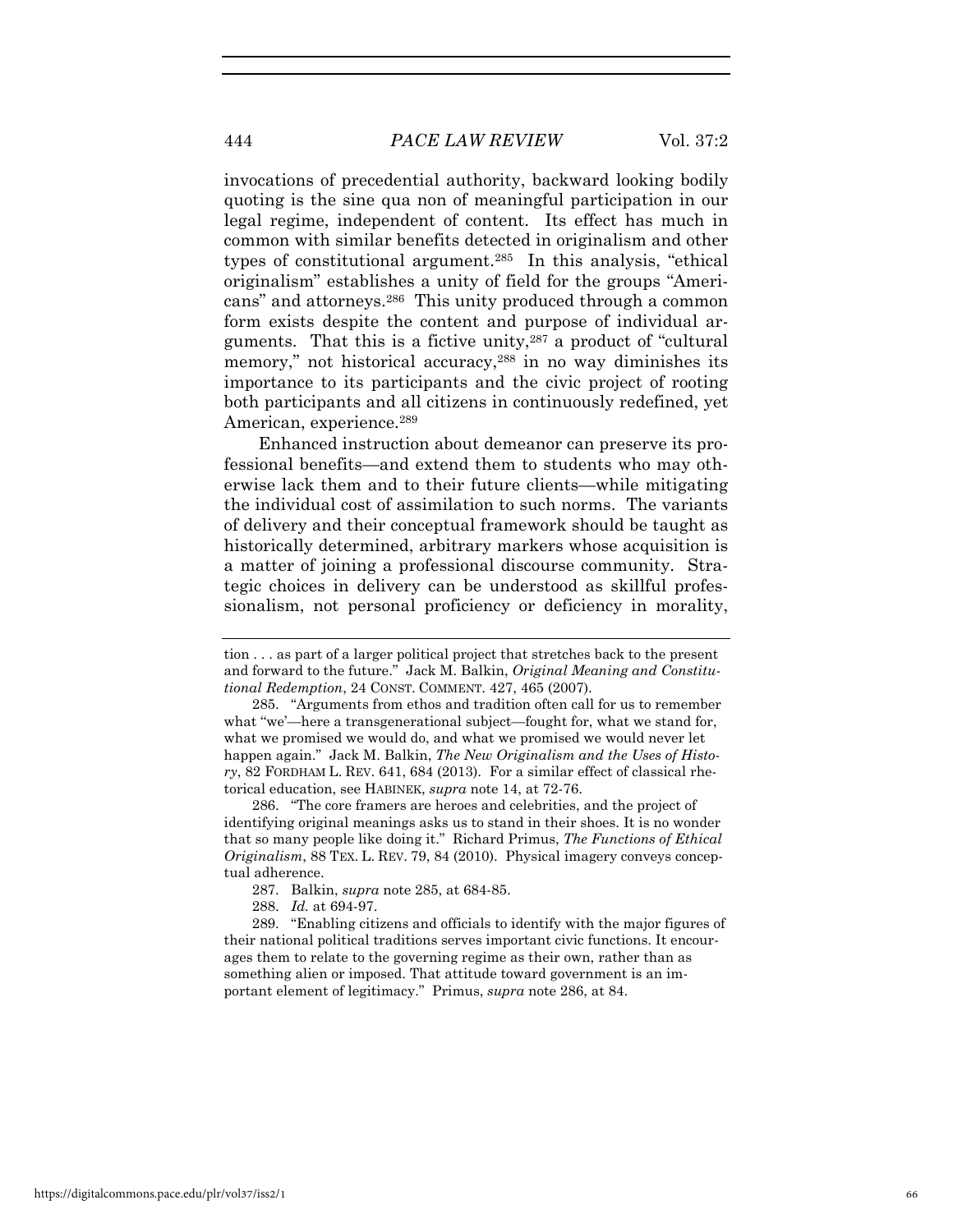rationality, or credibility.290 Explicit instruction about the fallibility of traditional markers of credibility may help future attorneys and judges work properly with a wider variety of individuals. Understanding the historical, ideological basis for the assignment of rationality to elite, and irrationality to popular, demeanor may trickle up to promote reassessment of the rules governing trial and practices of decision making.

Yet changed instruction will only indirectly reduce the much steeper costs of the current paradigm paid by other participants in the legal regime, by society, and by the judicial system itself for the errors introduced by traditional, institutional reliance on physical credibility.291 People from diverse social, ethnic, racial, religious, physical, or cultural backgrounds, including minorities, $292$  immigrants, and asylum seekers, $293$  indi-

<sup>290.</sup> For this approach to instruction in fundamental skills in written content, for example, grammar, punctuation, and style, often also associated with moral and personal values, see Jeremy Francis, Daphne O'Regan & Ryan Black, *Designing Success: Motivating and Measuring Successful 1L Student Engagement in an Optional, Proficiency-Based Program Teaching Grammar and Punctuation,* 21 J. LEGAL WRITING INST. (2016), http://www.legalwritingjournal.org/2016/09/15/designing-success-motivatingand-measuring-successful-1l-student-engagement-in-an-optional-proficiencybased-program-teaching-grammar-and-punctuation/. Primus' analysis of originalism traces its power to "whether their audiences recognize themselves, or perhaps their idealized selves, in the portrait of American origins that is on offer." Primus, *supra* note 286, at 80. A similar value of such constitutional argument is "subjective identification with the regime." Richard A. Primus, *When Should Original Meanings Matter?*, 107 MICH. L. REV. 165, 203 (2008).

<sup>291.</sup> For example, in asylum cases, the "credibility determination presents obstacles that favor the fraudulent applicant over the genuine asylum seeker." Rose Linton, Note, *A Presumption of Disclosure: Towards Greater Transparency in Asylum Proceedings*, 38 SEATTLE U. L. REV. 1069, 1083 (2015). A well-rehearsed, false story can avoid "factors that can make a genuine applicant appear evasive during her direct testimony—cultural norms, PTSD, and negative experiences with officials." *Id.* at 1087. The same idea underlies the well-known practice to rehearse witnesses. Similarly, originalism may degrade decision-making, and identification with an idealized past undermines change. *See* Richard A. Primus, *Judicial Power and Mobilizable History*, 65 MD. L. REV. 171, 179-80 (2006).

<sup>292.</sup> Joseph W. Rand, *The Demeanor Gap: Race, Lie Detection, and the Jury*, 33 CONN. L. REV. 1 (2000); Pager, *supra* note 31, at 397. *See* Amanda Carlin, Comment, *The Courtroom as White Space: Racial Performance as Noncredibility*, 63 UCLA L. REV. 450, 468 (2016).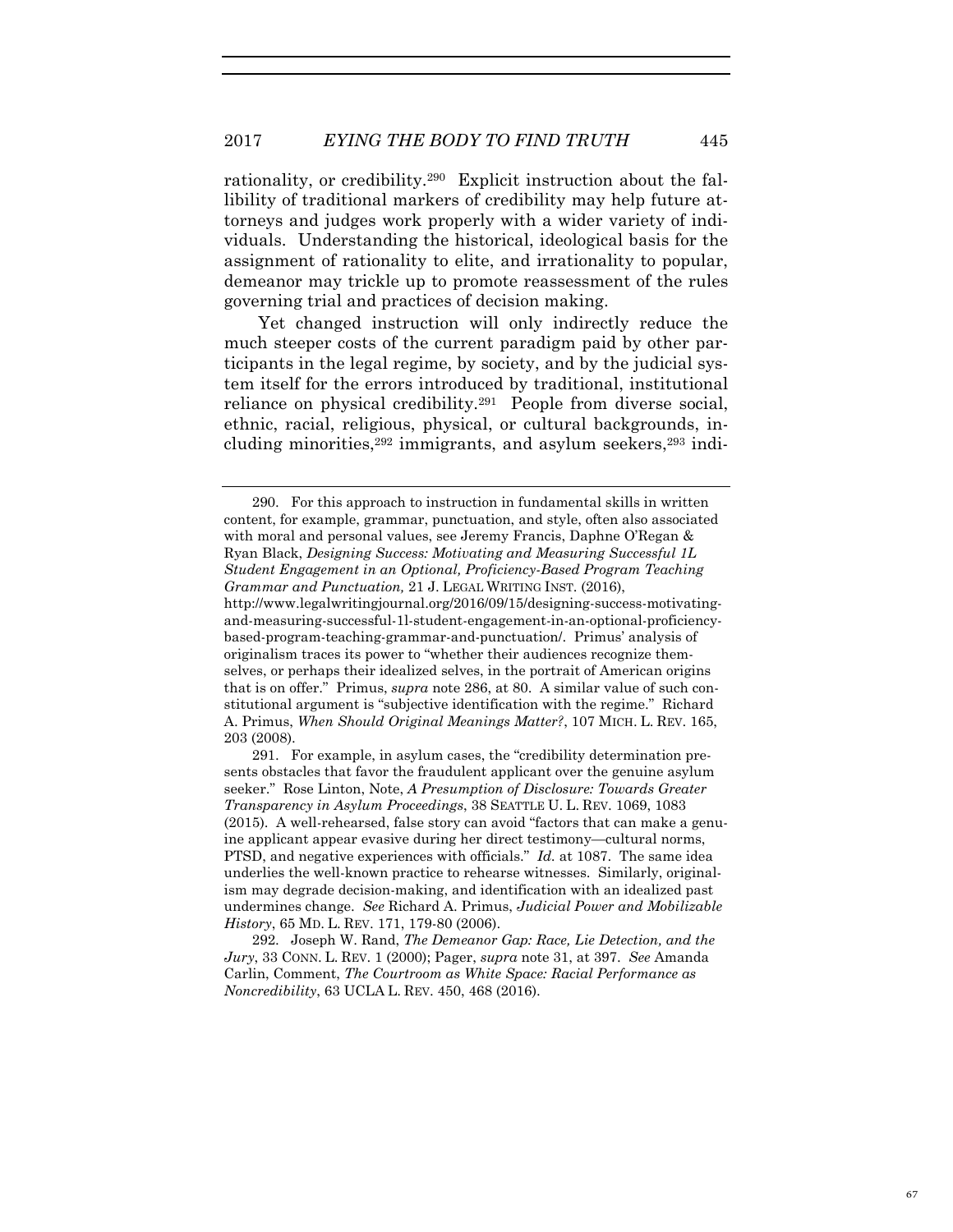viduals with disabilities, <sup>294</sup> traumatized victims, <sup>295</sup> medicated defendants,296 persons with religious objections to baring their face in public,<sup>297</sup> and many others are at risk in a variety of ways; they share a tragic susceptibility to misreading of their credibility, particularly since an individual may have multiple risk factors. Ongoing controversies and numerous studies suggest awareness of the problem, which intersects with the problem of implicit bias—although here mistaken beliefs can be ex-

<sup>293.</sup> Katherine E. Melloy, Note, *Telling Truths: How the Real ID Act's Credibility Provisions Affect Women Asylum Seekers*, 92 IOWA L. REV. 637, 658 (2007). The author points out the numerous ways in which such women are at risk. *Id*. at 653-61. Male asylum seekers face similar risks, particularly if they are members of sexual minorities. Marisa Silenzi Cianciarulo, *Terrorism and Asylum Seekers: Why the Real ID Act is a False Promise*, 43 HARV. J. ON LEGIS. 101, 129-33 (2006). *See also* Melanie A. Conroy, *Real Bias: How Real ID's Credibility and Corroboration Requirements Impair Sexual Minority Asylum Applicants,* 24 BERKELEY J. GENDER L. & JUST. 1, 34 (2009); James P. Eyster, *Searching for the Key in the Wrong Place: Why "Common Sense" Credibility Rules Consistently Harm Refugees*, 30 B.U. INT'L L.J. 1 (2012); Michael Kagan, *Is Truth in the Eye of the Beholder? Objective Credibility Assessment in Refugee Status Determination*, 17 GEO. IMMIGR. L.J. 367 (2003).

<sup>294.</sup> Christine N. Cea, Note, *Autism and the Criminal Defendant*, 88 ST. JOHN'S L. REV. 495, 519 (2014).

<sup>295.</sup> For battered women, rape victims (rape trauma syndrome and demeanor), and abused children (child sexual abuse accommodation syndrome), see annotations in 85 A.L.R.5th 595 (2005). *See e.g.*, State v. Dudley, 856 N.W.2d 668 (Iowa 2014). Even people judged "unattractive" are at risk. AMINA MEMON ET AL. PSYCHOLOGY AND LAW: TRUTHFULNESS, ACCURACY AND CREDIBILITY 39-42 (2d ed. 2003).

<sup>296.</sup> *See* Laurie L. Levenson, *Courtroom Demeanor: The Theater of the Courtroom*, 92 MINN. L. REV. 573 (2008).

<sup>297.</sup> The Michigan Rules of Evidence, apparently amended to allow judges to order women to remove their veils in court, require judges to "exercise reasonable control over the appearance of parties and witnesses so as to (1) ensure that the demeanor of such persons may be observed and assessed by the fact-finder."MICH. R. EVID. 611(b). *See* Brian M. Murray, *Confronting Religion: Veiled Muslim Witnesses and the Confrontation Clause*, 85 NOTRE DAME L. REV. 1727, 1728 (2010); Steven R. Houchin, *Confronting the Shadow: Is Forcing A Muslim Witness to Unveil in A Criminal Trial A Constitutional Right, or an Unreasonable Intrusion?*, 36 PEPP. L. REV. 823 (2009); Aaron J. Williams, *The Veiled Truth: Can the Credibility of Testimony Given by A Niqab-Wearing Witness Be Judged Without the Assistance of Facial Expressions?*, 85 U. DET. MERCY L. REV. 273, 273-74 (2008).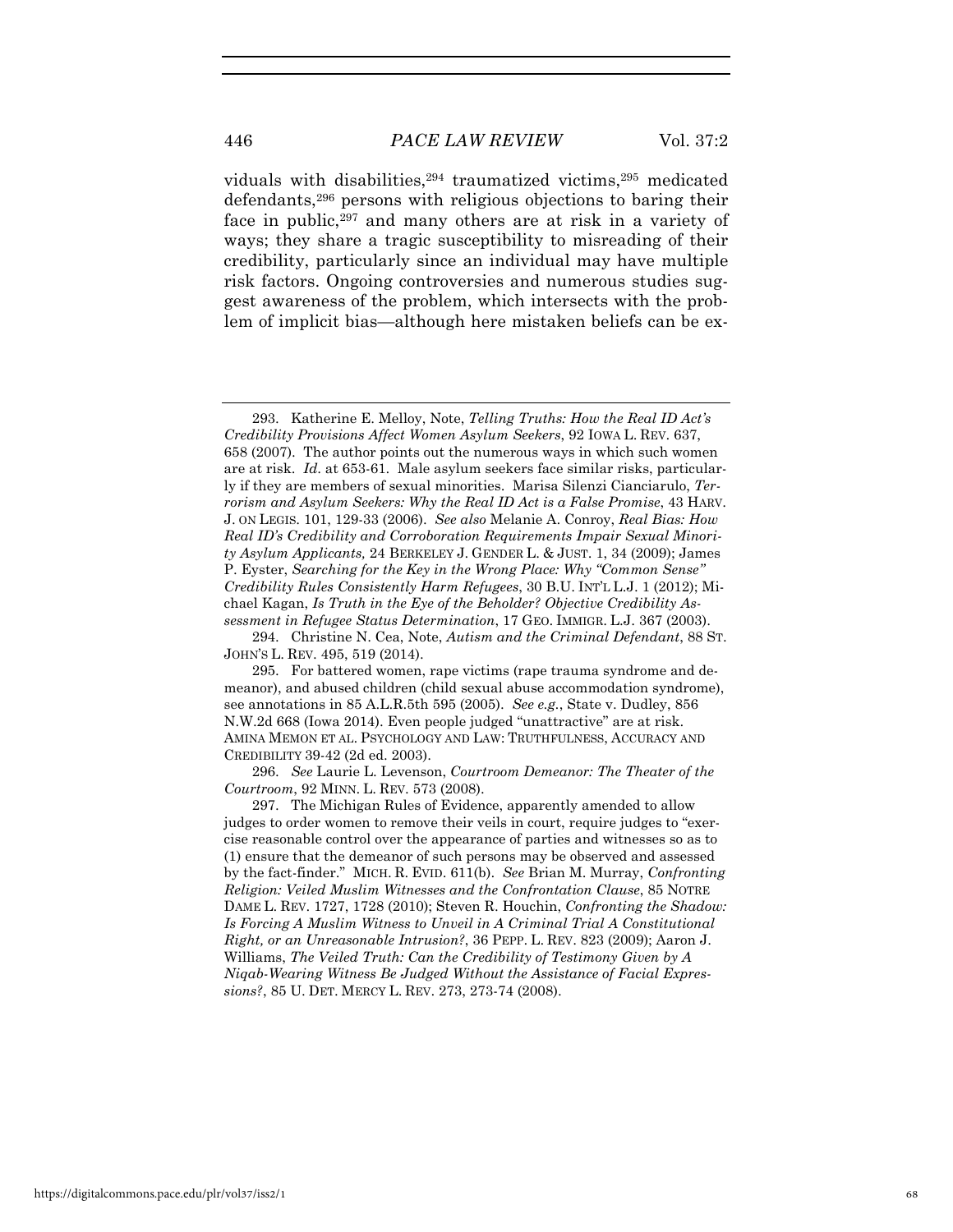plicitly invoked. Solutions including demeanor experts298 and judicial instructions have been proposed or attempted.299 Yet they are unlikely to work. Use of demeanor experts risks only relocating decision making on the basis of delivery to a battle of experts. Jury instructions or education before the trial are unlikely to be successful<sup>300</sup> and may even exacerbate the problem.301 Positioning the solution in the hands of judges ignores

299. Levenson, *supra* note 296, at 573 (proposing jury instructions); Bennett, *supra* note 2, at 1371.

300. "Studies have shown jury instructions to be broadly ineffective across a wide variety of contexts." Pager, *supra* note 31, at 425. This is generally true of attempts to remove cognitive bias and biasing information. MacLean & Dror, *supra* note 4, at 19-21. Data suggest that a reason "jury instructions seem to be poorly understood . . . [is] 'common sense justice.'" James R. P Ofloff & V. Gordon Rose, The Comprehension of Judicial Instructions *in* PSYCHOLOGY AND LAW 407, 246 (Neil Brewer & Kipling D. Williams eds., 2005). Common sense justice certainly includes demeanor and implicit, or explicit, bias.

301. As Amy L. Wax comments:

[i]t is also virtually impossible to identify and correct bias from the 'inside'' that is, through introspective processes. Decision makers are generally unaware of the magnitude and direction of their own automatic biases. Even if they could willfully activate mechanisms to control and correct for presumed biases, they would have difficulty calibrating the corrective measures because they cannot gauge the precise extent to which particular biases are distorting their mental processes.

Amy L. Wax, *Discrimination as Accident*, 74 IND. L.J. 1129, 1160 (1999) (citations omitted). Diversity training aimed at unconscious biases in the workplace has not been shown to work. *See* Alexandra Kalevet al., *Best Practices or Best Guesses? Assessing the Efficacy of Corporate Affirmative Action and Diversity Policies*, 71 AM. SOC. REV. 589-617 (2006). *See also* David Millier, *Can Bias Training Really Improve Diversity in Tech?*, U.S. NEWS (July 29, 2015), http://www.usnews.com/news/articles/2015/07/29/can-bias-trainingreally-improve-diversity-in-tech. Nevertheless, the jury is still out on positive impacts of training on implicit bias. *See* Bennett, *supra* note 2, at 169-70. Judge Bennett advocates as well for the elimination of peremptory challenges to avoid the impact of implicit or cognitive bias. *Id.* at 168.

<sup>298.</sup> Anne Bowen Poulin, *Credibility: A Fair Subject for Expert Testimony?*, 59 FLA. L. REV. 991, 1004-05 (2007); Michael W. Mullane, *The Truthsayer and the Court: Expert Testimony on Credibility*, 43 ME. L. REV. 53, 64 (1991).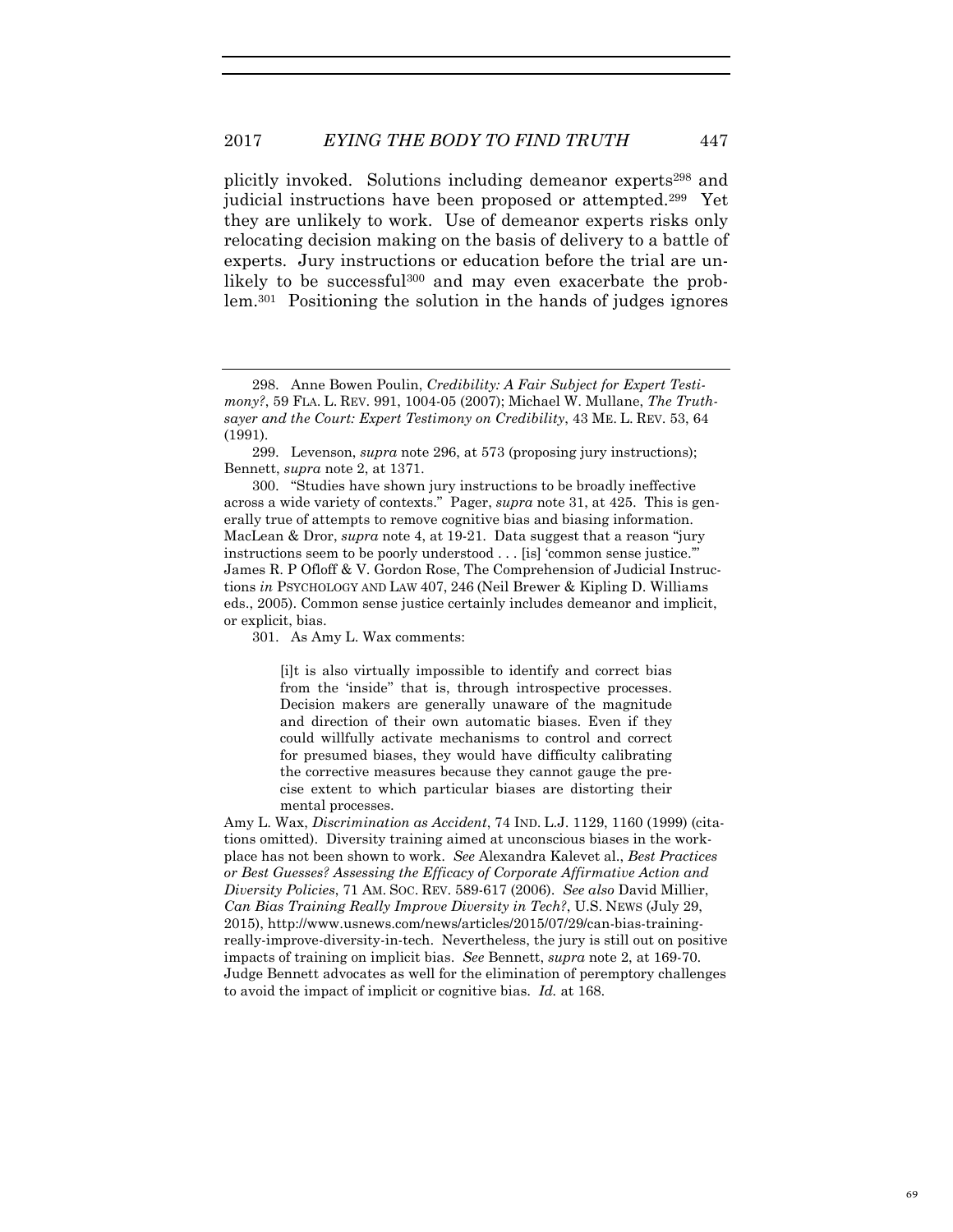their participation in the traditional paradigm.302

Screening or blinding decision makers so they cannot see any participants, including attorneys, while allowing them to hear and to see other evidence, is a potentially more effective solution. This extends suggestions made by Blumenthal, who proposes screening the defendant "from the witness . . . and the witness from the jury, who can then focus on her voice in assessing credibility."303 Pager has also proposed screening witnesses, possibly including the defendant, from the jury.304 As Pager points out, screening has the advantage of retaining much of what is perhaps most reliable – voice and presentation of content.305 No right inheres in the jury or judge that requires visual presence. Indeed, blind jurors are allowed on the grounds that excluding them would be discriminatory given their other ways to assess testimony.306 Further, legal rules, including evidentiary rules, already deny jurors other types of information that might be "unduly biasing."307 Screening

305. Content is a much better indication of truth than physical demeanor. Pager, *supra* note 31, at 386.

306. "[B]lind individuals, like sighted jurors, weigh the content of the testimony given and examine speech patterns, intonation, and syntax in assessing credibility." Galloway v. Superior Court of D.C*.,* 816 F. Supp. 12, 16 (D.D.C. 1993). *See generally* Nancy Lawler Dickhute, *Jury Duty for the Blind in the Time of Reasonable Accommodations: The ADA's Interface with A Litigant's Right to A Fair Trial,* 32 CREIGHTON L. REV. 849 (1999). *See also* Adam Schwartzbaum, *The Niqab in the Courtroom: Protecting Free Exercise of Religion in A Post-Smith World*, 159 U. PA. L. REV. 1533, 1568 (2011). He grounds his argument on the inaccuracy of cultural markers of deception. *Id.*  at 1571.

307. Shari Seidman Diamond, *The Cases for and Against Blindfolding the Jury*, *in* BLINDING AS A SOLUTION TO BIAS, *supra* note 4, at 267. Diamond notes that evidentiary and other content restricting "rules forbidding juries access to available information have often been imposed to improve jury deci-

<sup>302.</sup> For judges' susceptibility to emotion, including reactions to participants in trials, see Andrew J. Wistrich et al., *Heart Versus Head: Do Judges Follow the Law or Follow Their Feelings?*, 93 TEX. L. REV. 855, 871-72 (2015).

<sup>303.</sup> Blumenthal, *supra* note 32, at 1202.

<sup>304.</sup> Pager, *supra* note 31, at 429-33. Similarly, Spottswood proposes that live testimony be preferred at the beginning of litigation, followed by a switch to paper-based trials as more accurate. Spottswood, *supra* note 32, at 879, 881. *See* Michael M. O'Hear, *Appellate Review of Sentences: Reconsidering Deference*, 51 WM. & MARY L. REV. 2123, 1248-49 (2010) (advocating that appellate review is the "functional equivalent of Dr. Pager's screen" and, thus, more reliable).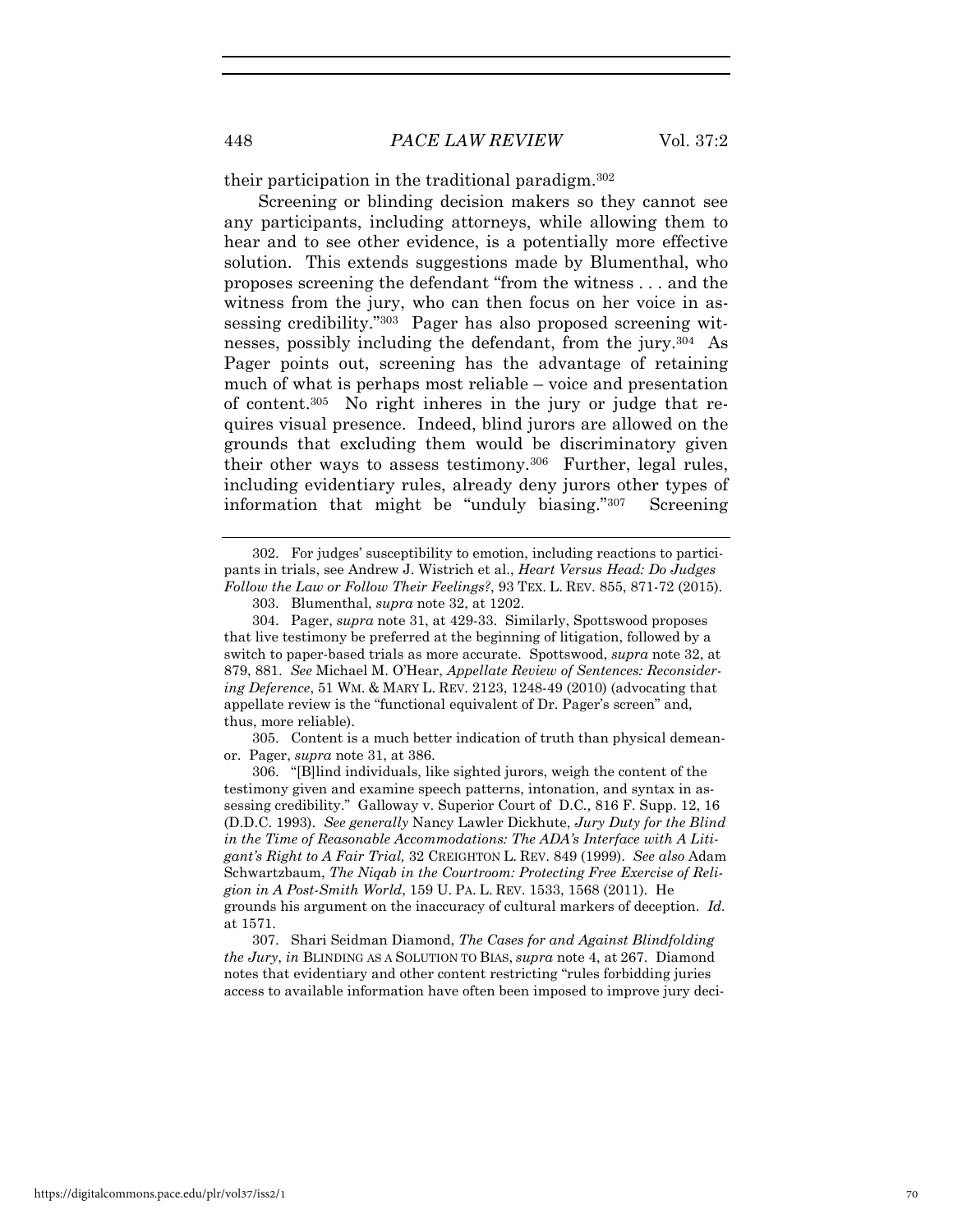builds on this standard approach. It is beyond the scope of this article to assess the mechanics of screening in civil trials and the interaction of screening and the Confrontation Clause in criminal trials.308 However, it is worth noting that screening the decision maker still allows for witness-defendant confrontation and cross-examination.309

Screening decision makers also leaves intact the role of jury or judge in credibility determinations, simply removing "information" that has no value and may mislead. The importance and efficacy of blind judgment in an arena in which the content of information is aural has been much discussed in the contexts of blind orchestra auditions.310 Of course, as with auditions, blinding cannot remove all misleading markers of credibility that also could drive bias; gender, names, and other markers would remain.<sup>311</sup> Because many moments before court

309. Blumenthal and Pager point out that screening can harmonize with the Confrontation Clause by allowing for cross examination and confrontation between defendant and accusers. Blumenthal, *supra* note 32, at 1175; Pager, *supra* note 31, at 415-19.

310. For similar ideas in employment contexts, including argument from blind orchestral auditions, usually following Claudia Goldin & Cecilia Rouse, *Orchestrating Impartiality: The Impact of "Blind" Auditions on Female Musicians*, 90(4) AM. ECON. REV. 715-41 (2000), see Jerry Kang & Mahzarin R. Banaji, *Fair Measures: A Behavioral Realist Revision of "Affirmative Action"*, 94 CAL. L. REV. 1063 (2006). *See also* Anne Lawton, *The Meritocracy Myth and the Illusion of Equal Employment Opportunity*, 85 MINN. L. REV. 587, 611 (2000); Neil Gotanda, *A Critique of "Our Constitution is Color-Blind"*, 44 STAN. L. REV. 1, 5 n.20 (1991); *Facial Discrimination: Extending Handicap Law to Employment Discrimination on the Basis of Physical Appearance*, 100 HARV. L. REV. 2035, 2052 (1987). For blinding in the documents about federal death penalty authorization, see G. Ben Cohen & Robert J. Smith, *The Racial Geography of the Federal Death Penalty*, 85 WASH. L. REV. 425, 488-89 (2010).

311. For names promoting bias, see generally, Marianne Bertrand & Sendhil Mullainathan, *Are Emily and Greg More Employable Than Lakisha and Jamal? A Field Experiment on Labor Market Discrimination*, 94 AM. ECON. REV. 991 (2004); Rhea E. Steinpreis et al., *The Impact of Gender on the Review of the Curricula Vitae of Job Applicants and Tenure Candidates: A National Empirical Study,* 41 SEX ROLES 509 (1999). However, "race is not predicated on sight alone; the construction of race's import crosses many sensory and political modalities." Judith Resnik & Dennis Curtis, *Why Eyes?* 

sion making[,]. . . [but]are based on untested assumptions about how jurors make decisions." *Id.* at 275.

<sup>308.</sup> U.S. CONST. amend. VI.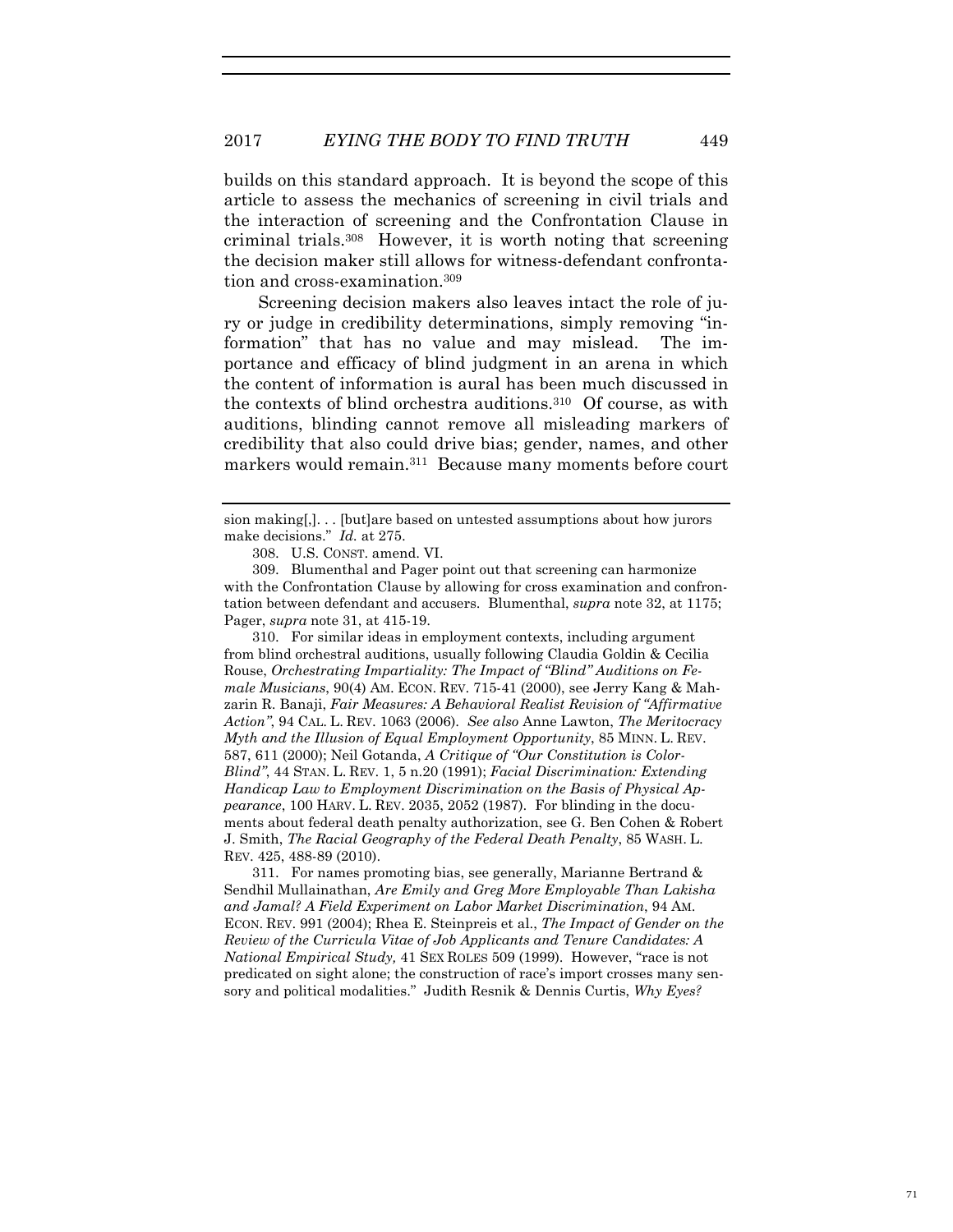450 *PACE LAW REVIEW* Vol. 37:2

processes also rely on demeanor credibility determinations, the remedy is perhaps too limited. Blinding might even lead to a misguided sense of optimism about the act of decision and the possibilities of impartiality.312 Nevertheless, given the profound risks imposed by the current system, screening decision makers would be a good first step.

Blindfolded Justice—long a symbol of impartiality —has a deep historical resonance that harmonizes with contemporary screening.<sup>313</sup> As Resnik and Curtis have shown, the iconography of blind justice began its successful replacement of clear sighted justice at a historical era characterized by new doubts about decision making and decision makers.314 The blindfold symbolized aspirations to eliminate improper influences, be they class or kin allegiances, bribes, or bias.315 Similarly, the role of the jury evolved during a crisis of legitimacy when trial by ordeal and oath were deprived of their religious foundations.316 Today, doubts stemming from new understanding of implicit or unconscious bias and other influences on decisionmaking processes, coupled with fear of distorting personal and institutional allegiances and structures, are pervasive.317 To

*Cautionary Tales from Law's Blindfolded Justice*, *in* BLINDING AS A SOLUTION TO BIAS, *supra* note 4, at 243.

312. Resnik & Curtis, *supra* note 311, at 243.

313. Pager notes the desirability of blind justice and links it to Rawls' "veil of ignorance." Pager, *supra* note 31, at 428.

314. Resnik & Curtis, *supra* note 47, at 203-04, 212.

315. *Id.* at 218, 222-24, 227-29; Resnik & Curtis, *supra* note 311, at 237- 38.

316. Fisher, *supra* note 9, at 587-602.

317. *See, e.g.*, Mark W. Bennett, *Unraveling the Gordian Knot of Implicit Bias in Jury Selection: The Problems of Judge-Dominated Voir Dire, the Failed Promise of Batson, and Proposed Solutions*, 4 HARV. L. & POL'Y REV. 149, 169-70 (2010). *See generally* Debra Lyn Bassett, *Deconstruct and Superstruct: Examining Bias Across the Legal System*, 46 U.C. DAVIS L. REV. 1563 (2013); Keith A. Findley & Michael S. Scott, *The Multiple Dimensions of Tunnel Vision in Criminal Cases* 2006 WIS. L. REV. 291 (2006). *See also*  Christopher T. Robertson, *Why Blinding? How Blinding? A Theory of Blinding and Its Application to Institutional Corruption, in* BLINDING AS A SOLUTION TO BIAS, *supra* note 4, at 35 (arguing for blinding expert witnesses with a framework of personal advantage applicable more widely). Anna Roberts notes "under the current regime, implicit bias is allowed to 'flourish' within jurors, attorneys, and judges, . . . The protections in place, conceived in an earlier era, fail to address the implicit biases that are now known to exist,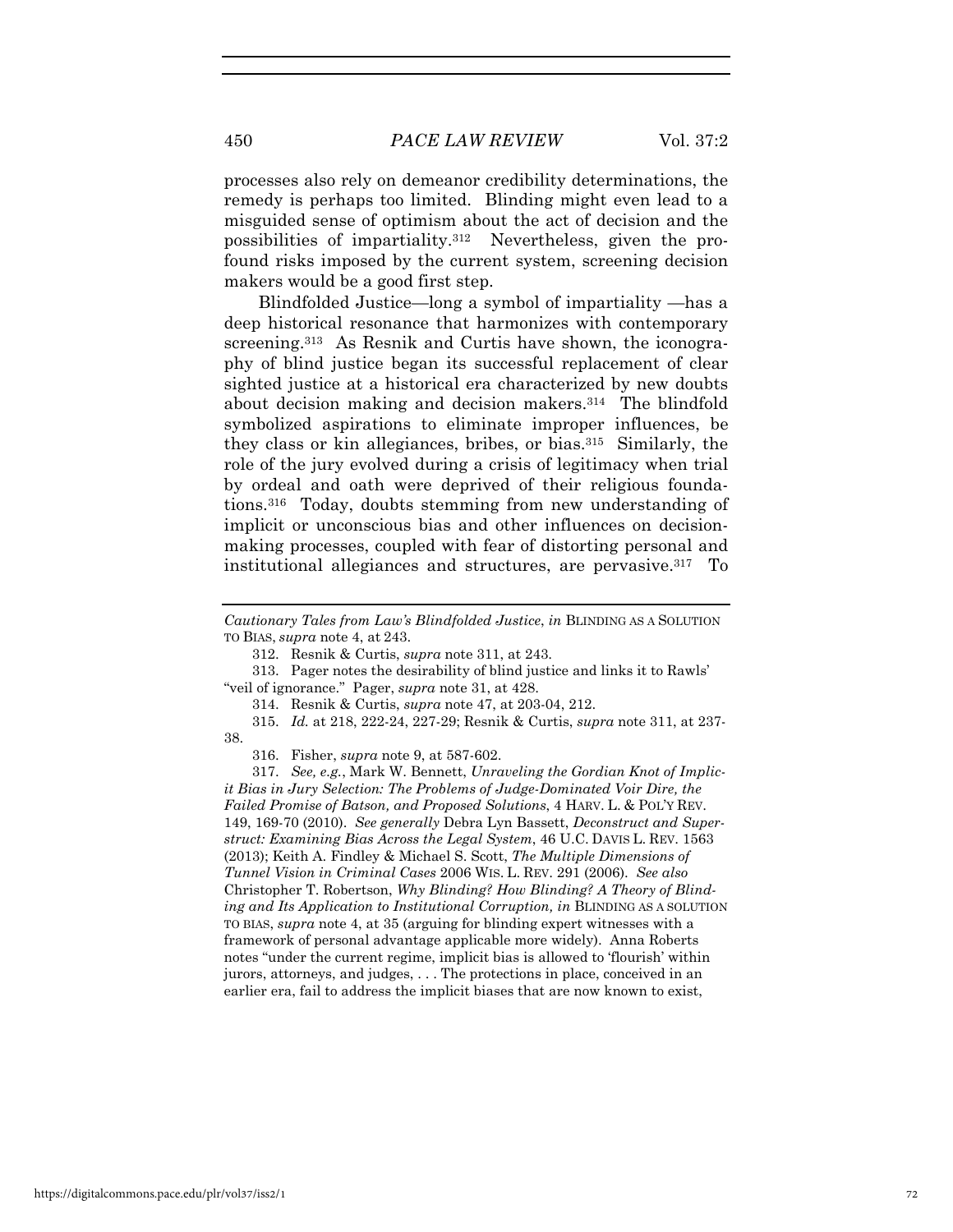retain legitimacy, legal decision-making must evolve again.

While blinding decision makers may seem an extreme remedy, it is, of course, one already embraced by medical researchers, who must also make difficult decisions in the face of imperfect knowledge, including imperfect knowledge of themselves and the impact of even their most carefully considered actions.318 Further, blind decision making has liberating and suggestive power. A powerful critique of blind justice is that it legitimizes unwillingness to see, thus concealing, even from ourselves, violence and inequity.319 Yet no matter where the parameters are drawn, at times decision is required. At those moments, a screen can protect individuals from suffering from errors based their social, cultural, and physical selves. Further, a blindfold channels inward attention, as well as outward. It foregrounds inevitable individual and institutional fallibility, yet, however imperfectly, aspires to something more. For the decision maker, the physical blindfold is a corrective to flawed assumptions already unseen inside herself.

319. I. Bennett Capers, *Blind Justice*, 24 YALE J.L. & HUMAN. 179, 189 (2012) (commenting that Justice is "not the only one indifferent to the horrors going on around her. She may be the only one who is literally blindfolded, but she's not the only one who's blind. They all are. So are we."). Resnik & Curtis, *supra* note 47, at 233-35. Criticisms of medical blind trials echo criticisms of blind justice: they "produce protocols based on an idealized 'average' person that do not take into account the unique characteristics of individuals." Caryn Devins et al., *Against Design*, 47 ARIZ. ST. L.J. 609, 675 (2011) (citing Stuart Kauffman et al., *Transforming Medicine: A Manifesto,* SCI. AM. WORLDVIEW 2014, at 28-29,

http://www.scientificamerican.com/wv/assets/2014\_SAWorldView.pdf.).

and in fact may intensify them." Anna Roberts, *(Re)forming the Jury: Detection and Disinfection of Implicit Juror Bias*, 44 CONN. L. REV. 827, 841 (2012). She also proposes the Implicit Association Test to educate jurors. *Id.* at 857- 58.

<sup>318.</sup> Medical science's commitment to blinding extends even to reviewers of results of blinded medical trials: "Blind assessments produced significantly lower and more consistent scores than open assessments." Alejandro R. Jadad et al., *Assessing the Quality of Reports of Randomized Clinical Trials: Is Blinding Necessary?*, 17 CONTROLLED CLINICAL TRIALS 10 (1996).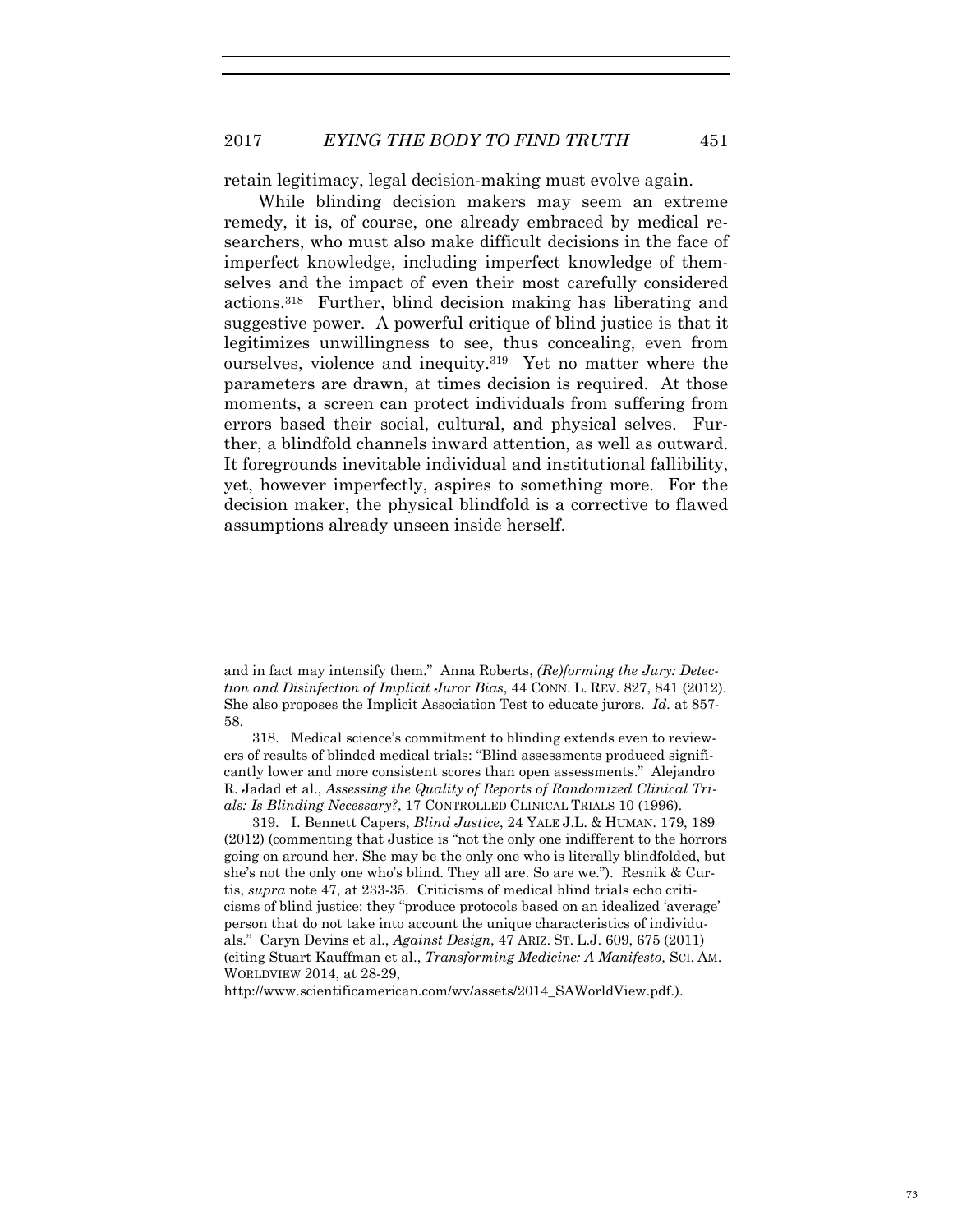## **Appendix A: Scratching, the Body, Lies, and Human Dignity**

From the beginning of the conflict between elite rule and rhetoric and popular democracy and sophistic rhetoric, scratching figures as a debased "good" that competes with truth and emerges from the satisfaction of need that ties men to animals as a physical beings. When Socrates, in Aristophanes' comedy, asks an ordinary Athenian to get under some blankets and think, the man (hidden from view) reveals what unrestrained nature prioritizes: first he scratches and complains of fleas, then he masturbates.320 A similar sequence animates the Platonic Socrates' knock-out blow to sophists and their students as indulging in a debased popular knack of persuasion based on self-interest, rather than the elite art of truth telling. The sequence, beginning with the power of persuasion in the assembly among the mass of citizens, ends by asking whether "a man who has an itch and wants to scratch, and may scratch in all freedom, can pass his life happily in continual scratching." The "necessary" answer, "yes," allows Socrates a quick pivot to sex and utterly discredits popular, sophistic rhetoric and any democratic decisions it promotes by linking both to satisfaction of private, bodily desire.321

For the elite tradition, the irresistible scratch quieting the distracting itch marks the intrusion of the physical self. Speech and truth hang in the balance as the speaker chooses between mind and body. Choosing to scratch or simply scratching instinctively each reveal something deeply wrong. Those who chose to scratch use reason to satisfy need that is disreputable at best, lethal at worst. Cicero was disastrously shortsighted: he should have realized the moment he saw Caesar

<sup>320.</sup> ARISTOPHANES, CLOUDS. *See also* DAPHNE O'REGAN, RHETORIC, COMEDY, AND THE VIOLENCE OF LANGUAGE IN ARISTOPHANES' *CLOUDS* (1992).

<sup>321.</sup> PLATO, GORGIAS 494c, *in* THE COLLECTED DIALOGUES OF PLATO (Edith Hamilton & Huntington Cairns eds., W.D. Woodhead trans., 1973). The same elite contempt is apparent in in the comment dismissing a criminal's petition that envisioned judges deciding "how many times a prisoner should brush his teeth, go to the bathroom, wipe his nose, comb his hair, or scratch?" Taylor v. Strickland, 411 F. Supp. 1390, 1395 n.13 (D.S.C. 1976).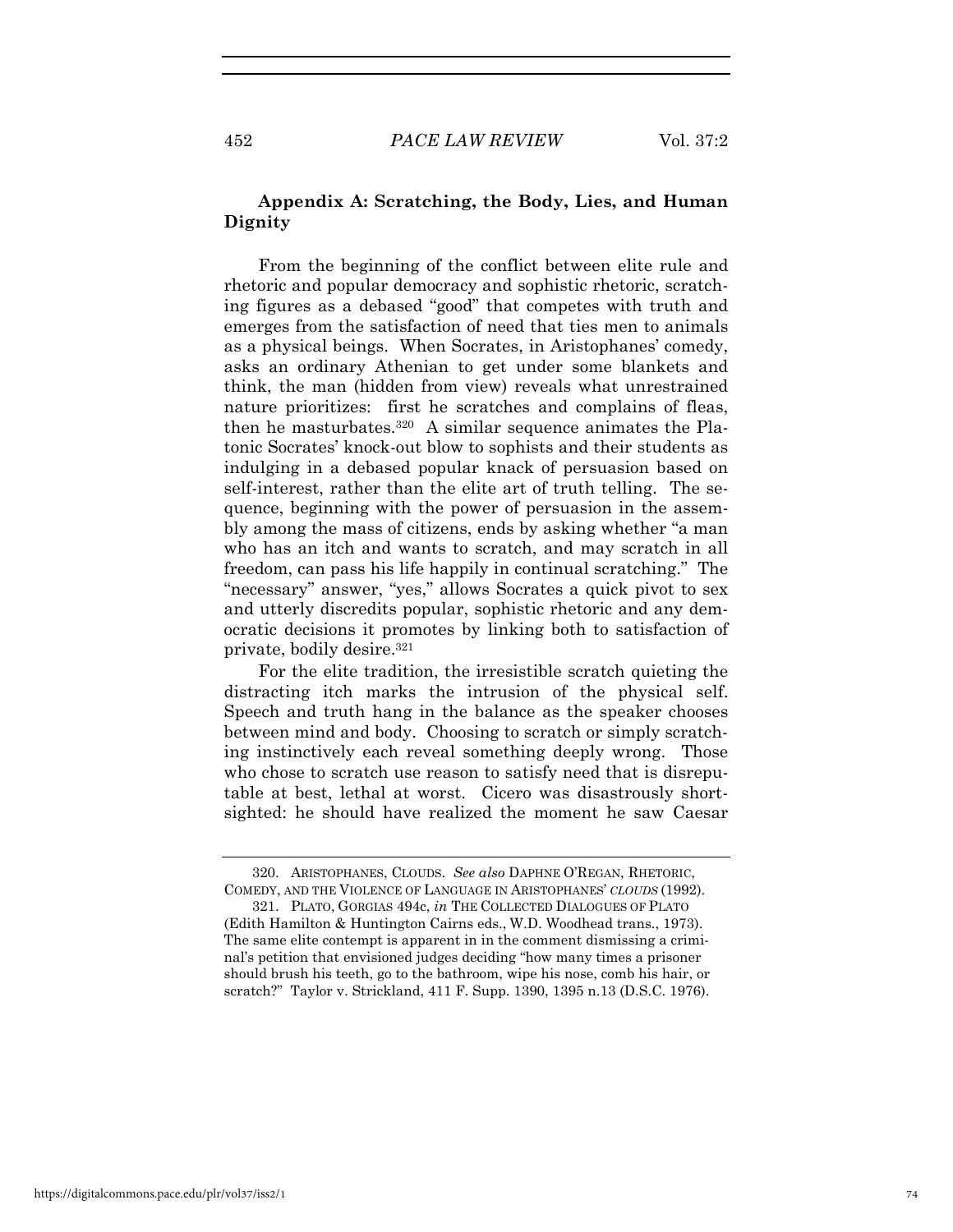scratching his head with one finger that he might overthrow the Roman Republic.322 Those who simply scratch because they must reveal that body rules mind. Either way leads directly to irrational passions and to lies.

Given the dominance of the elite tradition, it is not surprising that scratching, and nose scratching in particular, have become the iconic – if inaccurate – gestures that mark the liar in legal and popular culture. Ordinary commonsense is invoked as enough to know that judge and jury can detect lies when "[t]he speaker may slightly rub or scratch the nose, usually with the index finger (A big cue for deception)."<sup>323</sup> Although repeatedly debunked, the cultural tenacity of this meme is demonstrated in the first episode of TV drama *Lie to Me*. Paul Ekman, the expert on leakage and micro expressions whose work inspired the show, told the *New York Times* that the producers insisted on using rubbing, otherwise known as scratching, the nose as proof of lying – contrary to Ekman's advice.324 Its presence testified to the writers' participation in our rhetorical/social tradition and their conviction that the audience would understand and believe this trope.<sup>325</sup>

Yet the power of scratching, particularly the nose, to convey an irreducible human nature prompts an alternative use: to sum up the whole range of basic human needs and to func-

http://www.nytimes.com/2009/01/21/arts/television/21carter.html.

325. Mark Twain in *The Prince and Pauper* uses this trope to mock the falseness of elite rules when the pauper, Tom, after a dinner during which he realizes that to do anything with his hands is unbecoming, ultimately, to his shame, cannot resist scratching his nose as 'nature broke down the barriers of etiquette." MARK TWAIN, THE PRINCE AND THE PAUPER 342 (1920).

<sup>322.</sup> PLUTARCH, LIFE OF JULIUS CAESAR 443 (Loeb Classical Library) (E.H. Warmington ed., Bernadotte Perrin trans., 1967).

<sup>323. 84</sup> AM. JUR. TRIALS 1, *supra* note 93, § 28. Advice to attorneys emphasizes "[n]ever scratch an itch, no matter where it is. If your nose itches, stop speaking completely, take out a cloth handkerchief, turn to the side, and say, 'Excuse me.' Then wipe your nose neatly, thereby 'scratching' it. Acknowledge jurors with a look and resume speaking." *Id.* § 29."It became important that the students were aware of their 'stage presence' and did not, as we observed, pick their noses, scratch their behinds, or stand on one foot and let the other shoe dangle or fall." Robert E. Jagger, *Stetson: The First Public Defender Clinic*, 30 STETSON L. REV. 189, 206 (2000).

<sup>324.</sup> Bill Carter, *He's Inspired the Latest Crime Series by Decoding the Traits of Liars*, N.Y. TIMES (Jan. 20, 2009),